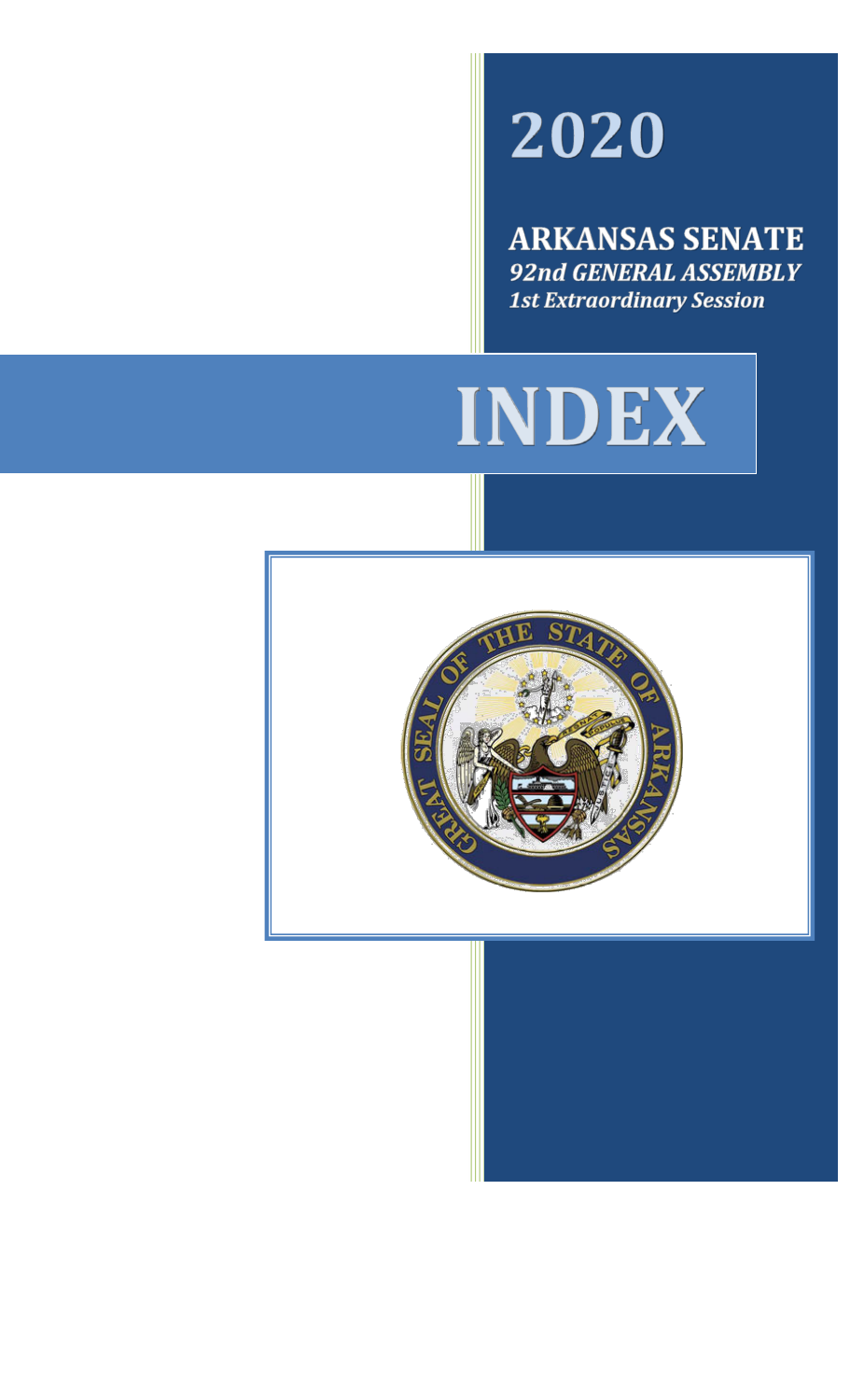#### **ALL ROLL CALLS ARE IDENTIFIED BY RED PAGE NUMBERS**

| <b>SENATE</b><br><b>BILLS</b> | <b>PAGE</b>                   |
|-------------------------------|-------------------------------|
| 1                             | 11, 159                       |
| 2                             | 11, 12, 15, 19, 143, 156, 158 |
| <b>HOUSE</b><br><b>BILL</b>   | <b>PAGE</b>                   |
| 1001                          | 143, 152                      |

#### **SENATE APPOINTMENTS**

| <b>PAGE</b> |  |
|-------------|--|
| $21 - 142$  |  |
| 146 - 151   |  |
|             |  |

RED INDICATES ROLL CALL VOL. 1 - PAGES 1 - 160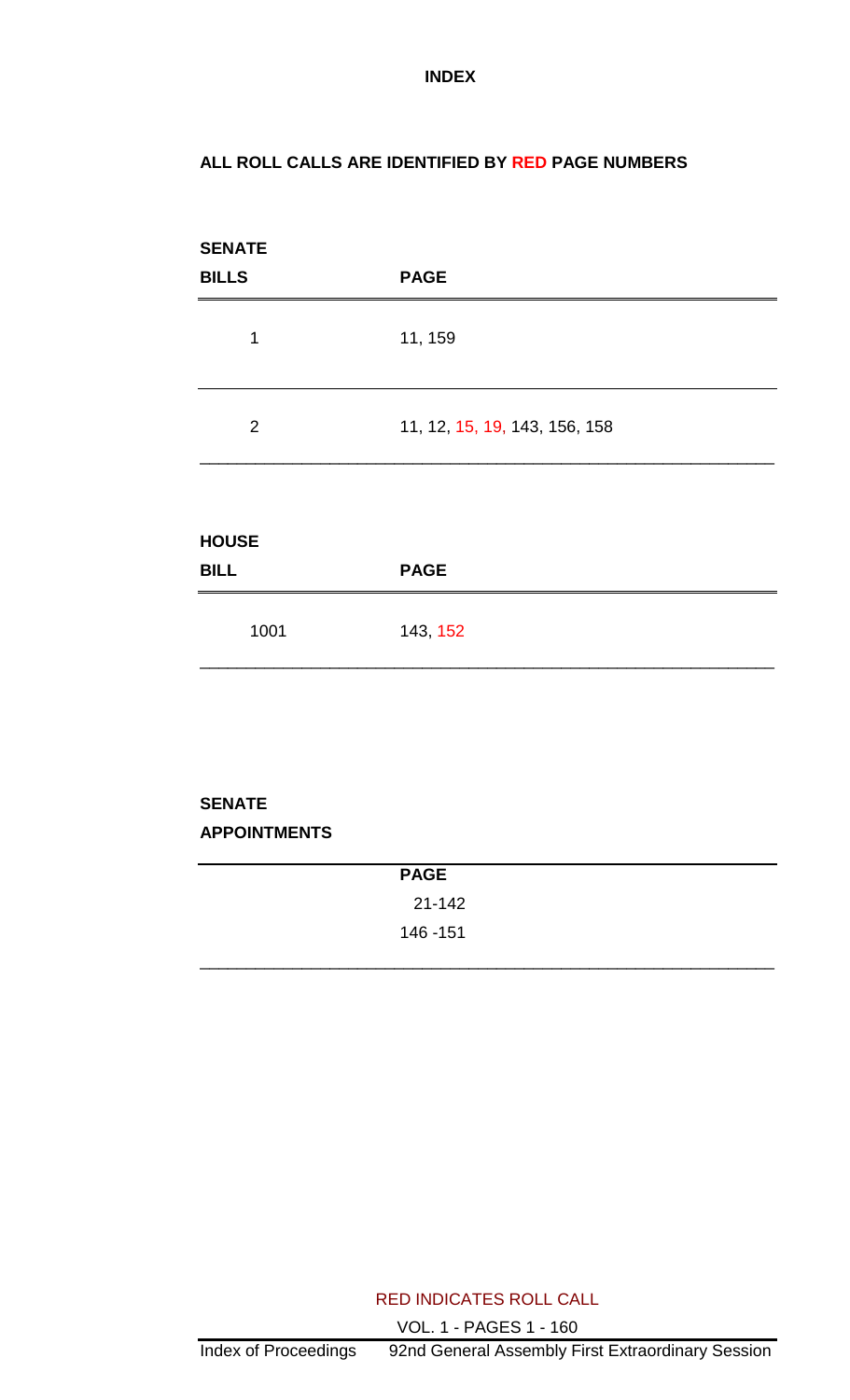## 2020

**ARKANSAS SENATE** 92nd GENERAL ASSEMBLY **1st Extraordinary Session** 

## FIRST DAY'S PROCEEDINGS



**THURSDAY MARCH 26, 2020 OPENING DAY**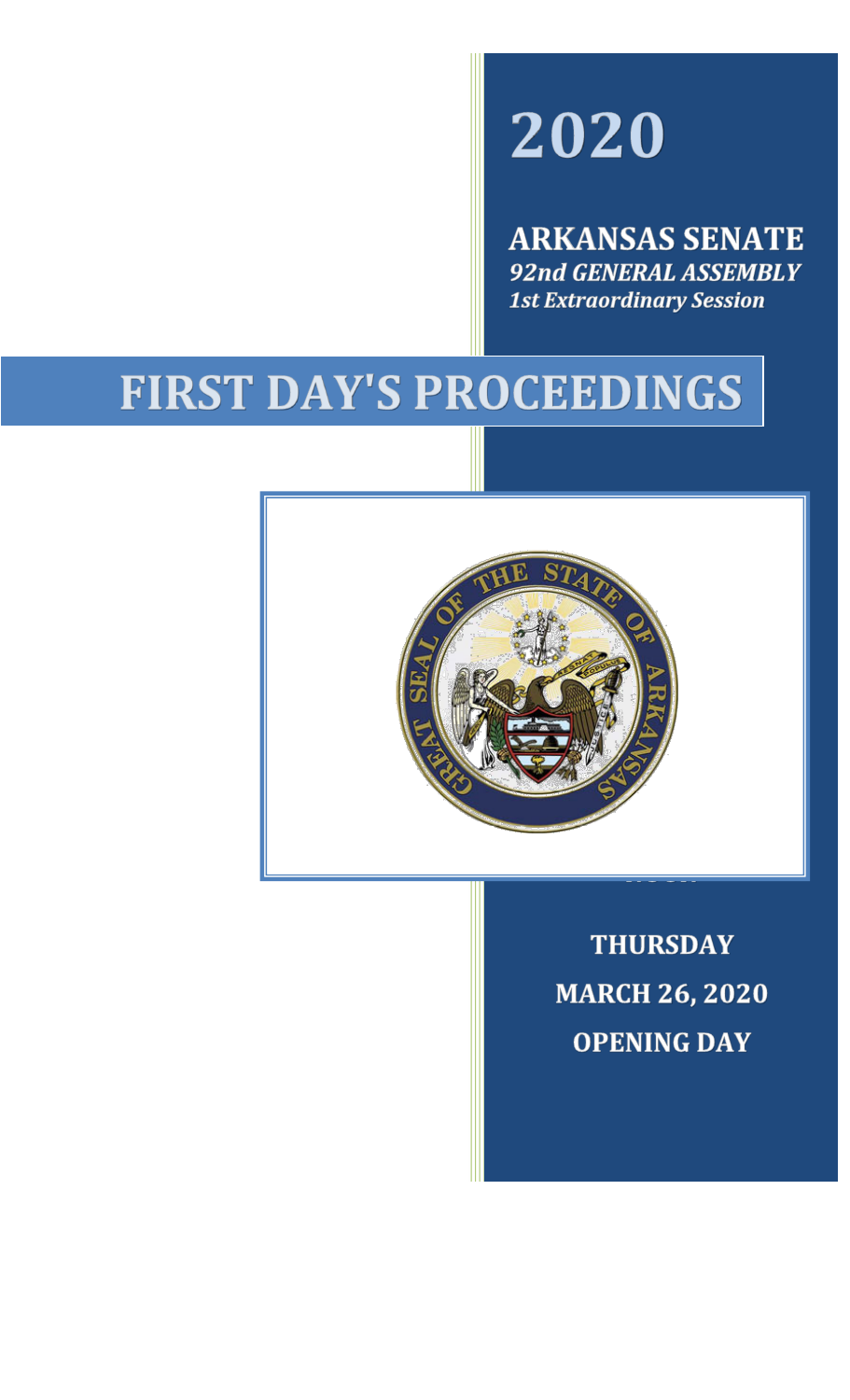**--ooOoo-- FIRST DAY'S PROCEEDINGS SENATE CHAMBER NINETY-SECOND GENERAL ASSEMBLY FIRST EXTRAORDINARY SESSION**

 $\overline{\phantom{a}}$   $\overline{\phantom{a}}$   $\overline{\phantom{a}}$   $\overline{\phantom{a}}$   $\overline{\phantom{a}}$   $\overline{\phantom{a}}$   $\overline{\phantom{a}}$   $\overline{\phantom{a}}$   $\overline{\phantom{a}}$   $\overline{\phantom{a}}$   $\overline{\phantom{a}}$   $\overline{\phantom{a}}$   $\overline{\phantom{a}}$   $\overline{\phantom{a}}$   $\overline{\phantom{a}}$   $\overline{\phantom{a}}$   $\overline{\phantom{a}}$   $\overline{\phantom{a}}$   $\overline{\$ 

 $\overline{\phantom{a}}$   $\overline{\phantom{a}}$   $\overline{\phantom{a}}$   $\overline{\phantom{a}}$   $\overline{\phantom{a}}$   $\overline{\phantom{a}}$   $\overline{\phantom{a}}$   $\overline{\phantom{a}}$   $\overline{\phantom{a}}$   $\overline{\phantom{a}}$   $\overline{\phantom{a}}$   $\overline{\phantom{a}}$   $\overline{\phantom{a}}$   $\overline{\phantom{a}}$   $\overline{\phantom{a}}$   $\overline{\phantom{a}}$   $\overline{\phantom{a}}$   $\overline{\phantom{a}}$   $\overline{\$ 

Little Rock, Arkansas March 26, 2020

The Senate was called to order at 1 o'clock p.m. by the President.

The Secretary called the roll, and the following members answered to roll call:

BALLINGER, BLEDSOE, BOND, CALDWELL, CHEATHAM, CHESTERFIELD, CLARK, COOPER, DAVIS, DISMANG, EADS, ELLIOTT, ENGLISH, FLIPPO, FLOWERS, GARNER, HAMMER, HENDREN, HESTER, HICKEY, HILL, INGRAM, IRVIN, JOHNSON, B., JOHNSON, M., LEDING, MALOCH, PITSCH, RAPERT, RICE, SAMPLE, STUBBLEFIELD, STURCH, TEAGUE, WALLACE.

The Senate was led in prayer by Senator Bledsoe.

The Senate was led in the Pledge of Allegiance by the President.

On motion of Senator Hendren, the reading of the Journal was dispensed with.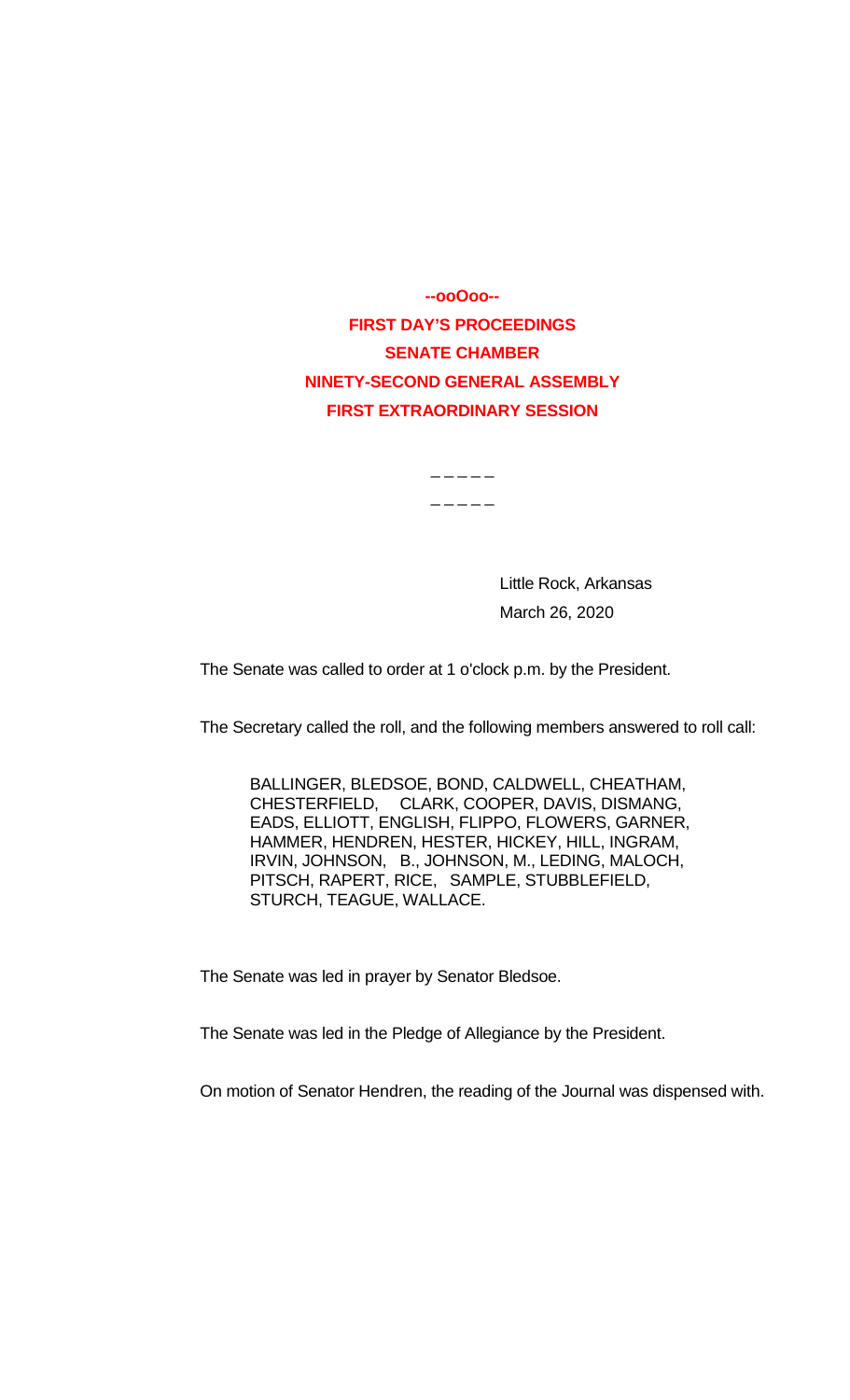President Pro Tempore of the Senate will notify the House of Representatives that the Senate is organized and ready for business.

President Pro Tempore of the Senate will notify the Governor that the Senate is organized and ready for business.

Ann Cornwell, Secretary of the Senate, will read the Governor's Proclamation.

## **STATE OF ARKANSAS**

### **EXECUTIVE DEPARTMENT PROCLAMATION**

#### TO ALL TO WHOM THESE PRESENTS SHALL COME - GREETINGS:

- WHEREAS: An extraordinary occasion has arisen making it necessary to convene the 92nd General Assembly into extraordinary session; and
- WHEREAS: An outbreak of coronavirus disease 2019 (COVID-19) has spread throughout the world, resulting in a global pandemic; and
- WHEREAS: On March 11, 2020, by Executive Order 20-03, an emergency was declared in the state as a result of COVID-19, and that emergency is on-going; and
- WHEREAS: COVID-19 continues to spread throughout the United States and Arkansas bringing great hardship to bear upon the citizens of Arkansas; and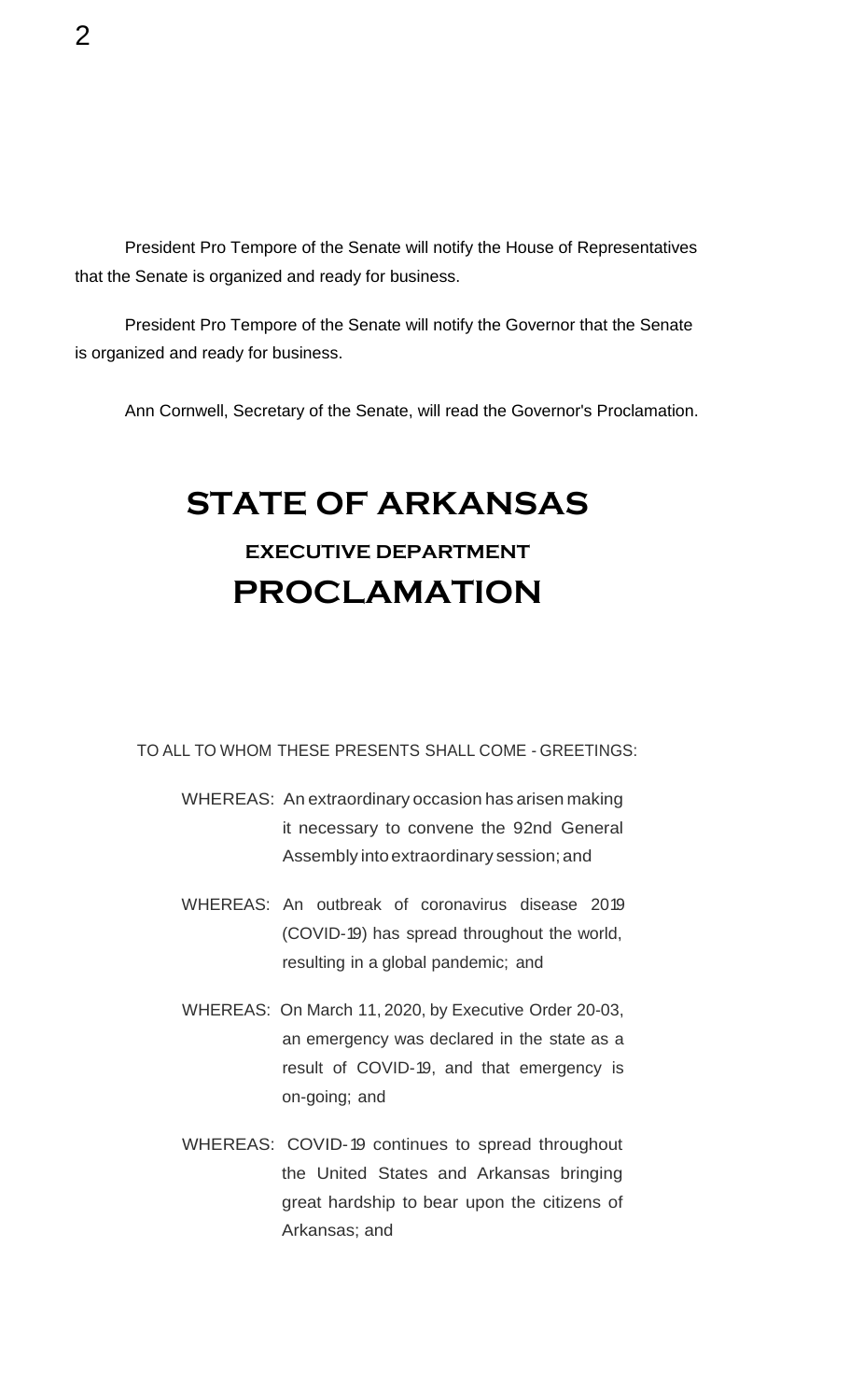- WHEREAS: Necessary measures taken in an attempt to limit the spread of COVID-19 have brought great hardship to bear upon commerce in the state, impacting the revenue of the State ofArkansas; and
- WHEREAS: On March 21, 2020, the United States Treasury Department and Internal Revenue Service announced the federal income tax filing due date is extended from April 15, 2020 to July 15, 2020, and tax payers may also defer federal income tax payments due on April 15, 2020 to July 15, 2020, without penalties and interest, regardless of the amount owed. As a result, Arkansas extended its tax deadline for individual income tax filings and payments to be consistent with this date, further impacting revenue; and
- WHEREAS: There is an urgent need for the State of Arkansas to make budgetary adjustments to respond to the impact of this emergency;
- NOW THEREFORE, I, ASA HUTCHINSON, Governor of the State of Arkansas, by virtue of the power and authority vested in me by Article 6, Section 19 of the Arkansas Constitution, do hereby call an Extraordinary Session of the General Assembly to convene in Little Rock on March 26, 2020 at 1:00 p.m., and I do hereby specify that the General Assembly is convened in such Session to consider, and, if so advised, enact laws for the following purposes:

3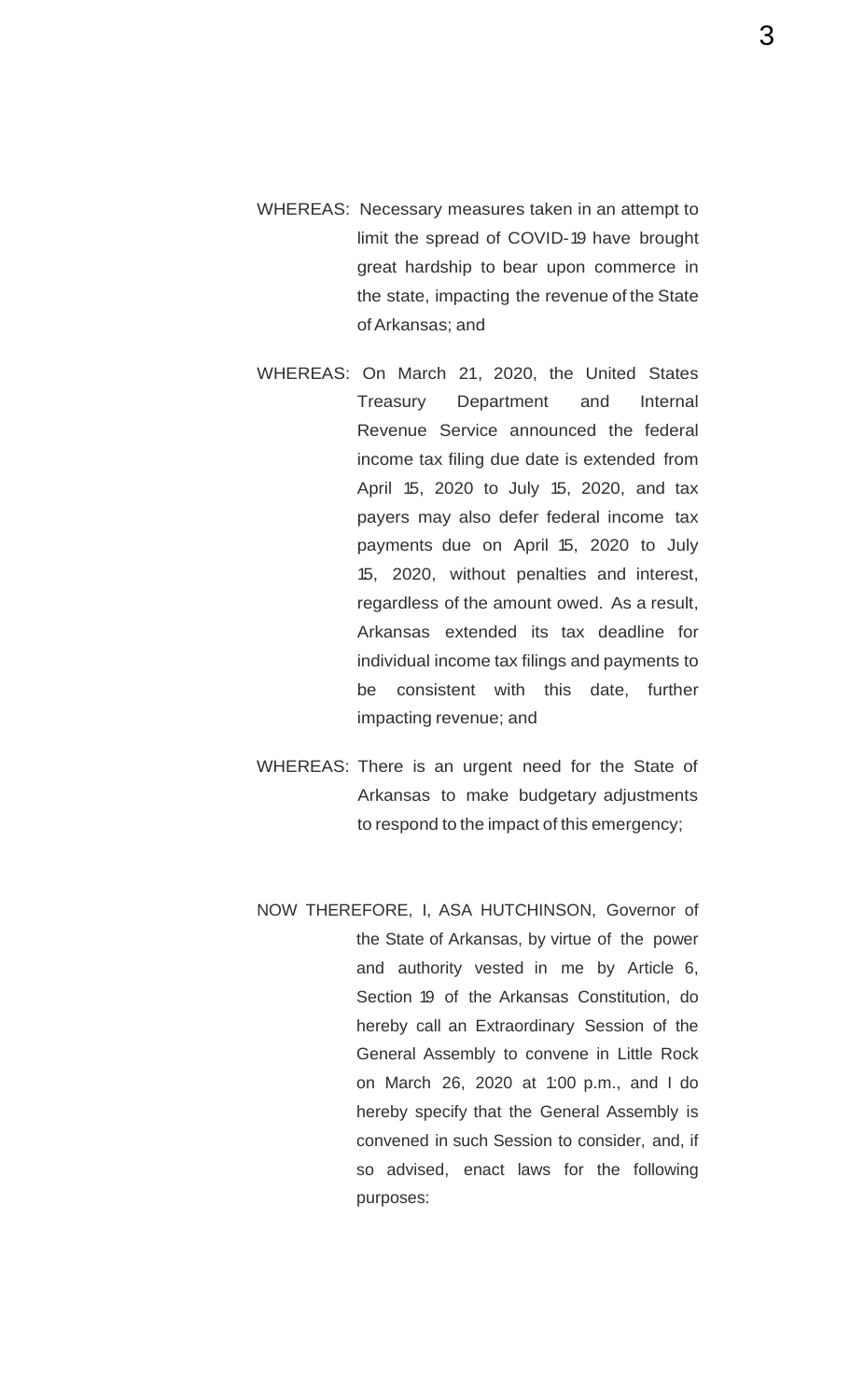- 1. To create the COVID-19 Rainy Day Fund; to transfer funds to the COVID-19 Rainy Day Fund; and to Declare an Emergency;
- 2. To confirm gubernatorial appointees as required by Ark. Code Ann. § 10-2-113; and
- 3. To provide for the payment of expenses and per diem of the House of Representatives and the Senate for this Extraordinary Session.

IN TESTIMONY WHEREOF, I have hereunto set my hand and caused the Great Seal of the State of Arkansas to be affixed this 24th day of March, in the year of our Lord, 2020.



Asa Hutchinson, Governor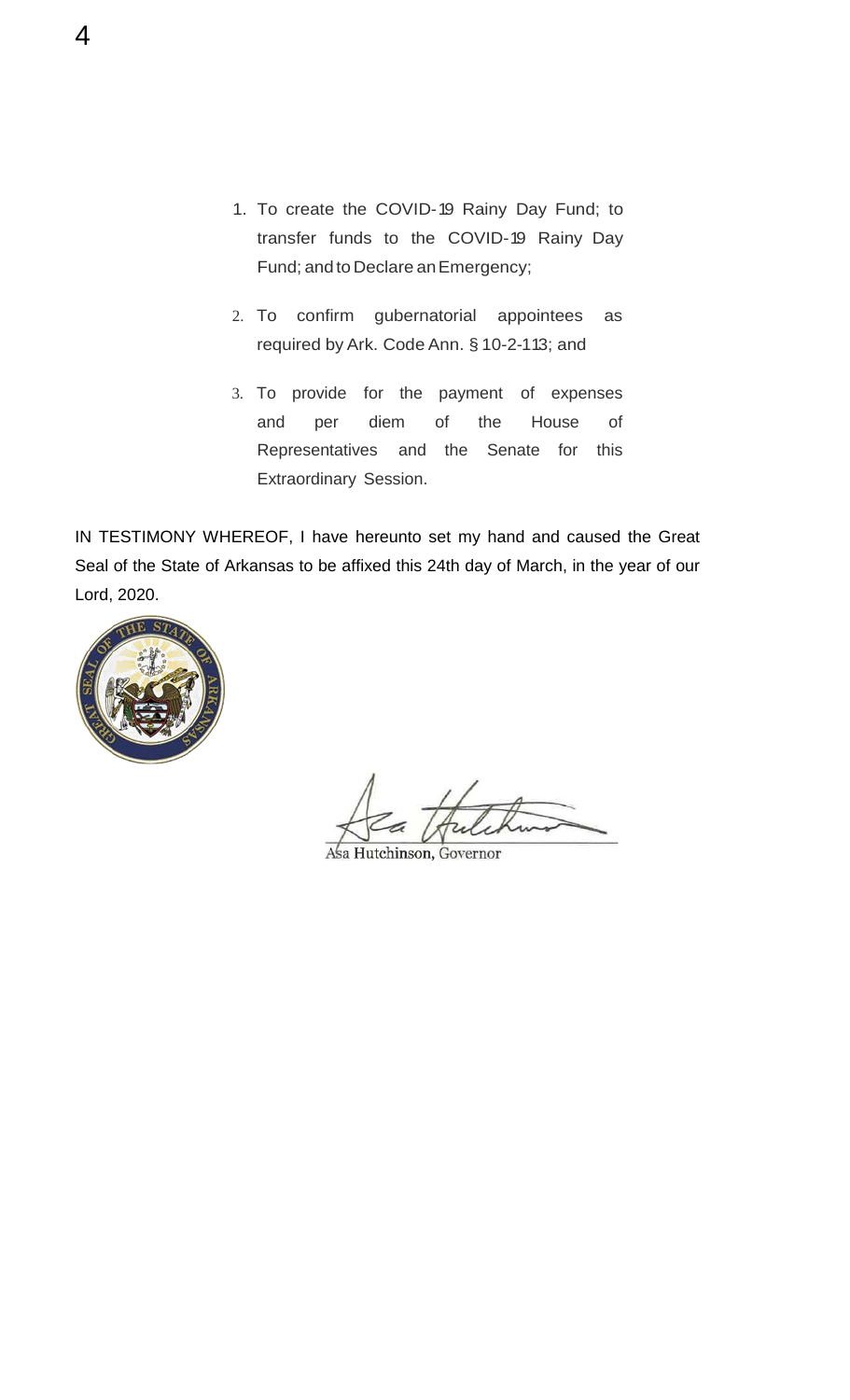#### **Governor Asa Hutchinson Address to the House of Representatives Ahead of the Extraordinary Session of the 92nd General Assembly Thursday, March 26, 2020 1:00 p.m.**

I should thank each of you for responding to the call today. Mr. Speaker Shepherd, members of the Arkansas General Assembly, a brief reflection on history. This is only the second time since the House left the Old State Capitol in 1909 that the members have convened outside the Capitol. It is safe to say that this is the only time the house has convened on a basketball court. I suspect we might have set a national record in terms of our attendance today and the circumstances of today. Thank you for having the necessary public health protocols in place.

Mr. Speaker, I particularly want to applaud you for not only having a high regard for the members of the assembly in terms of their health, but also setting the right example for all Arkansans. As you can see, this meets the Department of Health guidelines. It was not easy to do. Again, I applaud you for having the highest consideration in that area.

On March 11 of this year, only 15 days ago, I declared a public health emergency. Since then, in two weeks, the world in which we live has changed. Our Covid-19 cases have increased from zero to over 300. We have had two deaths. School buildings are empty. Education is online. Hundreds of small businesses have been closed. Over 20,000 people in Arkansas have lost their jobs. And yes, we have learned a new vocabulary that includes social distancing – a word we were not familiar with before all of this started. And while our world has changed, God is still on his throne. And the heart and soul of Arkansas has never been stronger. We are innovative in our work. We are supportive of our neighbors, and we are determined to win over this invisible enemy. And this again brings us back to history.

The Covid-19 pandemic echoes many things about the influenza epidemic that started 102 years ago in February of 1918. The U.S. public health service officer in Little Rock offered some advice that sounds like the advice we are dispensing today: "Cover up each cough and sneeze. If you don't, you'll spread disease." Seven thousand Arkansans are known to have died during that influence the epidemic of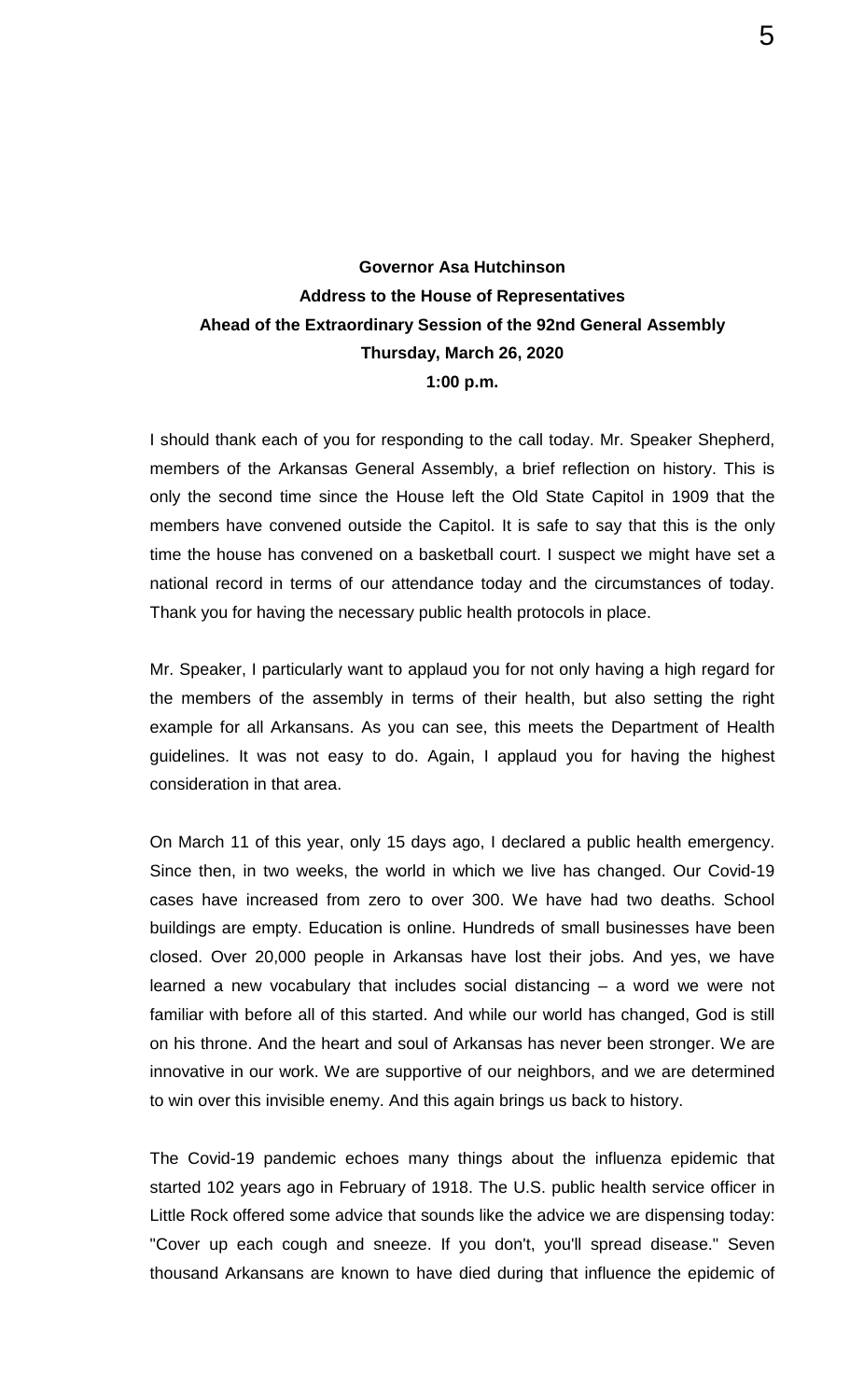1918. But the toll may have been much higher in our state for various reasons. Schools were closed, but today we know much more about infectious diseases than they did then.

We have to learn from history. That is why we're here, taking action and asking Arkansans to do their part. Today, while there is uncertainty about the future, there is hope and confidence in the American spirit that has overcome challenges from the Great Depression, to war and natural disasters. Now, let me assure all Arkansans that there has never been a more united response to a crisis than what we see in this room today.

Thank you, Mr. Speaker, committee chairs, and so many others that have come together to find the right answer to this emergency. The bill that is the subject of this special session was the result of teamwork – teamwork between the Senate and the House; teamwork between the legislative and executive branches of government. And while this session may be short, the impact will be lasting. Your work will shore up our balanced budget. Your efforts the next few days will also ease the financial burden of thousands of Arkansans by postponing the payment of individual income taxes for 90 days. That would not be possible without your presence here today that shores up the budget that gives us the flexibility to accomplish that important objective. This important relief will ease mind and lift the pocketbooks of Arkansans who are struggling because of the current crisis. And the legislation on your desk will allow the state to move quickly to respond to hospital needs – hospitals who need more ventilators; to nurses and first responders who need more protective mask; and to the needs of our dedicated state employees on the frontline of this fight.

And so on behalf of all, thank you for convening today in response to the call, and your urgent work to make sure that we can endure and be prepared for the crisis ahead. Thank you for your willingness to work together, Democrats and Republicans, to meet the historic challenge that is before us.

Thank you. God bless the state of Arkansas and the United States of America.

President Pro Tempore Senator Jim Hendren will present the Temporary Emergency Rule - Arkansas Senate.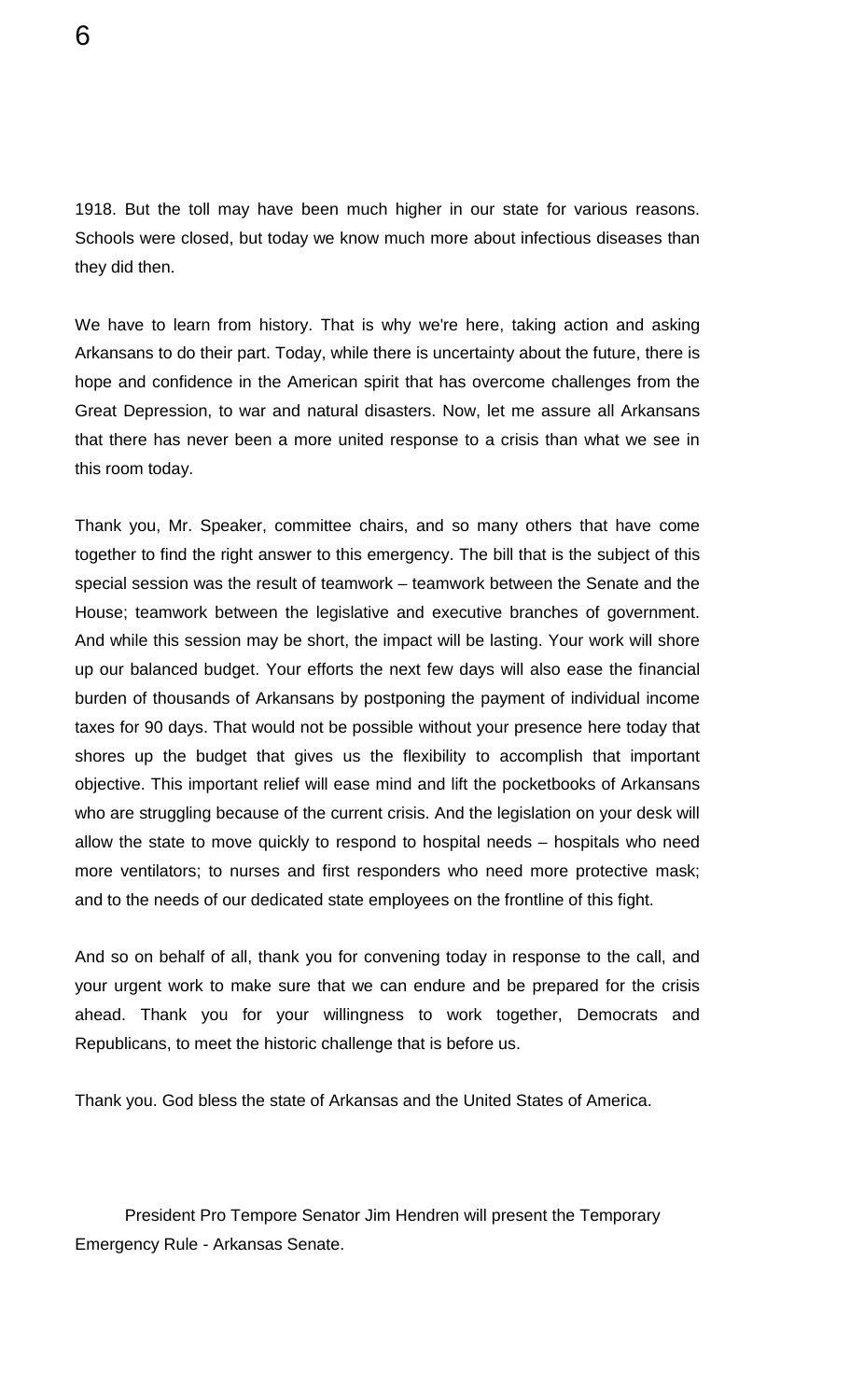As Adopted March 26, 2020

#### **TEMPORARY EMERGENCY RULE – ARKANSAS SENATE**

#### **Limited-Directed Proxy Ninety-Second General Assembly**

#### **Section 1. Intent and Duration.**

- (a) Upon affirmative vote of a majority of the members of the Senate, this rule shall become effective and applicable to the proceedings of the Senate and its committees through June 30, 2020.
- (b) The purpose of this emergency rule is to allow members of the Senate to adhere to the guidance given by state and federal officials regarding social distancing and protection of high-risk individuals during the COVID-19 public health emergency, and to safeguard the health and safety of members and staff, while still fulfilling the constitutional duties and responsibilities of the General Assembly.
- (c) If the procedures set forth herein conflict with existing provisions of the Rules of the Arkansas Senate, this temporary emergency rule shall supersede the conflicting Senate Rules for the duration of this temporary emergency rule. Pairs, as set forth in Senate Rule 10.04, will be allowed.

#### **Section 2. Limited-Directed Proxy.**

- (a) A member of the Senate, who is unable or unwilling to be physically present when the Senate is in session due to concerns regarding the COVID-19 public health emergency, shall be allowed to cast a vote by proxy under the limited parameters established by this rule.
- (b) A member of the Senate may submit a request to vote by proxy to the President Pro Tempore of the Senate. The request shall be submitted in writing. For purposes of this rule, "submitted in writing" includes electronic submission of the request.
- (c) The President Pro Tempore shall then direct the requesting member's respective caucus leader, either the Majority Party Leader or the Minority Party Leader, or the majority party leader's designee or the minority party leader's designee, to assign a designee member who will be physically present to vote as proxy for the absent member. The Majority Party Leader and Minority Party Leader, or his or her designee, may designate himself or herself to serve as a proxy for an absent member.
- (d) A member may be designated to vote by proxy for more than one (1) absent member.
- (e) (1) All votes by proxy shall be as indicated in writing by the absent member. The absent member who has assigned his or her vote shall provide his or her designee with his or her voting preference on each bill, resolution, and emergency clause to be considered by the Senate no later than one (1) hour before the Senate session

7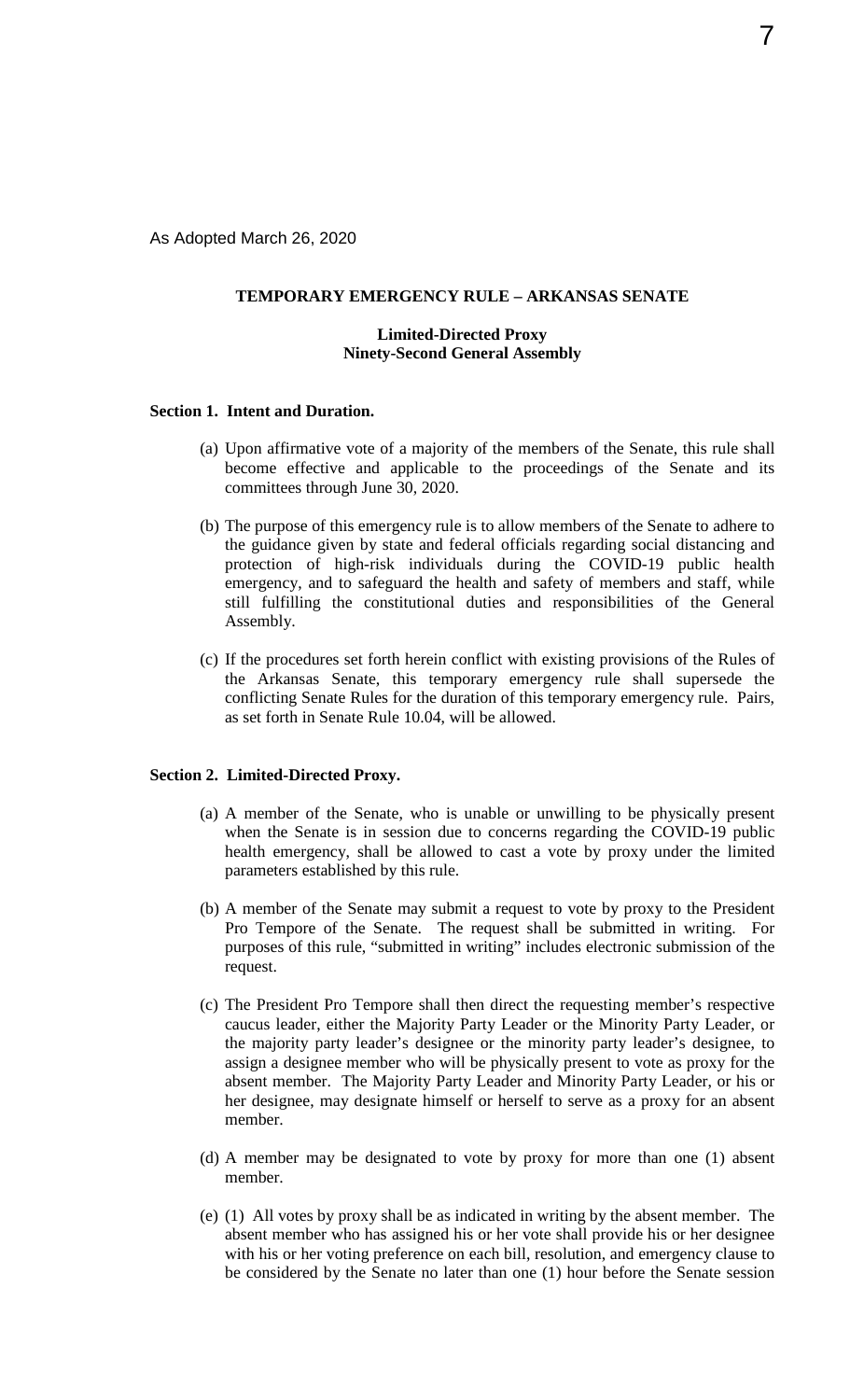begins each day. In the event of a vote being expunged and a bill, resolution, or emergency clause being subject to a second or subsequent vote, the President Pro Tempore of the Senate may waive the deadline for submission of proxy preference for the vote on that bill, resolution, or emergency clause.

- (2) A member who assigns his or her vote to a designee shall also provide a statement of his or her preference for voting on each bill, resolution, and emergency clause to come before the Senate to the Secretary of the Senate.
- (3) A member's preference for voting on a batch shall be provided to the absent member's designee and the Secretary of the Senate in writing on the "Batch Vote Form" provided by the Secretary of the Senate.
- (f) During a roll call vote, the designee shall answer according to the absent member's indicated preference when the absent member's name is called. A proxy vote shall be compared to the previously submitted written preference of an absent member prior to certifying the vote as final.
- (g) Voting by proxy on procedural motions shall only be allowed if:
	- (1) Twenty-four (24) hours' notice is provided of the specific motion to be voted on; and
	- (2) The absent member is able to provide his or her voting preference on the specific procedural motion to his or her designee and the Secretary of the Senate in writing prior to the occurrence of the vote on the procedural motion.
- (h) The Secretary of the Senate shall record the proxy assignments and voting preferences in the Senate Journal.
- (i) If a member who had previously indicated his or her intention to cast votes by proxy is physically present:
	- (1) His or her designee's authority to cast a proxy vote is invalidated for the duration of the member's physical presence; and
	- (2) Any voting preferences previously indicated by the member for votes that he or she is able to cast while physically present are invalidated and only the member's actual vote cast will be recorded.
- (j) If a member planning to be physically present is advised not to go into the session due to a failed medical screening or another unexpected crisis, he or she shall be allowed to participate via the proxy procedures set forth in this rule and the one (1) hour requirement set forth at Section 2.(e)(1) shall be waived.

#### **Section 3. Quorum.**

- (a) A member that assigns his or her proxy to the designee chosen by the respective caucus leader shall be counted as present for the purposes of a quorum; however, the member will not be counted as present for the purposes of per diem, unless the member has travelled to Little Rock from his or her district for the purpose of participating in the session.
- (b) A quorum that is established through the use of proxies and sessions held that utilize votes taken by method of limited-directed proxy, as set forth herein, shall satisfy the requirement that the General Assembly meet at the seat of government every year, as set forth in Article 5, § 5 of the Arkansas Constitution.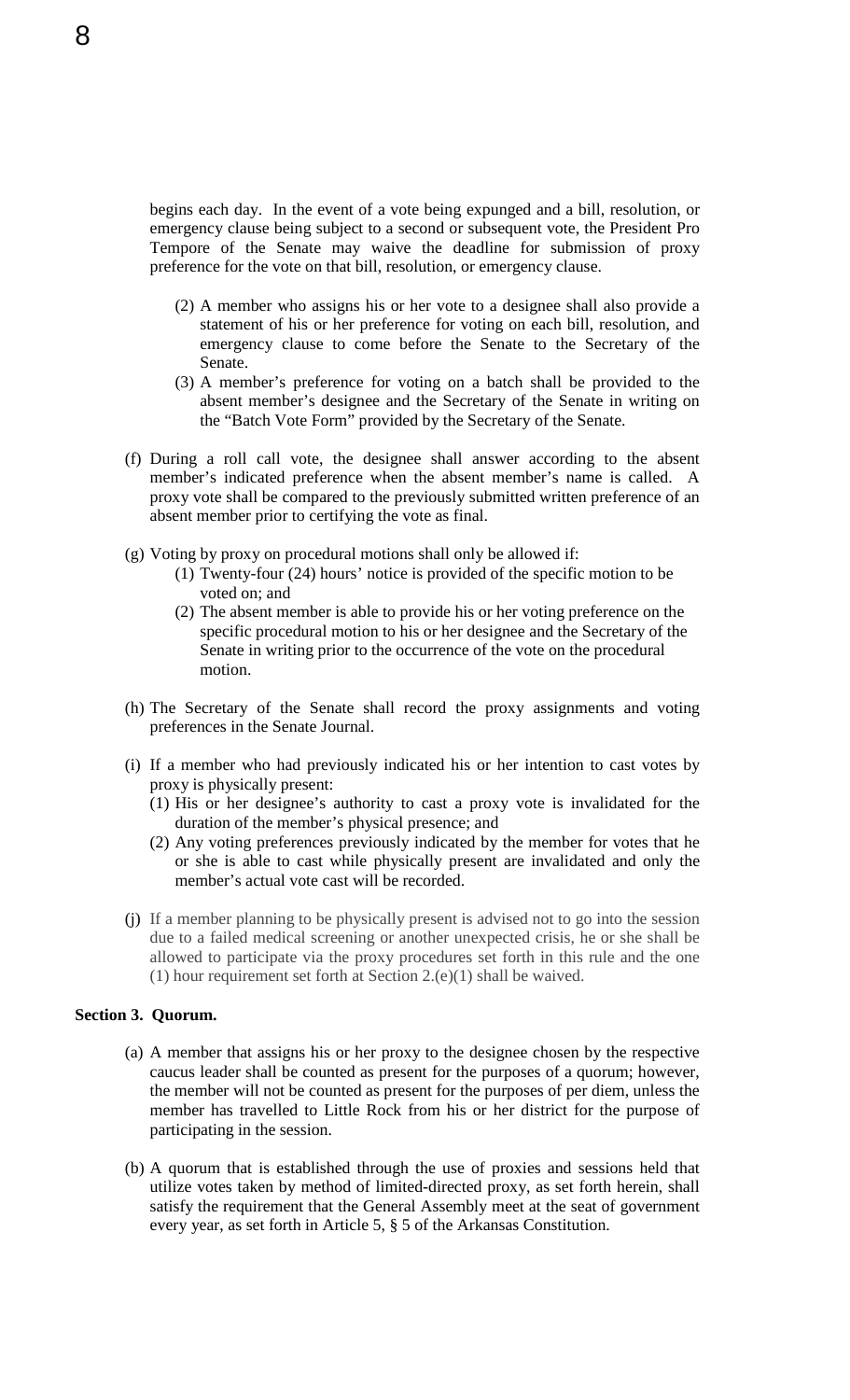#### **Section 4. Disclosures under Senate Rule 24.**

A member whose vote will be cast by proxy shall make any disclosures required under Senate Rule 24.06 regarding a bill to be voted on in committee and in the Senate chamber during the 2020 Fiscal Session at the same time that he or she indicates his or her voting preference for a bill, resolution, emergency clause, or motion.

#### **Section 5. Access to Senate Proceedings.**

Media access to the Senate chamber floor will be limited to no more than two (2) members of the media at a time.

On motion of Senator Hendren, the Temporary Emergency Rule - Arkansas Senate was adopted.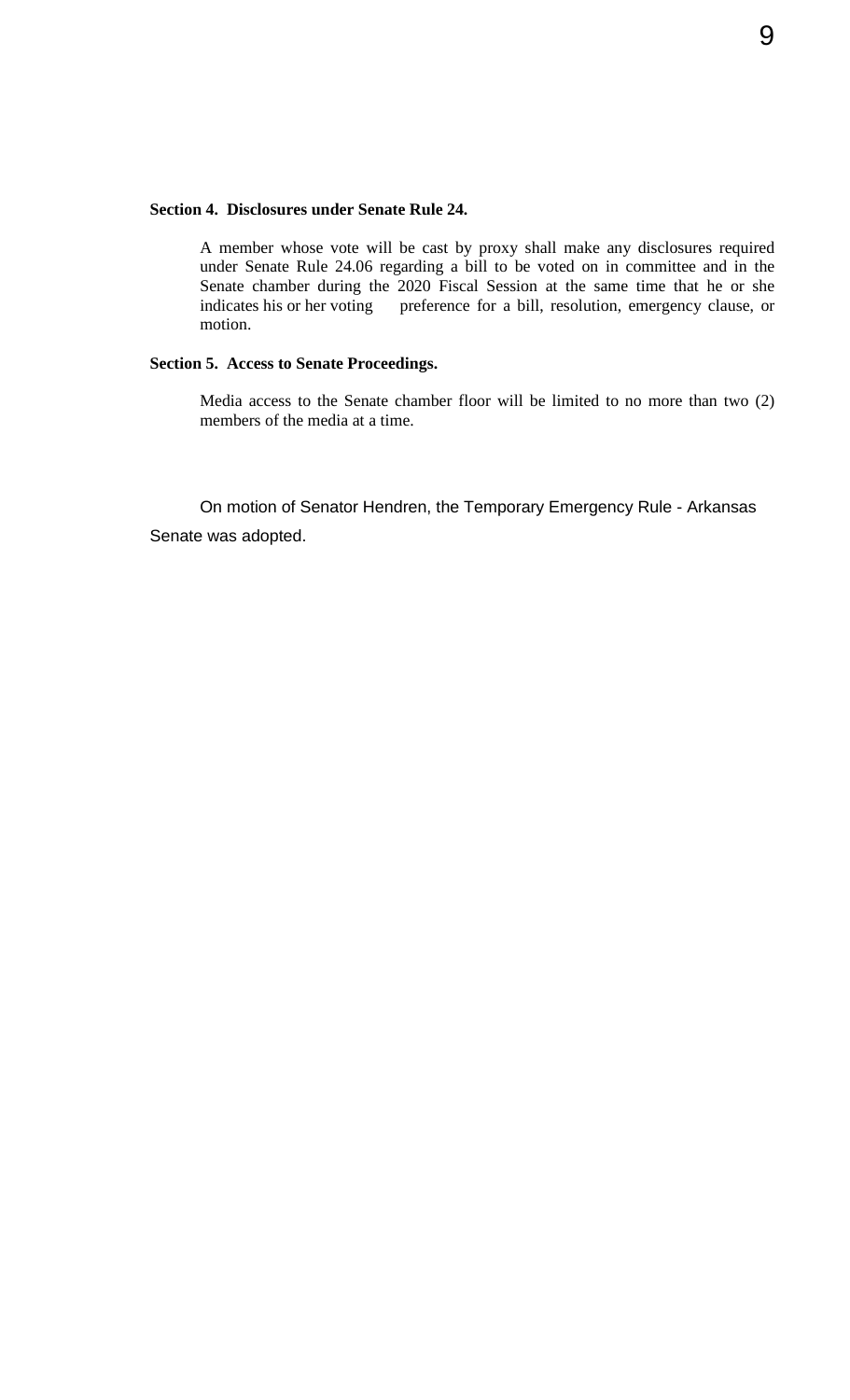

## **ARKANSAS SENATE PROXY VOTING**

**First Extraordinary Session 92nd General Assembly Limited-Directed Proxy** 

Pursuant to **Section 2(a)-(j) of the Arkansas Senate Temporary Emergency Rule for the First Extraordinary Session of the 92nd General Assembly**, I am submitting the names of the following Senators who have submitted a written request to me to vote by Limited-Directed Proxy at this time:

> Senator Linda Chesterfield Senator John Cooper Senator Breanne Davis Senator Stephanie Flowers Senator Missy Irvin Senator Greg Leding

I am submitting this list to the Secretary of the Senate for inclusion in the Senate Journal.

Respectfully submitted,

(SIGNED) Jim Hendren March 26, 2020<br>
President Pro Tempore March 26, 2020 President Pro Tempore

(SIGNED) Ann Cornwell March 26, 2020 Secretary of the Senate Date Date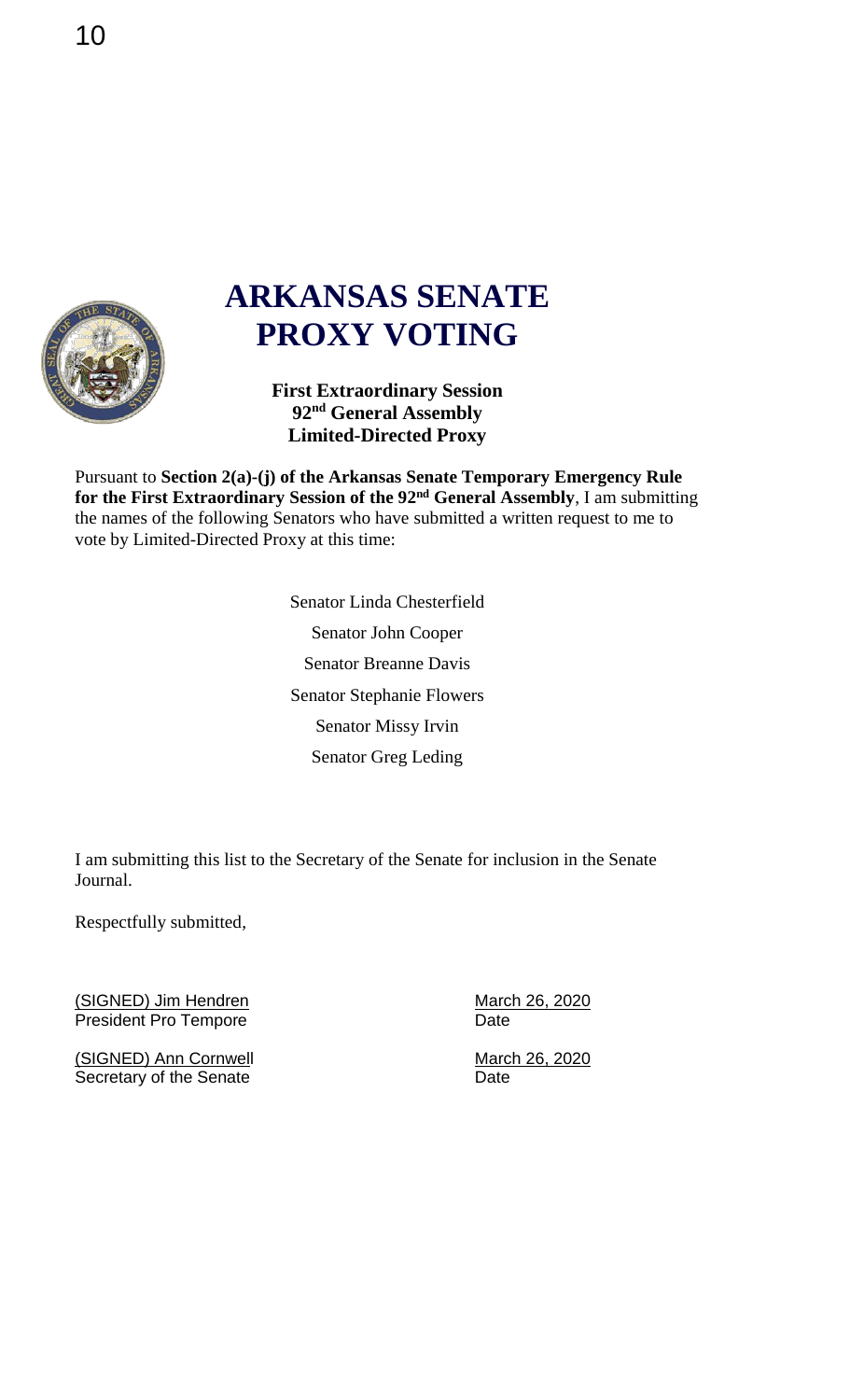SENATE BILL NO. 1 *Call Item 1* NINETY-SECOND GENERAL ASSEMBLY FIRST EXTRAORDINARY SESSION BY: SENATORS J. HENDREN, J. DISMANG, HESTER, K. INGRAM, BLEDSOE, IRVIN, D. WALLACE, TEAGUE, RAPERT, J. ENGLISH, S. FLOWERS, B. JOHNSON, J. COOPER, L. EADS, J. STURCH, MALOCH, E. CHEATHAM, M. PITSCH, G. LEDING BY: REPRESENTATIVE SHEPHERD, ET AL.

A Bill for an Act to be Entitled: AN ACT TO CREATE THE COVID-19 RAINY DAY FUND; TO TRANSFER FUNDS TO THE COVID-19 RAINY DAY FUND; TO DECLARE AN EMERGENCY; AND FOR OTHER PURPOSES.

Senate Bill No. 1 was read the first time.

Without objection, Senate Bill No. 1 was withdrawn by the author.

(SIGNED) ANN CORNWELL, SECRETARY

SENATE BILL NO. 2 *Call Item 1* NINETY-SECOND GENERAL ASSEMBLY FIRST EXTRAORDINARY SESSION BY: SENATORS J. HENDREN, J. DISMANG, HESTER, K. INGRAM, BLEDSOE, IRVIN, D. WALLACE, TEAGUE, RAPERT, J. ENGLISH, S. FLOWERS, B. JOHNSON, J. COOPER, L. EADS, J. STURCH, MALOCH, E. CHEATHAM, M. PITSCH, G. LEDING, HILL, BOND BY: REPRESENTATIVES SHEPHERD, ET. AL.

A Bill for an Act to be Entitled: AN ACT TO CREATE THE COVID-19 RAINY DAY FUND; TO TRANSFER FUNDS TO THE COVID-19 RAINY DAY FUND; TO DECLARE AN EMERGENCY; AND FOR OTHER PURPOSES.

Senate Bill No. 2 was read the first time.

(SIGNED) ANN CORNWELL, SECRETARY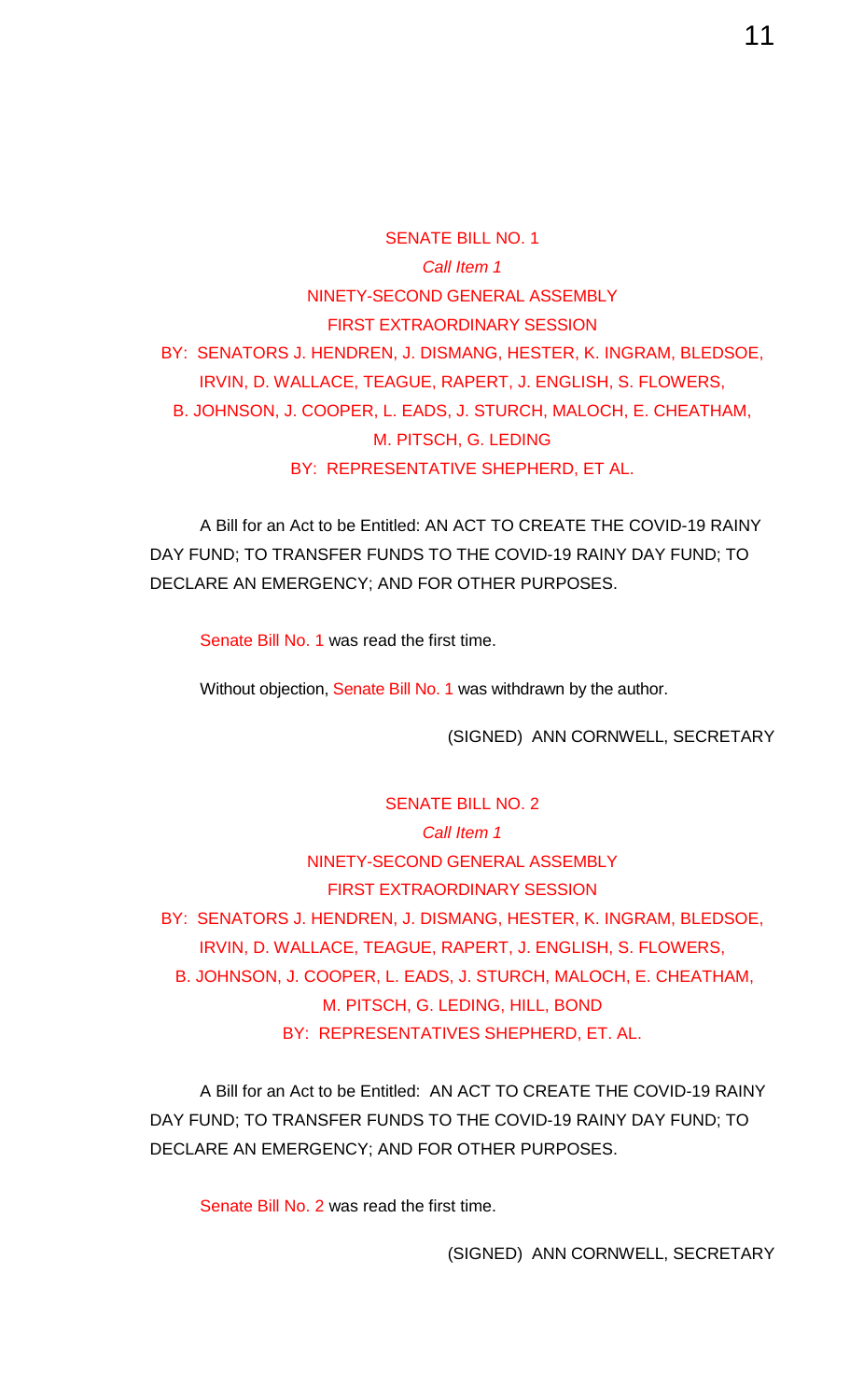Senator Hendren moved to resolve the Senate into the Committee of the Whole for purposes of hearing Senate Bill No. 2.

Senator Hendren moved to waive Senate Rule 16.02 pertaining to limited time for debate on any amendments. Motion carried.

After discussions and questions concerning Senate Bill No. 2 the Presiding Officer asked if any member wishes to offer an amendment to Senate Bill No. 2.

Senator Hickey was recognized for purpose of presenting his Amendment No. 1 to Senate Bill No. 2.

#### ARKANSAS SENATE NINETY-SECOND GENERAL ASSEMBLY FIRST EXTRAORDINARY SESSION Amendment No. 1 to SENATE BILL NO. 2

### **ARKANSAS SENATE**

92nd General Assembly - First Extraordinary Session, 2020 **Amendment Form**

#### \_\_\_\_\_\_\_\_\_\_\_\_\_\_\_\_\_\_\_\_\_\_\_\_\_\_\_\_\_\_\_\_\_\_\_\_\_\_\_\_\_\_\_\_\_\_\_\_\_\_\_\_\_\_\_\_\_\_\_\_\_\_\_\_\_\_\_\_\_\_ **Subtitle of Senate Bill No. 2**

AN ACT TO CREATE THE COVID-19 RAINY DAY FUND; TO TRANSFER FUNDS TO THE COVID-19 RAINY DAY FUND; AND TO DECLARE AN EMERGENCY.

\_\_\_\_\_\_\_\_\_\_\_\_\_\_\_\_\_\_\_\_\_\_\_\_\_\_\_\_\_\_\_\_\_\_\_\_\_\_\_\_\_\_\_\_\_\_\_\_\_\_\_\_\_\_\_\_\_\_\_\_\_\_\_\_\_\_\_\_\_\_

#### **Amendment No. 1 to Senate Bill 2**

Amend Senate Bill No. 2 as originally introduced:

Add Senators Hickey, A. Clark, K. Hammer, B. Sample, Caldwell, T. Garner, M. Johnson, G. Stubblefield, Rice as cosponsors of the bill

AND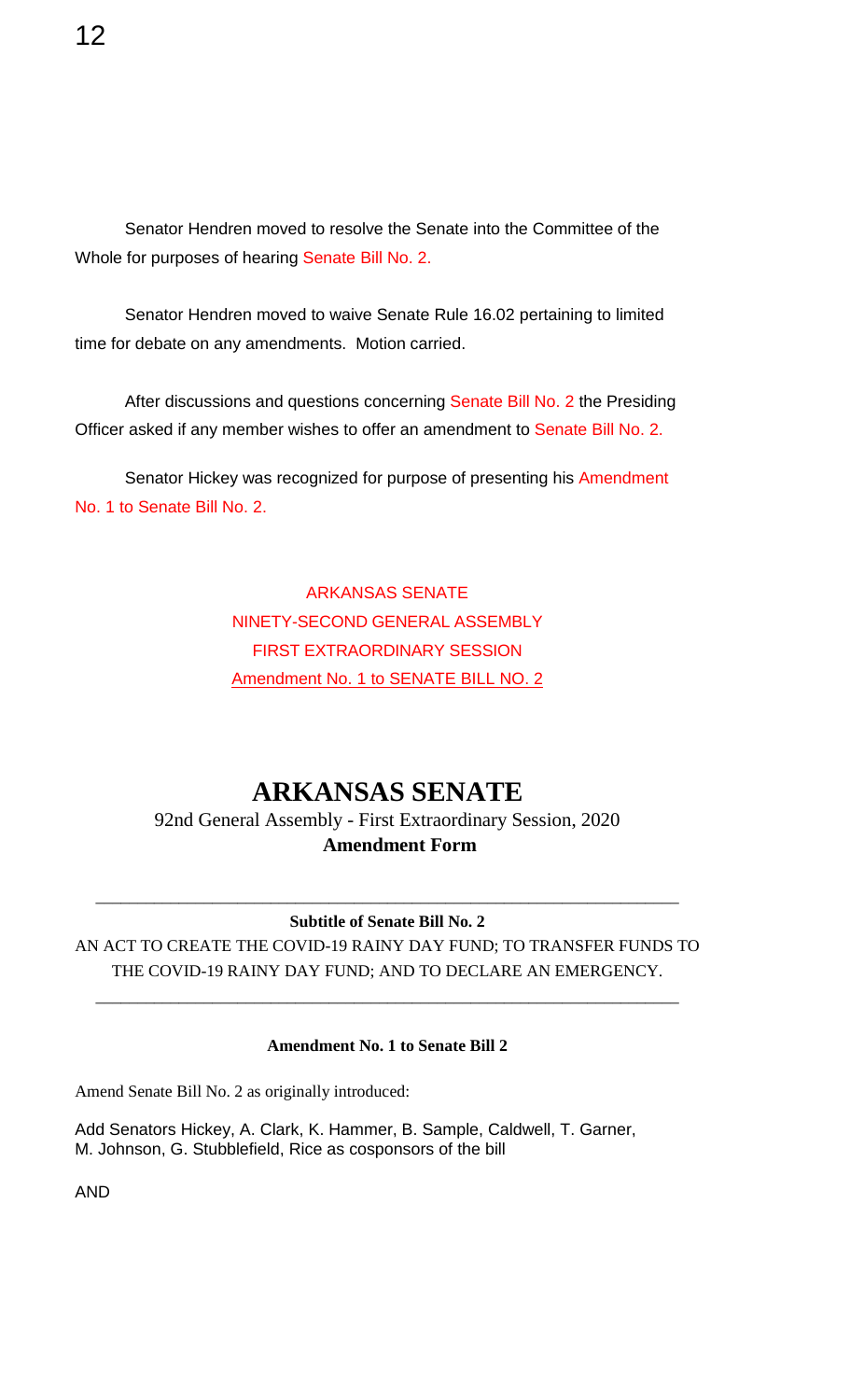Page 2, delete lines 7 through 36 and substitute the following:

"(d)(1) Notwithstanding any other provisions of law, the release of any funds from the COVID-19 Rainy Day Fund shall require prior approval of the Performance Evaluation and Expenditure Review Subcommittee of the Legislative Council or, if the General Assembly is in session, the Performance Evaluation and Expenditure Review/Review Subcommittee of the Joint Budget Committee, including the Speaker of the House of Representatives and the President Pro Tempore of the Senate.

(2) The Secretary of the Department of Finance and Administration shall notify the co-chairs of the Performance Evaluation and Expenditure Review Subcommittee of the Legislative Council or, if the General Assembly in in session, the Performance Evaluation and Expenditure Review/Review Subcommittee of the Joint Budget Committee, the Speaker of the House of Representatives, the President Pro Tempore of the Senate, and all other members of the General Assembly of a request for the release of funds from the COVID-19 Rainy Day Fund.

(3)(A) The co-chairs of the Performance Evaluation and Expenditure Review Subcommittee of the Legislative Council or, if the General Assembly is in session, the Performance Evaluation and Expenditure Review/Review Subcommittee of the Joint Budget Committee, shall communicate the request to the members of the appropriate subcommittee and shall schedule a meeting within three (3) hours after receiving the request.

(B)(1) The co-chairs of the Performance Evaluation and Expenditure Review Subcommittee of the Legislative Council or, if the General Assembly is in session, the Performance Evaluation and Expenditure Review/Review Subcommittee of the Joint Budget Committee, shall provide the meeting notice to the Speaker of the House of Representatives and the President Pro Tempore of the Senate.

(2) The votes of the Speaker of the House of Representatives and the President Pro Tempore of the Senate shall be recorded with the votes of the Performance Evaluation and Expenditure Review Subcommittee of the Legislative Council or, if the General Assembly is in session, the Performance Evaluation and Expenditure Review/Review Subcommittee of the Joint Budget Committee.

(4) As used in this section, "meeting" includes a:

(A) Conference call at which a roll call vote shall be taken and the votes recorded;

(B)(i) Notification by email and voting by electronic means.

(ii) The vote on the request to release any funds from the COVID-19 Rainy Day Fund shall be submitted electronically within two (2) hours after receiving the notification from the co-chairs of the Performance Evaluation and Expenditure Review Subcommittee of the Legislative Council or, if the General Assembly is in session, the Performance Evaluation and Expenditure Review/Review Subcommittee of the Joint Budget Committee; or

(C) A scheduled meeting at the seat of government.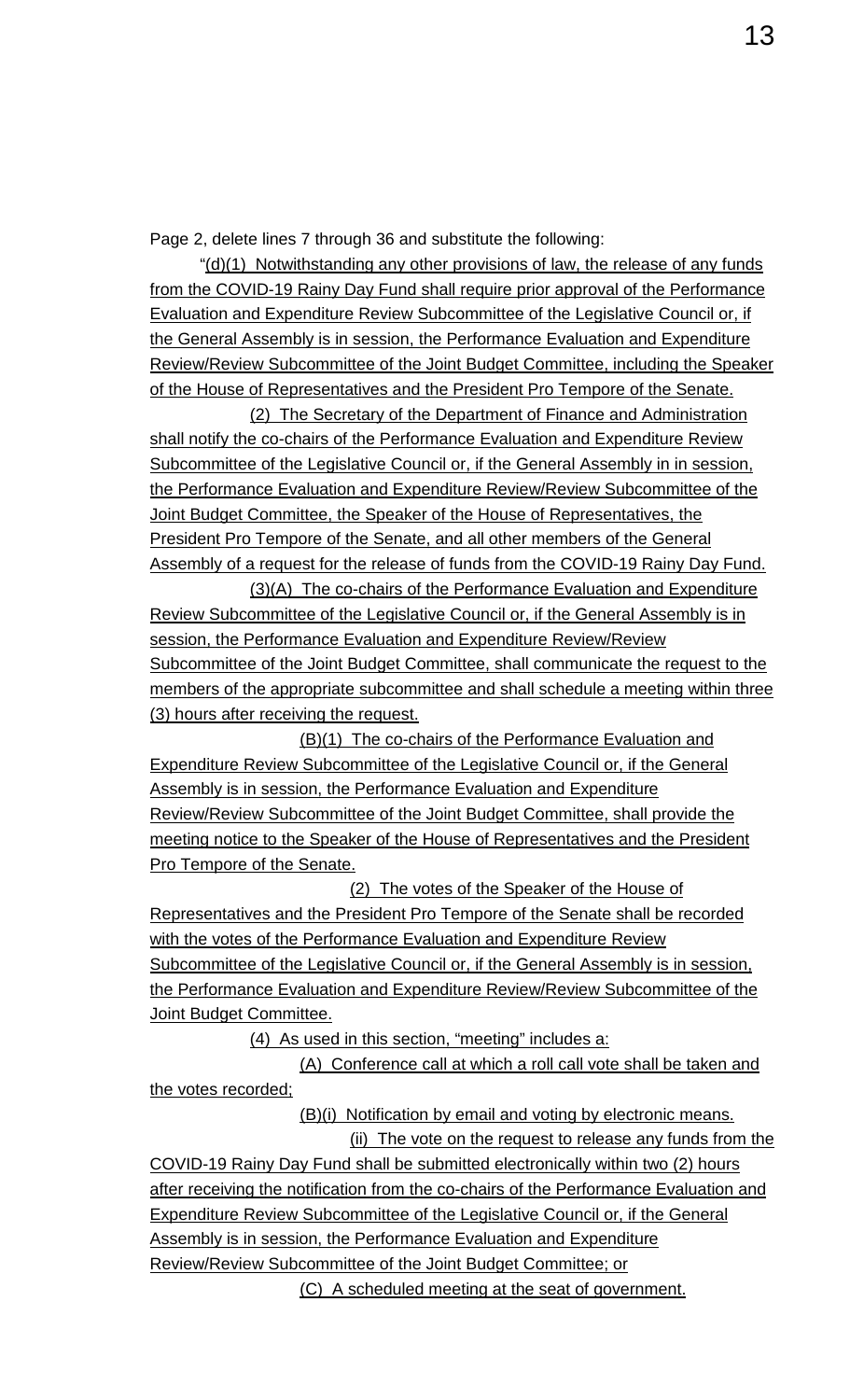(5)(A) A quorum for the purpose of approving the release of any funds from the COVID-19 Rainy Day Fund shall be: (i) A majority of the members of the Performance Evaluation and Expenditure Review Subcommittee of the Legislative Council or, if the General Assembly is in session, the Performance Evaluation and Expenditure Review/Review Subcommittee of the Joint Budget Committee; (ii) The Speaker of the House of Representatives; and (iii) The President Pro Tempore of the Senate. (B) An affirmative vote of a majority of the members present, including the Speaker of the House of Representatives and the President Pro Tempore of the Senate, shall be necessary for approving the release of any funds from the COVID-19 Rainy Day Fund. (C) Action by the Performance Evaluation and Expenditure Review Subcommittee of the Legislative Council or, if the General Assembly is in session, the Performance Evaluation and Expenditure Review/Review Subcommittee of the Joint Budget Committee, is final and shall not require Legislative Council or Joint Budget Committee approval. (D)(i) The action taken under this subsection (d) shall be reported to the members of the General Assembly.

(ii) The report shall include:

(a) Remaining Balances in the COVID-19 Rainy

Day Fund;

(b) Total amount released to date; and (c) The amount of each prior release and the

purpose of the release."

And

Page 3, delete lines 1 through 23

The Amendment was read for the first time.

#### (SIGNED) SENATOR JIMMY HICKEY

- Senator Elliott spoke for the amendment.
- Senator Clark spoke for the amendment.
- Senator Hammer spoke for the amendment.

Senator Dismang spoke against the amendment.

Senator Garner spoke for the amendment.

Senator Hendren spoke against the amendment.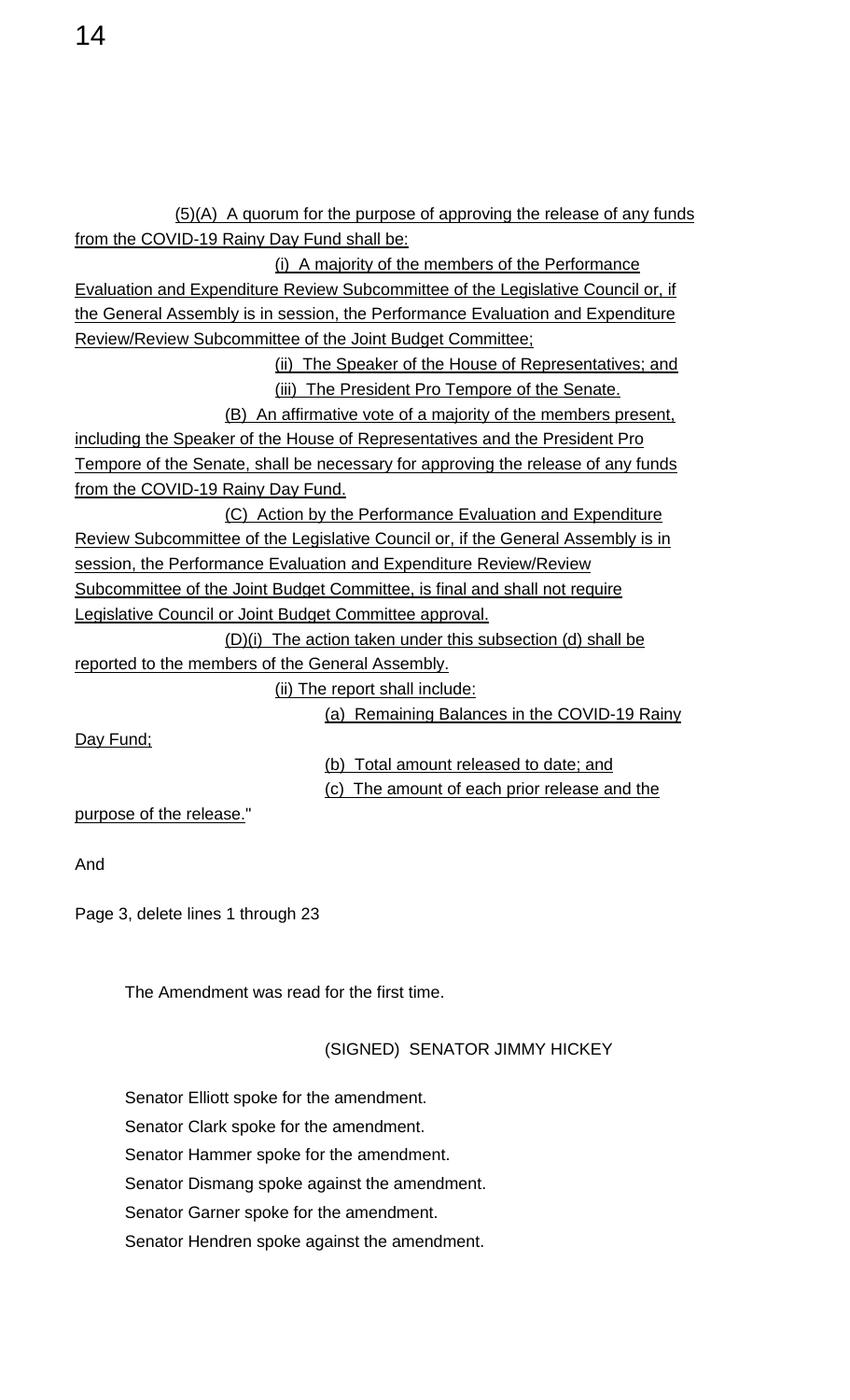Senator Sample spoke for the amendment. Senator Rapert spoke against the amendment. Senator Hickey closed for his amendment.

The rules were suspended and a request by Senator Hendren for a roll call on the adoption of Amendment No. 1 to Senate Bill No. 2.

The Secretary called the roll, and the following members voted:

AFFIRMATIVE: BALLINGER, CALDWELL, CHESTERFIELD, CLARK, ELLIOTT, FLIPPO, GARNER, HAMMER, HICKEY, JOHNSON, M., RICE, SAMPLE, STUBBLEFIELD.

Total.....................................................................................................13

NEGATIVE: BLEDSOE, BOND, CHEATHAM, COOPER, DAVIS, DISMANG, EADS, ENGLISH, HENDREN, HESTER, HILL, JOHNSON, B., PITSCH, RAPERT, STURCH, TEAGUE, WALLACE.

Total.....................................................................................................17

ABSENT OR NOT VOTING: FLOWERS, INGRAM, IRVIN, LEDING, MALOCH.

Total.......................................................................................................5

EXCUSED:

Total.......................................................................................................0

VOTING PRESENT:

Total.......................................................................................................0

Total number of votes cast........................................................30

Necessary to the passage of the amendment.......... ...............18

The Amendment was read for the first time, rules suspended, read the second time and failed of adoption.

(SIGNED) ANN CORNWELL, SECRETARY

Senator Hendren moved that the Senate Rise and report progress.

Senate Bill No. 2 was read the second time and placed on the calendar.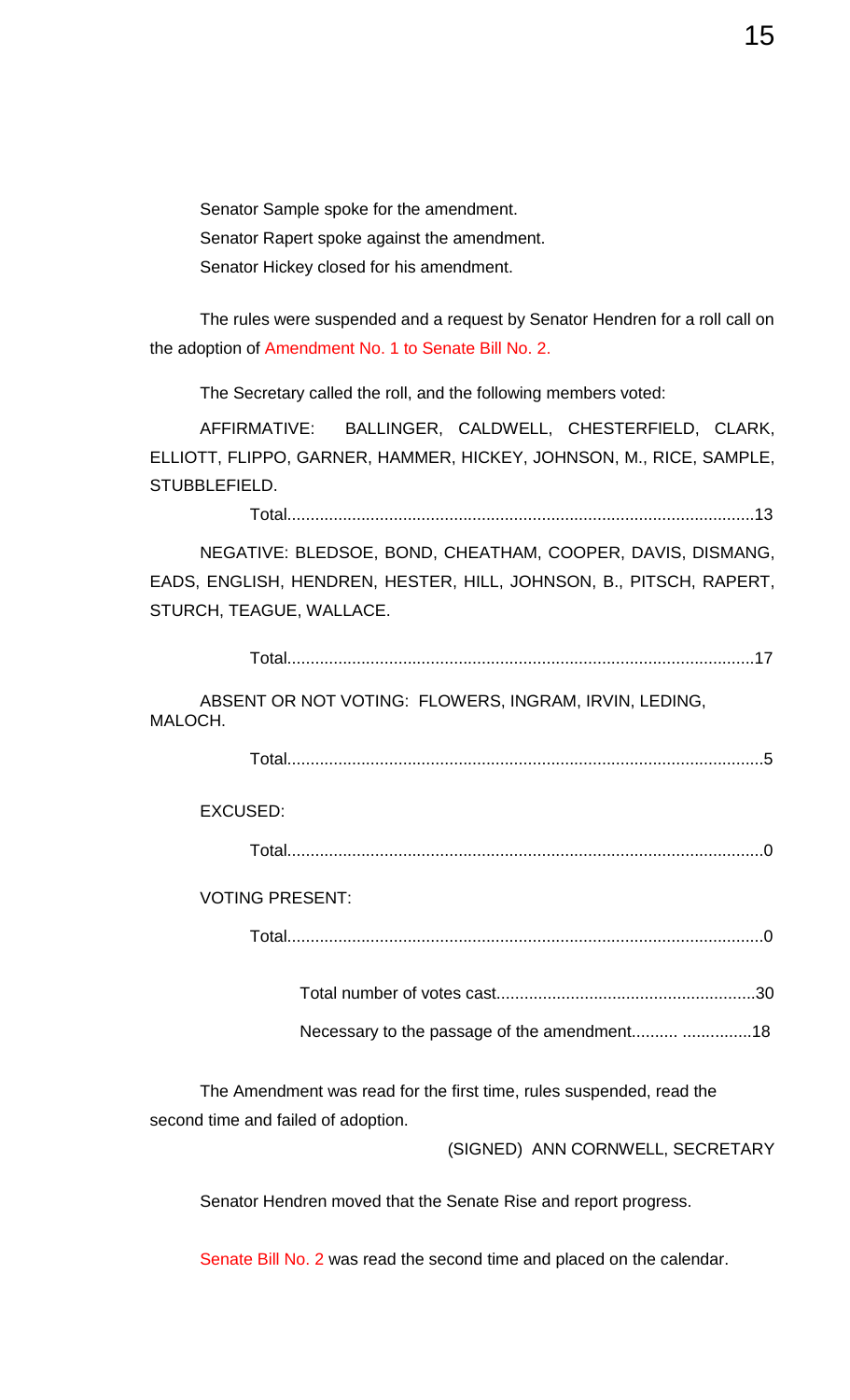With no other business to come before the body, the Senate adjourned until 3:00 p.m., Friday, March 27, 2020.

PRESIDENT OF THE SENATE

SECRETARY OF THE SENATE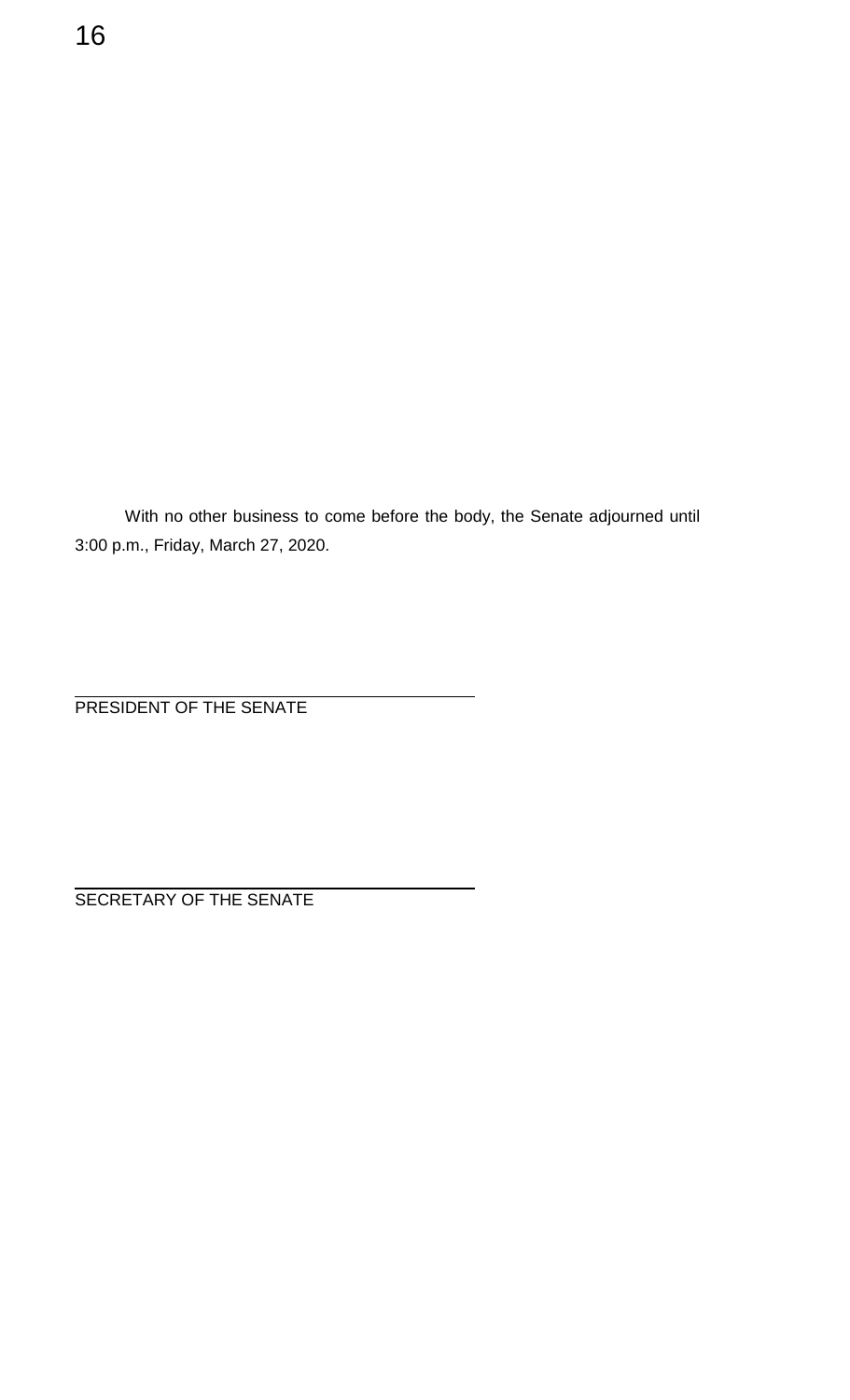**--ooOoo-- SECOND DAY'S PROCEEDINGS SENATE CHAMBER NINETY-SECOND GENERAL ASSEMBLY FIRST EXTRAORDINARY SESSION**

> $-$

> > Little Rock, Arkansas March 27, 2020

The Senate was called to order at 3:00 o'clock p. m. by the President.

The Secretary called the roll, and the following members answered to roll call:

BALLINGER, BLEDSOE, BOND, CALDWELL, CHEATHAM, CHESTERFIELD, CLARK, COOPER, DAVIS, DISMANG, EADS, ELLIOTT, ENGLISH, FLIPPO, FLOWERS, GARNER, HAMMER, HENDREN, HESTER, HICKEY, HILL, INGRAM, IRVIN, JOHNSON, B., JOHNSON, M., LEDING, MALOCH, PITSCH, RAPERT, RICE, SAMPLE, STUBBLEFIELD, STURCH, TEAGUE, WALLACE.

The Senate was led in prayer by Senator Rapert.

The Senate was led in the Pledge of Allegiance by the President.

On motion of Senator Hendren, the reading of the Journal was dispensed with.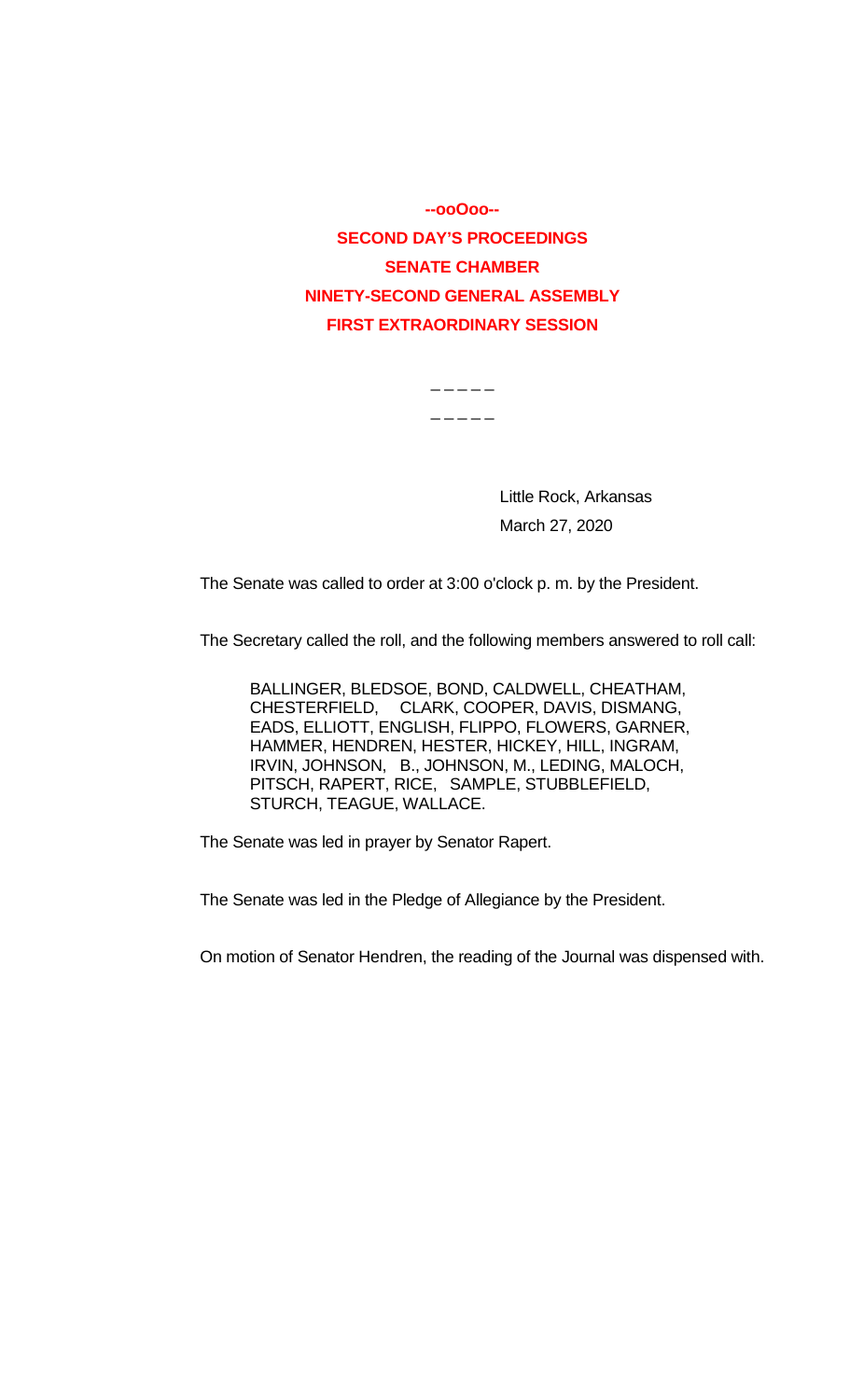

## **ARKANSAS SENATE PROXY VOTING**

**First Extraordinary Session 92nd General Assembly Limited-Directed Proxy** 

Pursuant to **Section 2(a)-(j) of the Arkansas Senate Temporary Emergency Rule for the First Extraordinary Session of the 92nd General Assembly**, I am submitting the names of the following Senators who have submitted a written request to me to vote by Limited-Directed Proxy at this time:

> Senator Linda Chesterfield Senator John Cooper Senator Breanne Davis Senator Stephanie Flowers Senator Missy Irvin Senator Greg Leding Senator Bill Sample

I am submitting this list to the Secretary of the Senate for inclusion in the Senate Journal.

Respectfully submitted,

(SIGNED) Jim Hendren March 27, 2020<br>President Pro Tempore President Pro Tempore

(SIGNED) Ann Cornwell March 27, 2020<br>
Secretary of the Senate<br>
Date Date Secretary of the Senate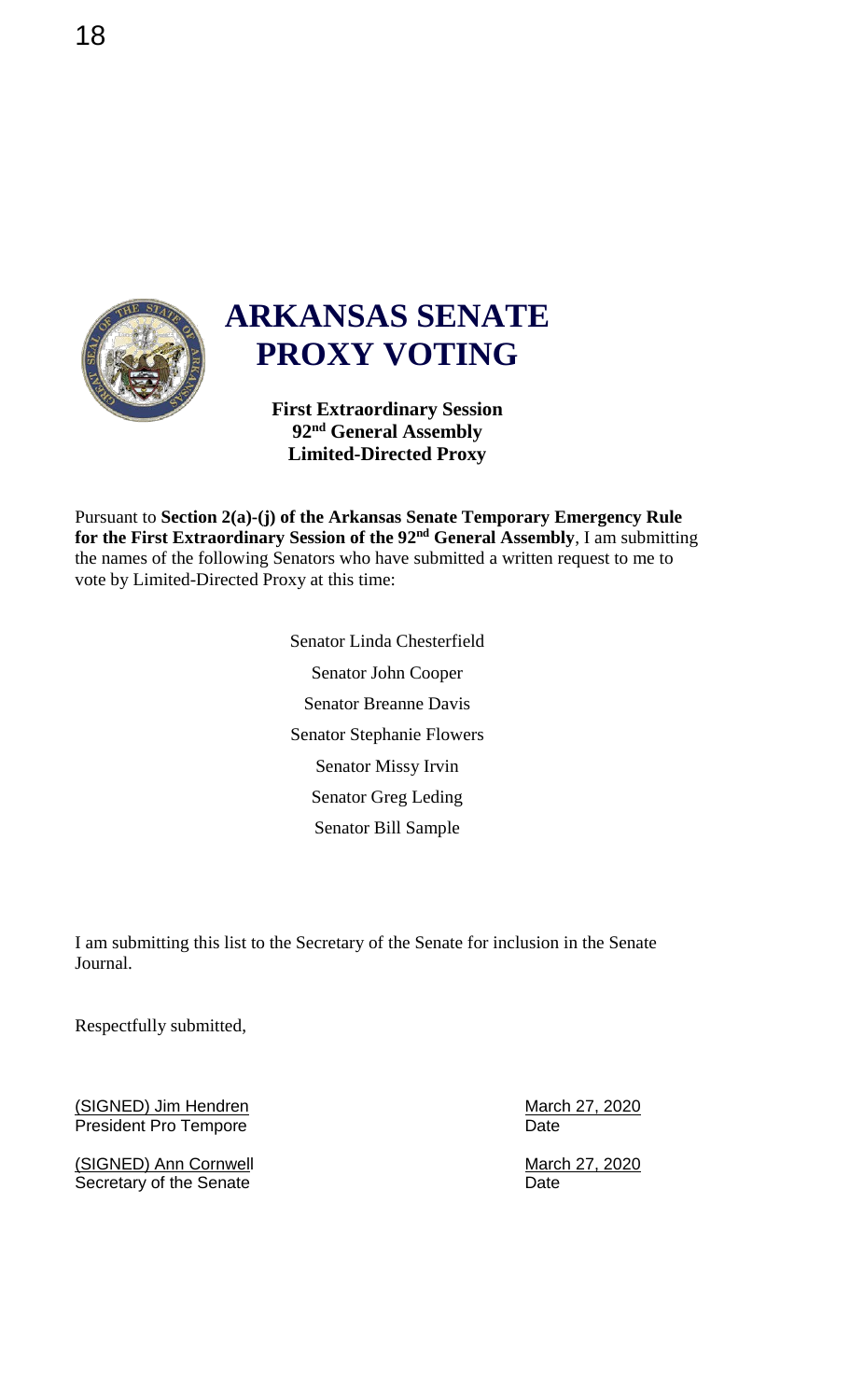On motion of Senator Hendren, Senate Bill No. 2 was called up for third reading and final disposition.

#### SENATE BILL NO. 2

*Call Item 1* NINETY-SECOND GENERAL ASSEMBLY FIRST EXTRAORDINARY SESSION BY: SENATORS J. HENDREN, J. DISMANG, HESTER, K. INGRAM, BLEDSOE, IRVIN, D. WALLACE, TEAGUE, RAPERT, J. ENGLISH, S. FLOWERS, B. JOHNSON, J. COOPER, L. EADS, J. STURCH, MALOCH, E. CHEATHAM, M. PITSCH, G. LEDING, HILL, BOND BY: REPRESENTATIVES SHEPHERD, ET AL.

A Bill for an Act to be Entitled: AN ACT TO CREATE THE COVID-19 RAINY DAY FUND; TO TRANSFER FUNDS TO THE COVID-19 RAINY DAY FUND; TO DECLARE AN EMERGENCY; AND FOR OTHER PURPOSES.

Senate Bill No. 2 was placed on third reading and final disposition, the question being: Shall the Bill pass?

The Secretary called the roll, and the following members voted:

AFFIRMATIVE: BALLINGER, BLEDSOE, BOND, CALDWELL, CHEATHAM, CHESTERFIELD, CLARK, COOPER, DAVIS, DISMANG, EADS, ELLIOTT, ENGLISH, FLIPPO, FLOWERS, GARNER, HAMMER, HENDREN, HESTER, HICKEY, HILL, INGRAM, IRVIN, JOHNSON, B., JOHNSON, M., LEDING, MALOCH, PITSCH, RAPERT, RICE, SAMPLE, STUBBLEFIELD, STURCH, TEAGUE, WALLACE.

Total .........................................................................................35

| <b>NEGATIVE:</b>       |                       |          |
|------------------------|-----------------------|----------|
|                        |                       | $\Omega$ |
|                        | ABSENT OR NOT VOTING: |          |
|                        |                       |          |
| <b>EXCUSED:</b>        |                       |          |
|                        |                       | $\Omega$ |
| <b>VOTING PRESENT:</b> |                       |          |
|                        | Total                 |          |
|                        |                       |          |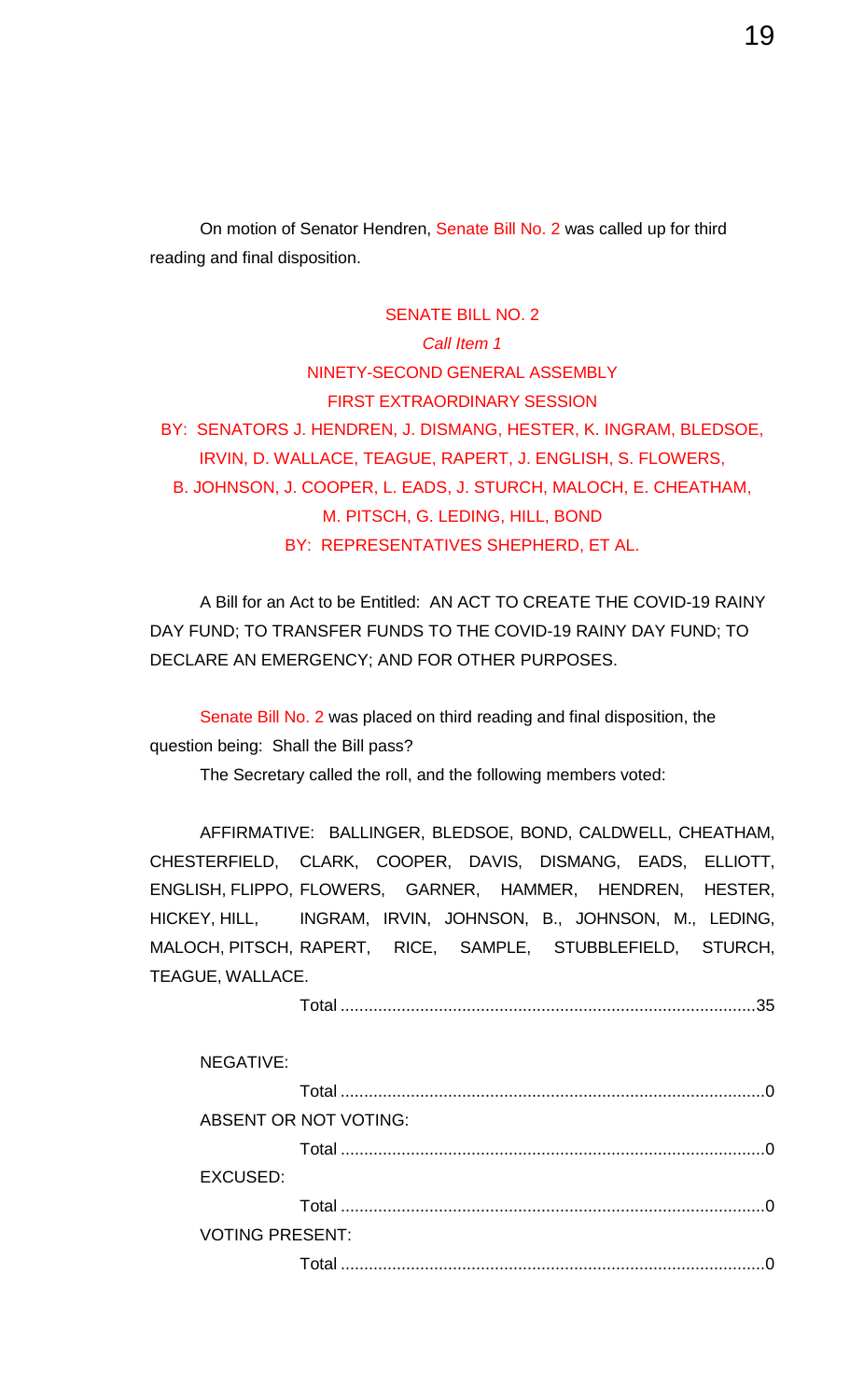So the bill passed and the title as read was agreed to.

(SIGNED) ANN CORNWELL, SECRETARY

There being an emergency clause attached to Senate Bill No. 2, the President ordered the Secretary to call the roll upon the adoption of the emergency clause.

The Secretary called the roll, and the following members voted:

AFFIRMATIVE: BALLINGER, BLEDSOE, BOND, CALDWELL, CHEATHAM, CHESTERFIELD, CLARK, COOPER, DAVIS, DISMANG, EADS, ELLIOTT, ENGLISH, FLIPPO, FLOWERS, GARNER, HAMMER, HENDREN, HESTER, HICKEY, HILL, INGRAM, IRVIN, JOHNSON, B., JOHNSON, M., LEDING, MALOCH, PITSCH, RAPERT, RICE, SAMPLE, STUBBLEFIELD, STURCH, TEAGUE, WALLACE

Total .........................................................................................35

| <b>NEGATIVE:</b>       |                              |
|------------------------|------------------------------|
|                        |                              |
|                        | <b>ABSENT OR NOT VOTING:</b> |
|                        | ∩                            |
| <b>EXCUSED:</b>        |                              |
|                        | $\Omega$                     |
| <b>VOTING PRESENT:</b> |                              |
|                        | ∩                            |
|                        |                              |

| Necessary to the passage of the emergency clause24 |  |
|----------------------------------------------------|--|

So the emergency clause was adopted.

(SIGNED) ANN CORNWELL, SECRETARY

Senate Bill No. 2 was ordered immediately transmitted to the House.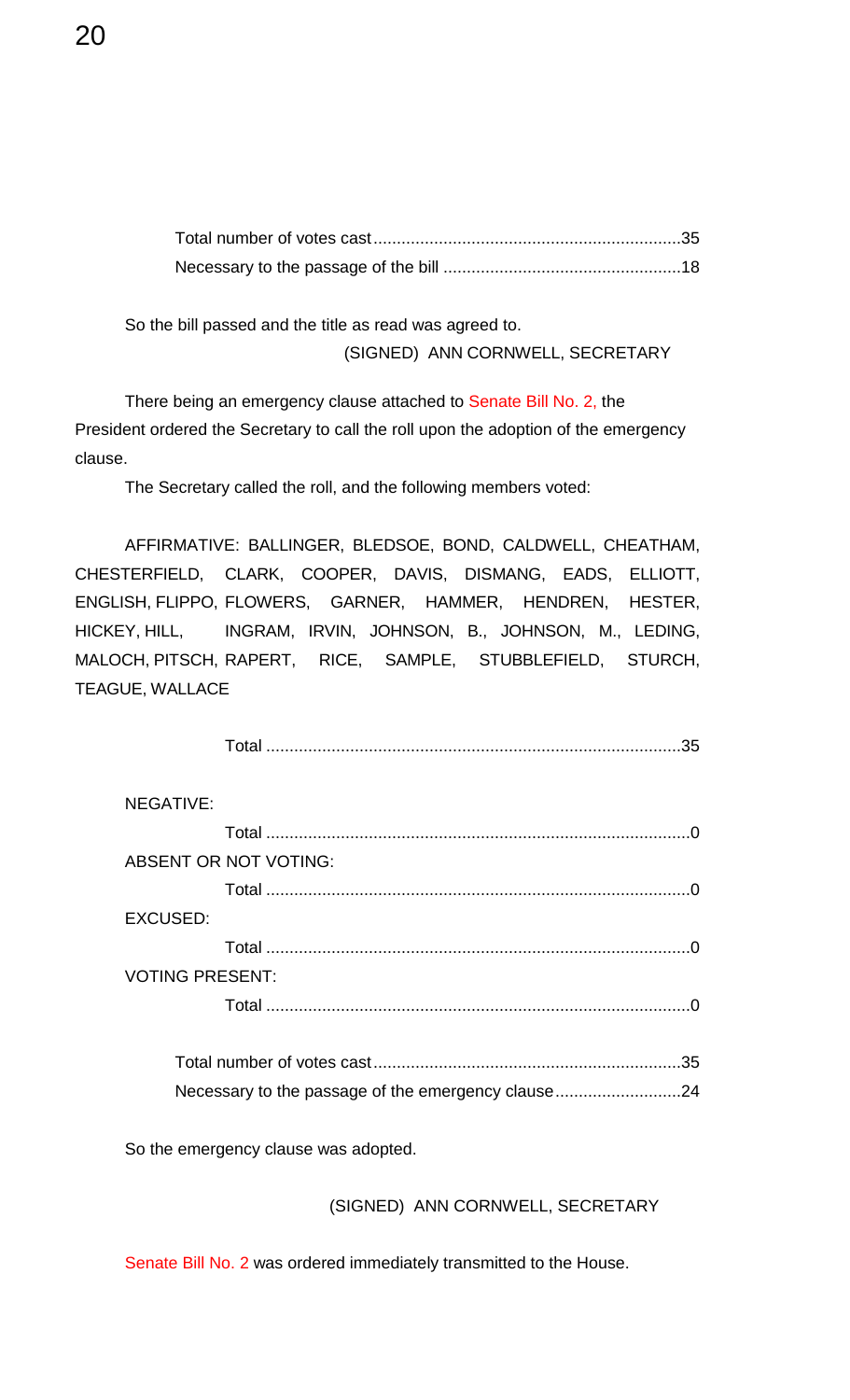

**Asa Hutchinson Governor**

March 26, 2020

Ann Cornwell, Director Secretary of the Senate State Capitol, Room 320 Little Rock, Arkansas 72201

Dear Director Cornwell:

This letter is a request that the Senate of the First Extraordinary Session of the Ninety-Second General Assembly 2020, on a motion of Senator Bob Ballinger, confirm the following appointments.

Thank you for your kind attention to this matter.

Sincerely,

#### (SIGNED) ASA HUTCHINSON

| <b>APPOINTEE NAME</b><br><b>COUNTY</b>                | <b>EXPIRATION DATE</b>  | <b>BOARD OR COMMISSION</b>                                                                                                      |
|-------------------------------------------------------|-------------------------|---------------------------------------------------------------------------------------------------------------------------------|
| Dr. Mark Gross<br><b>Washington County</b>            | <b>January 14, 2021</b> | Board of Directors of the<br>Division of Science and<br>Technology of the Arkansas<br><b>Economic Development</b><br>Commission |
| <b>Brad Hardin</b><br><b>Washington County</b>        | October 14, 2020        | Arkansas Fire Protection<br>Services Board                                                                                      |
| <b>Greg Cochran</b><br><b>Crawford County</b>         | June 22, 2022           | Arkansas Towing and<br><b>Recovery Board</b>                                                                                    |
| <b>Sheriff Ronald Brown</b><br><b>Crawford County</b> | <b>January 14, 2021</b> | Arkansas Commission on<br>Law Enforcement<br><b>Standards and Training</b>                                                      |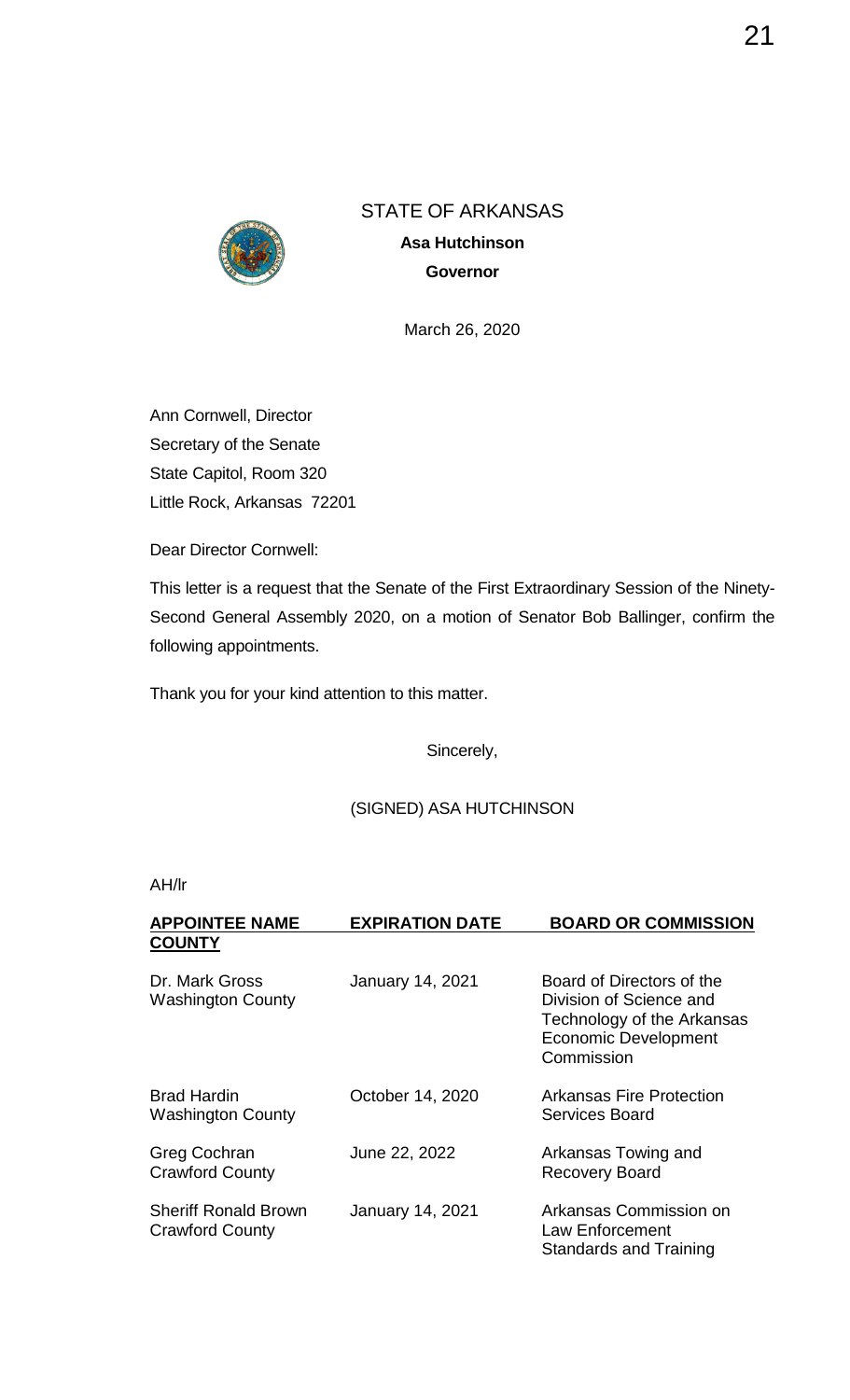| <b>COUNTY</b>                                 |                  |                                             |
|-----------------------------------------------|------------------|---------------------------------------------|
| Paul Mlakar<br><b>Crawford County</b>         | October 15, 2021 | Arkansas Veterans'<br>Commission            |
| <b>Steve Rucker</b><br><b>Crawford County</b> | October 1, 2021  | <b>Residential Contractors</b><br>Committee |

**APPOINTEE NAME EXPIRATION DATE BOARD OR COMMISSION**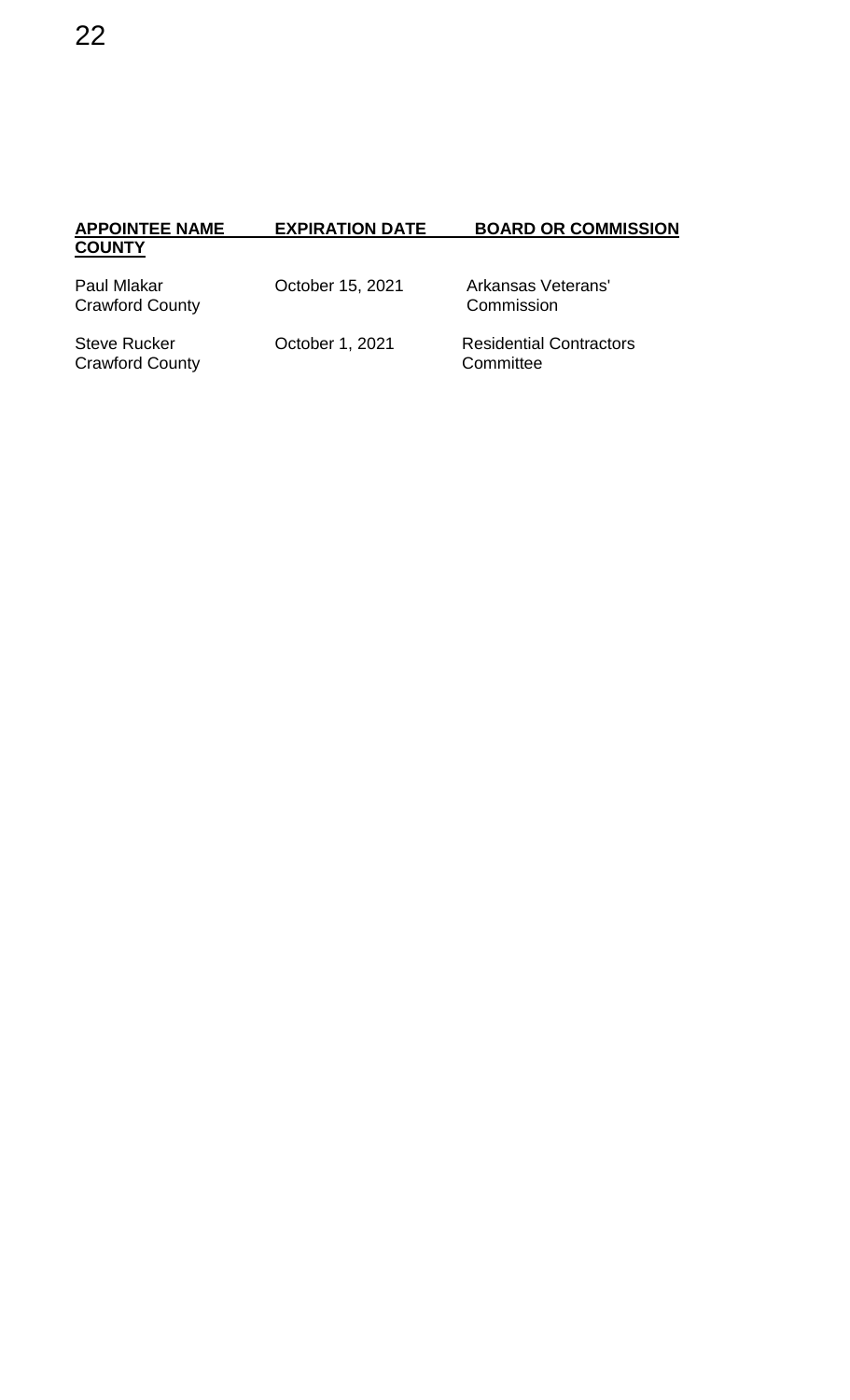

**Asa Hutchinson Governor**

March 26, 2020

Ann Cornwell, Director Secretary of the Senate State Capitol, Room 320 Little Rock, Arkansas 72201

Dear Director Cornwell:

This letter is a request that the Senate of the First Extraordinary Session of the Ninety-Second General Assembly 2020, on a motion of Senator Cecile Bledsoe, confirm the following appointments.

Thank you for your kind attention to this matter.

Sincerely,

#### (SIGNED) ASA HUTCHINSON

| <b>APPOINTEE NAME</b><br><b>COUNTY</b>        | <b>EXPIRATION DATE</b>  | <b>BOARD OR COMMISSION</b>                                                                                                      |
|-----------------------------------------------|-------------------------|---------------------------------------------------------------------------------------------------------------------------------|
| <b>Rebecca Burkes</b><br><b>Benton County</b> | <b>January 14, 2024</b> | Board of Directors of the<br>Division of Science and<br>Technology of the Arkansas<br><b>Economic Development</b><br>Commission |
| Alvin Lopez<br><b>Benton County</b>           | June 30, 2022           | Board of Examiners in<br>Speech-Language Pathology<br>and Audiology                                                             |
| Louis McGrail<br><b>Benton County</b>         | July 31, 2020           | Arkansas Board of Hearing<br><b>Instrument Dispensers</b>                                                                       |
| Dr. Ed Fryar, Jr.<br><b>Benton County</b>     | March 1, 2029           | Board of Trustees of the<br>University of Arkansas                                                                              |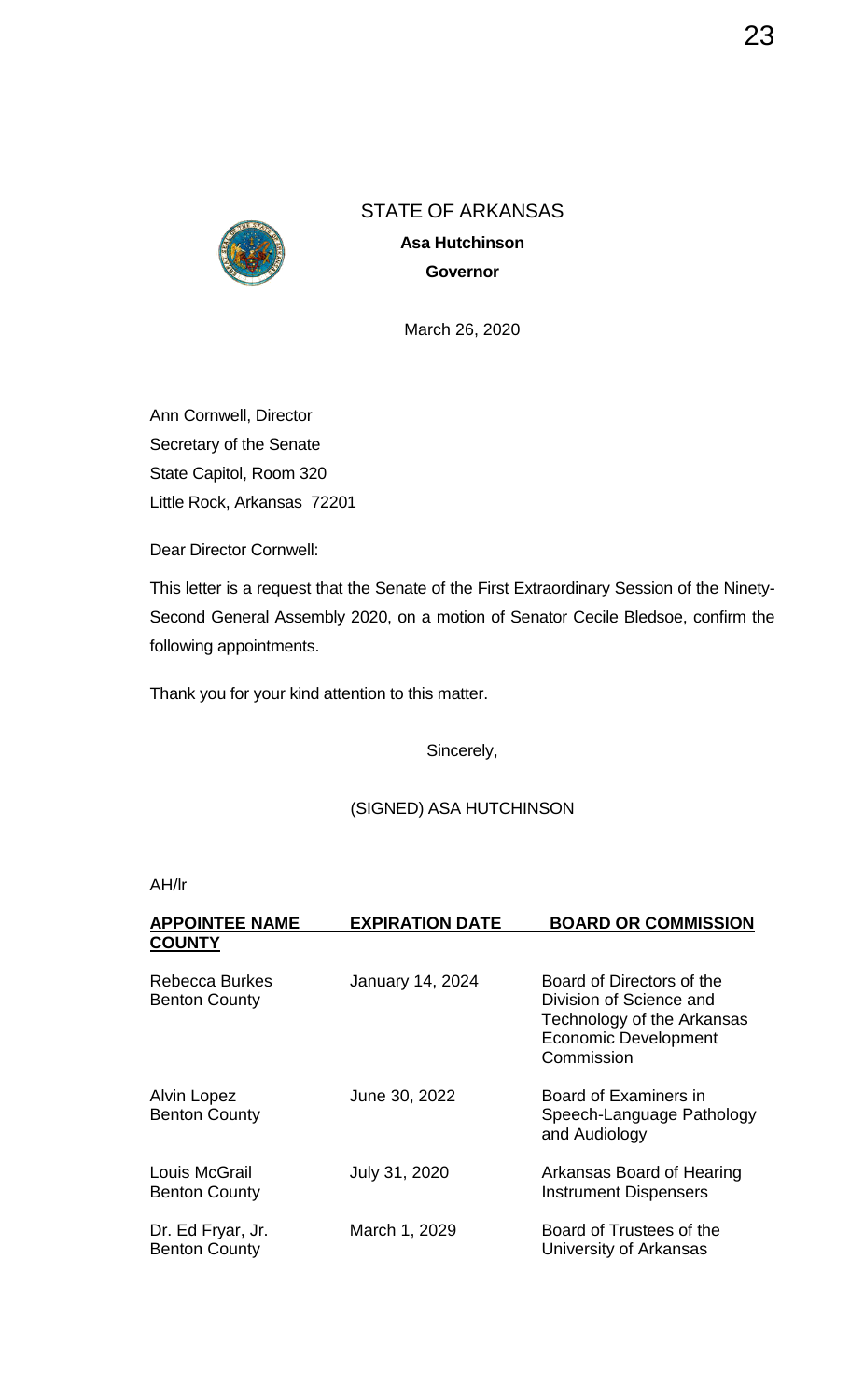

**Asa Hutchinson Governor**

March 26, 2020

Ann Cornwell, Director Secretary of the Senate State Capitol, Room 320 Little Rock, Arkansas 72201

Dear Director Cornwell:

This letter is a request that the Senate of the First Extraordinary Session of the Ninety-Second General Assembly 2020, on a motion of Senator Will Bond, confirm the following appointments.

Thank you for your kind attention to this matter.

Sincerely,

#### (SIGNED) ASA HUTCHINSON

| <b>APPOINTEE NAME</b> | <b>EXPIRATION DATE</b>  | <b>BOARD OR COMMISSION</b>          |
|-----------------------|-------------------------|-------------------------------------|
| <b>COUNTY</b>         |                         |                                     |
|                       |                         |                                     |
| Marie Holder          | January 14, 2021        | <b>State Highway Commission</b>     |
| <b>Pulaski County</b> |                         |                                     |
| Marie Holder          | <b>January 14, 2031</b> | <b>State Highway Commission</b>     |
| <b>Pulaski County</b> |                         | (reappointment 1/15/21)             |
|                       |                         |                                     |
| Daphne Gaulden        | October 1, 2021         | <b>Tobacco Prevention and</b>       |
| <b>Pulaski County</b> |                         | <b>Cessation Advisory Committee</b> |
| Dr. Toby Vancil       | October 1, 2023         | <b>Tobacco Prevention and</b>       |
| <b>Pulaski County</b> |                         | <b>Cessation Advisory Committee</b> |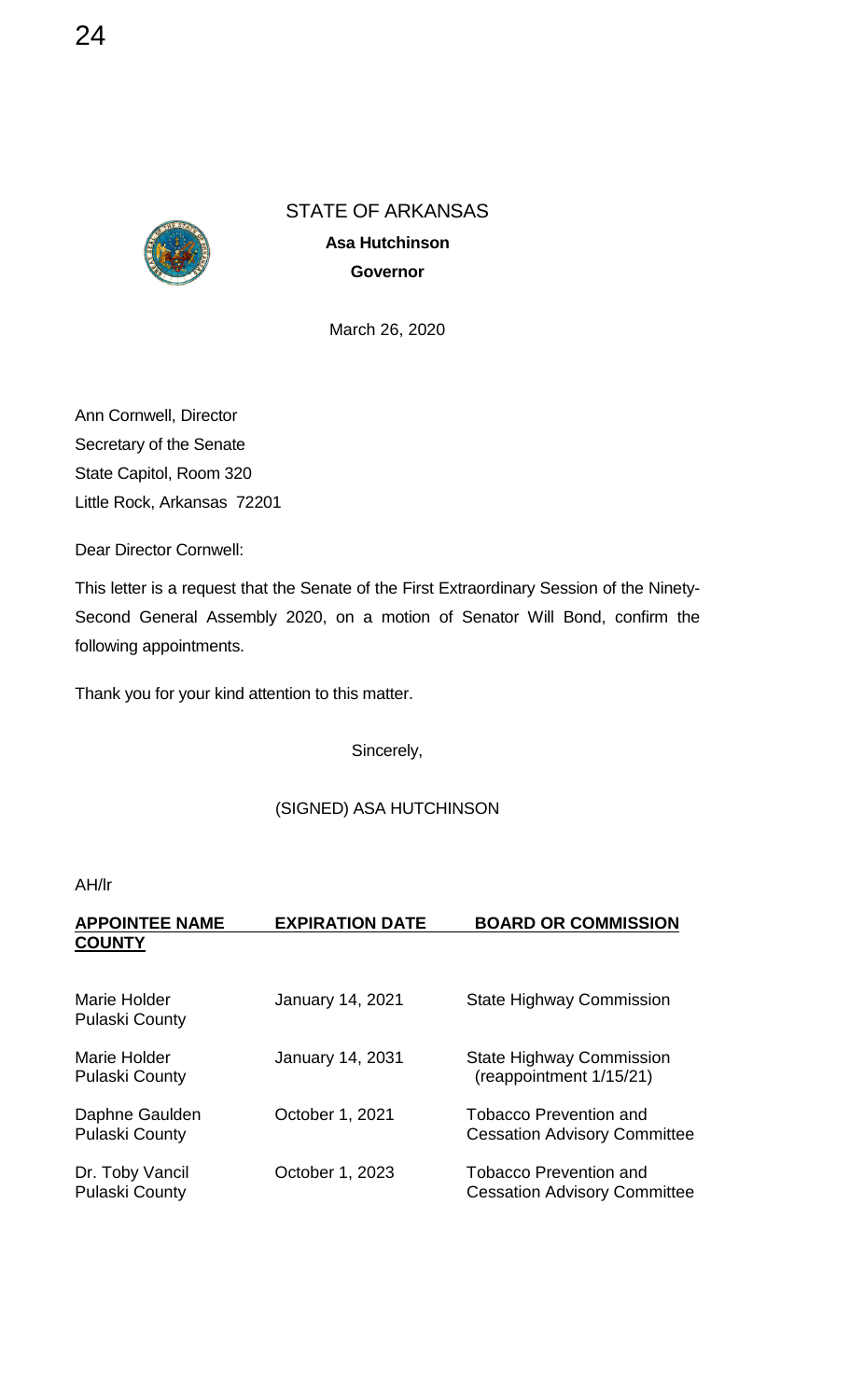| <b>APPOINTEE NAME</b><br><b>COUNTY</b>         | <b>EXPIRATION DATE</b>  | BOARD OR COMMISSION                                                                                                             |
|------------------------------------------------|-------------------------|---------------------------------------------------------------------------------------------------------------------------------|
| Jonathan Wilson<br><b>Pulaski County</b>       | October 1, 2023         | <b>Tobacco Prevention and</b><br><b>Cessation Advisory Committee</b>                                                            |
| Dr. Rhoda Mattox<br><b>Pulaski County</b>      | October 1, 2022         | <b>Tobacco Prevention and</b><br><b>Cessation Advisory Committee</b>                                                            |
| Mike Wilson<br><b>Pulaski County</b>           | January 14, 2026        | State Parks, Recreation, and<br><b>Travel Commission</b>                                                                        |
| W. Blair Allen, Jr.<br><b>Pulaski County</b>   | January 14, 2026        | State Parks, Recreation, and<br><b>Travel Commission</b>                                                                        |
| Dr. Tammy Vanover<br><b>Pulaski County</b>     | January 14, 2023        | Universal Newborn Hearing<br>Screening, Tracking, and<br><b>Intervention Advisory Board</b>                                     |
| Larry Tate<br><b>Pulaski County</b>            | January 14, 2024        | Board of Directors of the<br>Division of Science and<br>Technology of the Arkansas<br><b>Economic Development</b><br>Commission |
| Joseph Bailey<br><b>Pulaski County</b>         | January 14, 2024        | Board of Directors of the<br>Division of Science and<br>Technology of the Arkansas<br><b>Economic Development</b><br>Commission |
| George Mathews, Jr.,<br><b>Pulaski County</b>  | <b>January 14, 2023</b> | Board of Directors of the<br>Division of Science and<br>Technology of the Arkansas<br><b>Economic Development</b><br>Commission |
| Sara Stephens<br><b>Pulaski County</b>         | January 15, 2023        | <b>Arkansas Appraiser Licensing</b><br><b>Certification Board</b>                                                               |
| <b>Anthony Brewer</b><br><b>Pulaski County</b> | October 5, 2022         | <b>Crime Victims Reparations</b><br><b>Board</b>                                                                                |
| Dr. Terry Yamauchi<br><b>Pulaski County</b>    | December 31, 2023       | <b>State Board of Health</b>                                                                                                    |
| <b>Curtis Barnett</b><br><b>Pulaski County</b> | January 14, 2027        | <b>Board of Trustees of</b><br>of the University of<br><b>Central Arkansas</b>                                                  |
| William Johnson<br><b>Pulaski County</b>       | June 30, 2021           | Board of the Division of<br><b>State Services for the Blind</b>                                                                 |
| Jeffrey Brinsfield<br><b>Pulaski County</b>    | August 12, 2021         | <b>Arkansas Healthcare</b><br><b>Transparency Initiative Board</b>                                                              |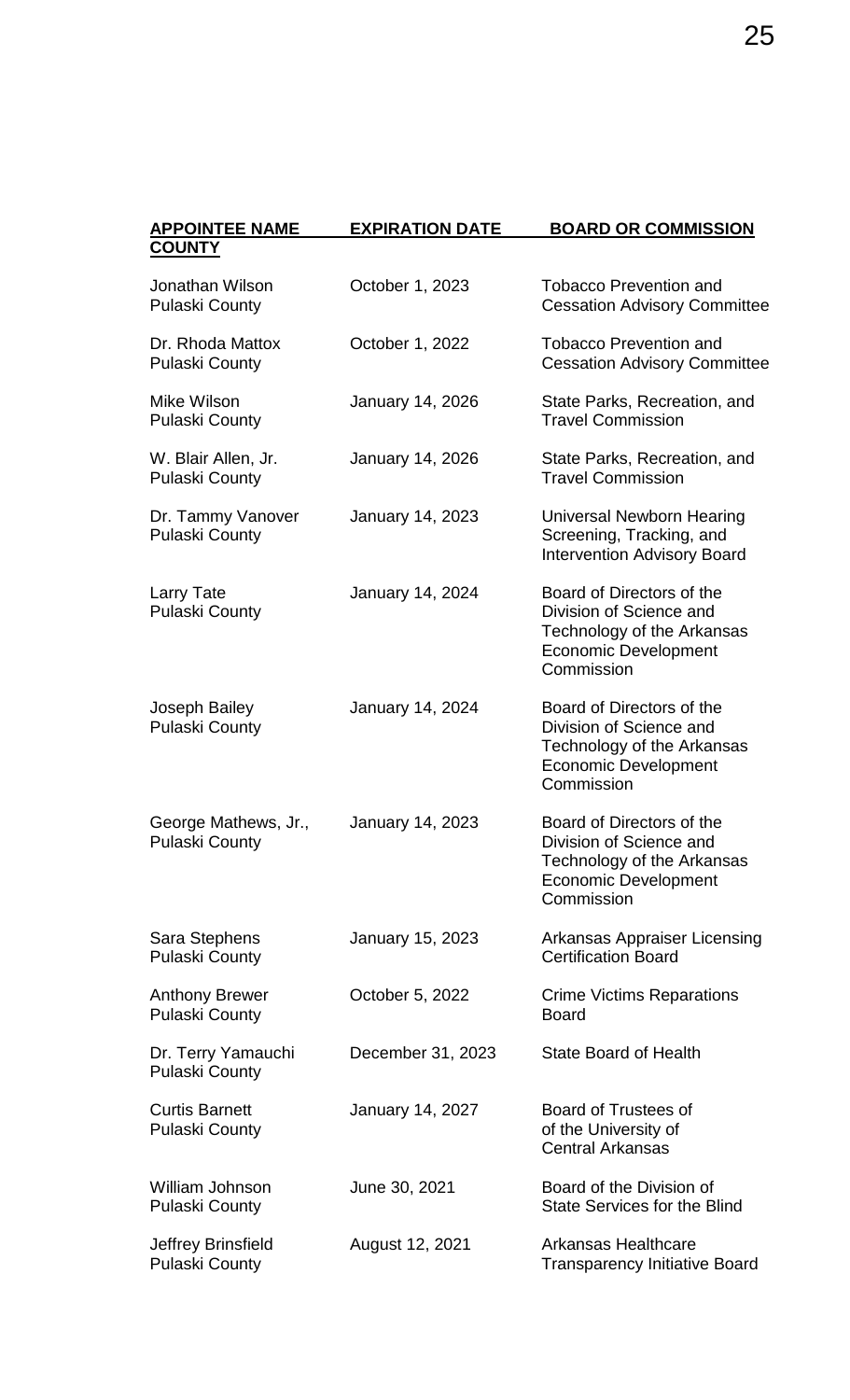| <b>APPOINTEE NAME</b>                              | <b>EXPIRATION DATE</b> | <b>BOARD OR COMMISSION</b>                                                                  |
|----------------------------------------------------|------------------------|---------------------------------------------------------------------------------------------|
| <b>COUNTY</b>                                      |                        |                                                                                             |
| <b>Christian Gonzalez</b><br><b>Pulaski County</b> | June 30, 2024          | Arkansas State Board of<br>Sanitarians                                                      |
| John Ryan<br><b>Pulaski County</b>                 | August 12, 2021        | <b>Arkansas Healthcare</b><br><b>Transparency Initiative Board</b>                          |
| <b>Steven Weeks</b><br><b>Pulaski County</b>       | August 12, 2021        | <b>Arkansas Healthcare</b><br><b>Transparency Initiative Board</b>                          |
| Dr. Raymond Molden<br><b>Pulaski County</b>        | June 30, 2021          | <b>Arkansas Social Work</b><br><b>Licensing Board</b>                                       |
| <b>Chad Hooten</b><br><b>Pulaski County</b>        | May 1, 2025            | <b>Arkansas Higher Education</b><br><b>Coordinating Board</b>                               |
| Dr. Margaret Ellibee<br><b>Pulaski County</b>      | January 14, 2021       | <b>Criminal Justice Institute</b><br><b>Advisory Board</b>                                  |
| Craig Reinhardt<br><b>Pulaski County</b>           | June 1, 2020           | Governor's Commission on<br>People with Disabilities                                        |
| <b>Toni Fraser</b><br><b>Pulaski County</b>        | June 1, 2021           | Governor's Commission on<br>People with Disabilities                                        |
| Deeni Sterling<br><b>Pulaski County</b>            | June 30, 2021          | Board of Examiners in<br>Speech-Language Pathology<br>and Audiology                         |
| Dr. Katherine Blatz<br><b>Pulaski County</b>       | June 30, 2021          | Arkansas Board of Dispensing<br>Opticians                                                   |
| Dr. Daniel Hennessey<br><b>Pulaski County</b>      | June 30, 2021          | Arkansas Board of Dispensing<br>Opticians                                                   |
| <b>Amy Pierce</b><br><b>Pulaski County</b>         | July 1, 2026           | Board of Visitors for the<br>University of Arkansas-Pulaski<br><b>Technical College</b>     |
| Patty Wingfield<br><b>Pulaski County</b>           | October 1, 2021        | <b>Residential Contractors</b><br>Committee                                                 |
| Dr. Maria Markham<br><b>Pulaski County</b>         | May 1, 2023            | Arkansas Workforce<br>Development Board                                                     |
| Chanda Chacon<br><b>Pulaski County</b>             | May 1, 2023            | Arkansas Workforce<br><b>Development Board</b>                                              |
| <b>Scott Bennett</b><br><b>Pulaski County</b>      | July 1, 2023           | State Board of Licensure for<br>Professional Engineers and<br><b>Professional Surveyors</b> |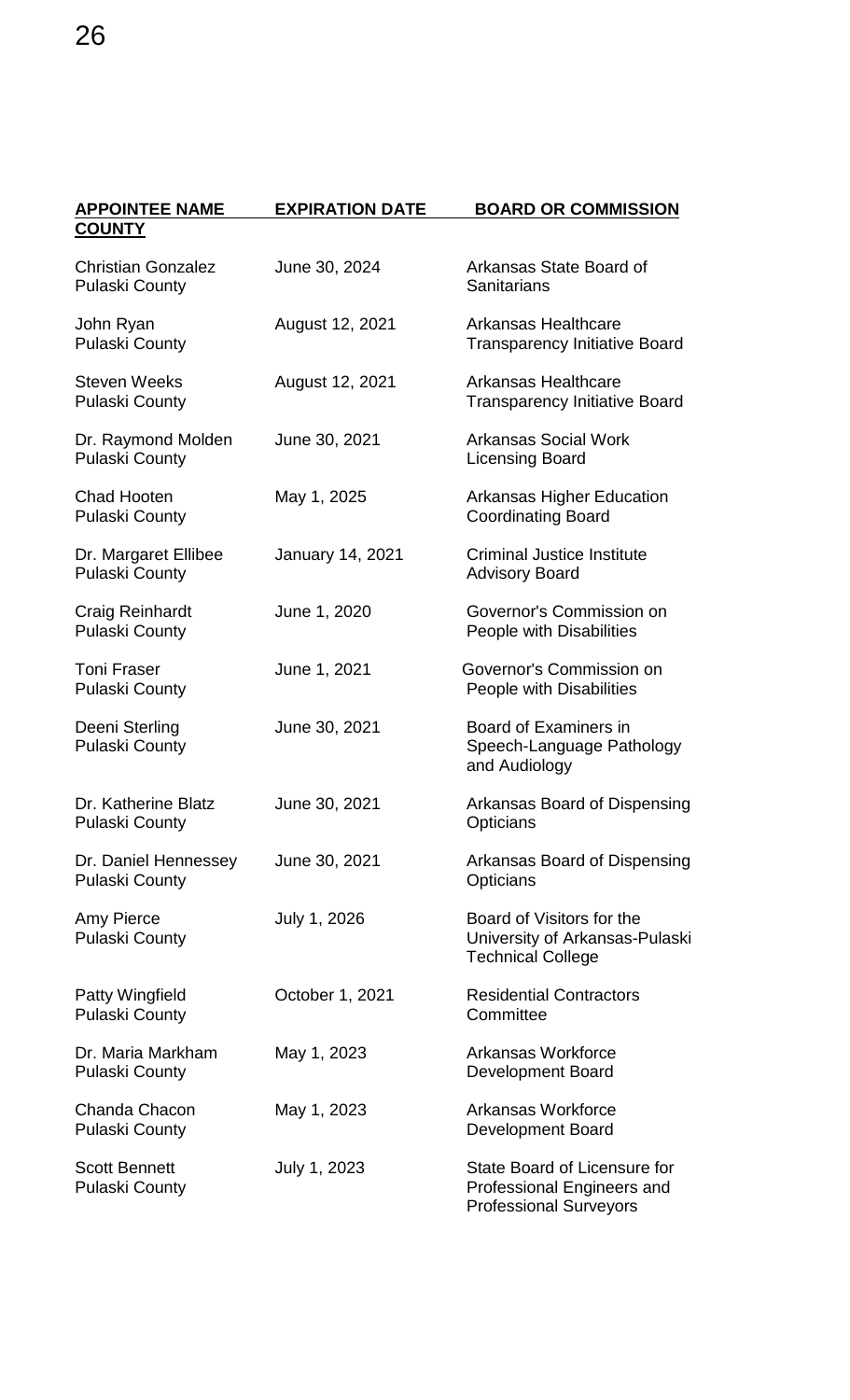| <b>APPOINTEE NAME</b>                            | <b>EXPIRATION DATE</b> | <b>BOARD OR COMMISSION</b>                                                                           |
|--------------------------------------------------|------------------------|------------------------------------------------------------------------------------------------------|
| <b>COUNTY</b>                                    |                        |                                                                                                      |
| <b>Thomas Scott</b><br><b>Pulaski County</b>     | July 1, 2023           | State Board of Licensure for<br>Professional Engineers and<br><b>Professional Surveyors</b>          |
| Dr. Darren Flamik<br><b>Pulaski County</b>       | December 31, 2020      | State Board of Health                                                                                |
| Priya Gupta<br><b>Pulaski County</b>             | January 14, 2024       | Board of Trustees of the<br>Arkansas School for the Blind<br>and the Arkansas School for<br>the Deaf |
| <b>Faith Mclaughlin</b><br><b>Pulaski County</b> | January 14, 2024       | Board of Trustees of the<br>Arkansas School for the Blind<br>and the Arkansas School for<br>the Deaf |
| Russell Meeks, III<br><b>Pulaski County</b>      | December 31, 2023      | <b>State Banking Board</b>                                                                           |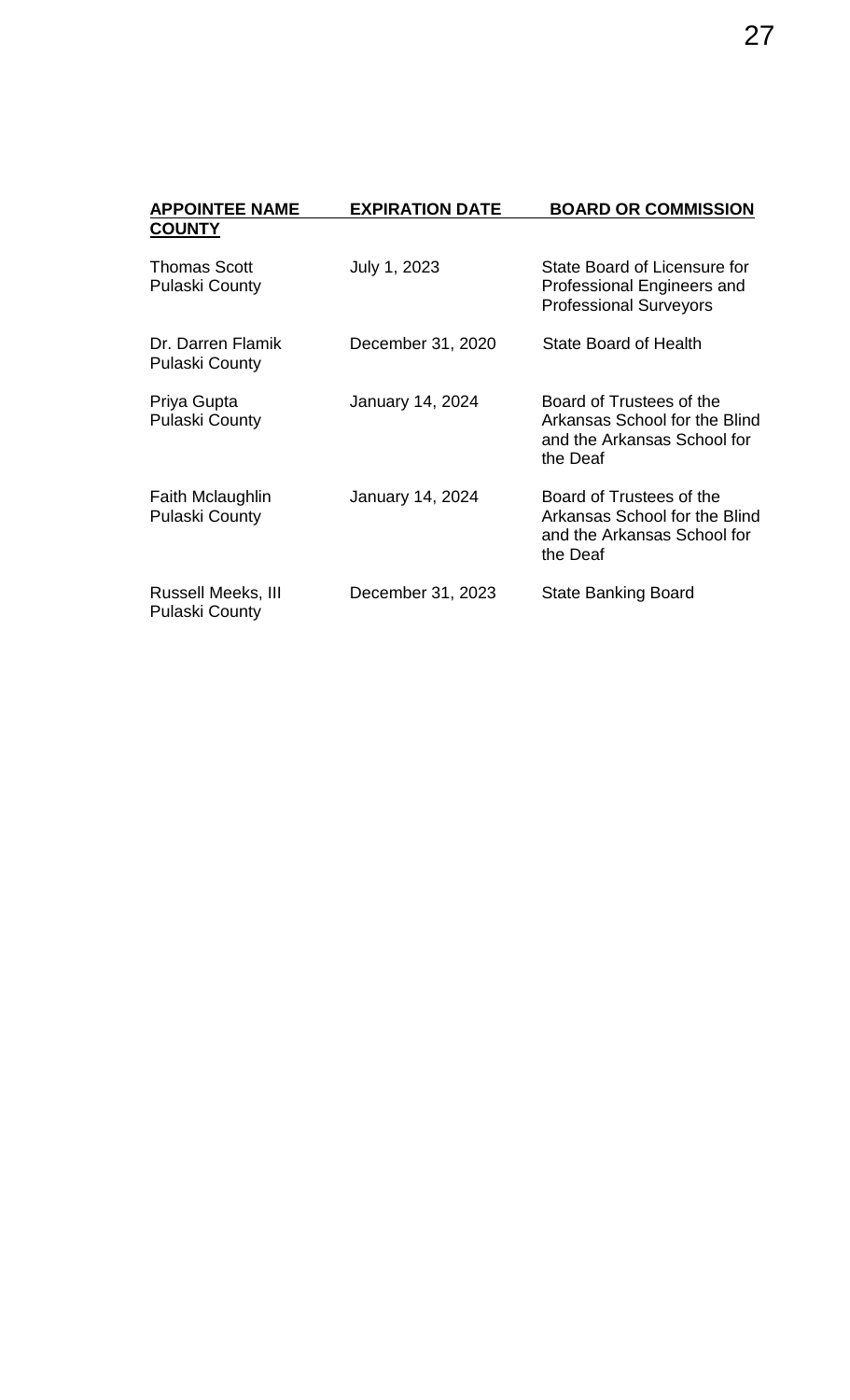

**Asa Hutchinson Governor**

March 26, 2020

Ann Cornwell, Director Secretary of the Senate State Capitol, Room 320 Little Rock, Arkansas 72201

Dear Director Cornwell:

This letter is a request that the Senate of the First Extraordinary Session of the Ninety-Second General Assembly 2020, on a motion of Senator Ronald Caldwell, confirm the following appointments.

Thank you for your kind attention to this matter.

Sincerely,

#### (SIGNED) ASA HUTCHINSON

| <b>APPOINTEE NAME</b><br><b>COUNTY</b>   | <b>EXPIRATION DATE</b>  | <b>BOARD OR COMMISSION</b>                                                    |
|------------------------------------------|-------------------------|-------------------------------------------------------------------------------|
| Jon Chadwell<br><b>Jackson County</b>    | January 14, 2024        | <b>Board of Directors</b><br>Arkansas Development<br><b>Finance Authority</b> |
| Vance Lawson<br><b>Cross County</b>      | <b>January 14, 2024</b> | Arkansas Economic<br><b>Development Council</b>                               |
| Dr. Greg Ungerank<br><b>Cross County</b> | June 9, 2024            | Arkansas State Board of<br><b>Chiropractic Examiners</b>                      |
| Dr. Greg Ungerank<br><b>Cross County</b> | December 31, 2021       | <b>State Board of Health</b>                                                  |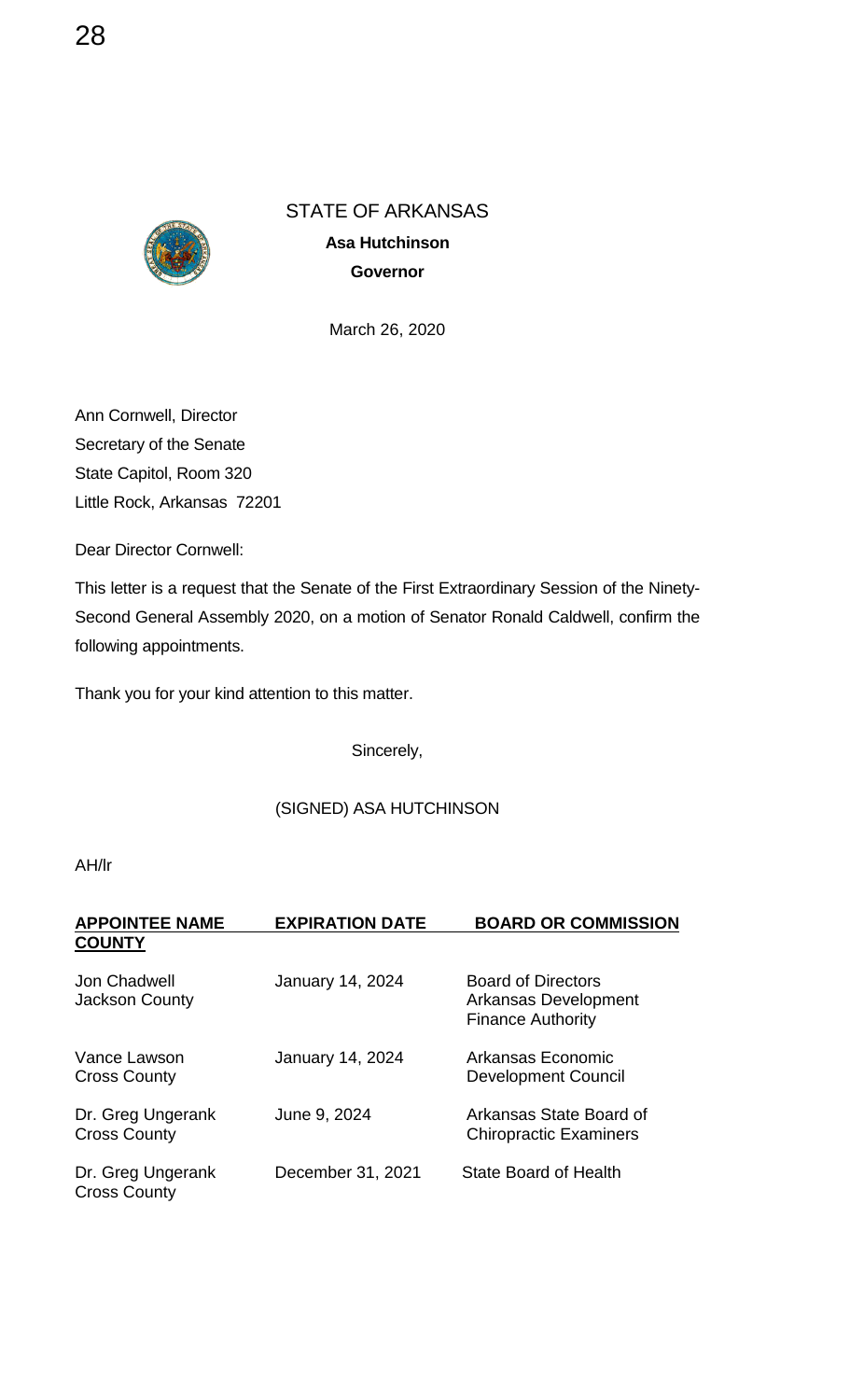

STATE OF ARKANSAS **Asa Hutchinson Governor**

March 26, 2020

Ann Cornwell, Director Secretary of the Senate State Capitol, Room 320 Little Rock, Arkansas 72201

Dear Director Cornwell:

This letter is a request that the Senate of the First Extraordinary Session of the Ninety-Second General Assembly 2020, on a motion of Senator Eddie Cheatham, confirm the following appointments.

Thank you for your kind attention to this matter.

Sincerely,

#### (SIGNED) ASA HUTCHINSON

| <b>APPOINTEE NAME</b>                          | <b>EXPIRATION DATE</b>  | <b>BOARD OR COMMISSION</b>                                                    |
|------------------------------------------------|-------------------------|-------------------------------------------------------------------------------|
| <b>COUNTY</b>                                  |                         |                                                                               |
| <b>Katelyn Busby</b><br><b>Drew County</b>     | <b>January 14, 2024</b> | Board of Directors of the<br>Arkansas Development<br><b>Finance Authority</b> |
| <b>Phillip Gilmore</b><br><b>Ashley County</b> | December 31, 2023       | State Board of Health                                                         |
| <b>Reginald Binns</b><br><b>Drew County</b>    | June 22, 2022           | Arkansas Towing and<br><b>Recovery Board</b>                                  |
| <b>Vorandol Stinyard</b><br>Desha County       | June 30, 2022           | Arkansas Social Work<br><b>Licensing Board</b>                                |
| Tammy Vaughn<br><b>Drew County</b>             | June 30, 2022           | Arkansas Social Work<br><b>Licensing Board</b>                                |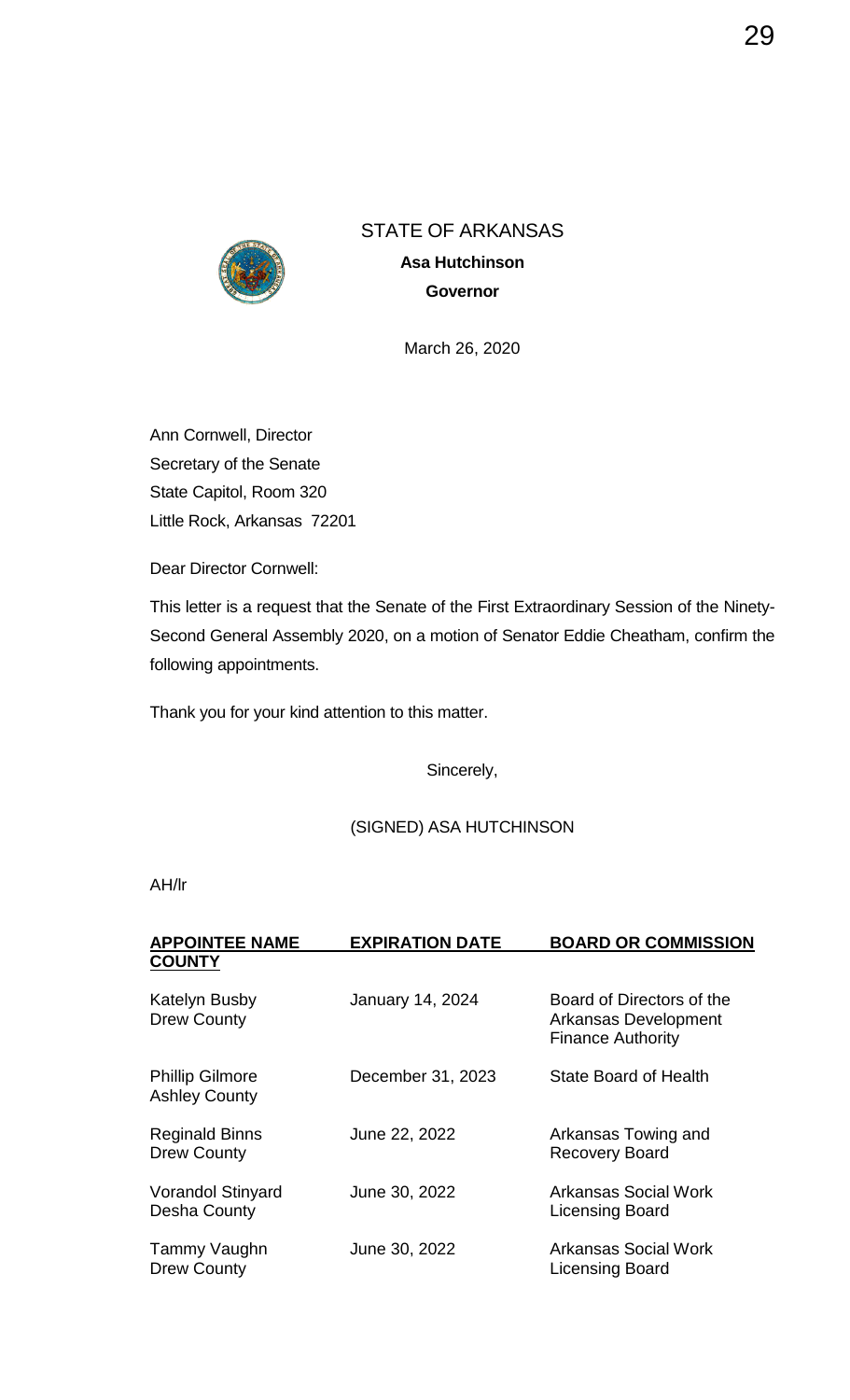| <b>APPOINTEE NAME</b>                                             | <b>EXPIRATION DATE</b> | <b>BOARD OR COMMISSION</b>                                  |
|-------------------------------------------------------------------|------------------------|-------------------------------------------------------------|
| <b>COUNTY</b>                                                     |                        |                                                             |
| John McAlpine<br><b>Drew County</b>                               | January 14, 2025       | <b>Arkansas Forestry</b><br>Commission                      |
| Dr. Michael Bradley Mayfield July 1, 2024<br><b>Chicot County</b> |                        | <b>Arkansas Tobacco Control</b><br><b>Board</b>             |
| Reverend John Martin<br><b>Ashley County</b>                      | June 1, 2021           | Governor's Commission on<br>People with Disabilities        |
| Len Blaylock, III<br><b>Bradley County</b>                        | May 1, 2023            | Arkansas Workforce<br>Development Board                     |
| <b>Ricky Roper</b><br><b>Bradley County</b>                       | March 29, 2023         | <b>Arkansas Pollution Control</b><br>and Ecology Commission |
| <b>Ricky Lattimore</b><br>Desha County                            | January 14, 2026       | <b>Black History Commission</b><br>of Arkansas              |
| Dewayne Tooke<br><b>Cleveland County</b>                          | October 1, 2021        | <b>Residential Contractors</b><br>Committee                 |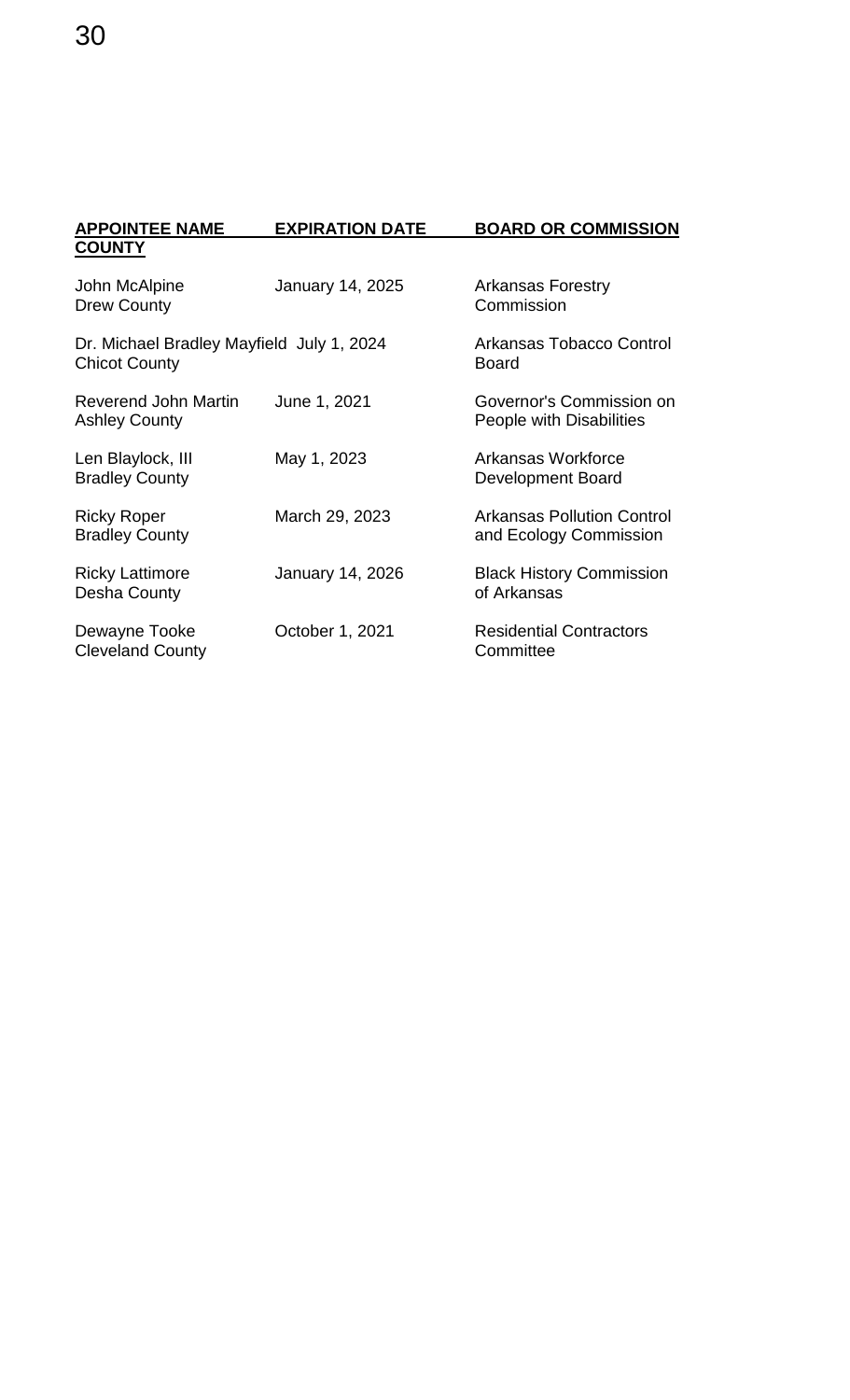

STATE OF ARKANSAS **Asa Hutchinson Governor**

March 26, 2020

Ann Cornwell, Director Secretary of the Senate State Capitol, Room 320 Little Rock, Arkansas 72201

Dear Director Cornwell:

This letter is a request that the Senate of the First Extraordinary Session of the Ninety-Second General Assembly 2020, on a motion of Senator Linda Chesterfield, confirm the following appointments.

Thank you for your kind attention to this matter.

Sincerely,

#### (SIGNED) ASA HUTCHINSON

AH/lr

| <b>APPOINTEE NAME</b> | <b>EXPIRATION DATE</b> | <b>BOARD OR COMMISSION</b> |
|-----------------------|------------------------|----------------------------|
| <b>COUNTY</b>         |                        |                            |
|                       |                        |                            |

Dr. Jennifer Redmond-Knight Oct. 1, 2020 Tobacco Prevention and<br>Pulaski County Cessation Advisory **Cessation Advisory Committee** Una Carroll **Vanuary 14, 2022** Universal Newborn Hearing<br>
Pulaski County **Carroll County** Screening, Tracking, and Screening, Tracking, and Intervention Advisory Board Lt. Eugene Tyree Crime Victims Reparations<br>
Pulaski County<br>
Pulaski County Pulaski County Professor Bradley Martin August 12, 2021 Arkansas Healthcare Pulaski County **Transparency Initiative Board**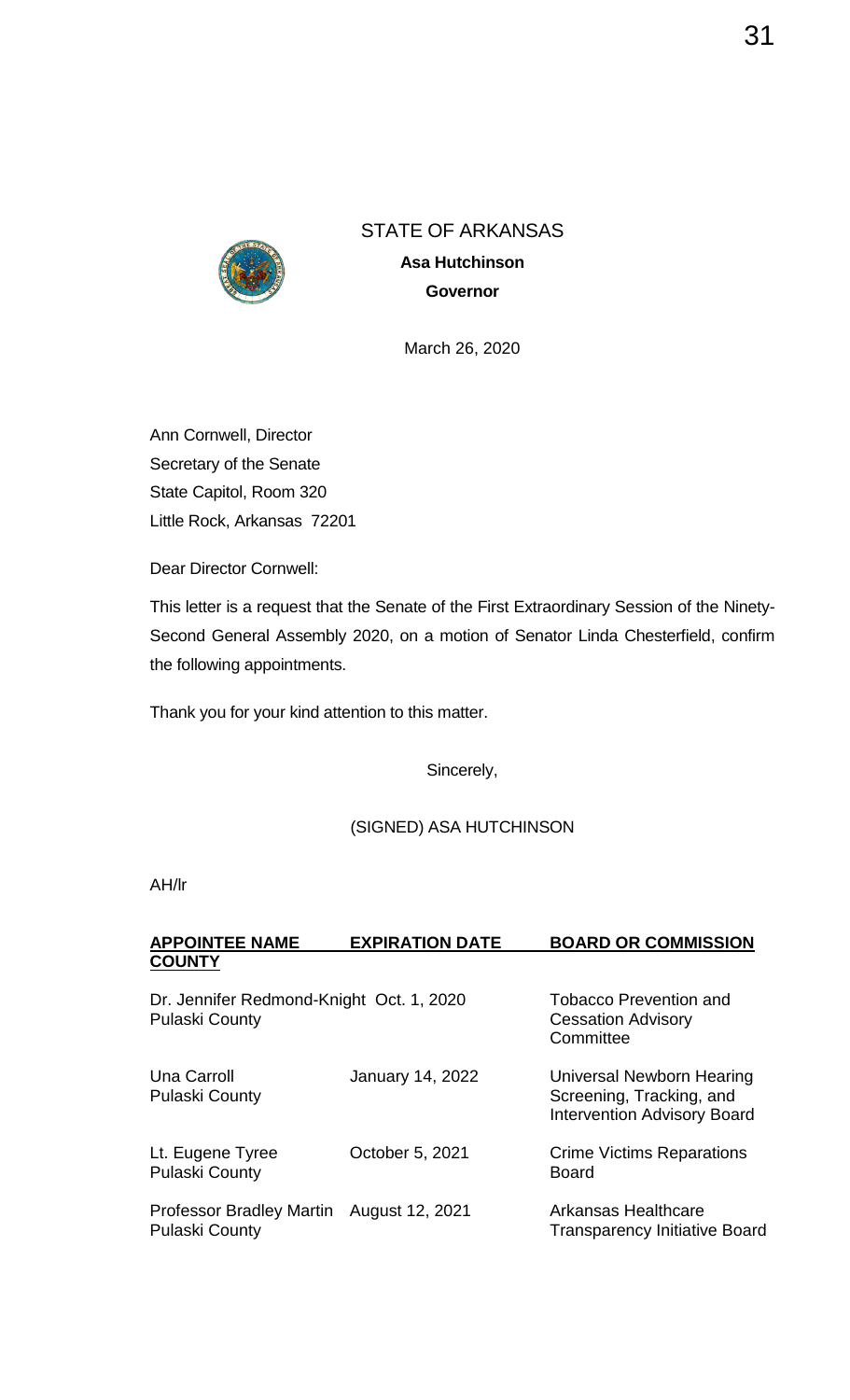| <b>APPOINTEE NAME</b><br><b>COUNTY</b>       | <b>EXPIRATION DATE</b> | <b>BOARD OR COMMISSION</b>                                                                                  |
|----------------------------------------------|------------------------|-------------------------------------------------------------------------------------------------------------|
| Doc Holladay<br><b>Pulaski County</b>        | January 14, 2026       | Arkansas Commission on<br><b>Law Enforcement Standards</b><br>and Training                                  |
| Mike Campbell<br><b>Pulaski County</b>       | July 1, 2023           | <b>Elevator Safety Board</b>                                                                                |
| Derek Mack<br><b>Pulaski County</b>          | December 31, 2020      | Arkansas Fair Housing<br>Commission                                                                         |
| <b>Roy DePriest</b><br><b>Pulaski County</b> | January 14, 2021       | Board of Trustees of the<br>Arkansas School for the<br><b>Blind and the Arkansas</b><br>School for the Deaf |
| Cynthia Dunlap<br><b>Pulaski County</b>      | December 1, 2021       | <b>State and Public School</b><br>Life and Health Insurance<br><b>Board</b>                                 |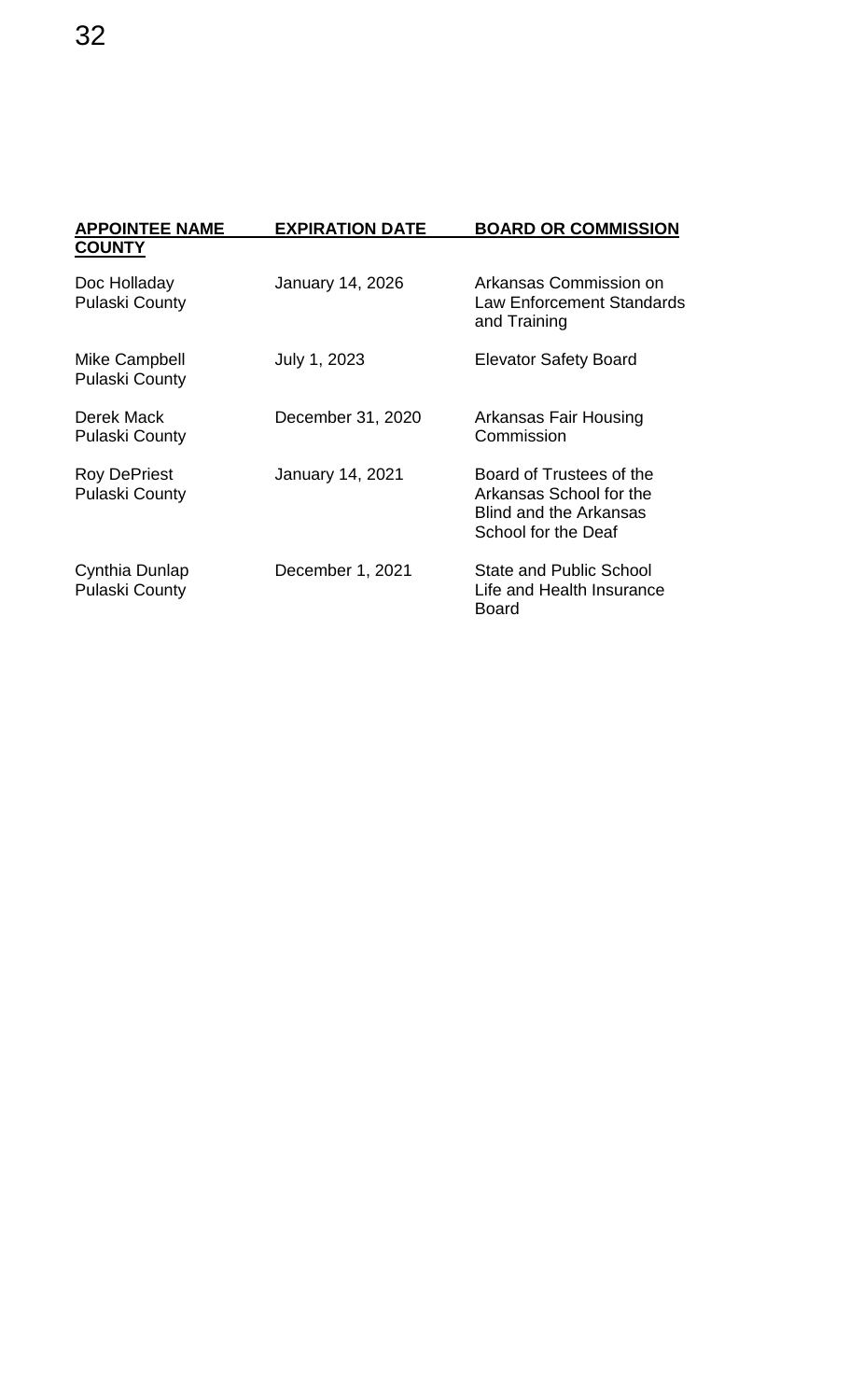

STATE OF ARKANSAS **Asa Hutchinson Governor**

March 26, 2020

Ann Cornwell, Director Secretary of the Senate State Capitol, Room 320 Little Rock, Arkansas 72201

Dear Director Cornwell:

This letter is a request that the Senate of the First Extraordinary Session of the Ninety-Second General Assembly 2020, on a motion of Senator Alan Clark, confirm the following appointments.

Thank you for your kind attention to this matter.

Sincerely,

#### (SIGNED) ASA HUTCHINSON

AH/lr

#### **APPOINTEE NAME EXPIRATION DATE BOARD OR COMMISSION COUNTY**

| Dr. Michael Derden<br><b>Garland County</b> | <b>January 14, 2023</b> | <b>Criminal Justice Institute</b><br><b>Advisory Board</b> |
|---------------------------------------------|-------------------------|------------------------------------------------------------|
| LeDante Walker<br><b>Garland County</b>     | June 1, 2022            | Governor's Commission on<br>People with Disabilities       |
| Jack McCoy<br><b>Hot Spring County</b>      | June 9, 2024            | Arkansas State Board of<br><b>Chiropractic Examiners</b>   |
| Diana Reggans<br><b>Hot Spring County</b>   | July 1, 2026            | <b>Board of Trustees of College</b><br>of the Ouachitas    |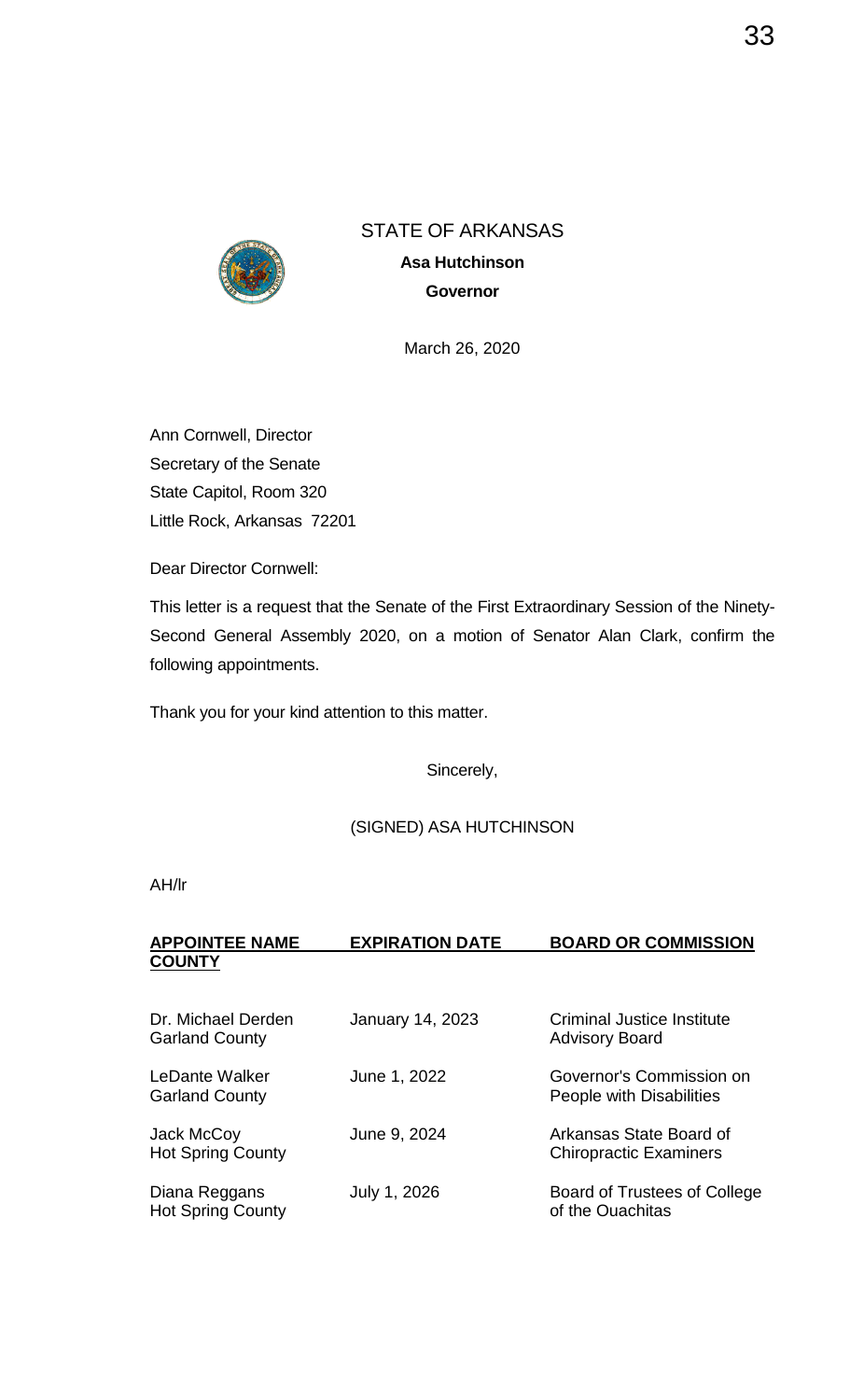

March 26, 2020

Ann Cornwell, Director Secretary of the Senate State Capitol, Room 320 Little Rock, Arkansas 72201

Dear Director Cornwell:

This letter is a request that the Senate of the First Extraordinary Session of the Ninety-Second General Assembly 2020, on a motion of Senator John Cooper, confirm the following appointments.

Thank you for your kind attention to this matter.

Sincerely,

#### (SIGNED) ASA HUTCHINSON

| <b>APPOINTEE NAME</b><br><b>COUNTY</b>           | <b>EXPIRATION DATE</b>  | <b>BOARD OR COMMISSION</b>                                                                  |
|--------------------------------------------------|-------------------------|---------------------------------------------------------------------------------------------|
| Dr. Hillary Jones<br><b>Craighead County</b>     | <b>January 14, 2023</b> | Universal Newborn Hearing<br>Screening, Tracking, and<br><b>Intervention Advisory Board</b> |
| <b>Haley Jones</b><br><b>Craighead County</b>    | July 20, 2022           | Advisory Council for the<br><b>Education of Gifted and</b><br><b>Talented Children</b>      |
| <b>Heather Nelson</b><br><b>Craighead County</b> | <b>January 14, 2024</b> | <b>Arkansas History Commission</b>                                                          |
| <b>Brady Banta</b><br><b>Craighead County</b>    | January 14, 2026        | <b>Arkansas History Commission</b>                                                          |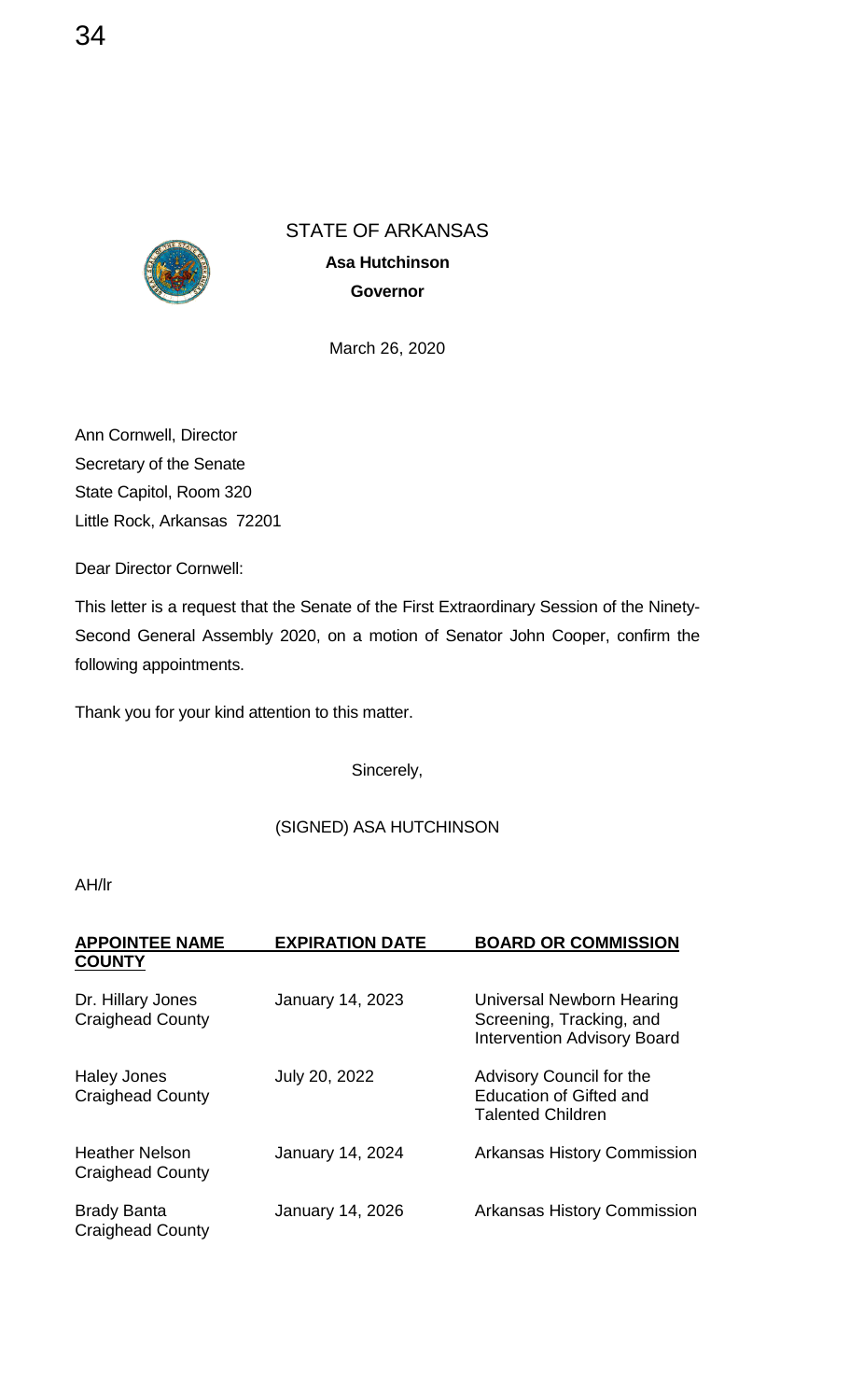| <b>APPOINTEE NAME</b>                                   | <b>EXPIRATION DATE</b> | <b>BOARD OR COMMISSION</b>                               |
|---------------------------------------------------------|------------------------|----------------------------------------------------------|
| <b>COUNTY</b>                                           |                        |                                                          |
| <b>Niel Crowson</b><br><b>Craighead County</b>          | January 14, 2025       | Board of Trustees of<br><b>Arkansas State University</b> |
| <b>Judge Brent Davis</b><br><b>Craighead County</b>     | January 14, 2025       | <b>State Crime Laboratory Board</b>                      |
| <b>Chief Richard Elliott</b><br><b>Craighead County</b> | January 14, 2026       | <b>State Crime Laboratory Board</b>                      |
| Kimberly Whitman<br><b>Craighead County</b>             | June 30, 2021          | <b>Arkansas Elderly Childhood</b><br>Commission          |
| Dr. Mark Reiner<br><b>Craighead County</b>              | September 1, 2021      | Arkansas Board of Podiatric<br>Medicine                  |
| <b>Robbie Cline</b><br>Craighead County                 | December 31, 2021      | Arkansas Board of Examiners<br>in Counseling             |
| Dr. Brad Erney<br><b>Craighead County</b>               | December 31, 2021      | State Board of Health                                    |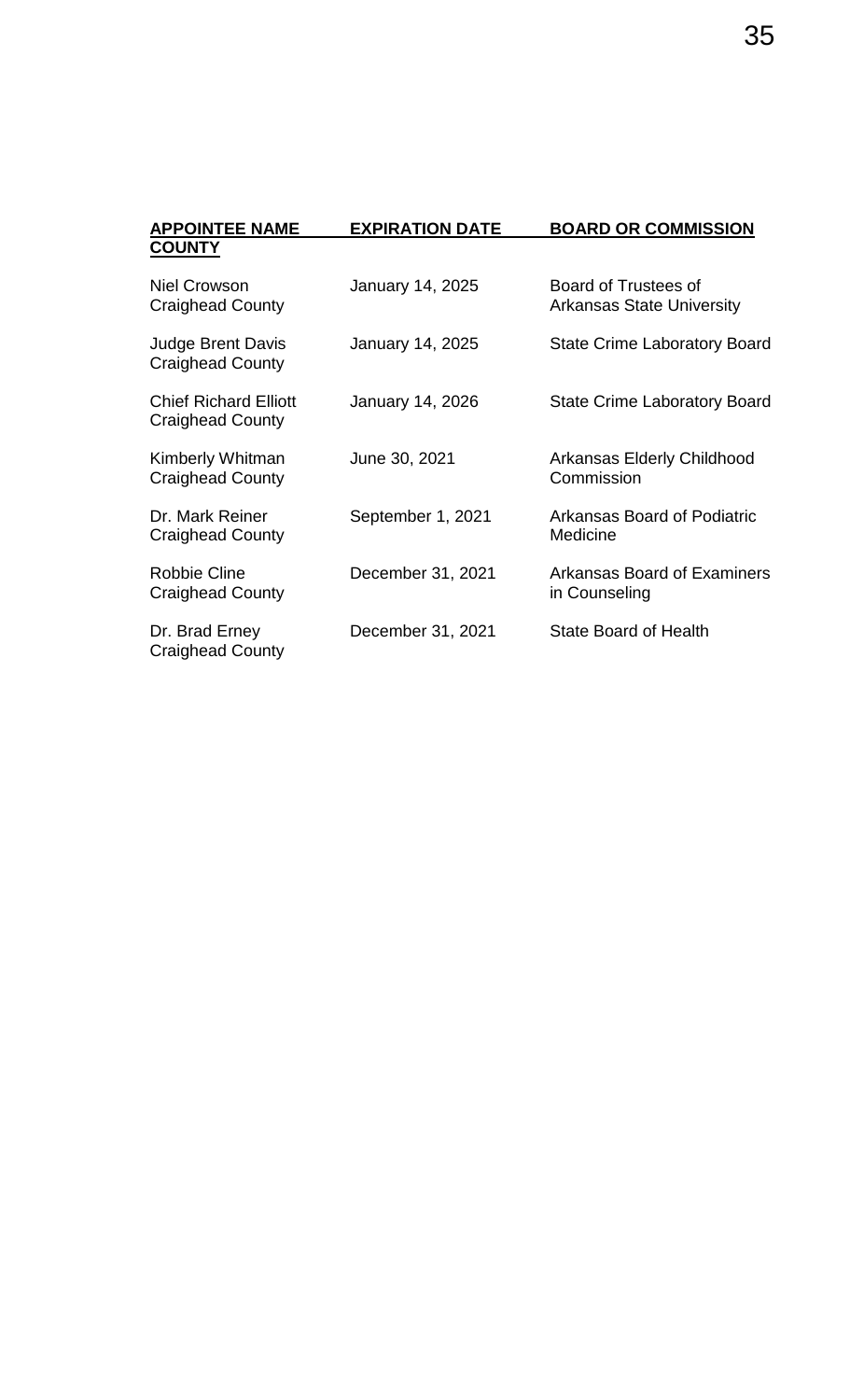

March 26, 2020

Ann Cornwell, Director Secretary of the Senate State Capitol, Room 320 Little Rock, Arkansas 72201

Dear Director Cornwell:

This letter is a request that the Senate of the First Extraordinary Session of the Ninety-Second General Assembly 2020, on a motion of Senator Jonathan Dismang, confirm the following appointments.

Thank you for your kind attention to this matter.

Sincerely,

#### (SIGNED) ASA HUTCHINSON

| <b>APPOINTEE NAME</b><br><b>COUNTY</b>      | <b>EXPIRATION DATE</b>  | <b>BOARD OR COMMISSION</b>                         |
|---------------------------------------------|-------------------------|----------------------------------------------------|
| <b>Ted Dickey</b><br><b>Arkansas County</b> | March 1, 2030           | Board of Trustees of the<br>University of Arkansas |
| William Anderson<br><b>Prairie County</b>   | <b>January 14, 2027</b> | Arkansas Natural Resources<br>Commission           |
| <b>Cheri Smith</b><br><b>White County</b>   | June 30, 2022           | Arkansas Early Childhood<br>Commission             |
| Dr. Clara Carroll<br><b>White County</b>    | <b>January 14, 2026</b> | Keep Arkansas Beautiful<br>Commission              |
| Tom Thomas<br><b>White County</b>           | October 15, 2024        | Arkansas Veterans'<br>Commission                   |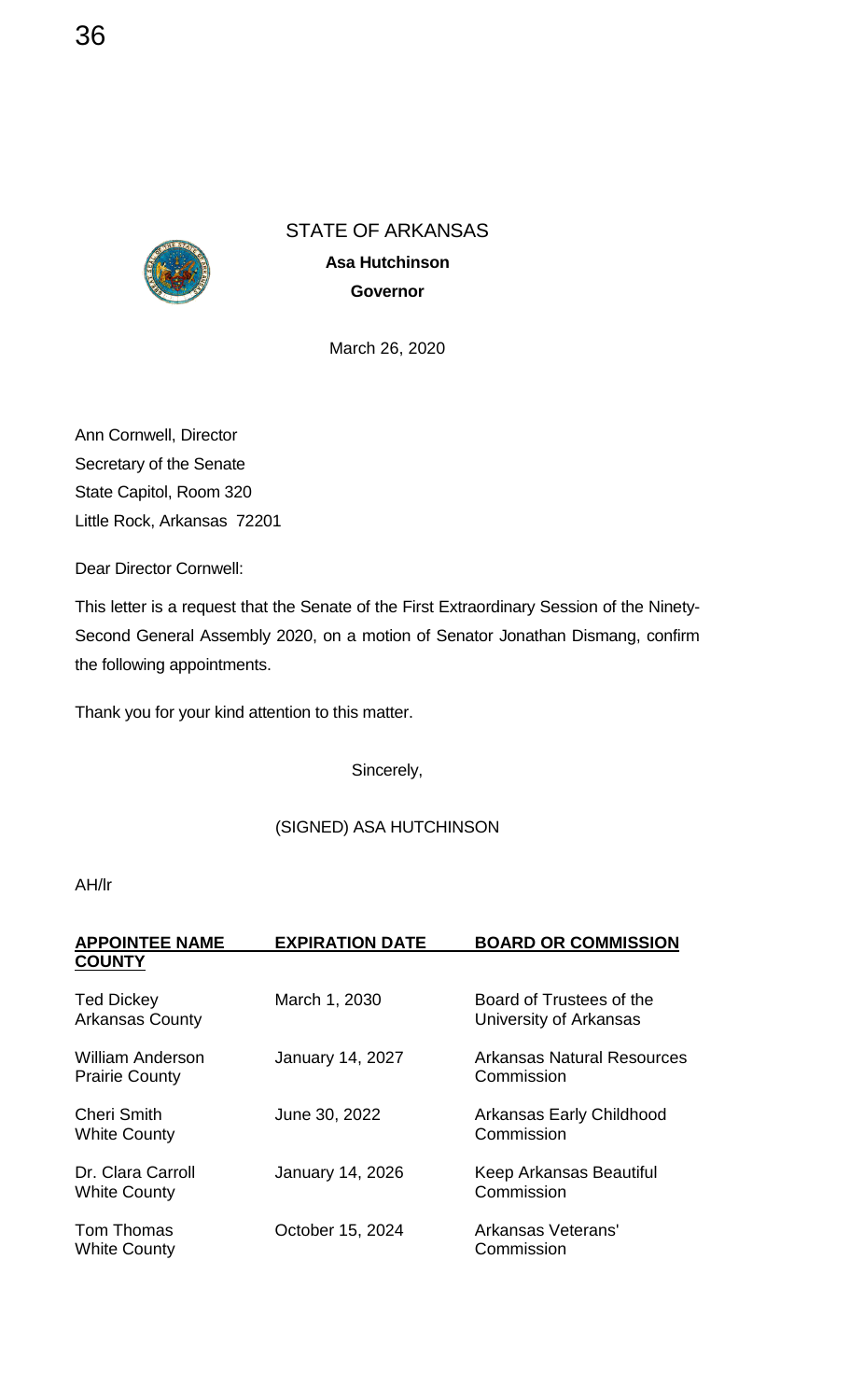| <b>APPOINTEE NAME</b>                       | <b>EXPIRATION DATE</b> | <b>BOARD OR COMMISSION</b>                          |
|---------------------------------------------|------------------------|-----------------------------------------------------|
| <b>COUNTY</b>                               |                        |                                                     |
| Clay Waliski<br><b>Lonoke County</b>        | December 31, 2021      | State Board of Health                               |
| <b>Justin Moore</b><br><b>White County</b>  | December 31, 2021      | <b>Arkansas Board of Examiners</b><br>in Counseling |
| <b>Suzanne Casey</b><br><b>White County</b> | December 31, 2021      | Arkansas Board of Examiners<br>in Counseling        |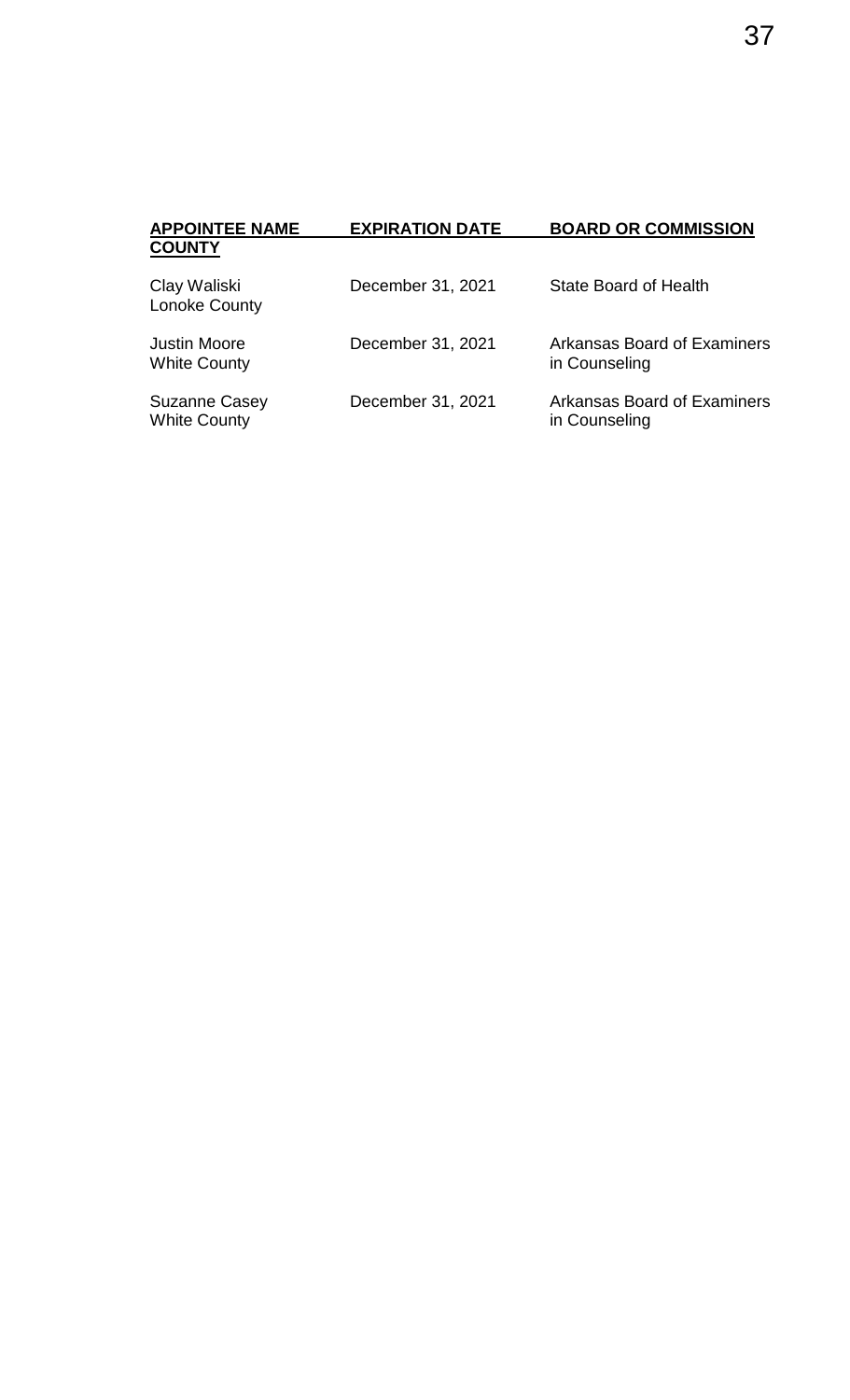

March 26, 2020

Ann Cornwell, Director Secretary of the Senate State Capitol, Room 320 Little Rock, Arkansas 72201

Dear Director Cornwell:

This letter is a request that the Senate of the First Extraordinary Session of the Ninety-Second General Assembly 2020, on a motion of Senator Lance Eads, confirm the following appointments.

Thank you for your kind attention to this matter.

Sincerely,

#### (SIGNED) ASA HUTCHINSON

| <b>APPOINTEE NAME</b><br><b>COUNTY</b>        | <b>EXPIRATION DATE</b>  | <b>BOARD OR COMMISSION</b>                                                                  |
|-----------------------------------------------|-------------------------|---------------------------------------------------------------------------------------------|
| Dr. Charles Bower<br><b>Washington County</b> | <b>January 14, 2023</b> | Universal Newborn Hearing<br>Screening, Tracking, and<br><b>Intervention Advisory Board</b> |
| <b>Seth Mims</b><br><b>Washington County</b>  | January 14, 2024        | Board of Directors of the<br>Arkansas Development<br><b>Finance Authority</b>               |
| <b>Larry West</b><br><b>Washington County</b> | November 1, 2024        | Arkansas State Board of<br><b>Registration for Professional</b><br><b>Soil Classifiers</b>  |
| Dr. Ryan Martin<br><b>Washington County</b>   | December 31, 2022       | Arkansas Board of Examiners<br>Counseling                                                   |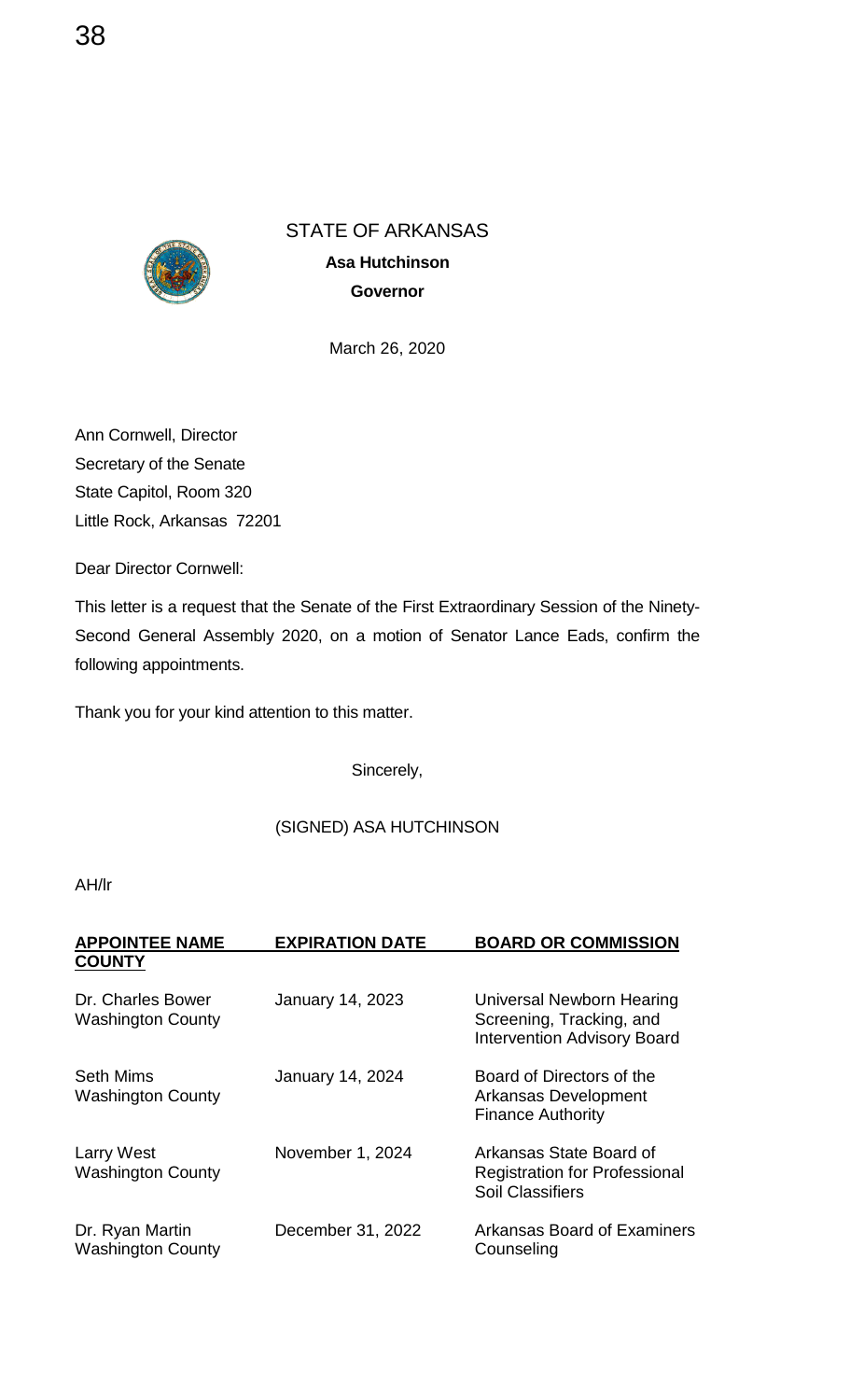| <b>APPOINTEE NAME</b>                              | <b>EXPIRATION DATE</b> | <b>BOARD OR COMMISSION</b>                                                                  |
|----------------------------------------------------|------------------------|---------------------------------------------------------------------------------------------|
| <b>COUNTY</b>                                      |                        |                                                                                             |
| Dr. Dwight Duckworth<br><b>Washington County</b>   | September 1, 2024      | Arkansas State Board of<br><b>Dental Examiners</b>                                          |
| Mike Reynolds<br><b>Washington County</b>          | January 14, 2023       | Criminal Justice Institute<br><b>Advisory Board</b>                                         |
| <b>Steve Unger</b><br><b>Washington County</b>     | July 1, 2023           | Arkansas Abstracters' Board                                                                 |
| David Nixon<br><b>Washington County</b>            | December 31, 2021      | Board of the Information<br>Network of Arkansas                                             |
| <b>Richard Hopwood</b><br><b>Washington County</b> | June 15, 2023          | <b>Board of Electrical Examiners</b><br>of the State of Arkansas                            |
| Tanya Mims<br><b>Washington County</b>             | December 31, 2022      | Arkansas Fair Housing<br>Commission                                                         |
| <b>Brian Moore</b><br><b>Washington County</b>     | July 1, 2023           | State Board of Licensure for<br>Professional Engineers and<br><b>Professional Surveyors</b> |
| <b>Anthony Doss</b><br><b>Washington County</b>    | June 30, 2024          | Board of Directors of<br><b>Northwest Technical Institute</b>                               |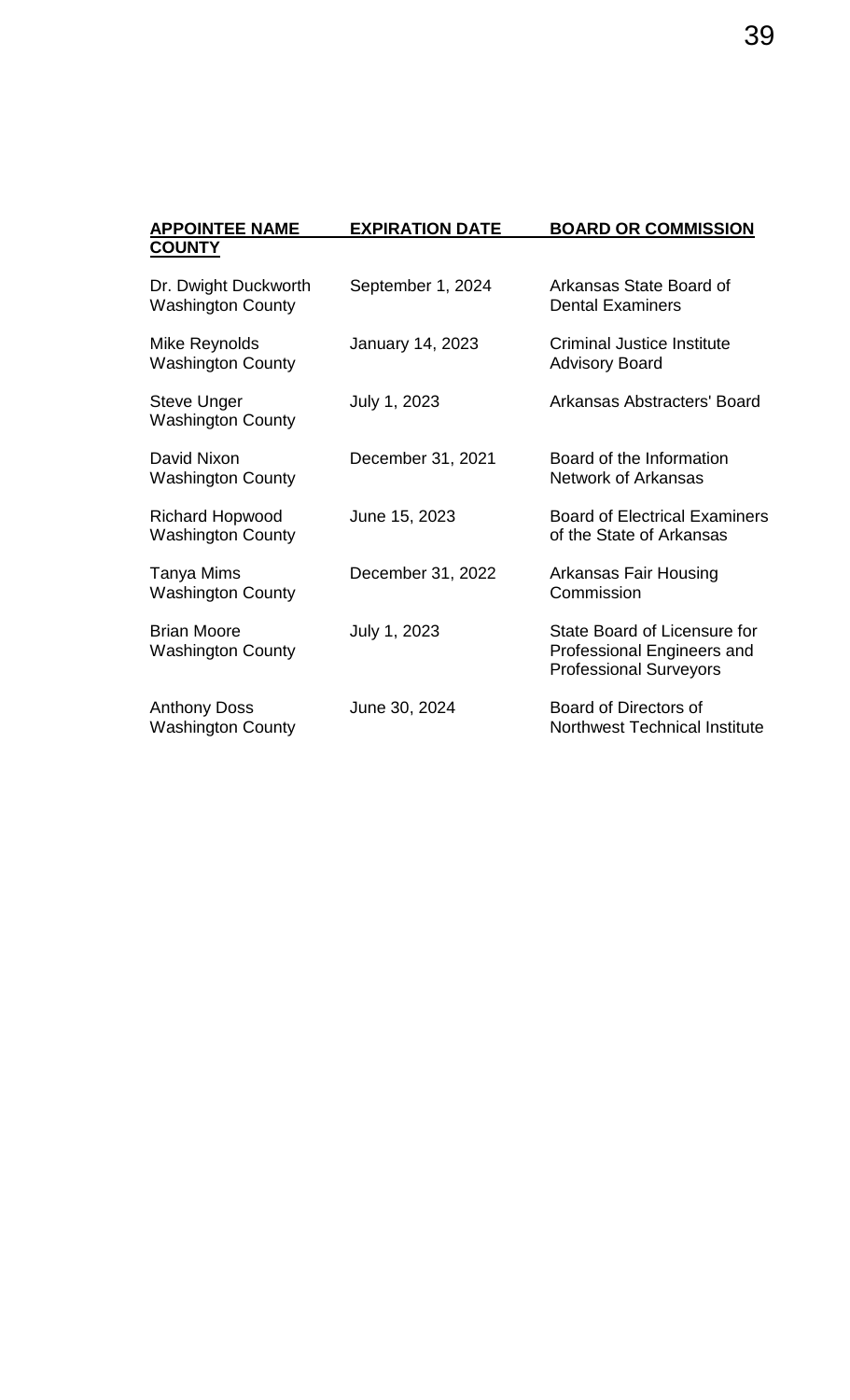

March 26, 2020

Ann Cornwell, Director Secretary of the Senate State Capitol, Room 320 Little Rock, Arkansas 72201

Dear Director Cornwell:

This letter is a request that the Senate of the First Extraordinary Session of the Ninety-Second General Assembly 2020, on a motion of Senator Joyce Elliott, confirm the following appointments.

Thank you for your kind attention to this matter.

Sincerely,

#### (SIGNED) ASA HUTCHINSON

| <b>APPOINTEE NAME</b>                    | <b>EXPIRATION DATE</b> | <b>BOARD OR COMMISSION</b>                                  |
|------------------------------------------|------------------------|-------------------------------------------------------------|
| <b>COUNTY</b>                            |                        |                                                             |
| Erica Woods<br><b>Pulaski County</b>     | January 14, 2024       | Board of Trustees of Southern<br><b>Arkansas University</b> |
| Theresa Petrey<br><b>Pulaski County</b>  | June 30, 2021          | Board of the Division of State<br>Services for the Blind    |
| Dr. Ian Birkett<br><b>Pulaski County</b> | January 14, 2025       | <b>State Crime Laboratory Board</b>                         |
| Jason Smedley<br><b>Pulaski County</b>   | October 15, 2024       | Arkansas Veterans'<br>Commission                            |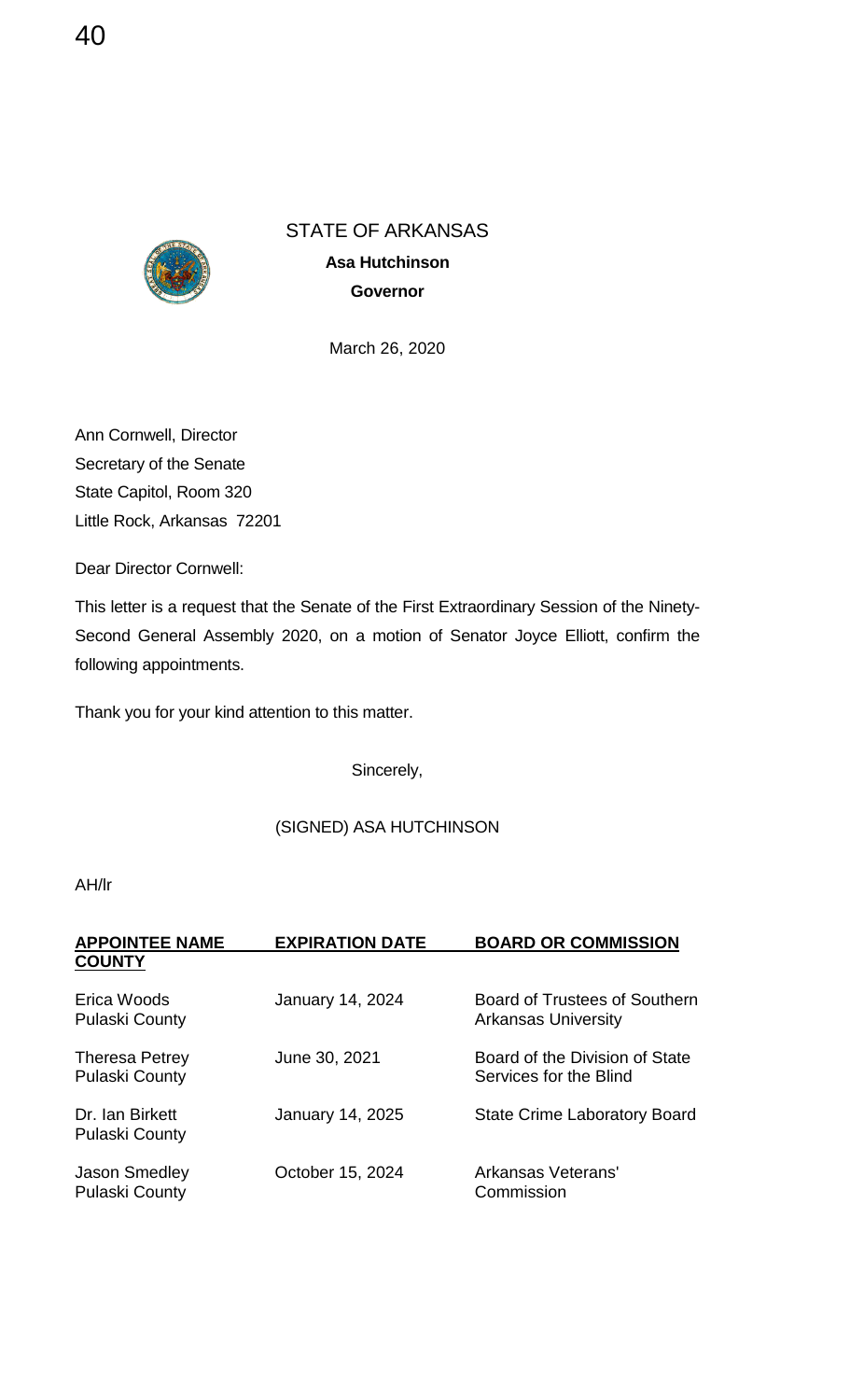| <b>APPOINTEE NAME</b>                | <b>EXPIRATION DATE</b> | <b>BOARD OR COMMISSION</b>   |
|--------------------------------------|------------------------|------------------------------|
| <b>COUNTY</b>                        |                        |                              |
| Dale Spence<br><b>Pulaski County</b> | July 1, 2025           | Arkansas Abstracters' Board  |
| Davesh Sitaram                       | July 1, 2021           | <b>Elevator Safety Board</b> |

| <b>APPOINTEE NAME</b><br><b>COUNTY</b> | <b>EXPIRATION DATE</b> | <b>BOARD OR COMMISSION</b>  |
|----------------------------------------|------------------------|-----------------------------|
| Dale Spence<br><b>Pulaski County</b>   | July 1, 2025           | Arkansas Abstracters' Board |

Pulaski County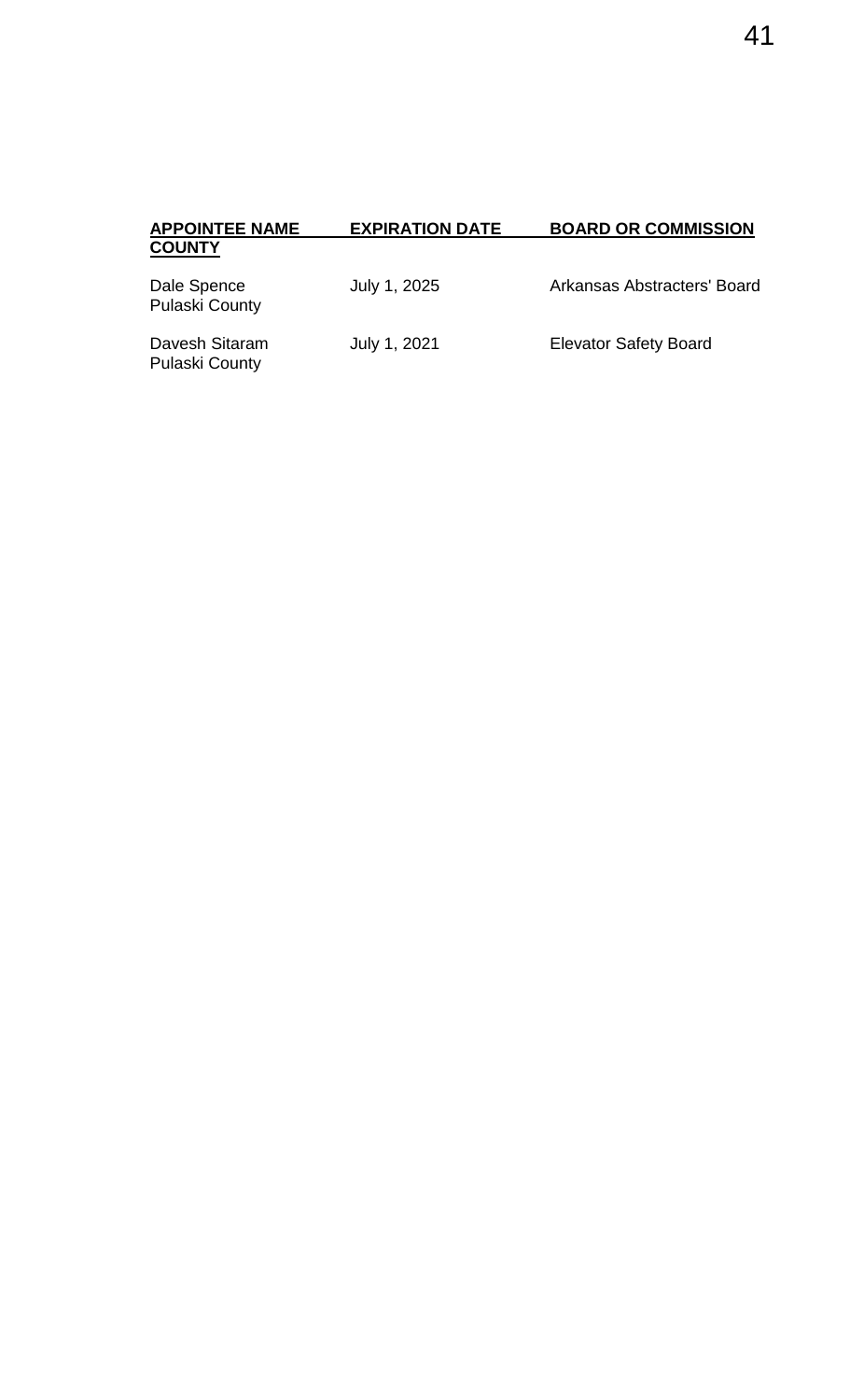

March 26, 2020

Ann Cornwell, Director Secretary of the Senate State Capitol, Room 320 Little Rock, Arkansas 72201

Dear Director Cornwell:

This letter is a request that the Senate of the First Extraordinary Session of the Ninety-Second General Assembly 2020, on a motion of Senator Jane English, confirm the following appointments.

Thank you for your kind attention to this matter.

Sincerely,

#### (SIGNED) ASA HUTCHINSON

| <b>APPOINTEE NAME</b><br><b>COUNTY</b>         | <b>EXPIRATION DATE</b>  | <b>BOARD OR COMMISSION</b>                                                                   |
|------------------------------------------------|-------------------------|----------------------------------------------------------------------------------------------|
| Dr. Jennifer Rigsby<br><b>Pulaski County</b>   | <b>January 14, 2022</b> | Universal Newborn Hearing,<br>Screening, Tracking, and<br><b>Intervention Advisory Board</b> |
| Erika Evans<br><b>Pulaski County</b>           | June 30, 2023           | Board of the Division of State<br>Services for the Blind                                     |
| <b>Michael Cossey</b><br><b>Pulaski County</b> | October 14, 2022        | Arkansas Fire Protection<br><b>Services Board</b>                                            |
| <b>Rodney Farley</b><br><b>Pulaski County</b>  | June 1, 2022            | Governor's Commission on<br>People with Disabilities                                         |
| Dr. Shabbir Dharamsey<br><b>Pulaski County</b> | July 1, 2024            | Arkansas Tobacco Control<br>Board                                                            |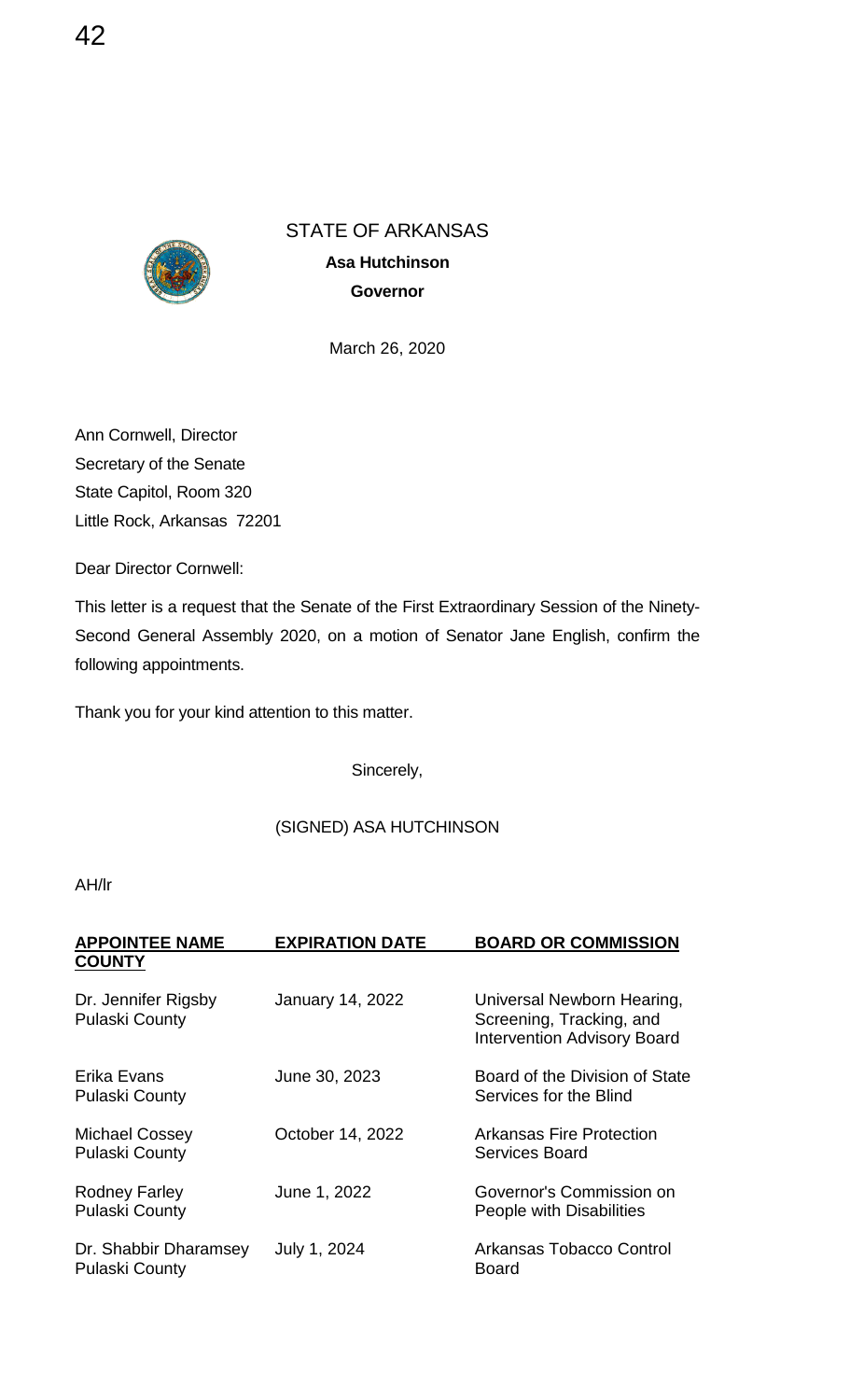| <b>APPOINTEE NAME</b><br><b>COUNTY</b>      | <b>EXPIRATION DATE</b>  | <b>BOARD OR COMMISSION</b>                                          |
|---------------------------------------------|-------------------------|---------------------------------------------------------------------|
| Dr. Zachary Ward<br><b>Pulaski County</b>   | June 30, 2021           | Board of Examiners in<br>Speech-Language Pathology<br>and Audiology |
| Lonnie Burrow<br><b>Pulaski County</b>      | June 30, 2022           | Arkansas Board of Dispensing<br>Opticians                           |
| Dr. Alex David<br><b>Pulaski County</b>     | <b>January 14, 2023</b> | <b>State Kidney Disease</b><br>Commission                           |
| <b>Paul Rivera</b><br><b>Pulaski County</b> | May 1, 2023             | Arkansas Workforce<br>Development Board                             |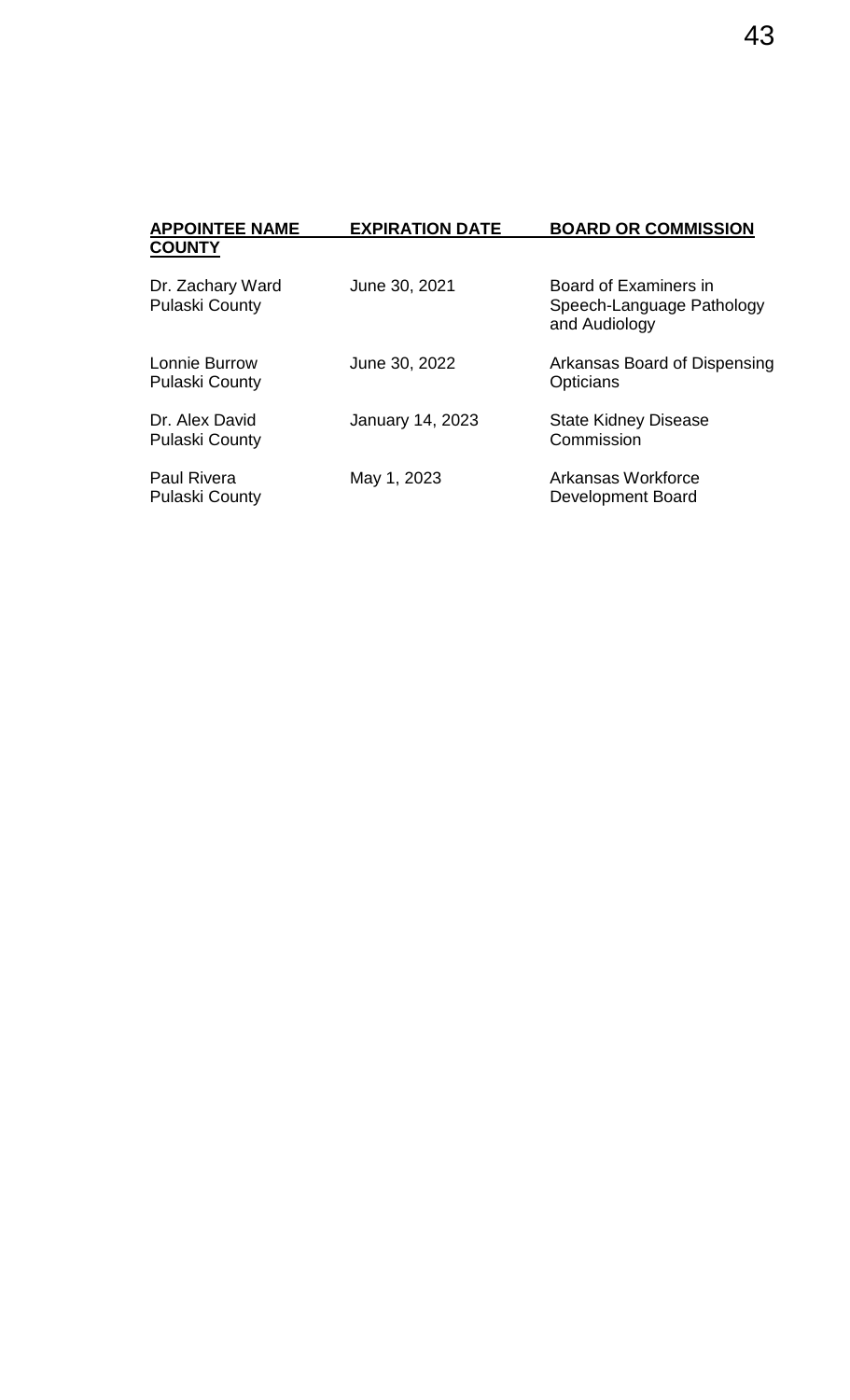

March 26, 2020

Ann Cornwell, Director Secretary of the Senate State Capitol, Room 320 Little Rock, Arkansas 72201

Dear Director Cornwell:

This letter is a request that the Senate of the First Extraordinary Session of the Ninety-Second General Assembly 2020, on a motion of Senator Scott Flippo, confirm the following appointments.

Thank you for your kind attention to this matter.

Sincerely,

## (SIGNED) ASA HUTCHINSON

| <b>APPOINTEE NAME</b><br><b>COUNTY</b>              | <b>EXPIRATION DATE</b> | <b>BOARD OR COMMISSION</b>                        |
|-----------------------------------------------------|------------------------|---------------------------------------------------|
|                                                     |                        |                                                   |
| <b>Travis Dover</b><br><b>Baxter County</b>         | October 14, 2022       | Arkansas Fire Protection<br><b>Services Board</b> |
| <b>Carl Richard Taffner</b><br><b>Baxter County</b> | June 30, 2024          | Arkansas State Board of<br>Sanitarians            |
| Ryan Clayborn<br><b>Boone County</b>                | June 30, 2021          | Arkansas Early Childhood<br>Commission            |
| <b>Vickie Burlsworth</b><br><b>Boone County</b>     | June 30, 2020          | Arkansas Board of Dispensing<br>Opticians         |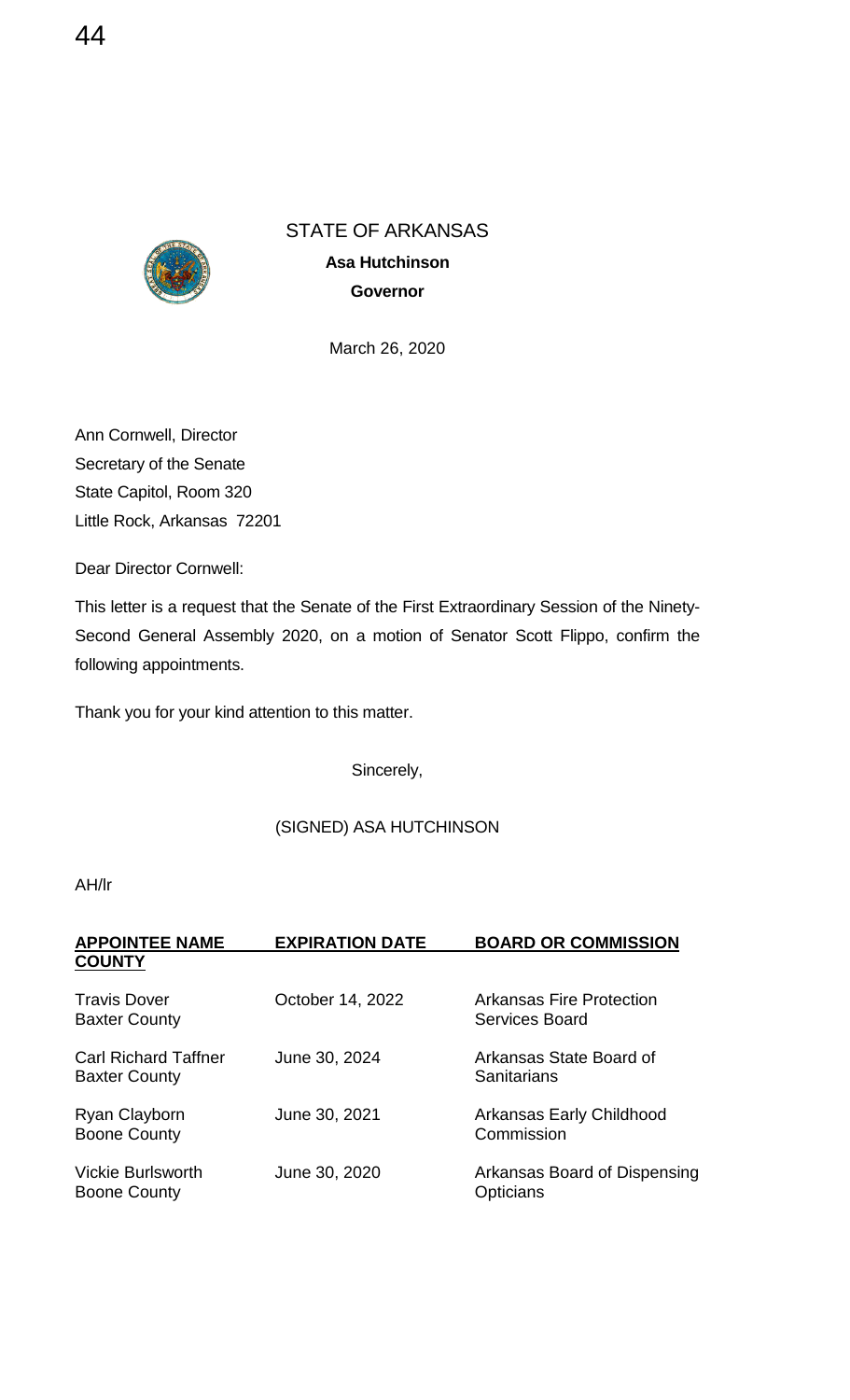

March 26, 2020

Ann Cornwell, Director Secretary of the Senate State Capitol, Room 320 Little Rock, Arkansas 72201

Dear Director Cornwell:

This letter is a request that the Senate of the First Extraordinary Session of the Ninety-Second General Assembly 2020, on a motion of Senator Stephanie Flowers, confirm the following appointments.

Thank you for your kind attention to this matter.

Sincerely,

## (SIGNED) ASA HUTCHINSON

| <b>APPOINTEE NAME</b>                     | <b>EXPIRATION DATE</b>  | <b>BOARD OR COMMISSION</b>                                              |
|-------------------------------------------|-------------------------|-------------------------------------------------------------------------|
| <b>COUNTY</b>                             |                         |                                                                         |
| <b>Ruthie Johnson</b><br>Jefferson County | October 1, 2023         | <b>Tobacco Prevention and</b><br><b>Cessation Advisory</b><br>Committee |
| D. Brian Todd<br>Jefferson County         | <b>January 14, 2023</b> | <b>Criminal Justice Institute</b><br><b>Advisory Board</b>              |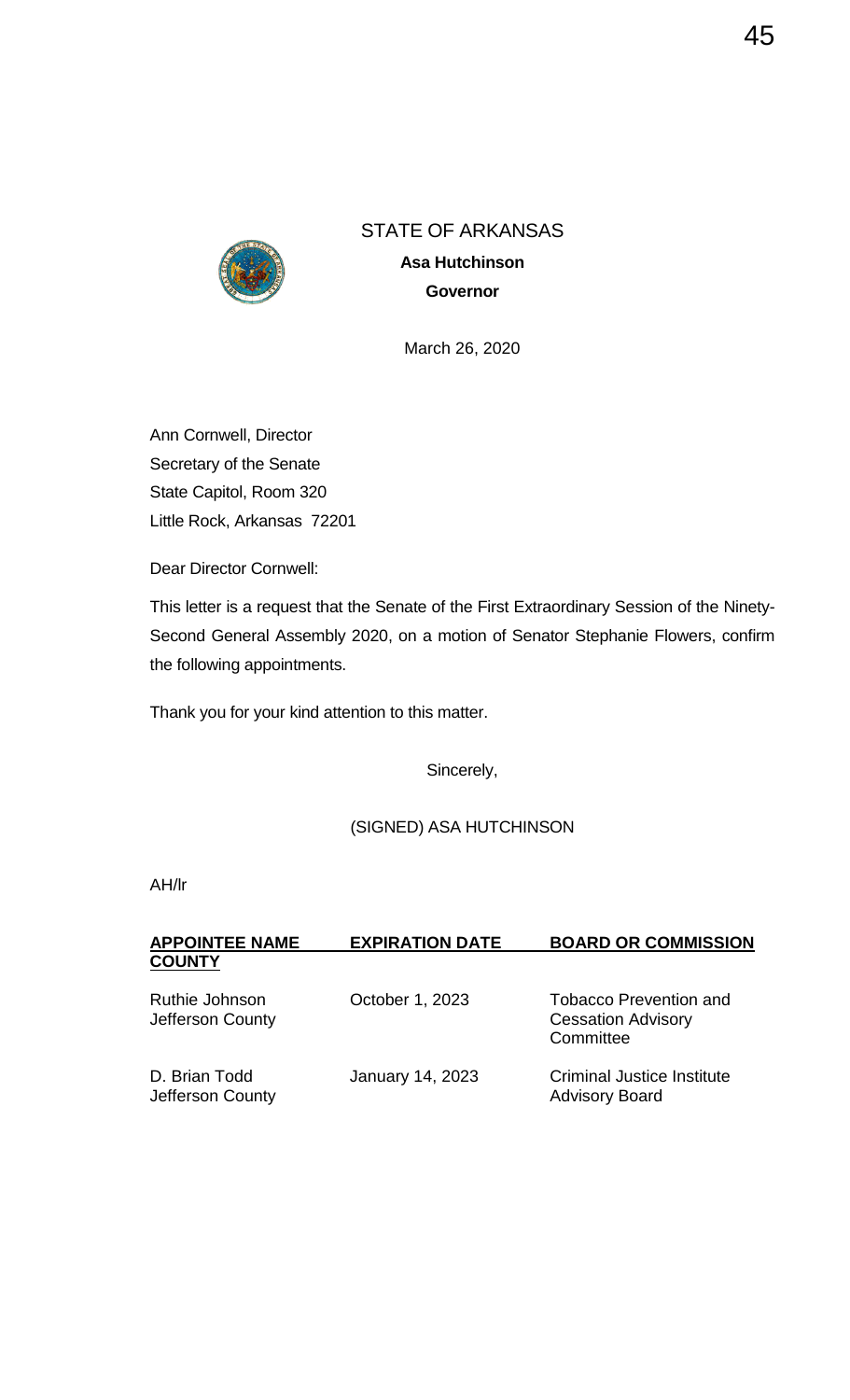

**Asa Hutchinson Governor**

March 26, 2020

Ann Cornwell, Director Secretary of the Senate State Capitol, Room 320 Little Rock, Arkansas 72201

Dear Director Cornwell:

This letter is a request that the Senate of the First Extraordinary Session of the Ninety-Second General Assembly 2020, on a motion of Senator Trent Garner, confirm the following appointments.

Thank you for your kind attention to this matter.

Sincerely,

## (SIGNED) ASA HUTCHINSON

| <b>APPOINTEE NAME</b><br><b>COUNTY</b>       | <b>EXPIRATION DATE</b>  | <b>BOARD OR COMMISSION</b>                       |
|----------------------------------------------|-------------------------|--------------------------------------------------|
| <b>Warner Smith</b><br><b>Union County</b>   | January 1, 2022         | State Board of Collection<br>Agencies            |
| Joy Blankenship<br>Jefferson County          | <b>January 14, 2027</b> | Arkansas Motor Vehicle<br>Commission             |
| Dee Holcomb<br>Jefferson County              | December 31, 2022       | <b>Arkansas Real Estate</b><br>Commission        |
| <b>Molly Shepherd</b><br><b>Union County</b> | October 5, 2021         | <b>Crime Victims Reparations</b><br><b>Board</b> |
| Sherrel Johnson<br><b>Union County</b>       | <b>January 14, 2027</b> | Arkansas Waterways<br>Commission                 |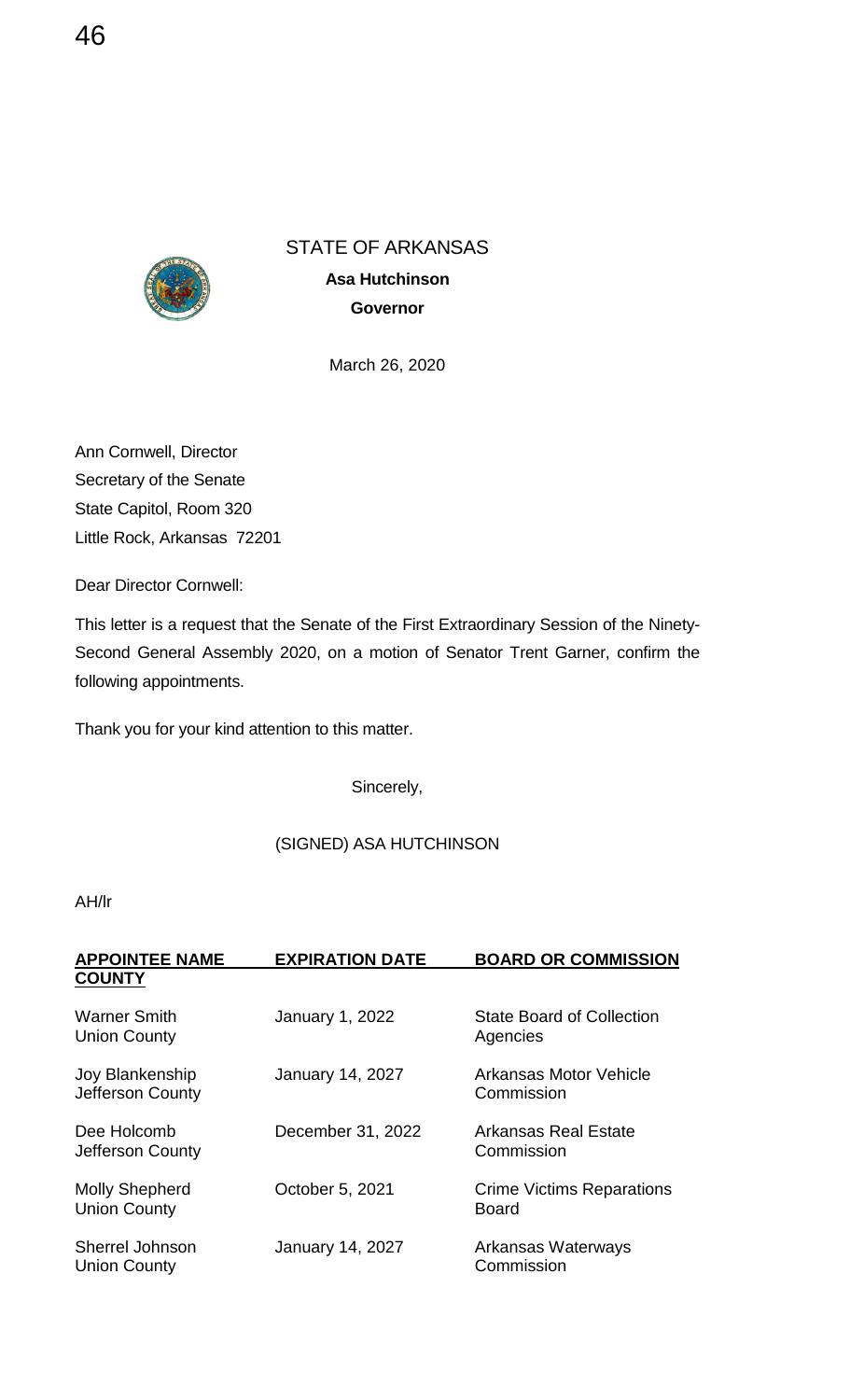| лг ологен илие                                                    | ЕЛІ ІІЛІІУІ РАІЕ  | ייטוטטווייטט טוא ש                                                         |
|-------------------------------------------------------------------|-------------------|----------------------------------------------------------------------------|
| <b>COUNTY</b>                                                     |                   |                                                                            |
| Janelle Smith<br>Jefferson County                                 | August 7, 2022    | <b>Arkansas State Respiratory</b><br><b>Care Examining Committee</b>       |
| Sheriff Lafayette Woods, Jr. January 14, 2022<br>Jefferson County |                   | Arkansas Commission on<br><b>Law Enforcement Standards</b><br>and Training |
| Shauwn Howell<br>Jefferson County                                 | July 1, 2026      | Board of Trustees of<br>Southeast Arkansas College                         |
| Dr. Dwayne Daniels<br><b>Union County</b>                         | December 31, 2020 | <b>State Board of Health</b>                                               |
| <b>Ed Carrington</b><br>Jefferson County                          | June 15, 2023     | <b>Board of Electrical Examiners</b><br>of the State of Arkansas           |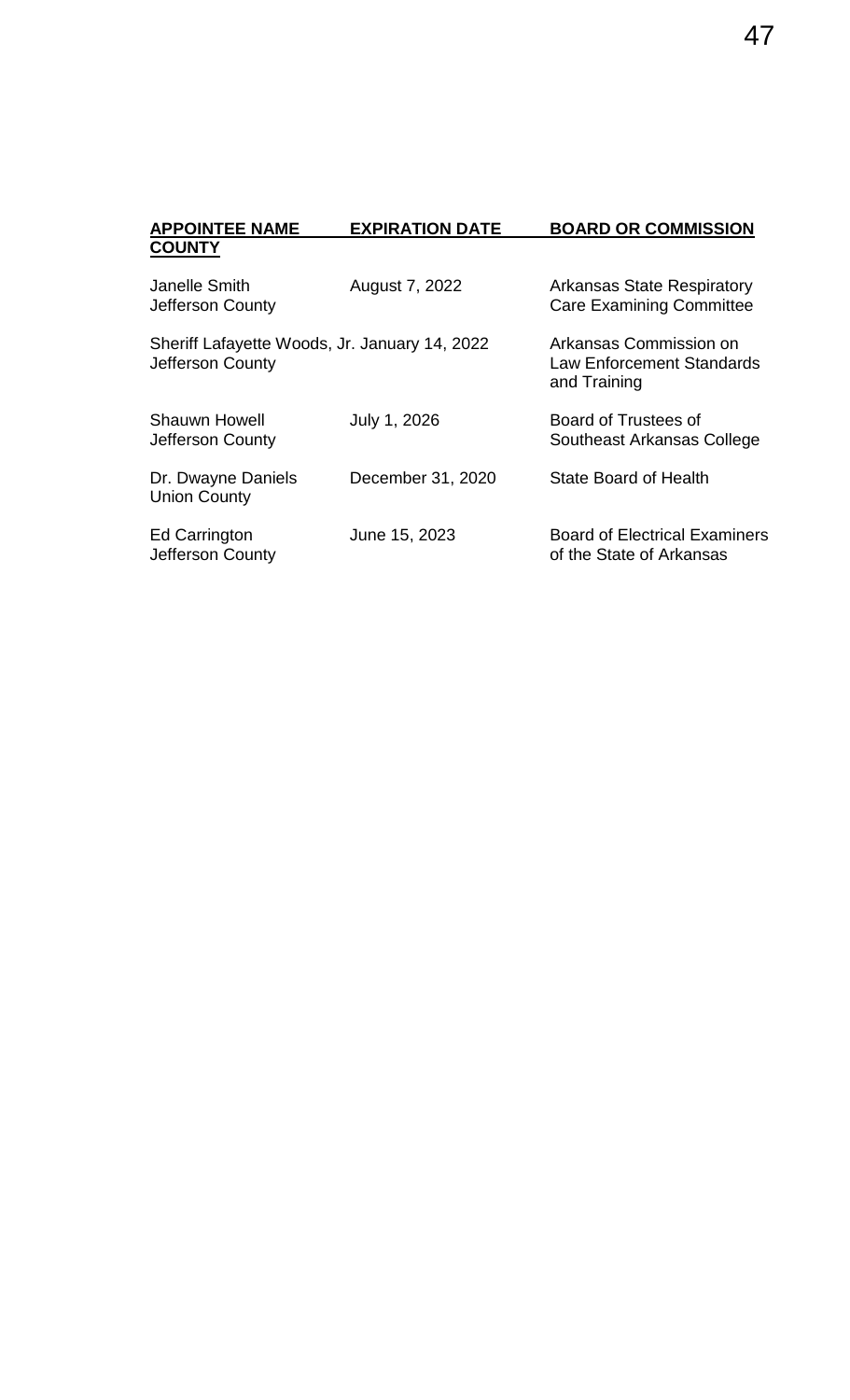

**Asa Hutchinson Governor**

March 26, 2020

Ann Cornwell, Director Secretary of the Senate State Capitol, Room 320 Little Rock, Arkansas 72201

Dear Director Cornwell:

This letter is a request that the Senate of the First Extraordinary Session of the Ninety-Second General Assembly 2020, on a motion of Senator Kim Hammer, confirm the following appointments.

Thank you for your kind attention to this matter.

Sincerely,

## (SIGNED) ASA HUTCHINSON

| <b>APPOINTEE NAME</b><br><b>COUNTY</b>         | <b>EXPIRATION DATE</b> | <b>BOARD OR COMMISSION</b>                                                                                                      |
|------------------------------------------------|------------------------|---------------------------------------------------------------------------------------------------------------------------------|
| Dr. Pebbles Fagan<br><b>Pulaski County</b>     | October 1, 2020        | <b>Tobacco Prevention and</b><br><b>Cessation Advisory</b><br>Committee                                                         |
| Karen Walters<br><b>Saline County</b>          | August 6, 2022         | Academic Facilities Review<br><b>Board</b>                                                                                      |
| Dr. Christopher Jones<br><b>Pulaski County</b> | January 14, 2022       | Board of Directors of the<br>Division of Science and<br>Technology of the<br>Arkansas Economic<br><b>Development Commission</b> |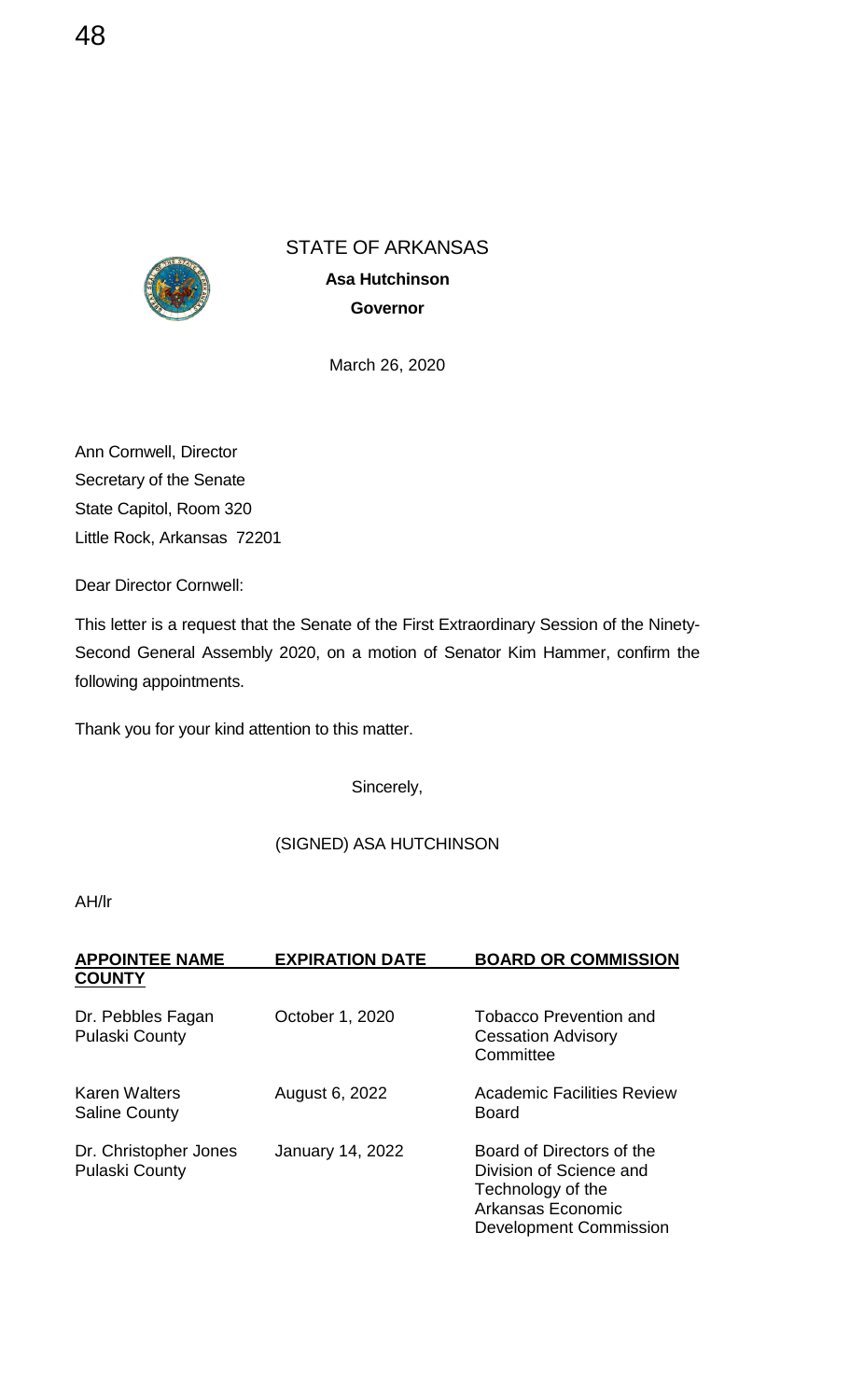| <b>APPOINTEE NAME</b><br><b>COUNTY</b>                         | <b>EXPIRATION DATE</b>  | <b>BOARD OR COMMISSION</b>                                                                                                             |
|----------------------------------------------------------------|-------------------------|----------------------------------------------------------------------------------------------------------------------------------------|
| David Kelley<br><b>Saline County</b>                           | January 14, 2023        | Board of Director of the<br>Division of Science and<br>Technology of the Arkansas<br><b>Economic Development</b><br>Commission         |
| <b>Walter Burgess</b><br><b>Saline County</b>                  | January 14, 2022        | Board of Directors of the<br>Division of Science and<br>Technology of the<br><b>Arkansas Economic</b><br><b>Development Commission</b> |
| Jajuan Archer<br><b>Saline County</b>                          | October 5, 2020         | <b>Crime Victims Reparations</b><br><b>Board</b>                                                                                       |
| Dr. Susan Weinstein<br><b>Pulaski County</b>                   | December 31, 2023       | <b>State Board of Health</b>                                                                                                           |
| J. P. Jordan<br><b>Saline County</b>                           | October 14, 2022        | <b>Arkansas Fire Protection</b><br><b>Services Board</b>                                                                               |
| Dr. Calvin Kellogg<br><b>Pulaski County</b>                    | August 12, 2021         | <b>Arkansas Healthcare</b><br><b>Transparency Initiative Board</b>                                                                     |
| Damon Helton<br><b>Saline County</b>                           | August 15, 2023         | Arkansas Agriculture Board                                                                                                             |
| <b>Robert Passwaters</b><br><b>Saline County</b>               | June 1, 2020            | Governor's Commission on<br>People with Disabilities                                                                                   |
| Bekka Middleton Wilkerson June 1, 2023<br><b>Saline County</b> |                         | Governor's Commission on<br>People with Disabilities                                                                                   |
| Dr. Laurel Tait<br><b>Pulaski County</b>                       | August 31, 2022         | <b>Arkansas Board of Podiatric</b><br>Medicine                                                                                         |
| Dr. Prajwal Chevireddy<br><b>Pulaski County</b>                | <b>January 14, 2023</b> | <b>State Kidney Disease</b><br>Commission                                                                                              |
| Dr. Melissa Faulkenberry<br><b>Pulaski County</b>              | December 31, 2021       | <b>State Board of Health</b>                                                                                                           |
| <b>Brian Marsh</b><br><b>Pulaski County</b>                    | May 1, 2021             | Arkansas Workforce<br><b>Development Board</b>                                                                                         |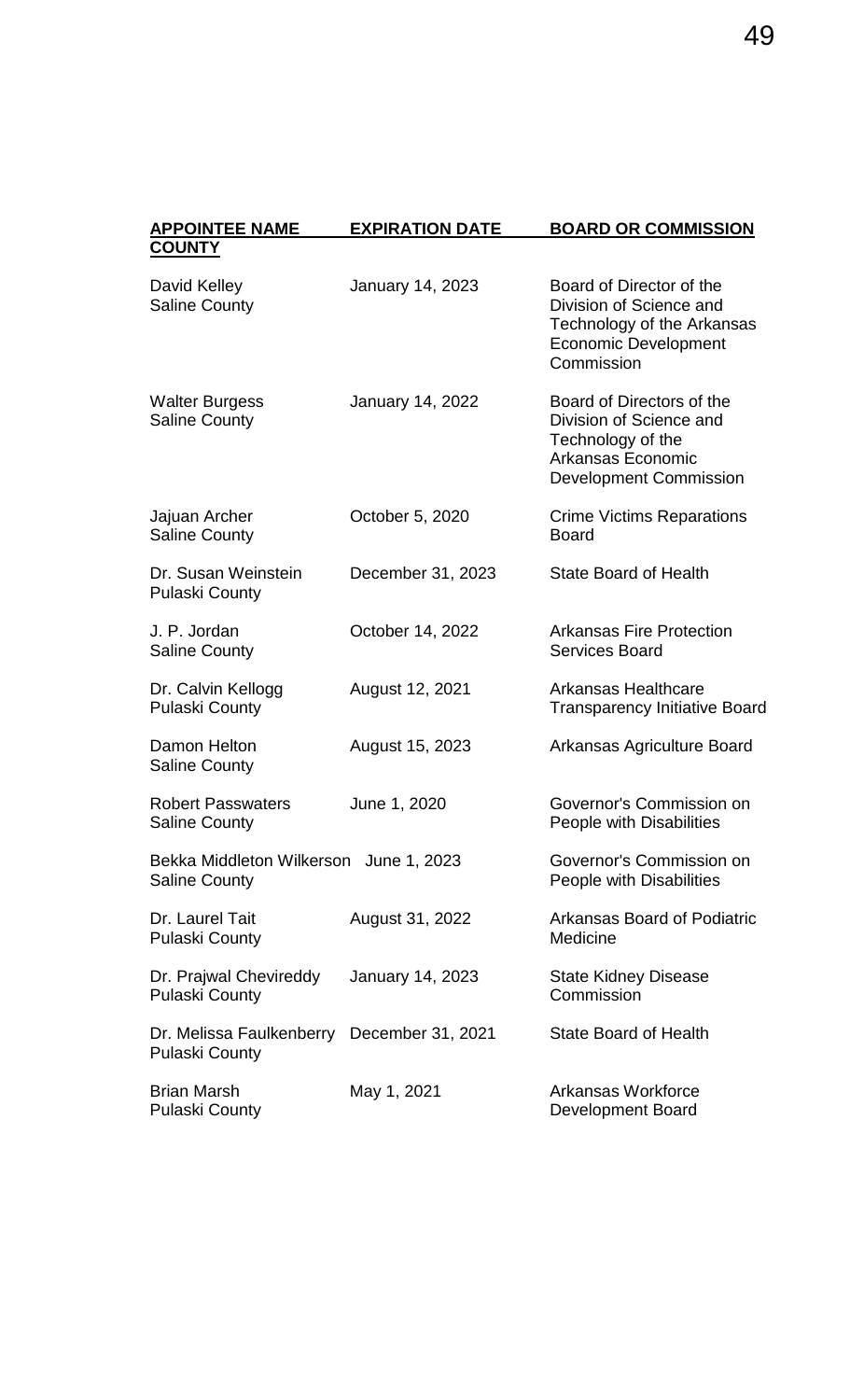| <b>APPOINTEE NAME</b>                        | <b>EXPIRATION DATE</b>  | <b>BOARD OR COMMISSION</b>                                |
|----------------------------------------------|-------------------------|-----------------------------------------------------------|
| <b>COUNTY</b>                                |                         |                                                           |
| Pamela Boyd Shields<br><b>Pulaski County</b> | October 14, 2021        | Arkansas Veterans'<br>Commission                          |
| Steven Blackwood<br><b>Pulaski County</b>    | December 31, 2022       | Arkansas Fair Housing<br>Commission                       |
| <b>Chad Pekron</b><br><b>Saline County</b>   | June 30, 2026           | <b>State Board of Education</b>                           |
| Creed Spann<br><b>Pulaski County</b>         | <b>January 14, 2025</b> | Board of Trustees of<br><b>Henderson State University</b> |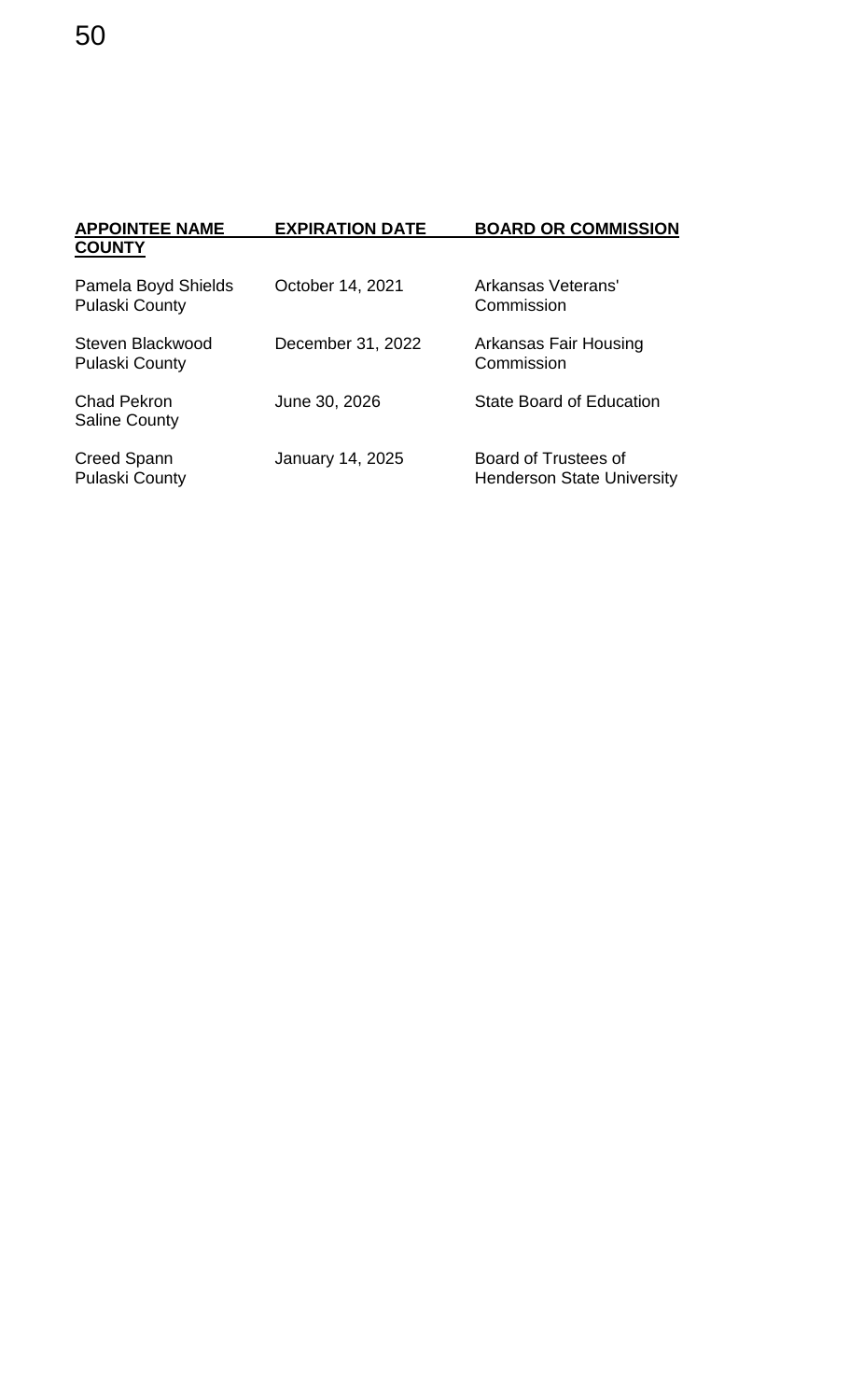

**Asa Hutchinson Governor**

March 26, 2020

Ann Cornwell, Director Secretary of the Senate State Capitol, Room 320 Little Rock, Arkansas 72201

Dear Director Cornwell:

This letter is a request that the Senate of the First Extraordinary Session of the Ninety-Second General Assembly 2020, on a motion of Senator Jim Hendren, confirm the following appointments.

Thank you for your kind attention to this matter.

Sincerely,

## (SIGNED) ASA HUTCHINSON

| <b>APPOINTEE NAME</b>  | <b>BOARD OR COMMISSION</b>                                                     | <b>Expiration Date</b>                            |
|------------------------|--------------------------------------------------------------------------------|---------------------------------------------------|
| Daryl E. Bassett       | Secretary of the Department<br>of Labor and Licensing                          | shall serve at the<br>pleasure of the<br>Governor |
| Jami Cook              | Secretary of the Department<br>of Public Safety                                | shall serve at the<br>pleasure of the<br>Governor |
| Amy Fecher             | Secretary of the Department<br>of Transformation and Shared<br><b>Services</b> | shall serve at the<br>pleasure of the<br>Governor |
| <b>Cindy Gillespie</b> | Secretary of the Department<br>Department of Human<br><b>Services</b>          | shall serve at the<br>pleasure of the<br>Governor |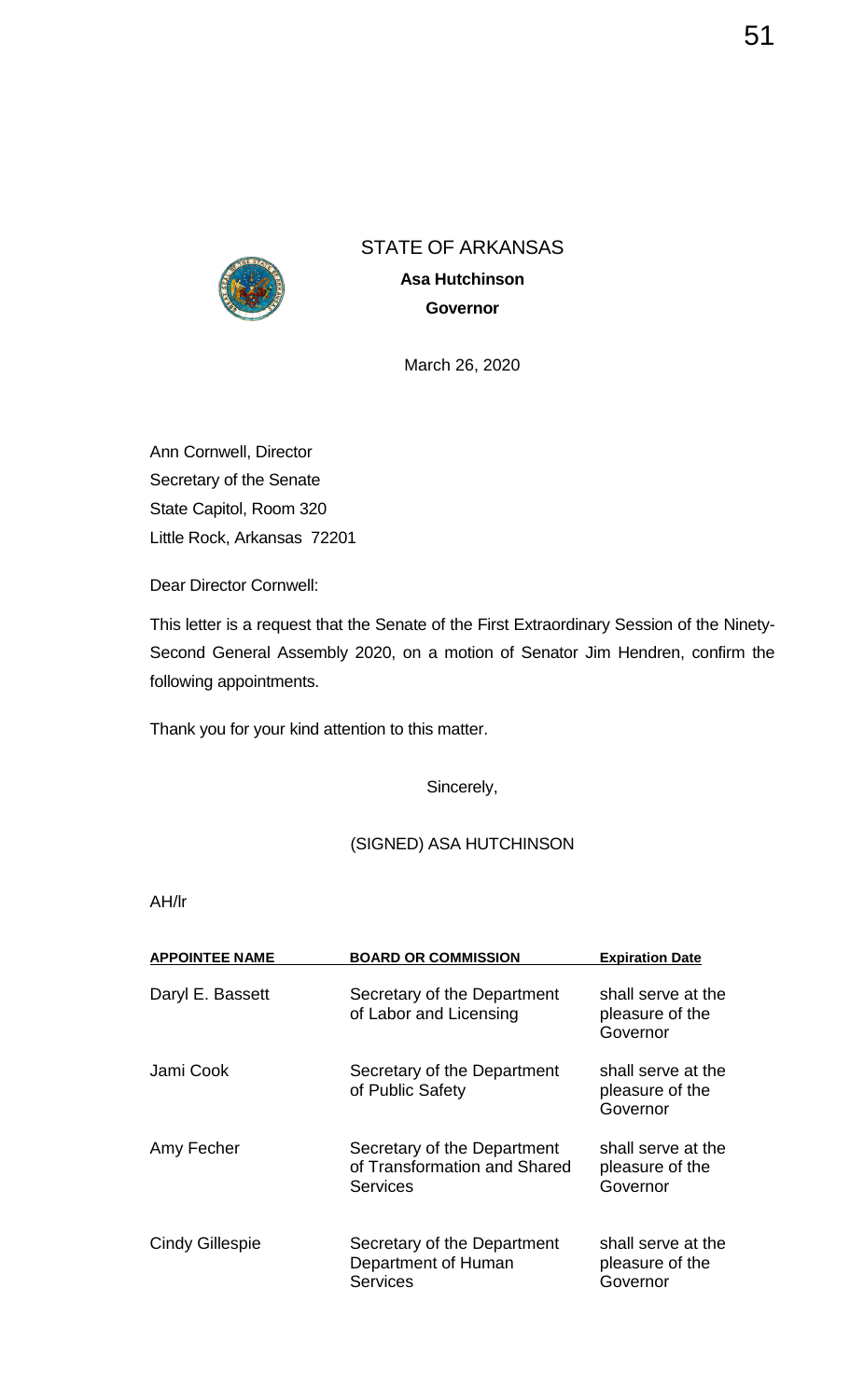| <b>APPOINTEE NAME</b>         | <b>BOARD OR COMMISSION</b>                                                    | <b>Expiration Date</b>                            |
|-------------------------------|-------------------------------------------------------------------------------|---------------------------------------------------|
| <b>Stacy Hurst</b>            | Secretary of the Department<br>of Parks, Heritage, and<br>Tourism             | shall serve at the<br>pleasure of the<br>Governor |
| <b>Wendy Kelley</b>           | Secretary of the Department of<br>Corrections                                 | shall serve at the<br>pleasure of the<br>Governor |
| Becky W. Keogh                | Secretary of the Department of<br><b>Energy and Environment</b>               | shall serve at the<br>pleasure of the<br>Governor |
| Johnny Key                    | Secretary of the Department<br>Education                                      | shall serve at the<br>pleasure of the<br>Governor |
|                               | Major General Kendall Penn Secretary of the Department<br>of the Military     | shall serve at the<br>pleasure of the<br>Governor |
| <b>Michael Preston</b>        | Secretary of the Department of<br>Commerce                                    | shall serve at the<br>pleasure of the<br>Governor |
| <b>Elizabeth Thomas Smith</b> | Secretary of the Department<br>of Inspector General                           | shall serve at the<br>pleasure of the<br>Governor |
| Dr. Nathaniel Smith           | Secretary of the Department<br>of Health                                      | shall serve at the<br>pleasure of the<br>Governor |
|                               | Col. (Ret.) Nathaniel Todd Secretary of the Department<br>of Veterans Affairs | shall serve at the<br>pleasure of the<br>Governor |
| Wes Ward                      | Secretary of the Department<br>of Agriculture                                 | shall serve at the<br>pleasure of the<br>Governor |
| Larry L. Walther              | Secretary of the Department<br>of Finance and Administration                  | shall serve at the<br>pleasure of the<br>Governor |
| Mr. Kendall Marr              | Director of the Office of<br><b>State-Federal Relations</b>                   | shall serve at the<br>pleasure of the<br>Governor |

52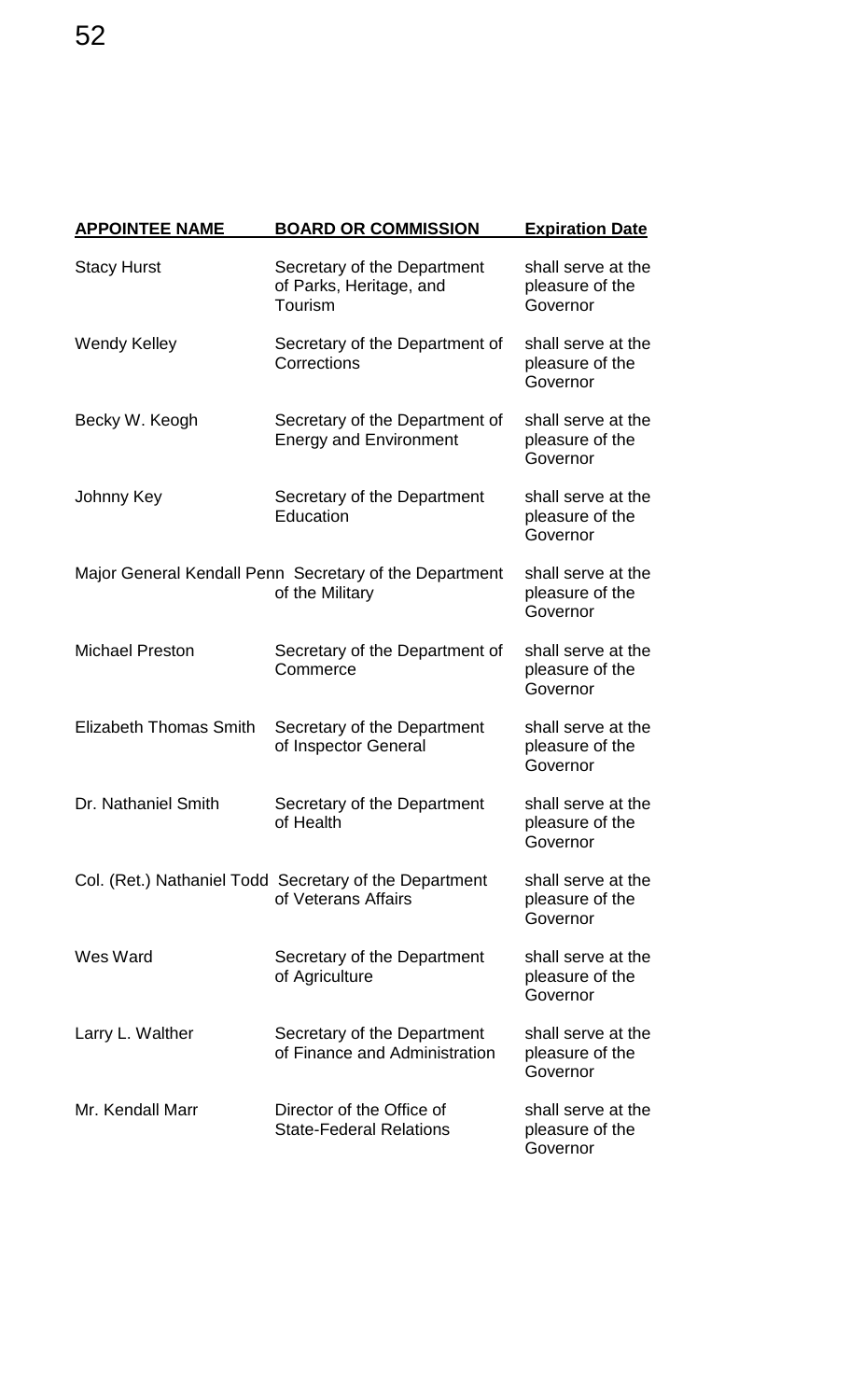

**Asa Hutchinson Governor**

March 26, 2020

Ann Cornwell, Director Secretary of the Senate State Capitol, Room 320 Little Rock, Arkansas 72201

Dear Director Cornwell:

This letter is a request that the Senate of the First Extraordinary Session of the Ninety-Second General Assembly 2020, on a motion of Senator Jim Hendren, confirm the following appointments.

Thank you for your kind attention to this matter.

Sincerely,

(SIGNED) ASA HUTCHINSON

| <b>APPOINTEE NAME</b>                            | <b>EXPIRATION DATE</b>  | <b>BOARD OR COMMISSION</b>                              |
|--------------------------------------------------|-------------------------|---------------------------------------------------------|
| <b>COUNTY</b>                                    |                         |                                                         |
| <b>Greg Cheshier</b><br><b>Washington County</b> | <b>January 15, 2023</b> | Arkansas Appraiser Licensing<br>and Certification Board |
| Debbie Mays<br><b>Benton County</b>              | June 30, 2021           | Arkansas Early Childhood<br>Commission                  |
| <b>Taryn Hehl</b><br><b>Benton County</b>        | <b>January 14, 2021</b> | <b>State Kidney Disease</b><br>Commission               |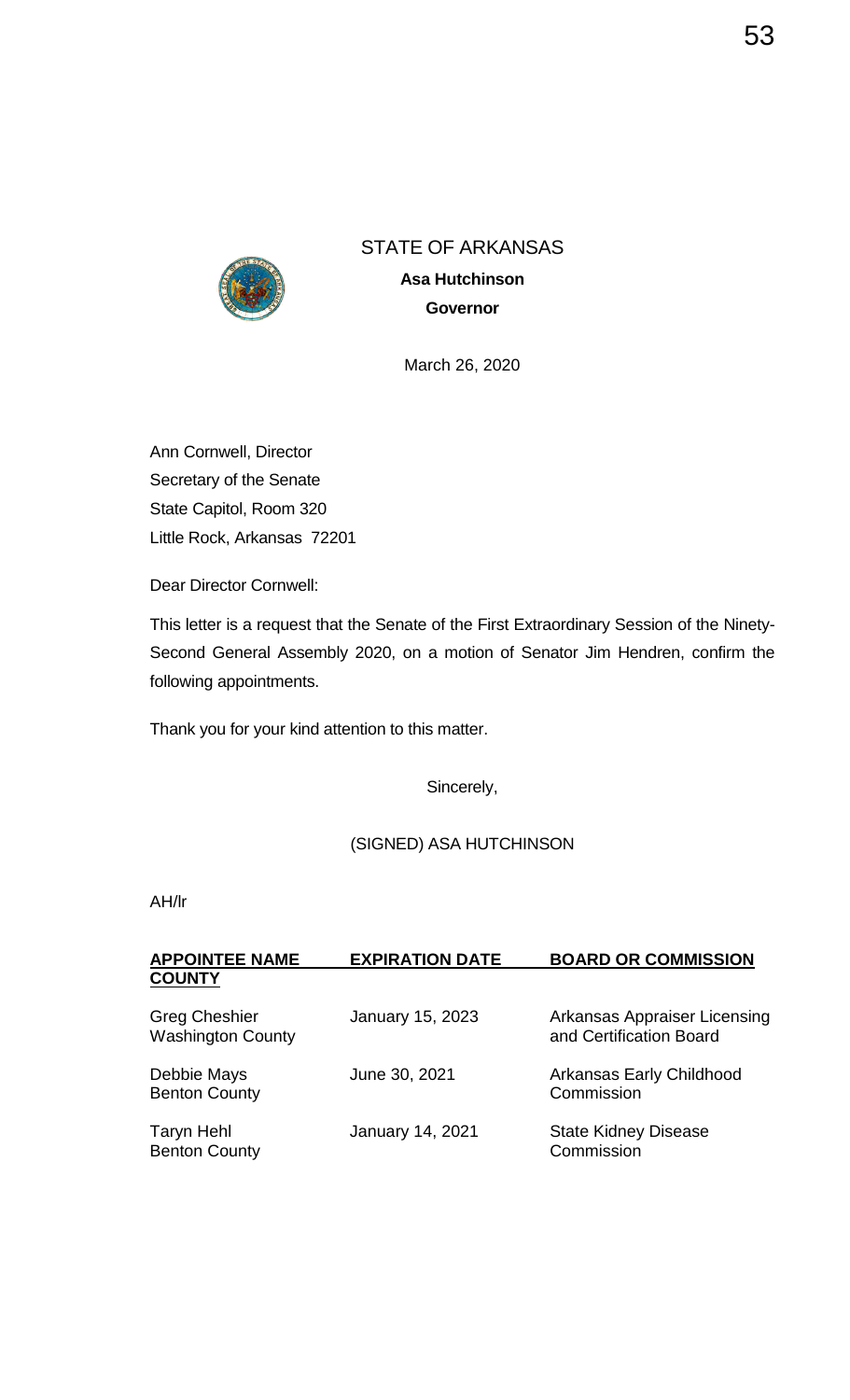

**Asa Hutchinson Governor**

March 26, 2020

Ann Cornwell, Director Secretary of the Senate State Capitol, Room 320 Little Rock, Arkansas 72201

Dear Director Cornwell:

This letter is a request that the Senate of the First Extraordinary Session of the Ninety-Second General Assembly 2020, on a motion of Senator Bart Hester, confirm the following appointments.

Thank you for your kind attention to this matter.

Sincerely,

## (SIGNED) ASA HUTCHINSON

| <b>APPOINTEE NAME</b><br><b>COUNTY</b>          | <b>EXPIRATION DATE</b> | <b>BOARD OR COMMISSION</b>                                                      |
|-------------------------------------------------|------------------------|---------------------------------------------------------------------------------|
|                                                 |                        |                                                                                 |
| <b>Tyler Steele</b><br><b>Benton County</b>     | January 1, 2023        | <b>State Board of Collection</b><br>Agencies                                    |
| <b>Ruth Stringfield</b><br><b>Benton County</b> | July 20, 2022          | Advisory Council for the<br>Education of Gifted and<br><b>Talented Children</b> |
| Alex Bass<br><b>Benton County</b>               | January 14, 2026       | <b>Alcoholic Beverage Control</b><br><b>Board</b>                               |
| Jill Arnold<br><b>Benton County</b>             | August 12, 2021        | Arkansas Healthcare<br><b>Transparency Initiative Board</b>                     |
| <b>Carrie Meeks</b><br><b>Benton County</b>     | June 22, 2022          | Arkansas Towing and<br><b>Recovery Board</b>                                    |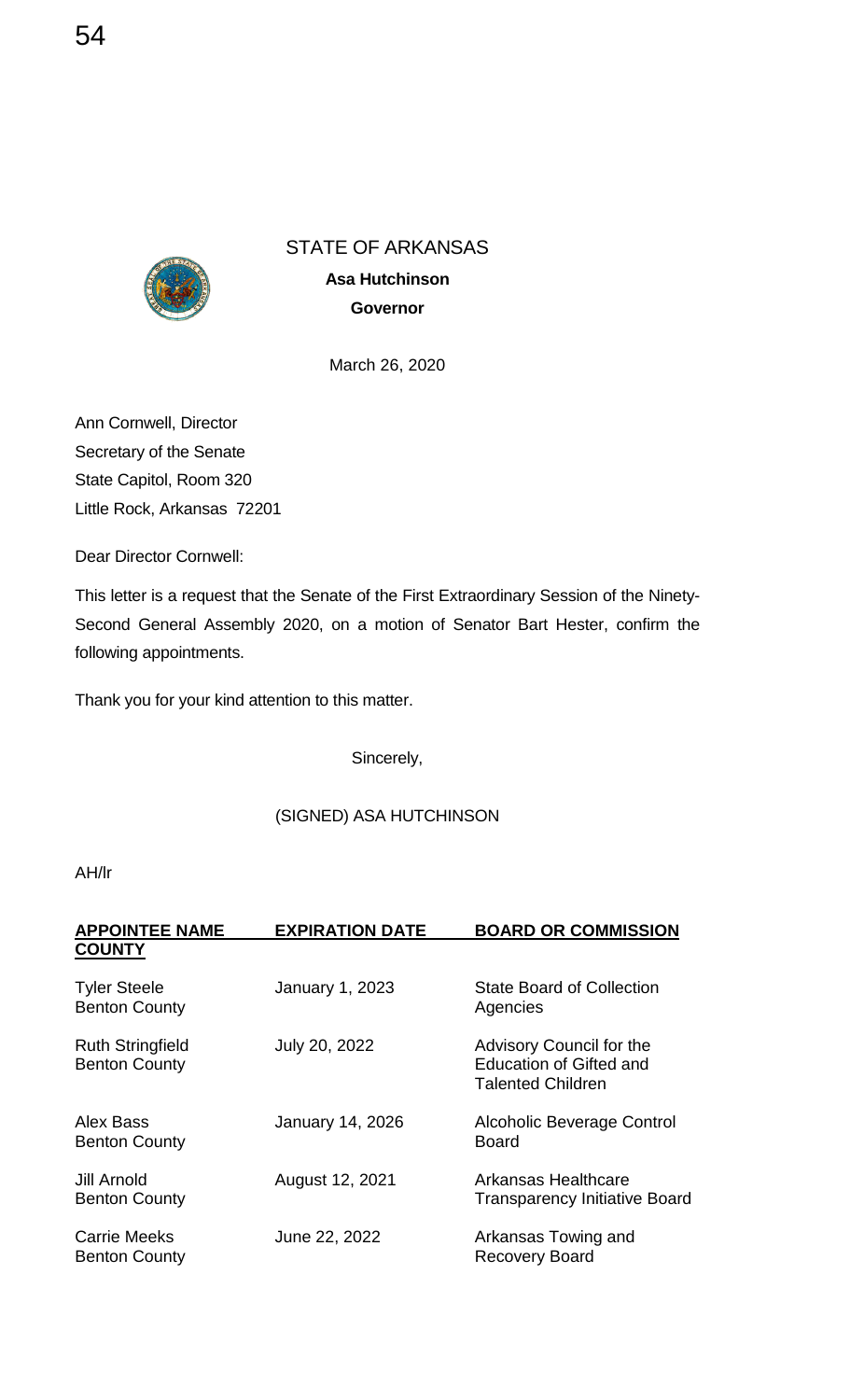| <b>APPOINTEE NAME</b>                      | <b>EXPIRATION DATE</b> | <b>BOARD OR COMMISSION</b>                                  |
|--------------------------------------------|------------------------|-------------------------------------------------------------|
| <b>COUNTY</b>                              |                        |                                                             |
| Kyle Moore<br><b>Benton County</b>         | October 15, 2024       | Arkansas Veterans'<br>Commission                            |
| <b>Trey Weaver</b><br><b>Benton County</b> | July 1, 2021           | Arkansas Abstracters' Board                                 |
| Diana Wright<br><b>Benton County</b>       | May 1, 2023            | Arkansas Workforce<br>Development Board                     |
| Delia Haak<br><b>Benton County</b>         | March 29, 2023         | <b>Arkansas Pollution Control</b><br>and Ecology Commission |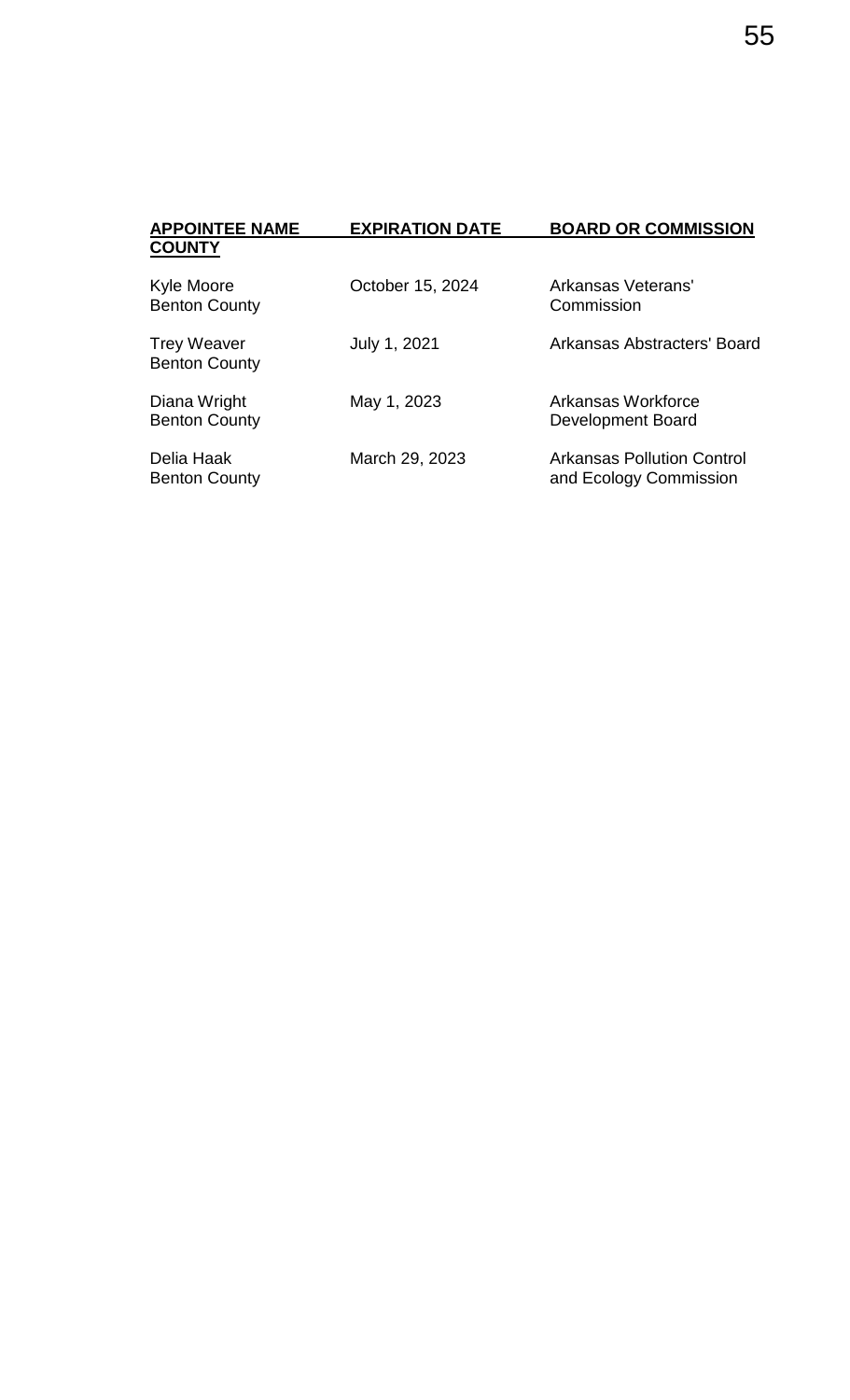

**Asa Hutchinson Governor**

March 26, 2020

Ann Cornwell, Director Secretary of the Senate State Capitol, Room 320 Little Rock, Arkansas 72201

Dear Director Cornwell:

This letter is a request that the Senate of the First Extraordinary Session of the Ninety-Second General Assembly 2020, on a motion of Senator Jimmy Hickey, Jr., confirm the following appointments.

Thank you for your kind attention to this matter.

Sincerely,

## (SIGNED) ASA HUTCHINSON

| <b>APPOINTEE NAME</b>                          | <b>EXPIRATION DATE</b> | <b>BOARD OR COMMISSION</b>                                  |
|------------------------------------------------|------------------------|-------------------------------------------------------------|
| <b>COUNTY</b>                                  |                        |                                                             |
| <b>Gary Golden</b><br><b>Sevier County</b>     | January 14, 2025       | Board of Trustees of Southern<br><b>Arkansas University</b> |
| Jeffrey Pritchett<br><b>Miller County</b>      | October 14, 2022       | <b>Arkansas Fire Protection</b><br>Services Board           |
| Joel Adams<br><b>Miller County</b>             | June 30, 2024          | Arkansas State Board of<br>Sanitarians                      |
| <b>Greg Revels</b><br><b>Sevier County</b>     | May 1, 2024            | Arkansas Higher Education<br><b>Coordinating Board</b>      |
| Keri Cody<br><b>Little River County</b>        | August 31, 2022        | Arkansas Board of Podiatric<br>Medicine                     |
| <b>Caleb Plyler</b><br><b>Hempstead County</b> | March 30, 2022         | Arkansas Beef Council                                       |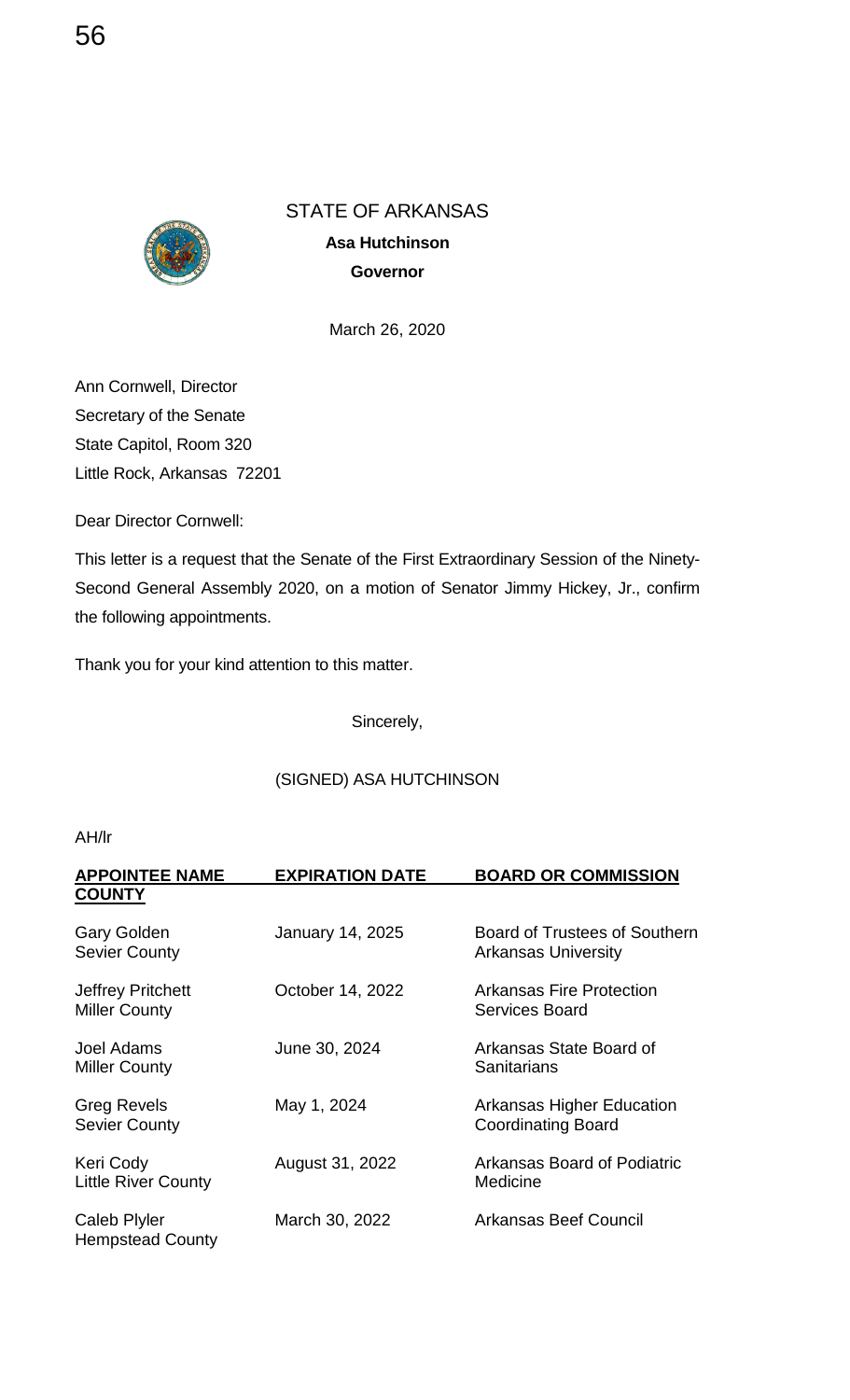

**Asa Hutchinson Governor**

March 26, 2020

Ann Cornwell, Director Secretary of the Senate State Capitol, Room 320 Little Rock, Arkansas 72201

Dear Director Cornwell:

This letter is a request that the Senate of the First Extraordinary Session of the Ninety-Second General Assembly 2020, on a motion of Senator Ricky Hill, confirm the following appointments.

Thank you for your kind attention to this matter.

Sincerely,

(SIGNED) ASA HUTCHINSON

| <b>APPOINTEE NAME</b>                      | <b>EXPIRATION DATE</b> | <b>BOARD OR COMMISSION</b>                                                                                       |
|--------------------------------------------|------------------------|------------------------------------------------------------------------------------------------------------------|
| <b>COUNTY</b>                              |                        |                                                                                                                  |
| <b>Shelly Brown</b><br>Lonoke County       | October 1, 2021        | <b>Tobacco Prevention and</b><br><b>Cessation Advisory</b><br>Committee                                          |
| Jerri Clark<br>Lonoke County               | October 1, 2023        | <b>Tobacco Prevention and</b><br><b>Cessation Advisory</b><br>Committee                                          |
| Amy Arnone<br>Lonoke County                | August 15, 2022        | State Council for the<br>Interstate Compact on<br><b>Educational Opportunity for</b><br><b>Military Children</b> |
| <b>Bob Walker</b><br><b>Pulaski County</b> | December 31, 2022      | <b>Arkansas Real Estate</b><br>Commission                                                                        |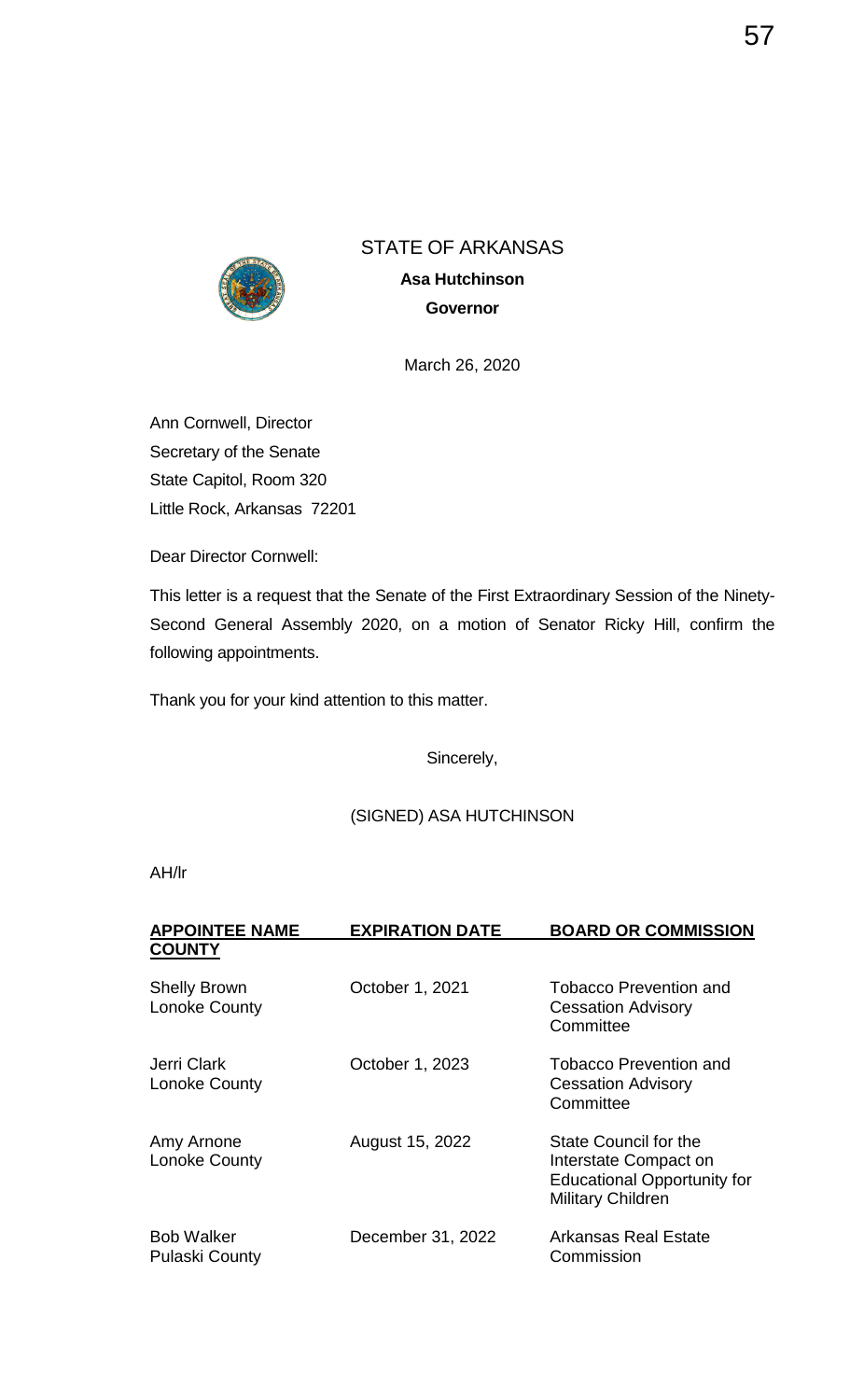| <b>APPOINTEE NAME</b>                       | <b>EXPIRATION DATE</b>  | <b>BOARD OR COMMISSION</b>                                                                           |
|---------------------------------------------|-------------------------|------------------------------------------------------------------------------------------------------|
| <b>COUNTY</b>                               |                         |                                                                                                      |
| <b>Randy Minton</b><br>Lonoke County        | January 15, 2023        | <b>Arkansas Appraiser Licensing</b><br>and Certification Board                                       |
| Rosalea Hyland<br>Lonoke County             | <b>January 14, 2025</b> | <b>Arkansas Dietetics Licensing</b><br><b>Board</b>                                                  |
| <b>Chuck Graham</b><br>Lonoke County        | January 14, 2027        | <b>State Crime Laboratory Board</b>                                                                  |
| Dr. David O'Dell<br><b>Pulaski County</b>   | August 31, 2022         | <b>Arkansas Board of Podiatric</b><br>Medicine                                                       |
| <b>Bethany Baldwin</b><br>Lonoke County     | June 1, 2023            | Governor's Commission on<br>People with Disabilities                                                 |
| Dr. Brian Jolly<br><b>White County</b>      | June 30, 2025           | Arkansas State Board of<br>Pharmacy                                                                  |
| <b>Laura Whitlow</b><br><b>White County</b> | January 14, 2021        | <b>State Kidney Disease</b><br>Commission                                                            |
| Deborah Wooten<br><b>White County</b>       | January 14, 2023        | <b>State Kidney Disease</b><br>Commission                                                            |
| <b>Holley Mott</b><br>Lonoke County         | <b>January 14, 2024</b> | Board of Trustees of the<br>Arkansas School for the Blind<br>and the Arkansas School<br>for the Deaf |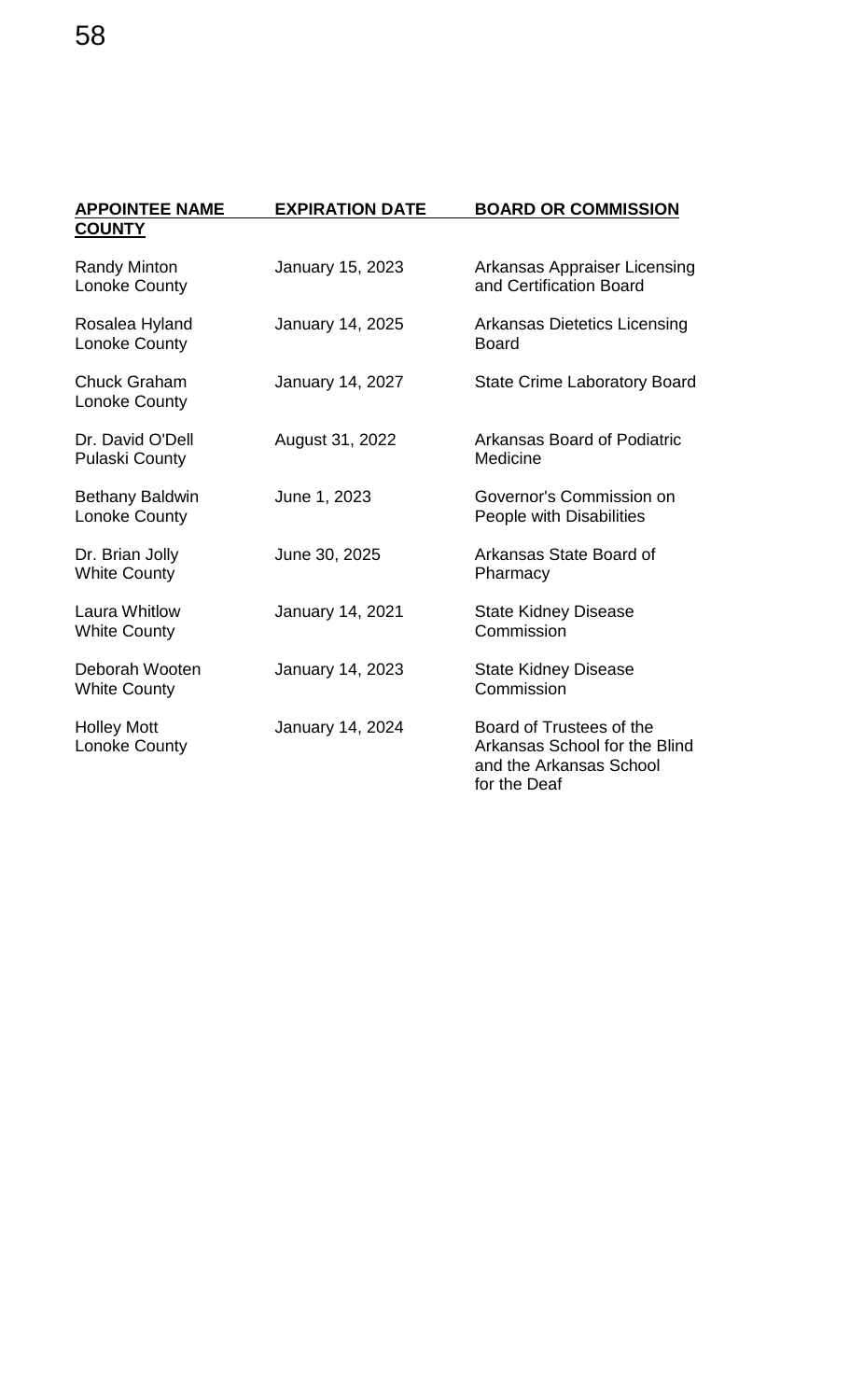

**Asa Hutchinson Governor**

March 26, 2020

Ann Cornwell, Director Secretary of the Senate State Capitol, Room 320 Little Rock, Arkansas 72201

Dear Director Cornwell:

This letter is a request that the Senate of the First Extraordinary Session of the Ninety-Second General Assembly 2020, on a motion of Senator Keith Ingram, confirm the following appointments.

Thank you for your kind attention to this matter.

Sincerely,

(SIGNED) ASA HUTCHINSON

| <b>APPOINTEE NAME</b>                              | <b>EXPIRATION DATE</b> | <b>BOARD OR COMMISSION</b>                        |
|----------------------------------------------------|------------------------|---------------------------------------------------|
| <b>COUNTY</b>                                      |                        |                                                   |
| <b>Sherry Holliman</b><br><b>Crittenden County</b> | December 31, 2022      | Arkansas Board of Examiners<br>in Counseling      |
| <b>Bradly Moore</b><br><b>Crittenden County</b>    | October 14, 2022       | <b>Arkansas Fire Protection</b><br>Services Board |
| <b>Tammy Charlton</b><br><b>Crittenden County</b>  | June 30, 2022          | Arkansas Social Work<br><b>Licensing Board</b>    |
| <b>Jerry Himes</b><br><b>Phillips County</b>       | June 30, 2020          | Arkansas Board of Dispensing<br><b>Opticians</b>  |
| <b>Sherry Holliman</b><br><b>Crittenden County</b> | December 31, 2019      | Arkansas Board of Examiners<br>in Counseling      |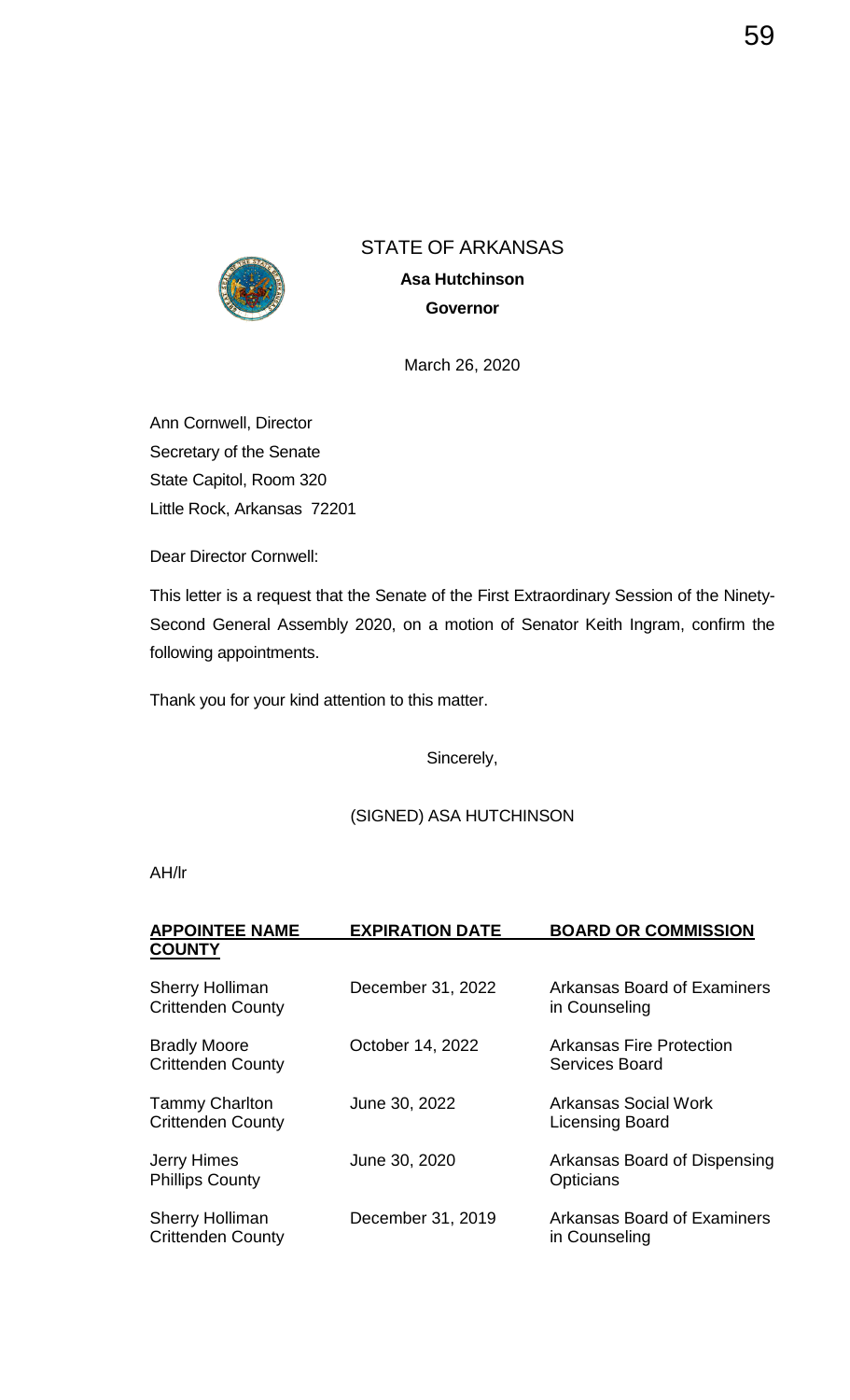## **EXPIRATION DATE BOARD OR COMMISSION APPOINTEE NAME**<br>COUNTY

| Randy Finegan            |
|--------------------------|
| <b>Crittenden County</b> |

May 1, 2023 Arkansas Workforce Development Board

Dr. Eddie Bryant<br>Crittenden County

December 31, 2020 State Board of Health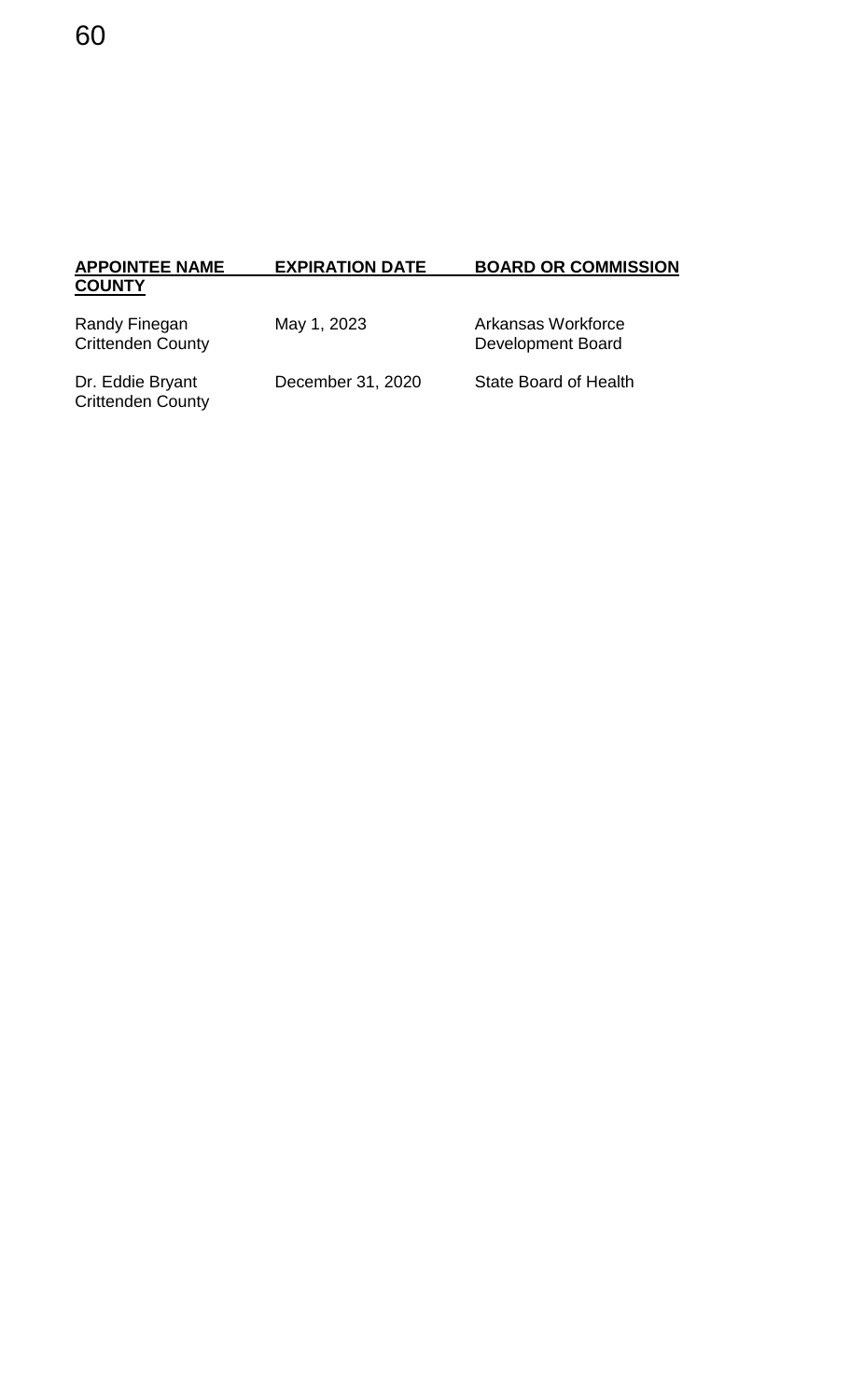

**Asa Hutchinson Governor**

March 26, 2020

Ann Cornwell, Director Secretary of the Senate State Capitol, Room 320 Little Rock, Arkansas 72201

Dear Director Cornwell:

This letter is a request that the Senate of the First Extraordinary Session of the Ninety-Second General Assembly 2020, on a motion of Senator Missy Irvin, confirm the following appointments.

Thank you for your kind attention to this matter.

Sincerely,

## (SIGNED) ASA HUTCHINSON

| <b>APPOINTEE NAME</b>                                                | <b>EXPIRATION DATE</b>  | <b>BOARD OR COMMISSION</b>                               |
|----------------------------------------------------------------------|-------------------------|----------------------------------------------------------|
| <b>COUNTY</b>                                                        |                         |                                                          |
| <b>Bob Connell</b><br>Van Buren County                               | <b>January 14, 2026</b> | State Parks, Recreation, and<br><b>Travel Commission</b> |
| Dr. Debra Head<br><b>Cleburne County</b>                             | <b>January 14, 2025</b> | <b>Arkansas Dietetics Licensing</b><br><b>Board</b>      |
| <b>Shawn Fisher</b><br><b>White County</b>                           | <b>January 14, 2027</b> | <b>Arkansas History Commission</b>                       |
| Sheriff Christopher Brown January 14, 2021<br><b>Cleburne County</b> |                         | Criminal Justice Institute<br><b>Advisory Board</b>      |
| <b>Freddie Oaks</b><br><b>Faulkner County</b>                        | June 30, 2022           | Arkansas Board of Dispensing<br>Opticians                |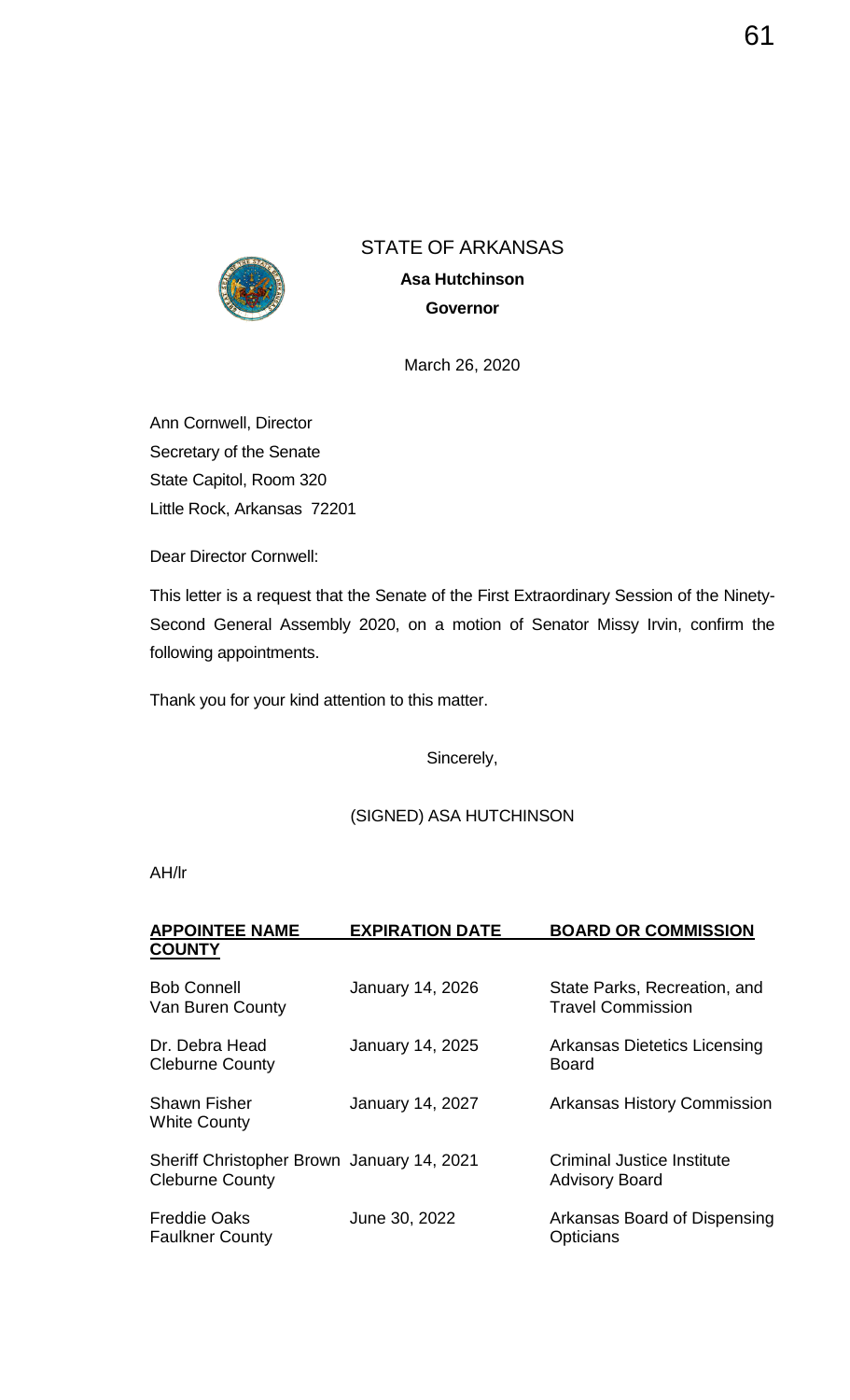| <b>APPOINTEE NAME</b><br><b>COUNTY</b>         | <b>EXPIRATION DATE</b> | <b>BOARD OR COMMISSION</b>                              |
|------------------------------------------------|------------------------|---------------------------------------------------------|
| Pamela Setser<br><b>Stone County</b>           | July 1, 2026           | Board of Trustees of Ozarka<br><b>Technical College</b> |
| Donald Ragland<br><b>Searcy County</b>         | December 31, 2020      | State Board of Health                                   |
| <b>Robert Campbell</b><br><b>Searcy County</b> | March 30, 2022         | Arkansas Beef Council                                   |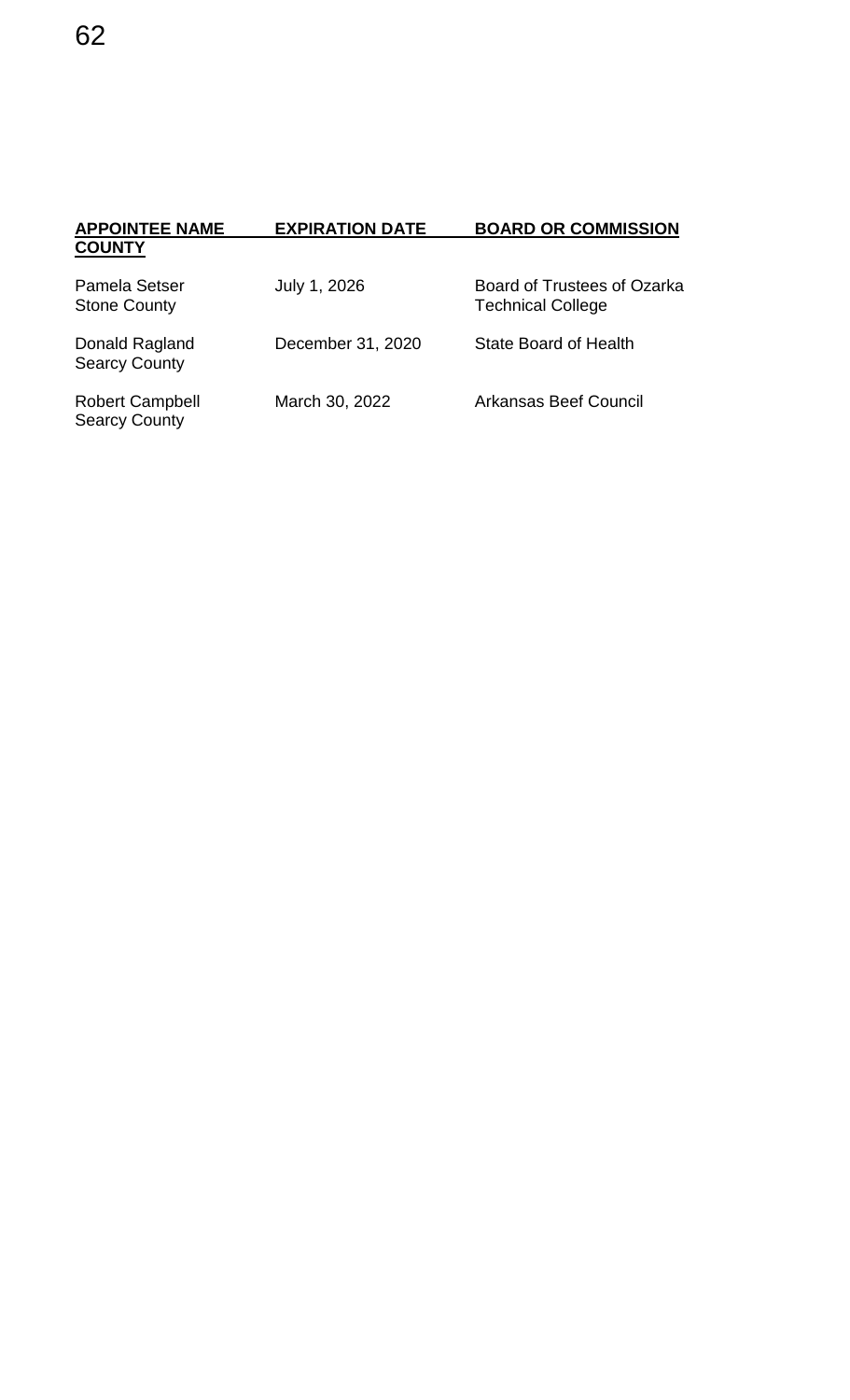

**Asa Hutchinson Governor**

March 26, 2020

Ann Cornwell, Director Secretary of the Senate State Capitol, Room 320 Little Rock, Arkansas 72201

Dear Director Cornwell:

This letter is a request that the Senate of the First Extraordinary Session of the Ninety-Second General Assembly 2020, on a motion of Senator Blake Johnson, confirm the following appointments.

Thank you for your kind attention to this matter.

Sincerely,

(SIGNED) ASA HUTCHINSON

| <b>APPOINTEE NAME</b>                           | <b>EXPIRATION DATE</b>  | <b>BOARD OR COMMISSION</b>                               |
|-------------------------------------------------|-------------------------|----------------------------------------------------------|
| <b>COUNTY</b>                                   |                         |                                                          |
| Pat Johnson<br><b>Randolph County</b>           | <b>January 14, 2027</b> | <b>Black History Commission of</b><br>Arkansas           |
| <b>Tiffany Sharp</b><br><b>Craighead County</b> | June 30, 2021           | Arkansas Early Childhood<br>Commission                   |
| Pamela Meridith<br><b>Lawrence County</b>       | October 18, 2026        | <b>State Library Board</b>                               |
| Keith Clark<br><b>Greene County</b>             | June 30, 2023           | Board of the Division of State<br>Services for the Blind |
| Ronald Cavenaugh<br><b>Lawrence County</b>      | August 15, 2023         | Arkansas Agriculture Board                               |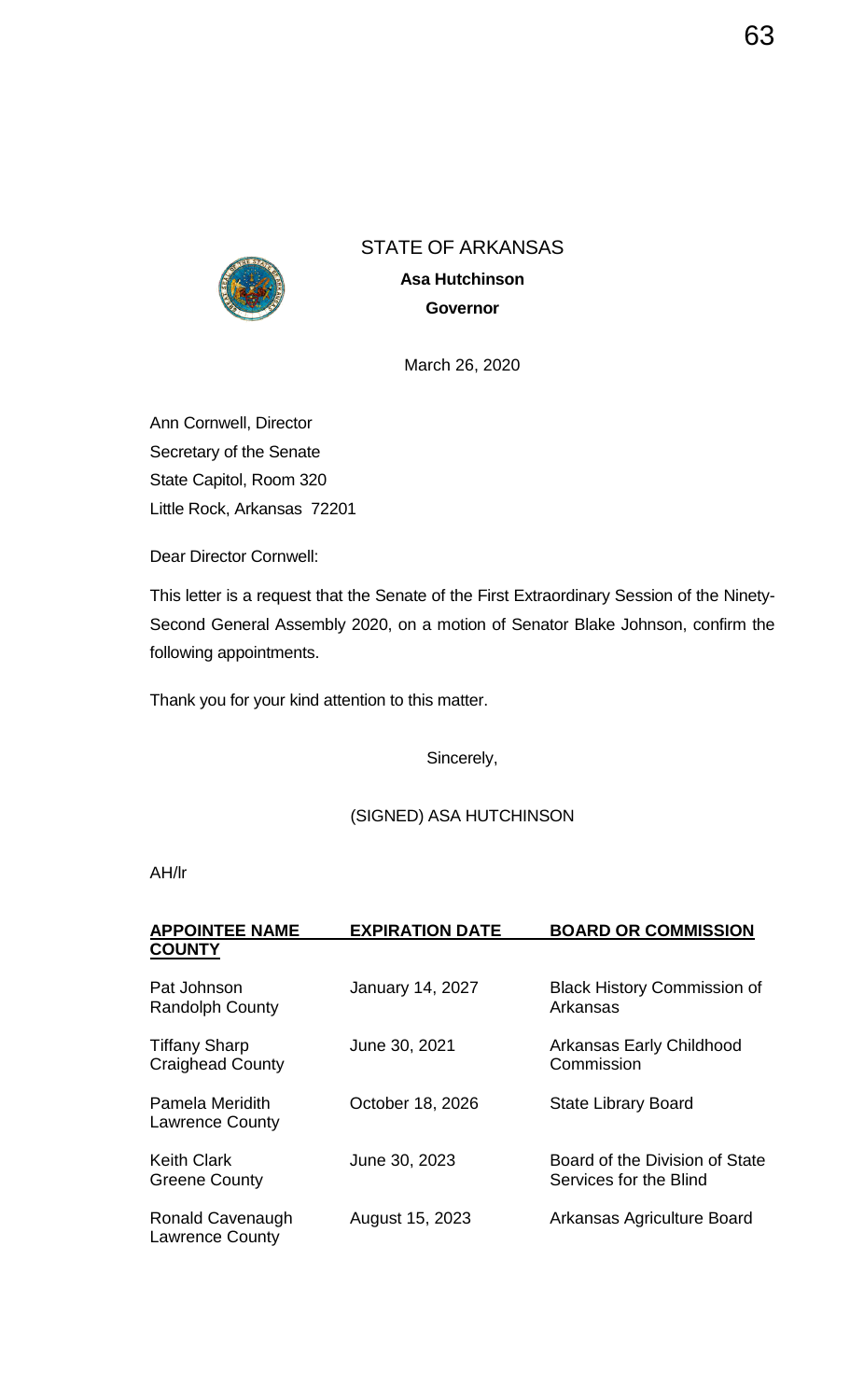# **APPOINTEE NAME**<br>COUNTY

# **EXPIRATION DATE BOARD OR COMMISSION**

Sue McGowan June 30, 2026 Board of Trustees of Black<br>Greene County Funching Board College River Technical College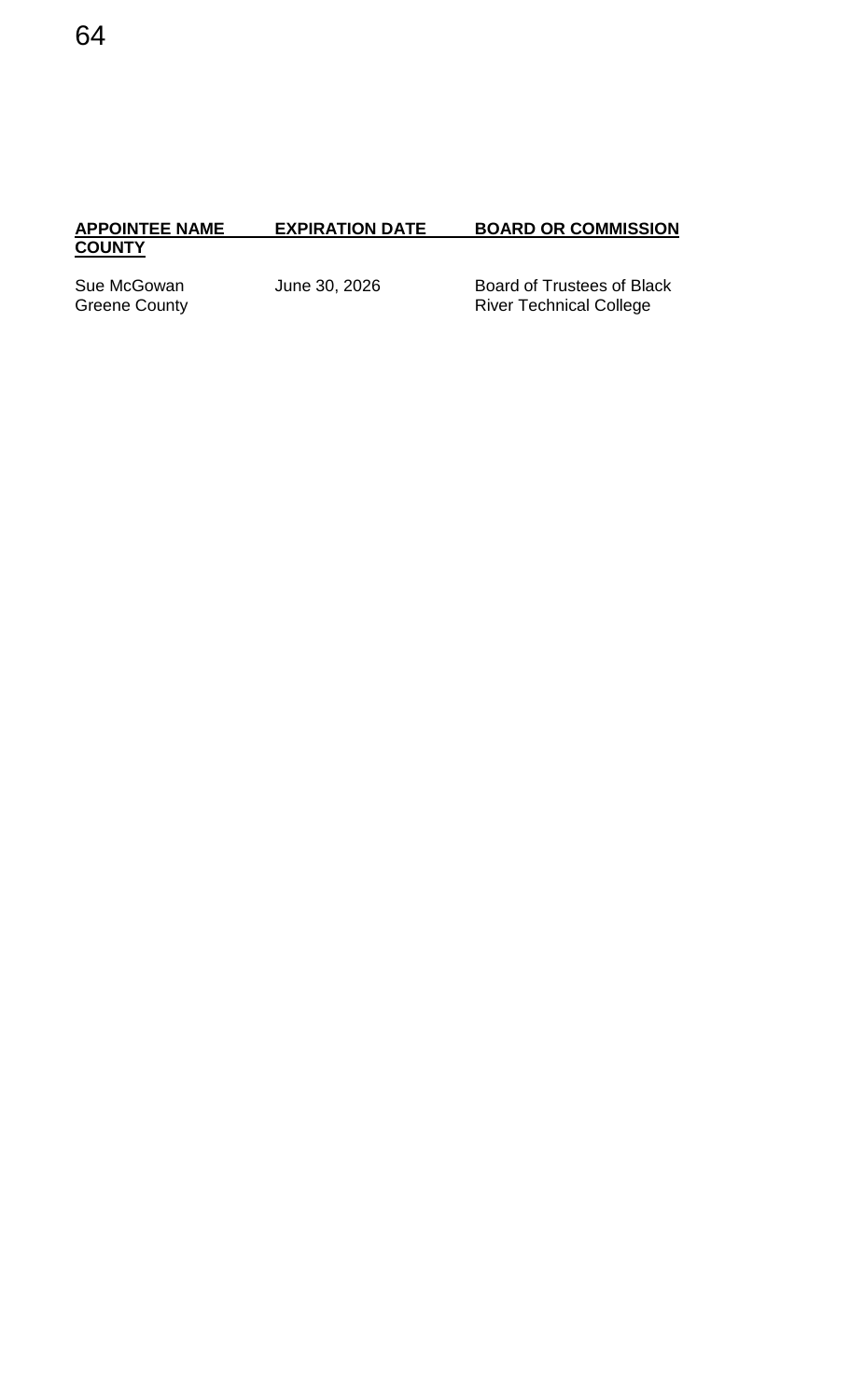

**Asa Hutchinson Governor**

March 26, 2020

Ann Cornwell, Director Secretary of the Senate State Capitol, Room 320 Little Rock, Arkansas 72201

Dear Director Cornwell:

This letter is a request that the Senate of the First Extraordinary Session of the Ninety-Second General Assembly 2020, on a motion of Senator Mark Johnson, confirm the following appointments.

Thank you for your kind attention to this matter.

Sincerely,

## (SIGNED) ASA HUTCHINSON

| <b>APPOINTEE NAME</b>                                       | <b>EXPIRATION DATE</b> | <b>BOARD OR COMMISSION</b>                                                             |
|-------------------------------------------------------------|------------------------|----------------------------------------------------------------------------------------|
| <b>COUNTY</b>                                               |                        |                                                                                        |
| David Vandergriff<br><b>Pulaski County</b>                  | March 29, 2021         | <b>Arkansas Pollution Control</b><br>and Ecology Commission                            |
| Sandra Jackson<br><b>Pulaski County</b>                     | January 1, 2022        | <b>State Board of Collection</b><br>Agencies                                           |
| Dr. Janice Church-Jackson October 5, 2022<br>Pulaski County |                        | <b>Crime Victims Reparations</b><br><b>Board</b>                                       |
| Jeffrey Connelly<br><b>Pulaski County</b>                   | October 1, 2024        | State Board of Registration for<br><b>Professional Geologists</b>                      |
| Jaya Nair<br><b>Pulaski County</b>                          | July 20, 2022          | Advisory Council for the<br><b>Education of Gifted and</b><br><b>Talented Children</b> |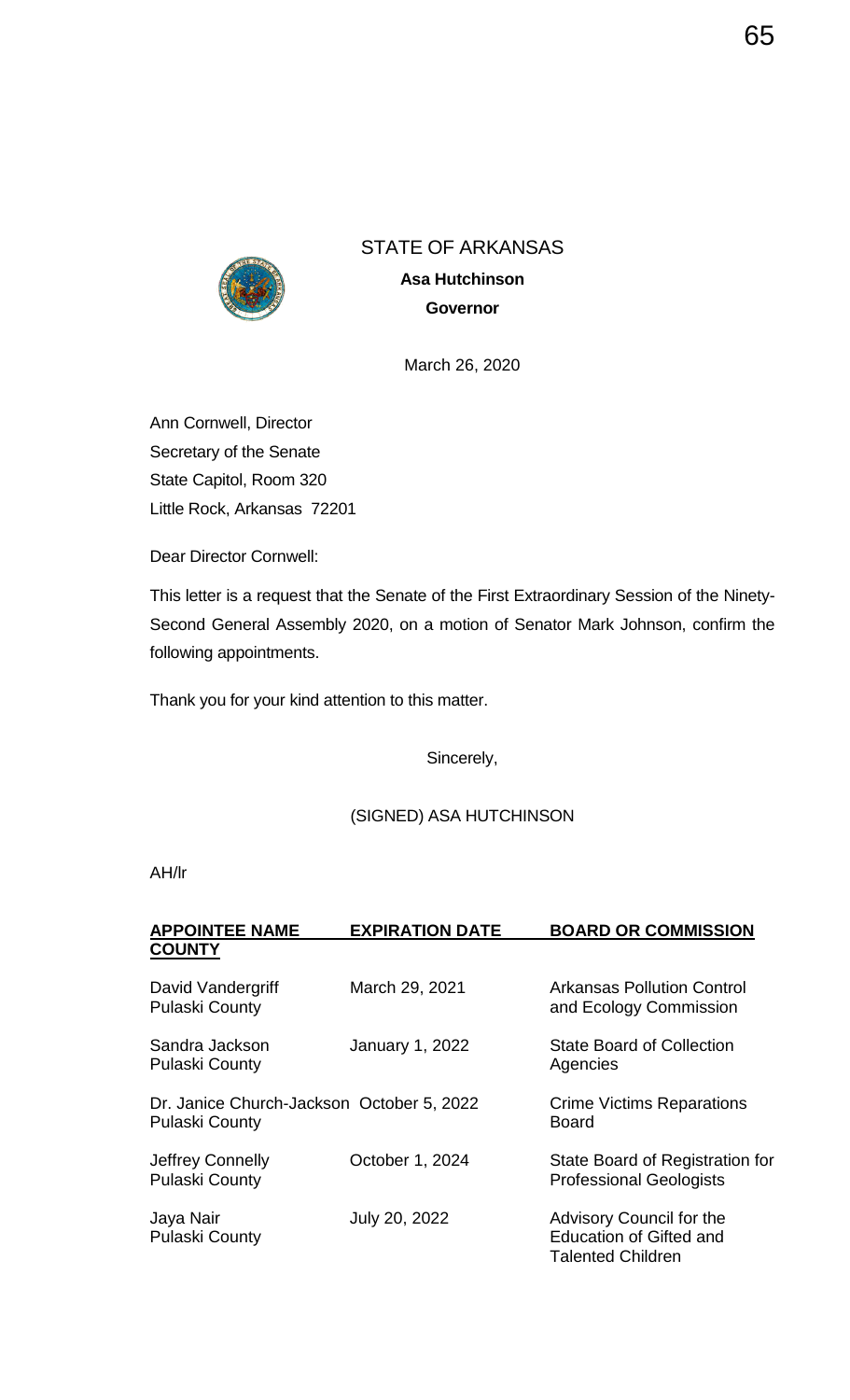| <b>APPOINTEE NAME</b>                             | <b>EXPIRATION DATE</b> | <b>BOARD OR COMMISSION</b>                                          |
|---------------------------------------------------|------------------------|---------------------------------------------------------------------|
| <b>COUNTY</b>                                     |                        |                                                                     |
| Joan O'Neal<br><b>Faulkner County</b>             | October 18, 2022       | <b>State Library Board</b>                                          |
| <b>Chad Aduddell</b><br><b>Pulaski County</b>     | August 12, 2021        | <b>Arkansas Healthcare</b><br><b>Transparency Initiative Board</b>  |
| <b>Billy Roehrenbeck</b><br><b>Pulaski County</b> | August 12, 2021        | <b>Arkansas Healthcare</b><br><b>Transparency Initiative Board</b>  |
| Dr. Cara Jones<br><b>Pulaski County</b>           | September 1, 2024      | Arkansas State Board of<br><b>Dental Examiners</b>                  |
| <b>Stacy Croom-Raley</b><br><b>Pulaski County</b> | June 30, 2021          | Arkansas Early Childhood<br>Commission                              |
| David Cawein<br><b>Conway County</b>              | July 18, 2024          | Arkansas State Board of<br><b>Registration for Foresters</b>        |
| Dr. Andrea Sieczkowski<br><b>Pulaski County</b>   | June 30, 2022          | Board of Examiners in<br>Speech-Language Pathology<br>and Audiology |
| <b>Vickey Magie</b><br><b>Conway County</b>       | June 30, 2021          | Arkansas Board of Dispensing<br>Opticians                           |
| Dr. Bryant Ashley<br><b>Pulaski County</b>        | April 26, 2024         | <b>State Board of Optometry</b>                                     |
| Dr. Balan Nair<br><b>Pulaski County</b>           | December 31, 2020      | <b>State Board of Health</b>                                        |
| <b>Michael Hocutt</b><br><b>Pulaski County</b>    | June 15, 2020          | <b>Board of Electrical Examiners</b><br>of the State of Arkansas    |
| <b>Raymond Styers</b><br><b>Faulkner County</b>   | July 1, 2023           | <b>Elevator Safety Board</b>                                        |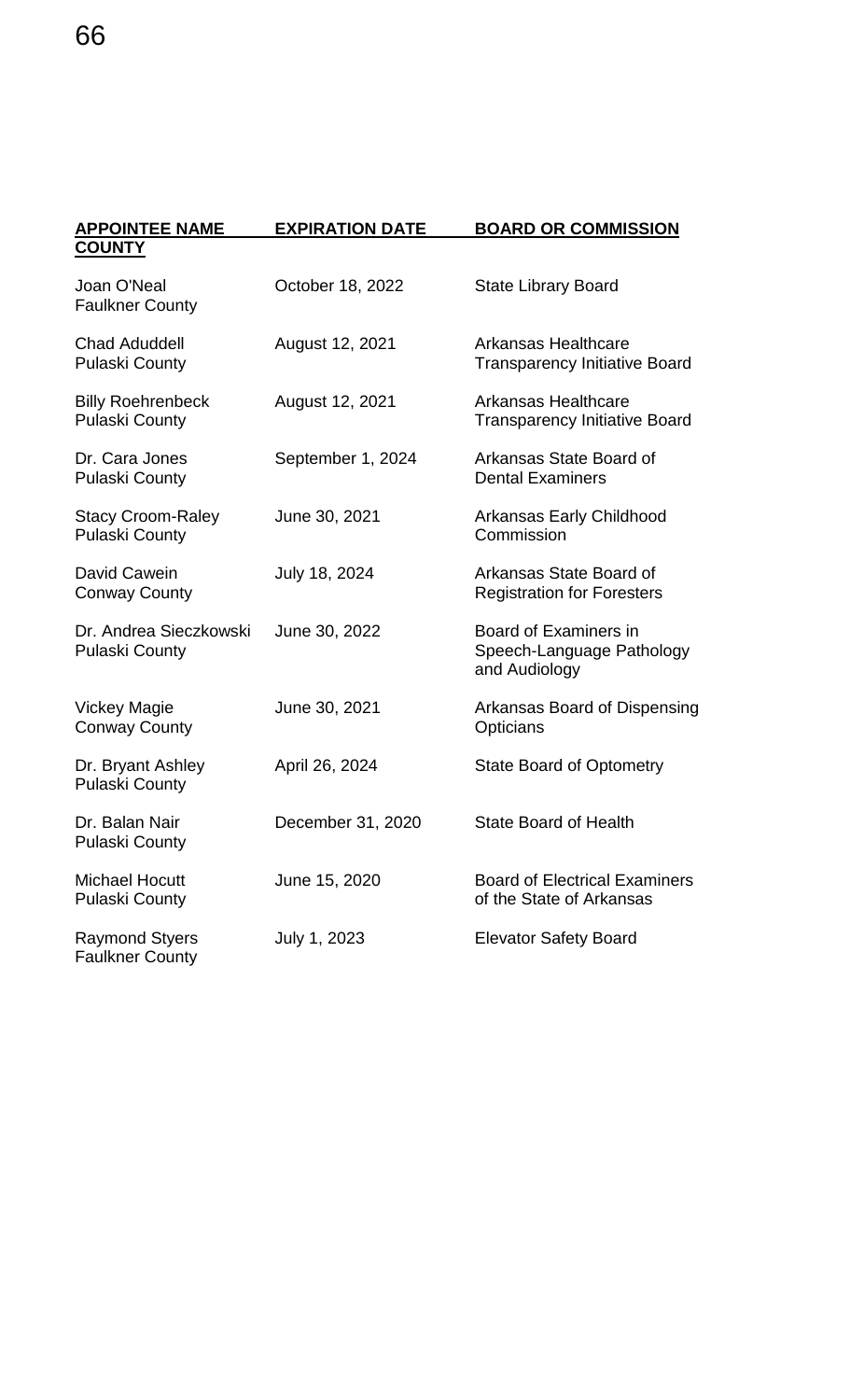

**Asa Hutchinson Governor**

March 26, 2020

Ann Cornwell, Director Secretary of the Senate State Capitol, Room 320 Little Rock, Arkansas 72201

Dear Director Cornwell:

This letter is a request that the Senate of the First Extraordinary Session of the Ninety-Second General Assembly 2020, on a motion of Senator Greg Leding, confirm the following appointments.

Thank you for your kind attention to this matter.

Sincerely,

(SIGNED) ASA HUTCHINSON

| <b>APPOINTEE NAME</b>                             | <b>EXPIRATION DATE</b>  | <b>BOARD OR COMMISSION</b>                                                                   |
|---------------------------------------------------|-------------------------|----------------------------------------------------------------------------------------------|
| <b>COUNTY</b>                                     |                         |                                                                                              |
| Dr. Rachel Glade<br><b>Washington County</b>      | <b>January 14, 2023</b> | Universal Newborn Hearing,<br>Screening, Tracking, and<br><b>Intervention Advisory Board</b> |
| Teresa Sheeler<br><b>Washington County</b>        | June 30, 2021           | Board of the Division of State<br>Services for the Blind                                     |
| <b>Colin Caldwell</b><br><b>Washington County</b> | July 1, 2022            | <b>Elevator Safety Board</b>                                                                 |
| Lane Crider<br><b>Washington County</b>           | December 31, 2021       | <b>State Board of Health</b>                                                                 |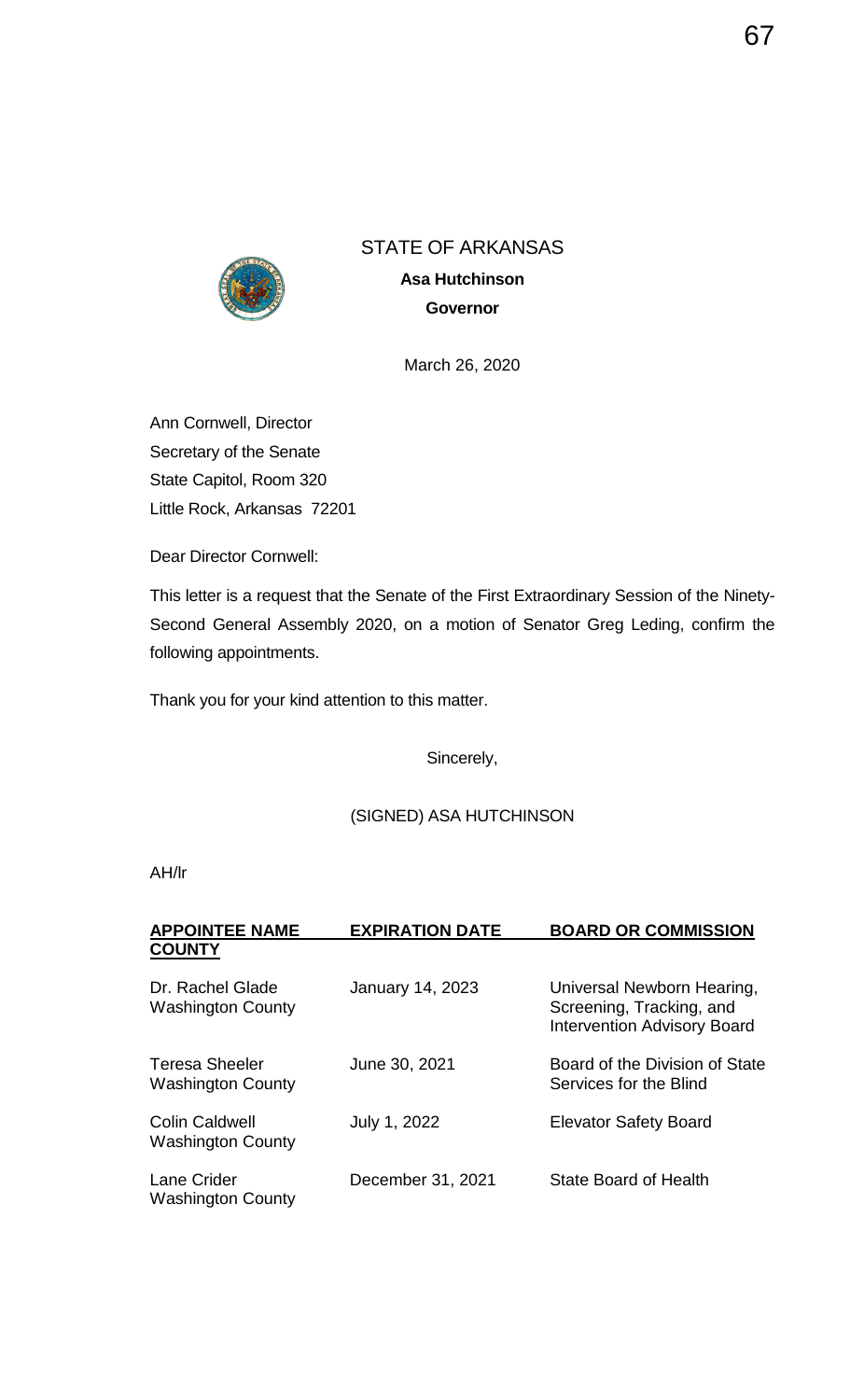

**Asa Hutchinson Governor**

March 26, 2020

Ann Cornwell, Director Secretary of the Senate State Capitol, Room 320 Little Rock, Arkansas 72201

Dear Director Cornwell:

This letter is a request that the Senate of the First Extraordinary Session of the Ninety-Second General Assembly 2020, on a motion of Senator Bruce Maloch, confirm the following appointments.

Thank you for your kind attention to this matter.

Sincerely,

## (SIGNED) ASA HUTCHINSON

| <b>APPOINTEE NAME</b>                             | <b>EXPIRATION DATE</b>  | <b>BOARD OR COMMISSION</b>                                |
|---------------------------------------------------|-------------------------|-----------------------------------------------------------|
| <b>COUNTY</b>                                     |                         |                                                           |
| <b>Chris Gosnell</b><br><b>Columbia County</b>    | <b>January 14, 2024</b> | Arkansas Economic<br><b>Development Commission</b>        |
| Anita Cabe<br><b>Clark County</b>                 | <b>January 14, 2027</b> | Board of Trustees of<br><b>Henderson State University</b> |
| Dr. Christopher Warrick<br><b>Columbia County</b> | August 17, 2024         | Arkansas State Board of<br><b>Public Accountancy</b>      |
| <b>Ashley Graves</b><br><b>Clark County</b>       | December 31, 2021       | Board of the Information<br><b>Network of Arkansas</b>    |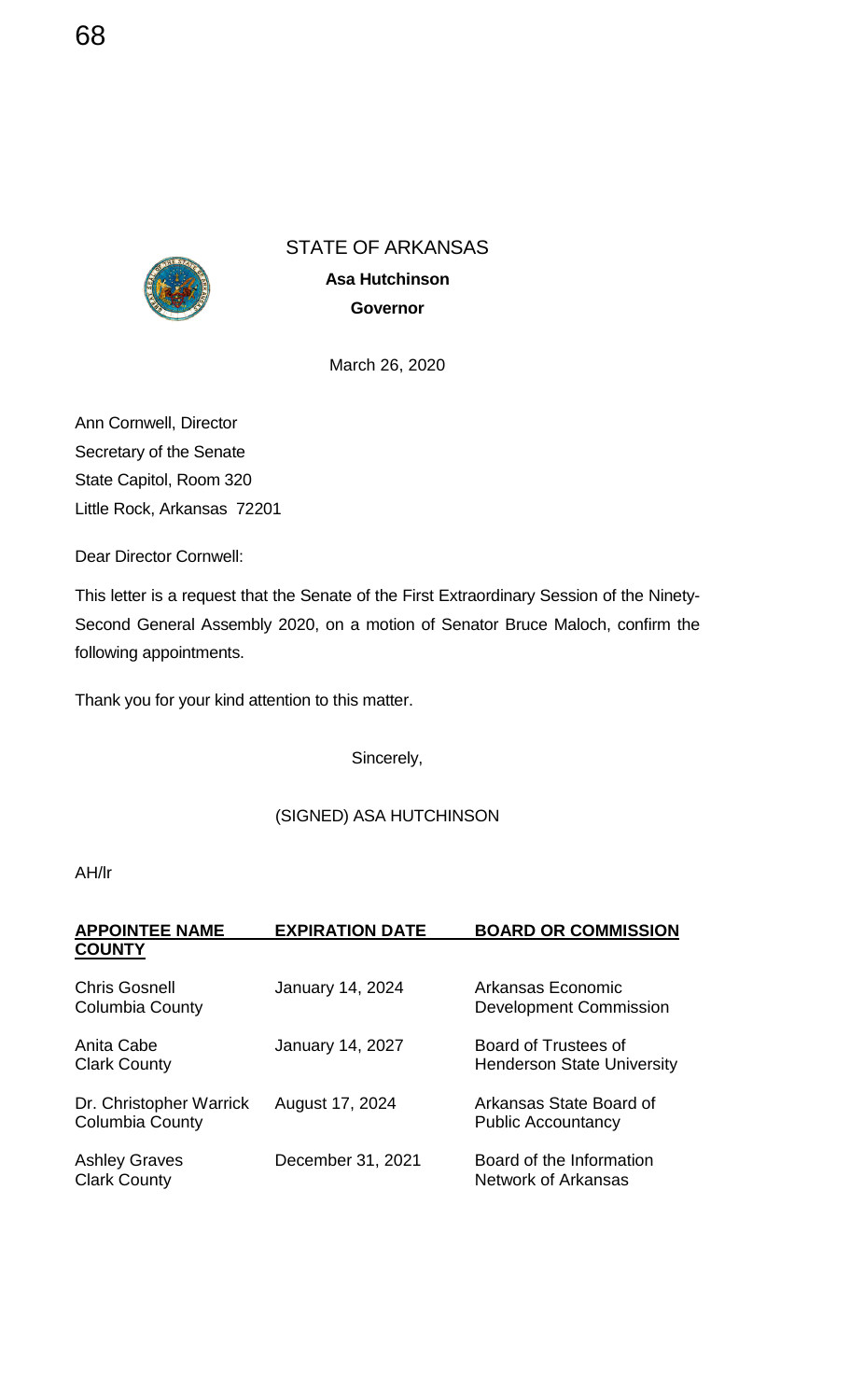

**Asa Hutchinson Governor**

March 26, 2020

Ann Cornwell, Director Secretary of the Senate State Capitol, Room 320 Little Rock, Arkansas 72201

Dear Director Cornwell:

This letter is a request that the Senate of the First Extraordinary Session of the Ninety-Second General Assembly 2020, on a motion of Senator Mathew Pitsch, confirm the following appointments.

Thank you for your kind attention to this matter.

Sincerely,

(SIGNED) ASA HUTCHINSON

| <b>APPOINTEE NAME</b>                              | <b>EXPIRATION DATE</b>  | <b>BOARD OR COMMISSION</b>                                                             |
|----------------------------------------------------|-------------------------|----------------------------------------------------------------------------------------|
| <b>COUNTY</b>                                      |                         |                                                                                        |
| Lee Watson<br><b>Sebastian County</b>              | December 31, 2026       | <b>Board of Corrections</b>                                                            |
| <b>Kenneth Fritsche</b><br><b>Sebastian County</b> | <b>January 14, 2026</b> | <b>Arkansas Geological Survey</b>                                                      |
| Dr. Rosilee Russell<br><b>Sebastian County</b>     | July 20, 2021           | Advisory Council for the<br><b>Education of Gifted and</b><br><b>Talented Children</b> |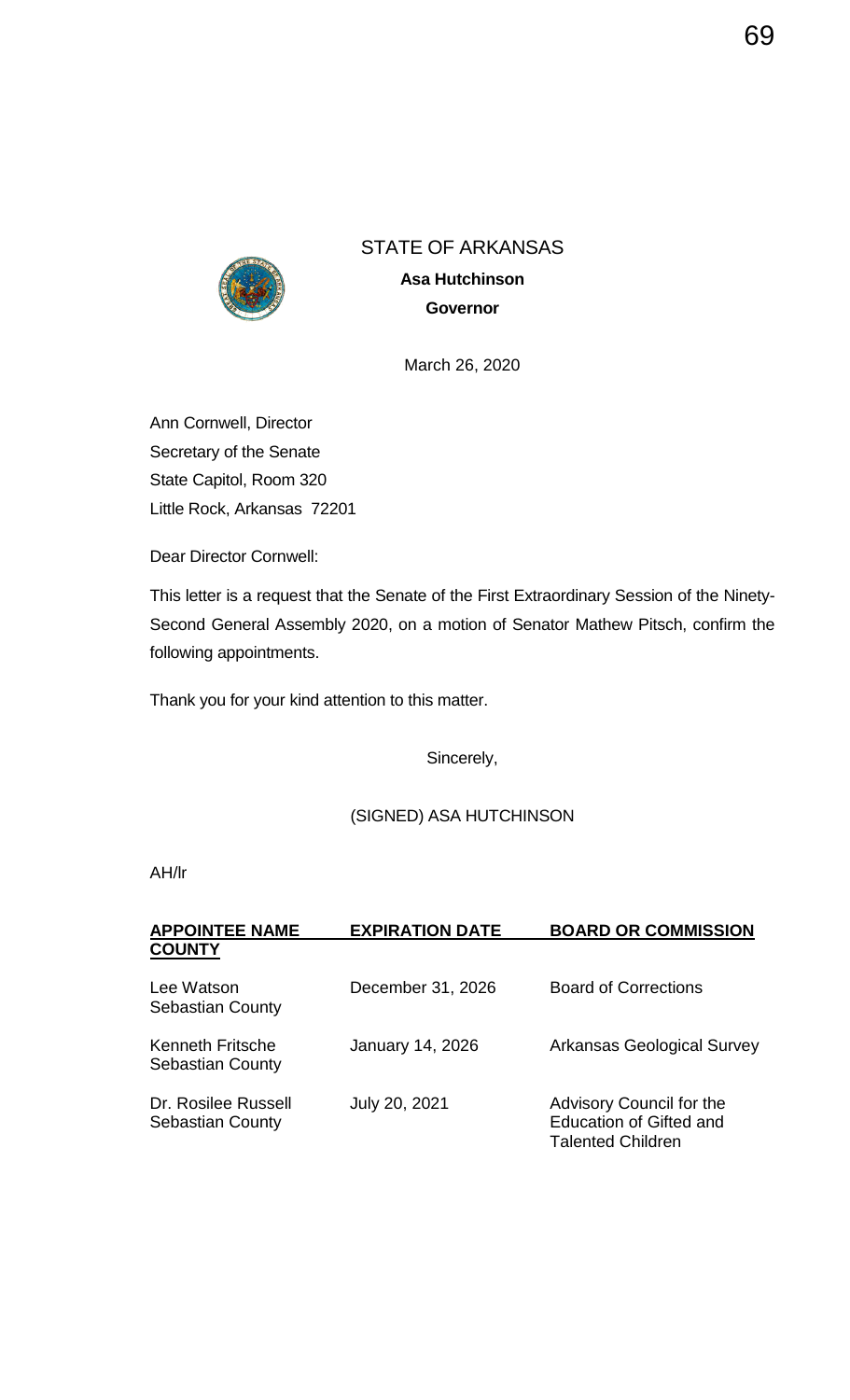

**Asa Hutchinson Governor**

March 26, 2020

Ann Cornwell, Director Secretary of the Senate State Capitol, Room 320 Little Rock, Arkansas 72201

Dear Director Cornwell:

This letter is a request that the Senate of the First Extraordinary Session of the Ninety-Second General Assembly 2020, on a motion of Senator Jason Rapert, confirm the following appointments.

Thank you for your kind attention to this matter.

Sincerely,

### (SIGNED) ASA HUTCHINSON

| <b>APPOINTEE NAME</b><br><b>COUNTY</b>        | <b>EXPIRATION DATE</b>  | <b>BOARD OR COMMISSION</b>                                                                                                      |
|-----------------------------------------------|-------------------------|---------------------------------------------------------------------------------------------------------------------------------|
| <b>Michael Moix</b><br><b>Faulkner County</b> | <b>January 14, 2027</b> | Arkansas Motor Vehicle<br>Commission                                                                                            |
| John Nabholz<br><b>Faulkner County</b>        | <b>January 14, 2023</b> | Board of Directors of the<br>Division of Science and<br>Technology of the Arkansas<br><b>Economic Development</b><br>Commission |
| <b>Boyce Hamlet</b><br><b>Faulkner County</b> | January 14, 2022        | Parole Board                                                                                                                    |
| <b>Wendy Ryals</b><br><b>Faulkner County</b>  | <b>January 14, 2027</b> | Parole Board                                                                                                                    |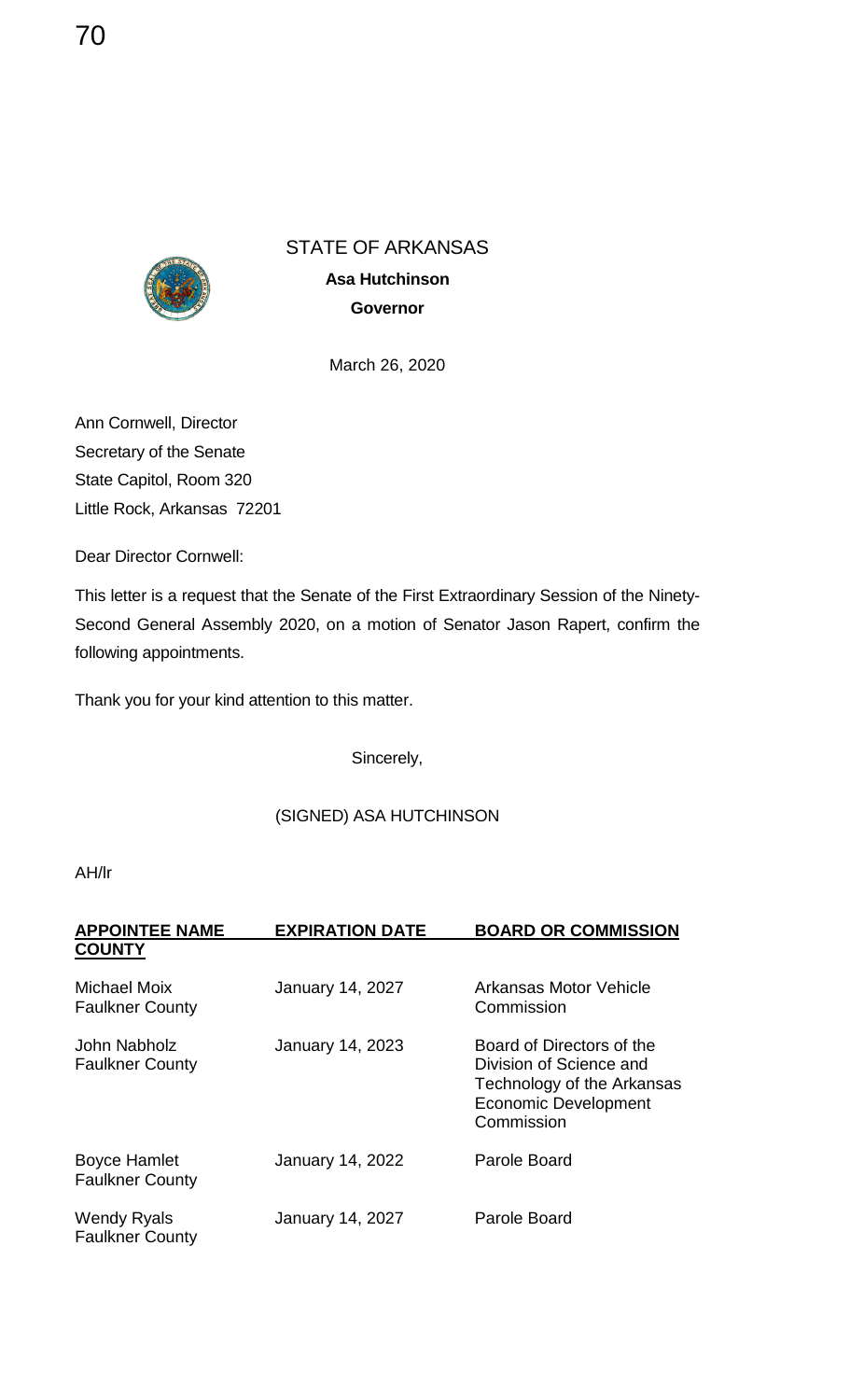| <b>APPOINTEE NAME</b>                            | <b>EXPIRATION DATE</b> | <b>BOARD OR COMMISSION</b>                                                             |
|--------------------------------------------------|------------------------|----------------------------------------------------------------------------------------|
| <b>COUNTY</b>                                    |                        |                                                                                        |
| <b>Jim Hinkle</b><br><b>Faulkner County</b>      | January 14, 2027       | <b>Arkansas State Police</b><br>Commission                                             |
| James Julian<br><b>Faulkner County</b>           | June 30, 2021          | Board of the Division of State<br>Services for the Blind                               |
| <b>Stephanie Smith</b><br><b>Faulkner County</b> | June 30, 2023          | Board of the Division of State<br>Services for the Blind                               |
| <b>Larry Brewer</b><br><b>Faulkner County</b>    | October 14, 2022       | <b>Arkansas Fire Protection</b><br><b>Services Board</b>                               |
| Jayme Mayo<br><b>Faulkner County</b>             | August 12, 2021        | <b>Arkansas Healthcare</b><br><b>Transparency Initiative Board</b>                     |
| <b>Bill Clary</b><br><b>Faulkner County</b>      | May 1, 2025            | <b>Arkansas Higher Education</b><br><b>Coordinating Board</b>                          |
| <b>Sherry Berry</b><br><b>Faulkner County</b>    | July 1, 2025           | <b>Arkansas Abstracters' Board</b>                                                     |
| Dr. Patricia Knott<br><b>Faulkner County</b>     | January 14, 2029       | <b>Arkansas Spinal Cord</b><br>Commission                                              |
| <b>Wendy Blackwood</b><br><b>Faulkner County</b> | December 1, 2020       | <b>Arkansas Board of Examiners</b><br>in Counseling                                    |
| Starla Gresham<br><b>Faulkner County</b>         | July 20, 2021          | Advisory Council for the<br><b>Education of Gifted and</b><br><b>Talented Children</b> |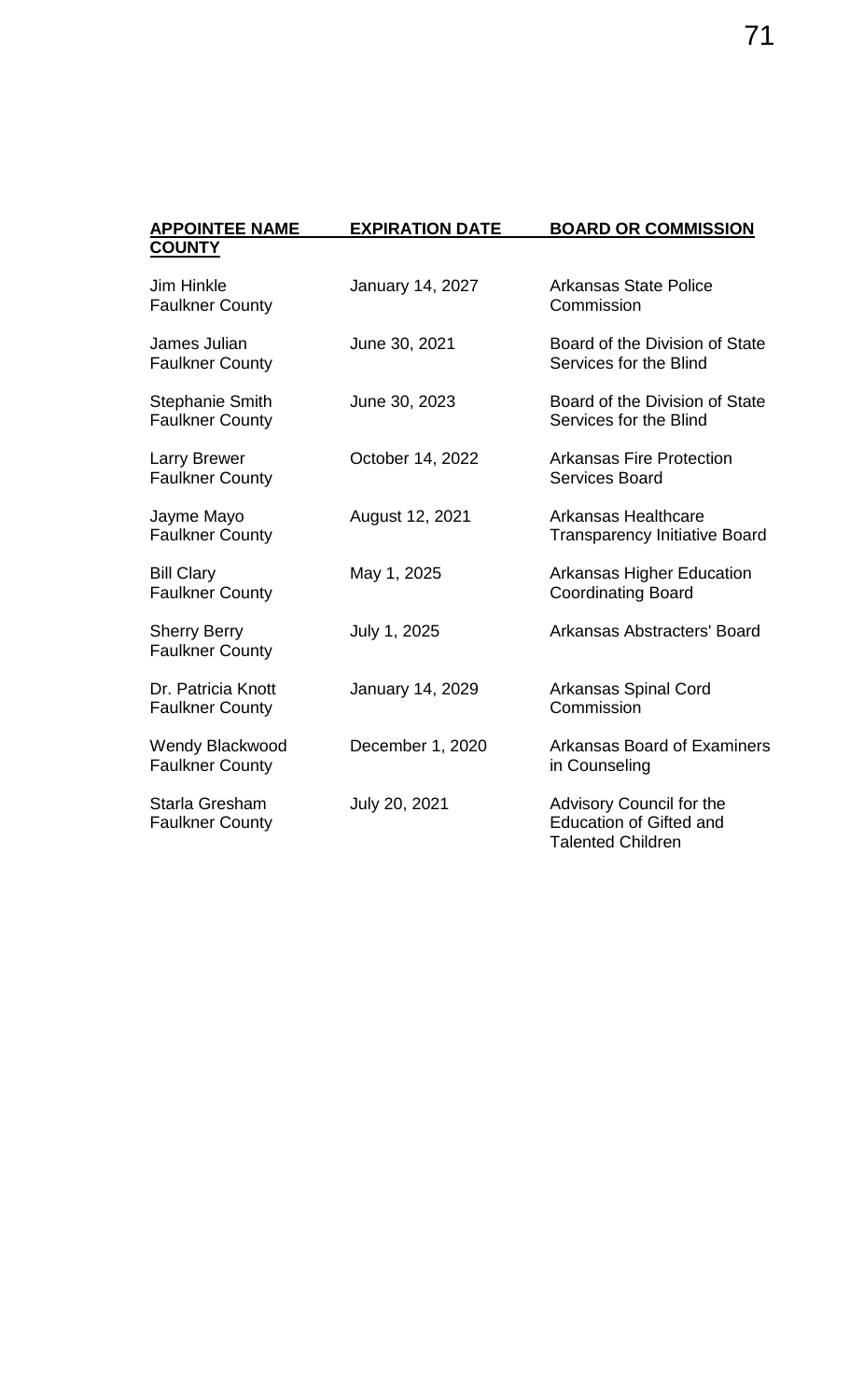

**Asa Hutchinson Governor**

March 26, 2020

Ann Cornwell, Director Secretary of the Senate State Capitol, Room 320 Little Rock, Arkansas 72201

Dear Director Cornwell:

This letter is a request that the Senate of the First Extraordinary Session of the Ninety-Second General Assembly 2020, on a motion of Senator Terry Rice, confirm the following appointments.

Thank you for your kind attention to this matter.

Sincerely,

(SIGNED) ASA HUTCHINSON

AH/lr

**APPOINTEE NAME EXPIRATION DATE BOARD OR COMMISSION COUNTY**

Danny Wright **January 14, 2027** Arkansas Livestock and<br>Scott County **Arkansas Livestock** and Poultry Commission and Poultry Commission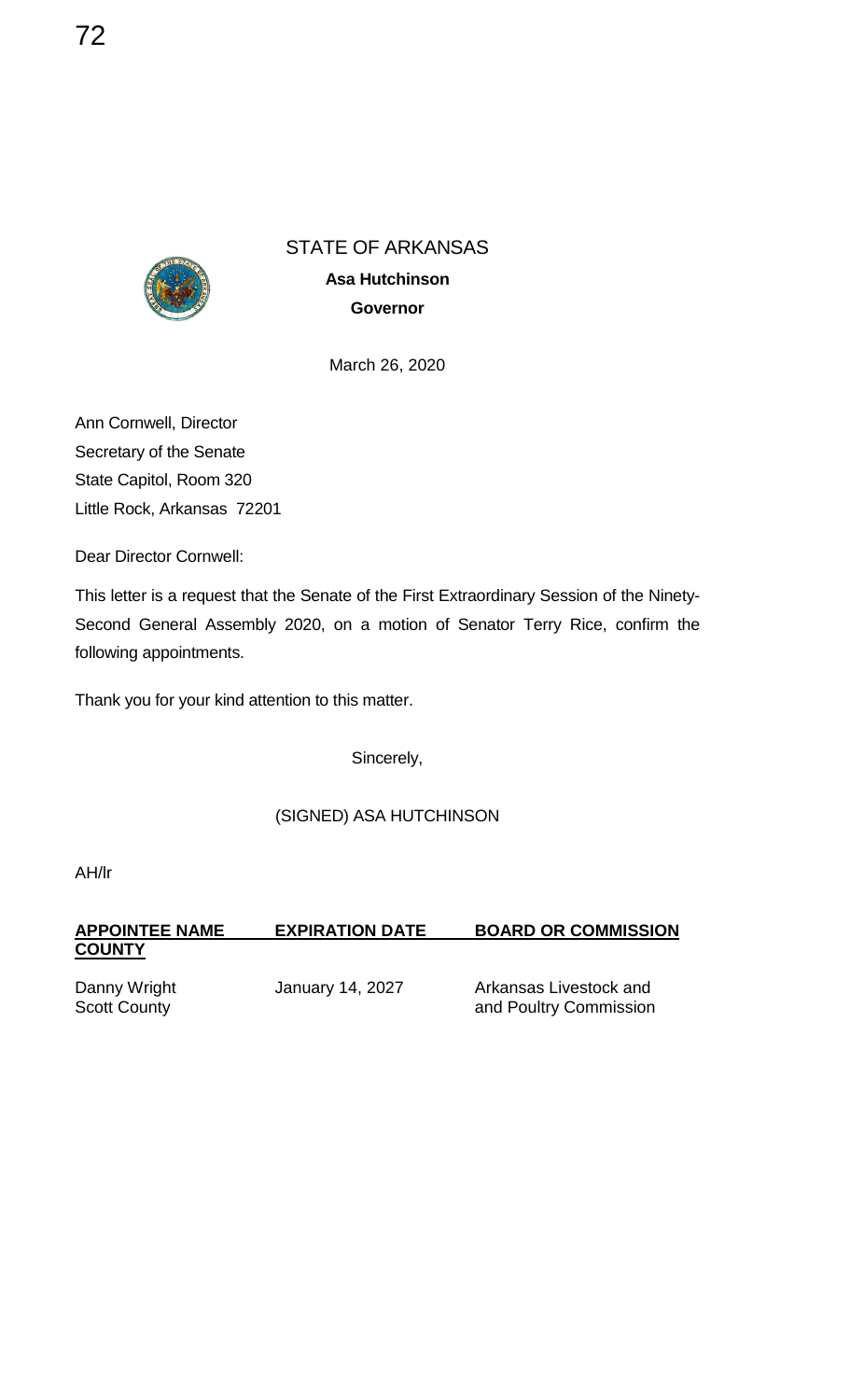

**Asa Hutchinson Governor**

March 26, 2020

Ann Cornwell, Director Secretary of the Senate State Capitol, Room 320 Little Rock, Arkansas 72201

Dear Director Cornwell:

This letter is a request that the Senate of the First Extraordinary Session of the Ninety-Second General Assembly 2020, on a motion of Senator Bill Sample, confirm the following appointments.

Thank you for your kind attention to this matter.

Sincerely,

(SIGNED) ASA HUTCHINSON

| <b>APPOINTEE NAME</b><br><b>COUNTY</b>      | <b>EXPIRATION DATE</b>  | <b>BOARD OR COMMISSION</b>                                                                           |
|---------------------------------------------|-------------------------|------------------------------------------------------------------------------------------------------|
| <b>Edward Vance</b><br><b>Saline County</b> | January 1, 2023         | <b>State Board of Collection</b><br>Agencies                                                         |
| Susan Pack<br><b>Garland County</b>         | <b>January 14, 2025</b> | Board of Trustees of the<br>Arkansas School for the Blind<br>and the Arkansas School for<br>the Deaf |
| <b>Steve Lux</b><br><b>Saline County</b>    | <b>January 14, 2024</b> | Arkansas Economic<br><b>Development Council</b>                                                      |
| Dr. Larry Hopkins<br><b>Garland County</b>  | December 31, 2022       | Arkansas Board of Examiners<br>in Counseling                                                         |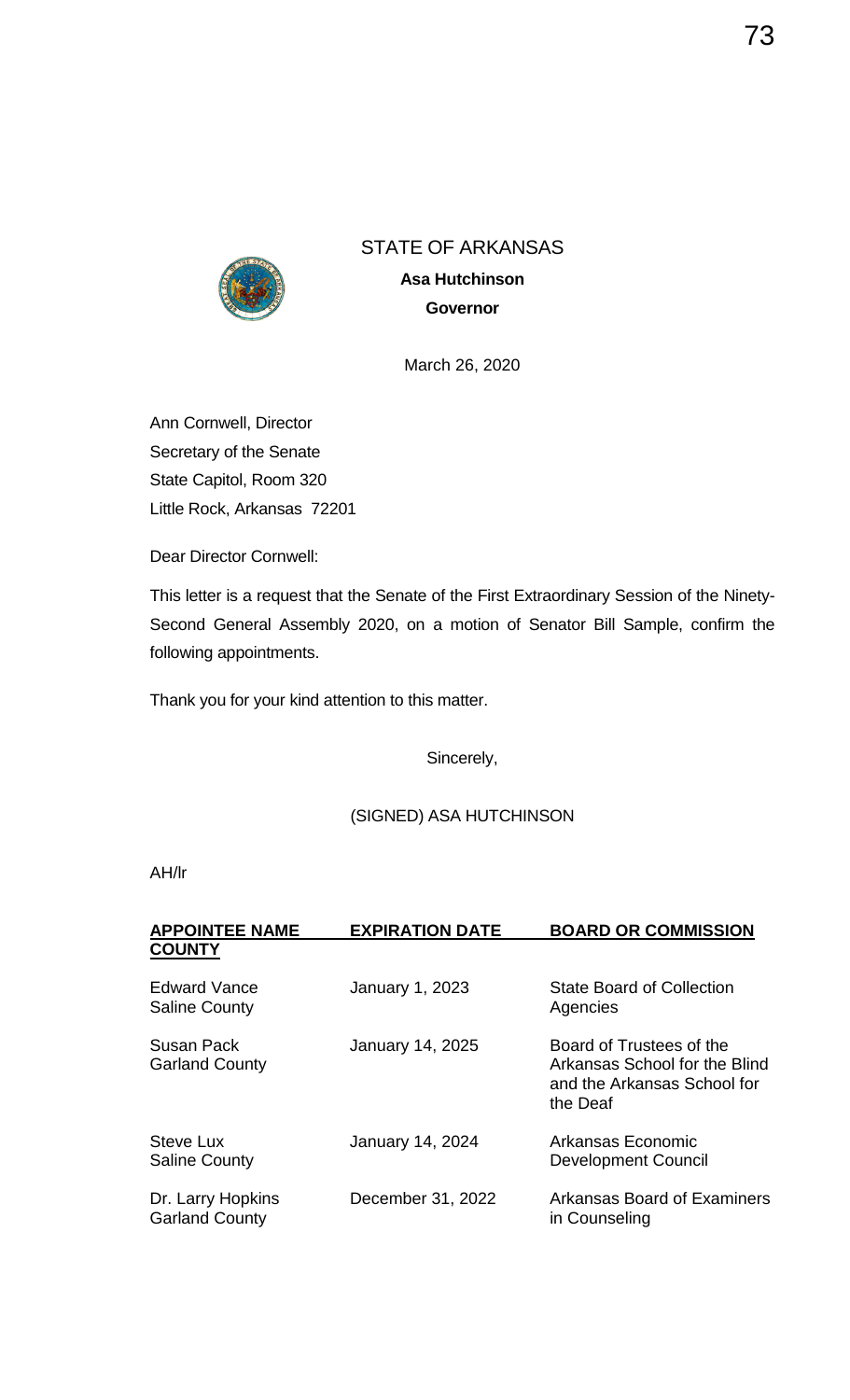### **APPOINTEE NAME EXPIRATION DATE BOARD OR COMMISSION COUNTY**

| Dr. Randall Cummings<br><b>Saline County</b> | June 30, 2022     | Board of Examiners in<br>Speech-Language Pathology<br>and Audiology |
|----------------------------------------------|-------------------|---------------------------------------------------------------------|
| George French<br><b>Saline County</b>        | December 31, 2023 | <b>State Banking Board</b>                                          |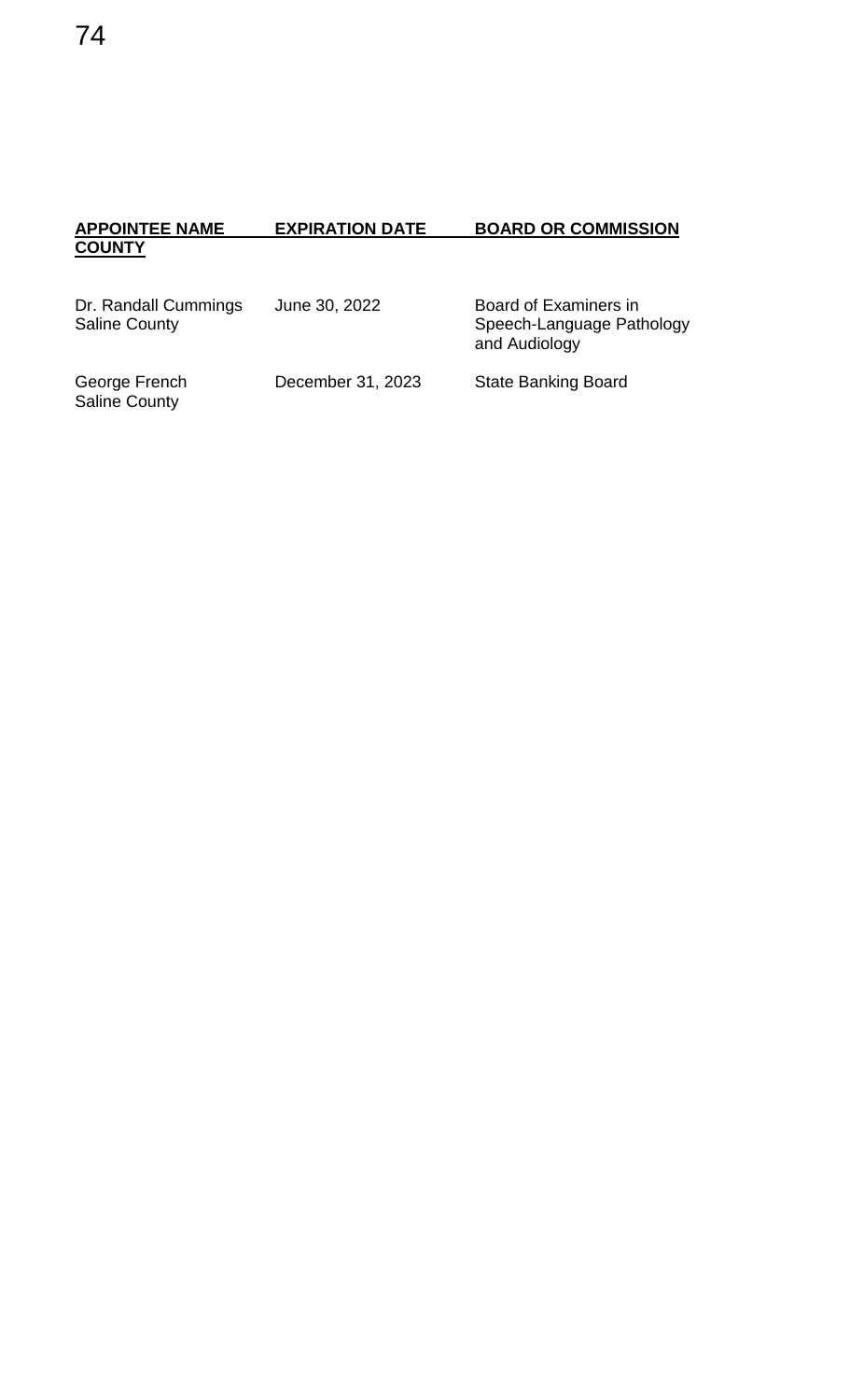

**Asa Hutchinson Governor**

March 26, 2020

Ann Cornwell, Director Secretary of the Senate State Capitol, Room 320 Little Rock, Arkansas 72201

Dear Director Cornwell:

This letter is a request that the Senate of the First Extraordinary Session of the Ninety-Second General Assembly 2020, on a motion of Senator Gary Stubblefield, confirm the following appointments.

Thank you for your kind attention to this matter.

Sincerely,

(SIGNED) ASA HUTCHINSON

| <b>APPOINTEE NAME</b><br><b>COUNTY</b>        | <b>EXPIRATION DATE</b>  | <b>BOARD OR COMMISSION</b>                              |
|-----------------------------------------------|-------------------------|---------------------------------------------------------|
| <b>Chad Stanley</b><br><b>Yell County</b>     | January 15, 2023        | Arkansas Appraiser Licensing<br>and Certification Board |
| <b>William Cains</b><br><b>Johnson County</b> | <b>January 14, 2027</b> | <b>Arkansas Geological Survey</b>                       |
| Jason Patton<br><b>Johnson County</b>         | <b>January 14, 2026</b> | <b>Arkansas Geological Survey</b>                       |
| Dr. Perry Amerine<br>Logan County             | December 31, 2023       | <b>State Board of Health</b>                            |
| Len Cotton<br><b>Yell County</b>              | <b>January 14, 2025</b> | Board of Trustees of<br><b>Arkansas Tech University</b> |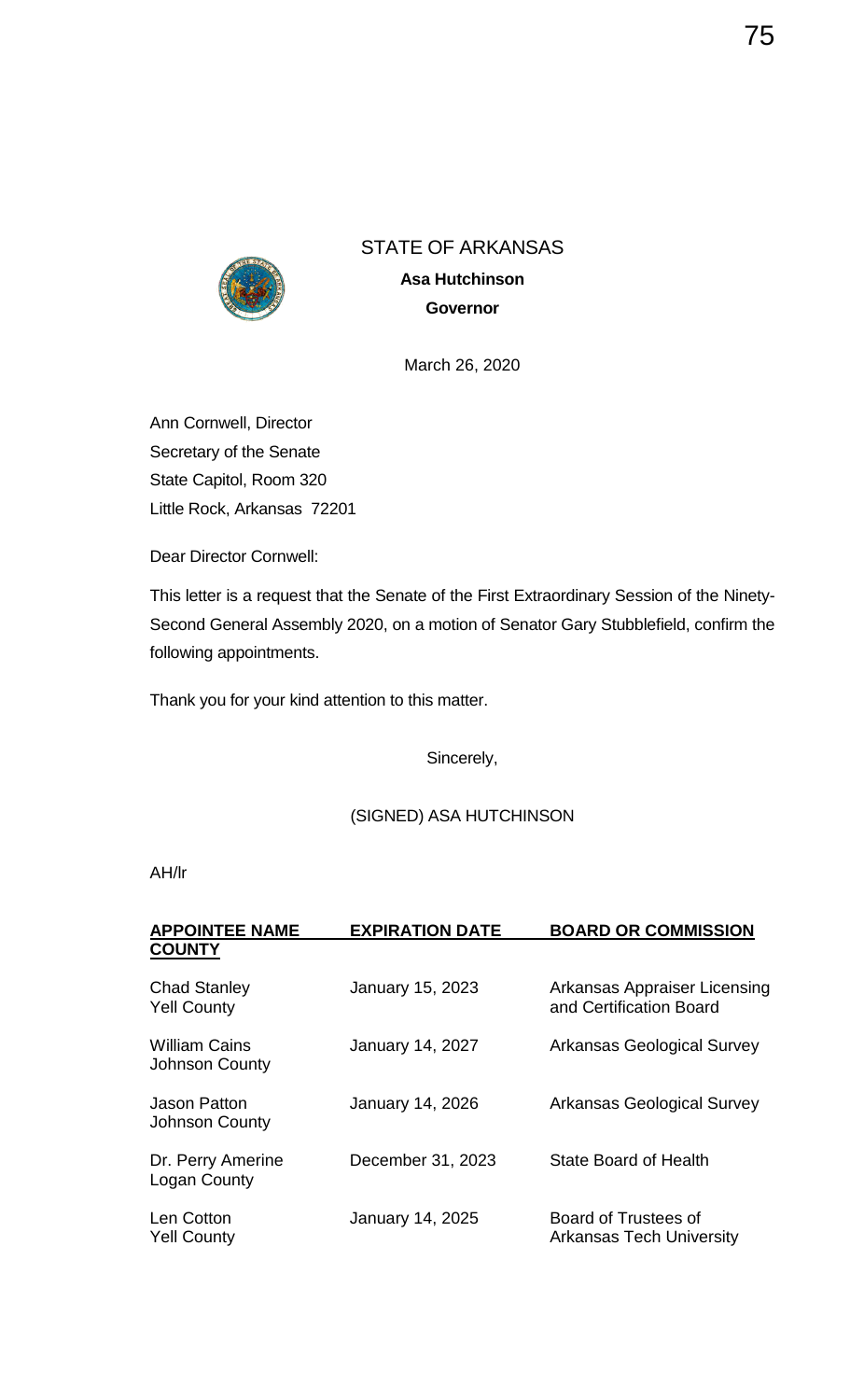| <b>APPOINTEE NAME</b><br><b>COUNTY</b>        | <b>EXPIRATION DATE</b> | <b>BOARD OR COMMISSION</b>                       |
|-----------------------------------------------|------------------------|--------------------------------------------------|
| Dr. Allison Hall<br>Johnson County            | June 30, 2020          | Arkansas Board of Dispensing<br><b>Opticians</b> |
| <b>Robert Cowie</b><br>Logan County           | March 1, 2022          | <b>Arkansas Wine Producers</b><br>Council        |
| <b>Audrey House</b><br><b>Franklin County</b> | March 1, 2022          | <b>Arkansas Wine Producers</b><br>Council        |
| <b>Andrew Post</b><br><b>Franklin County</b>  | March 1, 2022          | <b>Arkansas Wine Producers</b><br>Council        |
| Dr. Michael Post<br><b>Franklin County</b>    | March 1, 2022          | <b>Arkansas Wine Producers</b><br>Council        |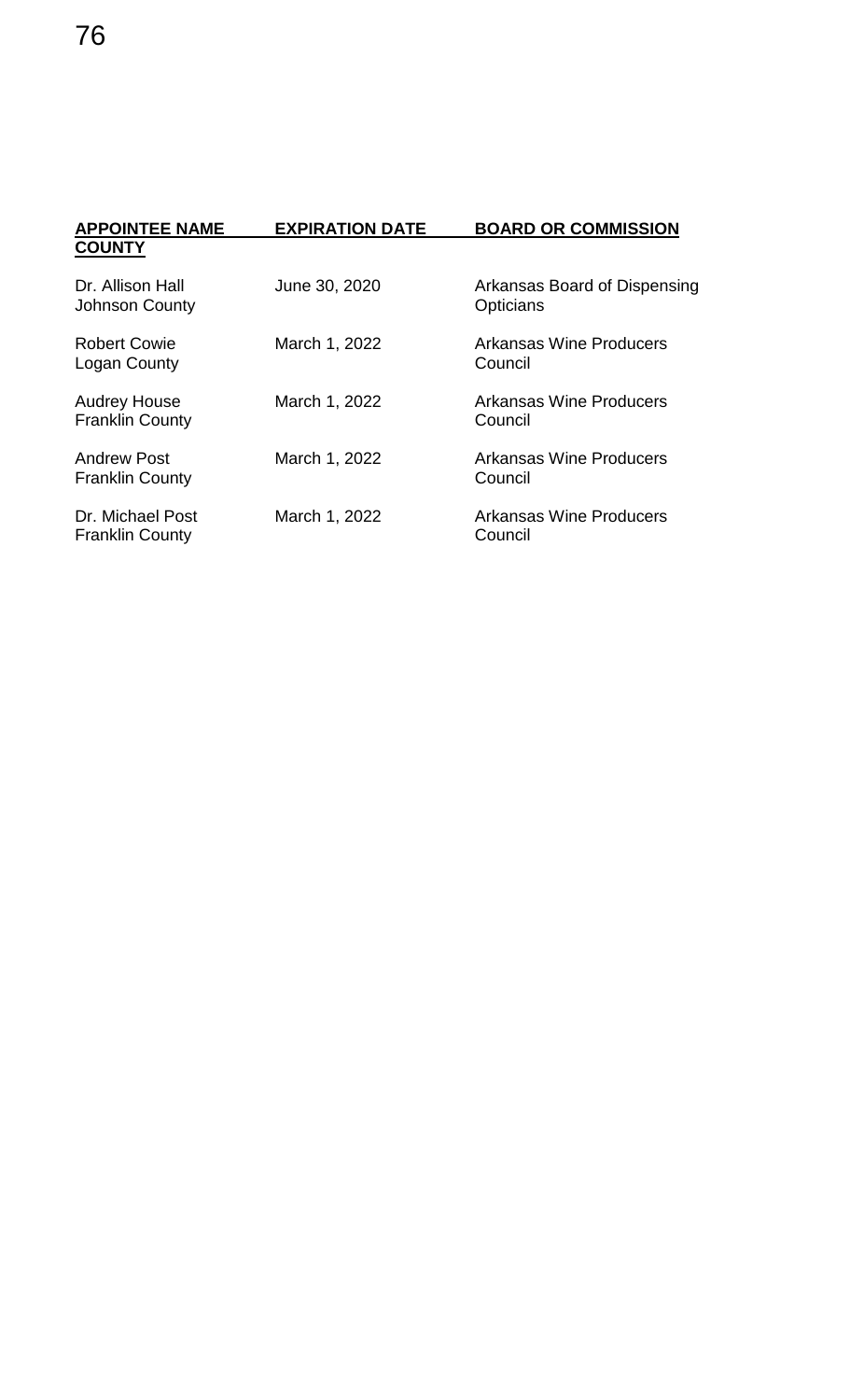

**Asa Hutchinson Governor**

March 26, 2020

Ann Cornwell, Director Secretary of the Senate State Capitol, Room 320 Little Rock, Arkansas 72201

Dear Director Cornwell:

This letter is a request that the Senate of the First Extraordinary Session of the Ninety-Second General Assembly 2020, on a motion of Senator James Sturch, confirm the following appointments.

Thank you for your kind attention to this matter.

Sincerely,

(SIGNED) ASA HUTCHINSON

| <b>APPOINTEE NAME</b><br><b>COUNTY</b>     | <b>EXPIRATION DATE</b> | <b>BOARD OR COMMISSION</b>                                                             |
|--------------------------------------------|------------------------|----------------------------------------------------------------------------------------|
| Chelsea Conway<br><b>Sharp County</b>      | October 1, 2020        | <b>Tobacco Prevention and</b><br><b>Cessation Advisory</b><br>Committee                |
| George Taylor<br><b>Sharp County</b>       | June 15, 2023          | <b>Board of Electrical Examiners</b><br>of the State of Arkansas                       |
| Roger Polston<br><b>Sharp County</b>       | June 15, 2023          | <b>Board of Electrical Examiners</b><br>of the State of Arkansas                       |
| Jerri Henley<br><b>Independence County</b> | July 20, 2021          | Advisory Council for the<br><b>Education of Gifted and</b><br><b>Talented Children</b> |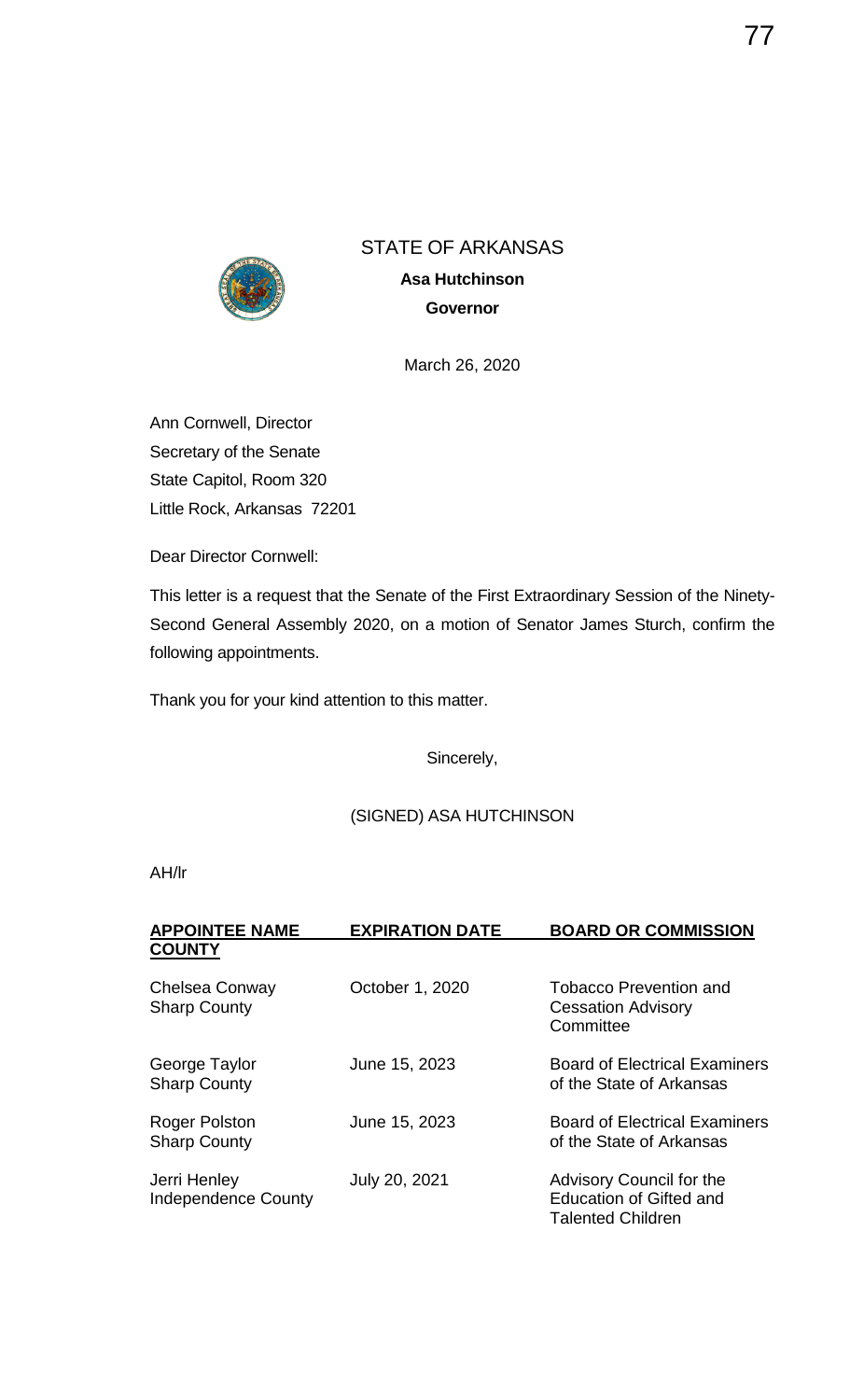

**Asa Hutchinson Governor**

March 26, 2020

Ann Cornwell, Director Secretary of the Senate State Capitol, Room 320 Little Rock, Arkansas 72201

Dear Director Cornwell:

This letter is a request that the Senate of the First Extraordinary Session of the Ninety-Second General Assembly 2020, on a motion of Senator Larry Teague, confirm the following appointments.

Thank you for your kind attention to this matter.

Sincerely,

### (SIGNED) ASA HUTCHINSON

| <b>APPOINTEE NAME</b>                                     | <b>EXPIRATION DATE</b> | <b>BOARD OR COMMISSION</b>                                 |
|-----------------------------------------------------------|------------------------|------------------------------------------------------------|
| <b>COUNTY</b>                                             |                        |                                                            |
| <b>Sheri Rogers</b><br><b>Clark County</b>                | June 1, 2020           | Governor's Commission on<br>People with Disabilities       |
| <b>Sheriff James Singleton</b><br><b>Hempstead County</b> | January 14, 2023       | <b>Criminal Justice Institute</b><br><b>Advisory Board</b> |
| <b>Judy Watson</b><br><b>Hempstead County</b>             | June 1, 2022           | Governor's Commission on<br><b>Advisory Board</b>          |
| <b>Stephanie Nickols</b><br><b>Montgomery County</b>      | December 31, 2021      | <b>State Board of Health</b>                               |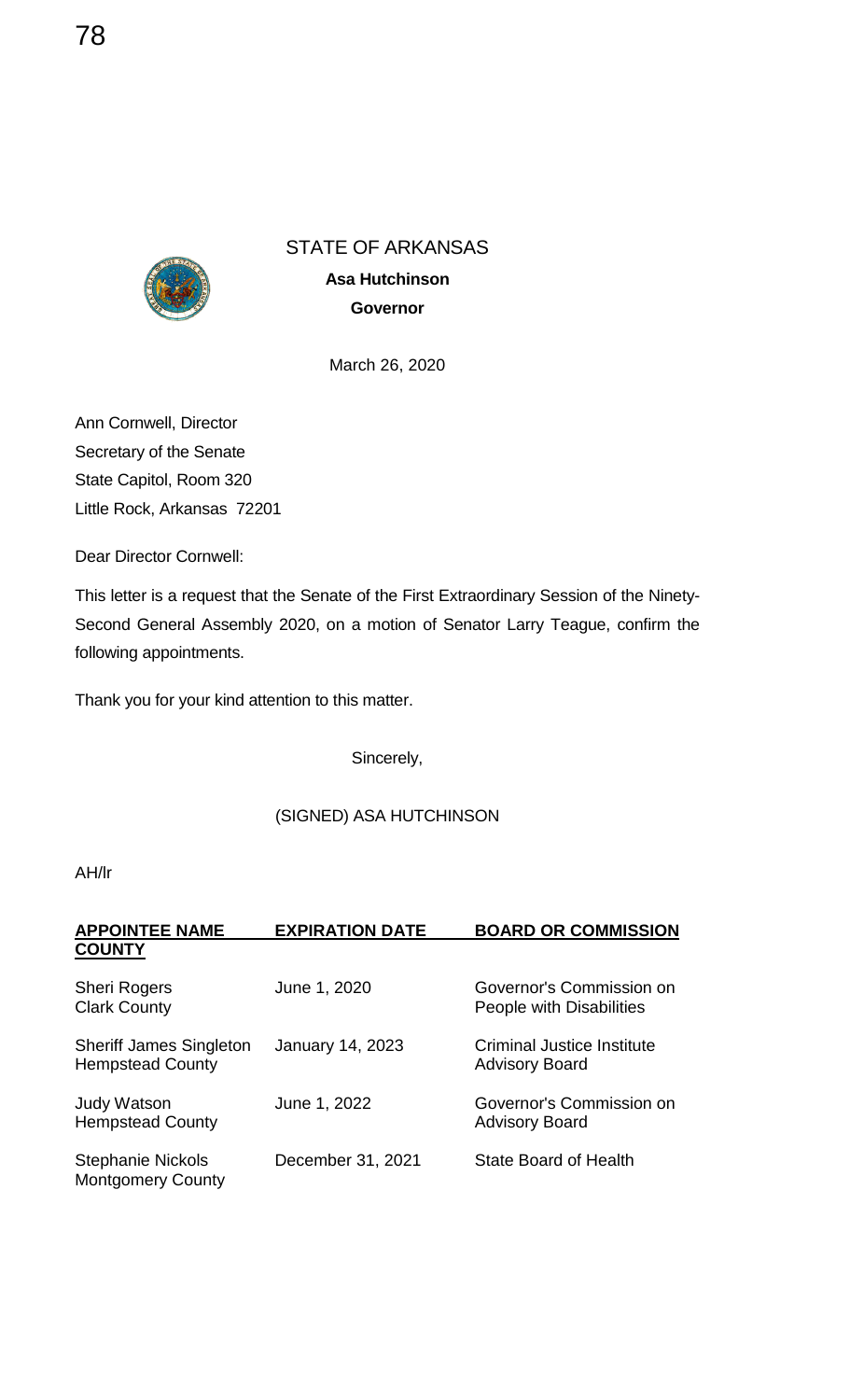

**Asa Hutchinson Governor**

March 26, 2020

Ann Cornwell, Director Secretary of the Senate State Capitol, Room 320 Little Rock, Arkansas 72201

Dear Director Cornwell:

This letter is a request that the Senate of the First Extraordinary Session of the Ninety-Second General Assembly 2020, on a motion of Senator David Wallace, confirm the following appointments.

Thank you for your kind attention to this matter.

Sincerely,

(SIGNED) ASA HUTCHINSON

| <b>APPOINTEE NAME</b>                                  | <b>EXPIRATION DATE</b>  | <b>BOARD OR COMMISSION</b>                                 |
|--------------------------------------------------------|-------------------------|------------------------------------------------------------|
| <b>COUNTY</b>                                          |                         |                                                            |
| Molly Jackson<br><b>Mississippi County</b>             | <b>January 14, 2026</b> | State Parks, Recreation, and<br><b>Travel Commission</b>   |
| <b>Chief Chadwick Henson</b><br><b>Poinsett County</b> | <b>January 14, 2021</b> | <b>Criminal Justice Institute</b><br><b>Advisory Board</b> |
| Abby Houseworth<br><b>Mississippi County</b>           | May 1, 2023             | Arkansas Workforce<br><b>Development Board</b>             |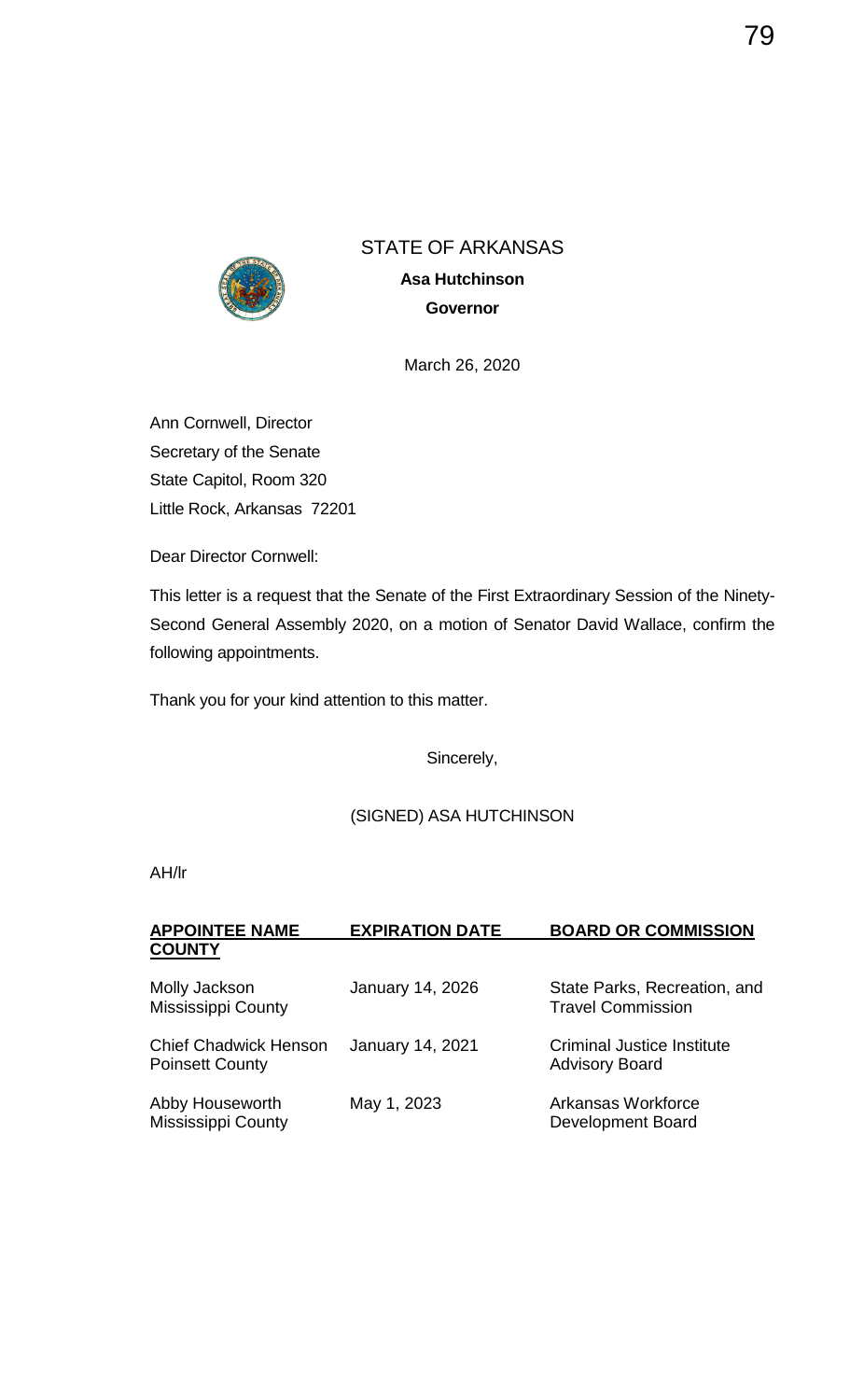*Arkansas Senate* LITTLE ROCK, AR <sup>72201</sup>

### **Ann Cornwell, Director**

Secretary of the Senate Phone: 501-682-5951 Fax: 501-682-2917<br>Cell: 501-837-7777 Cell: 501-837-7777 *E-mail: [ann.cornwell@senate.ar.gov](mailto:ann.cornwell@senate.ar.gov)*

State Capitol Building, Room 320 Little Rock, AR 72201

March 27, 2020

The Honorable Asa Hutchinson Governor, State of Arkansas State Capitol Building Little Rock, AR 72201

Dear Governor Hutchinson:

This is to advise that the Senate of the First Extraordinary Session of the Ninety-Second General Assembly, 2020, on a motion of Senator Bob Ballinger, confirmed the following:

| <b>APPOINTEE NAME</b>                                 | <b>EXPIRATION DATE</b>  | <b>BOARD OR COMMISSION</b>                                                                                               |
|-------------------------------------------------------|-------------------------|--------------------------------------------------------------------------------------------------------------------------|
| <b>COUNTY</b>                                         |                         |                                                                                                                          |
| Dr. Mark Gross<br><b>Washington County</b>            | <b>January 14, 2021</b> | Board of Directors of the<br>Division of Science and<br>Technology of the Arkansas<br>Economic Development<br>Commission |
| <b>Brad Hardin</b><br><b>Washington County</b>        | October 14, 2020        | <b>Arkansas Fire Protection</b><br>Services Board                                                                        |
| Greg Cochran<br><b>Crawford County</b>                | June 22, 2022           | Arkansas Towing and<br><b>Recovery Board</b>                                                                             |
| <b>Sheriff Ronald Brown</b><br><b>Crawford County</b> | January 14, 2021        | Arkansas Commission on<br>Law Enforcement<br>Standards and Training                                                      |
| <b>Paul Mlakar</b><br><b>Crawford County</b>          | October 15, 2021        | Arkansas Veterans'<br>Commission                                                                                         |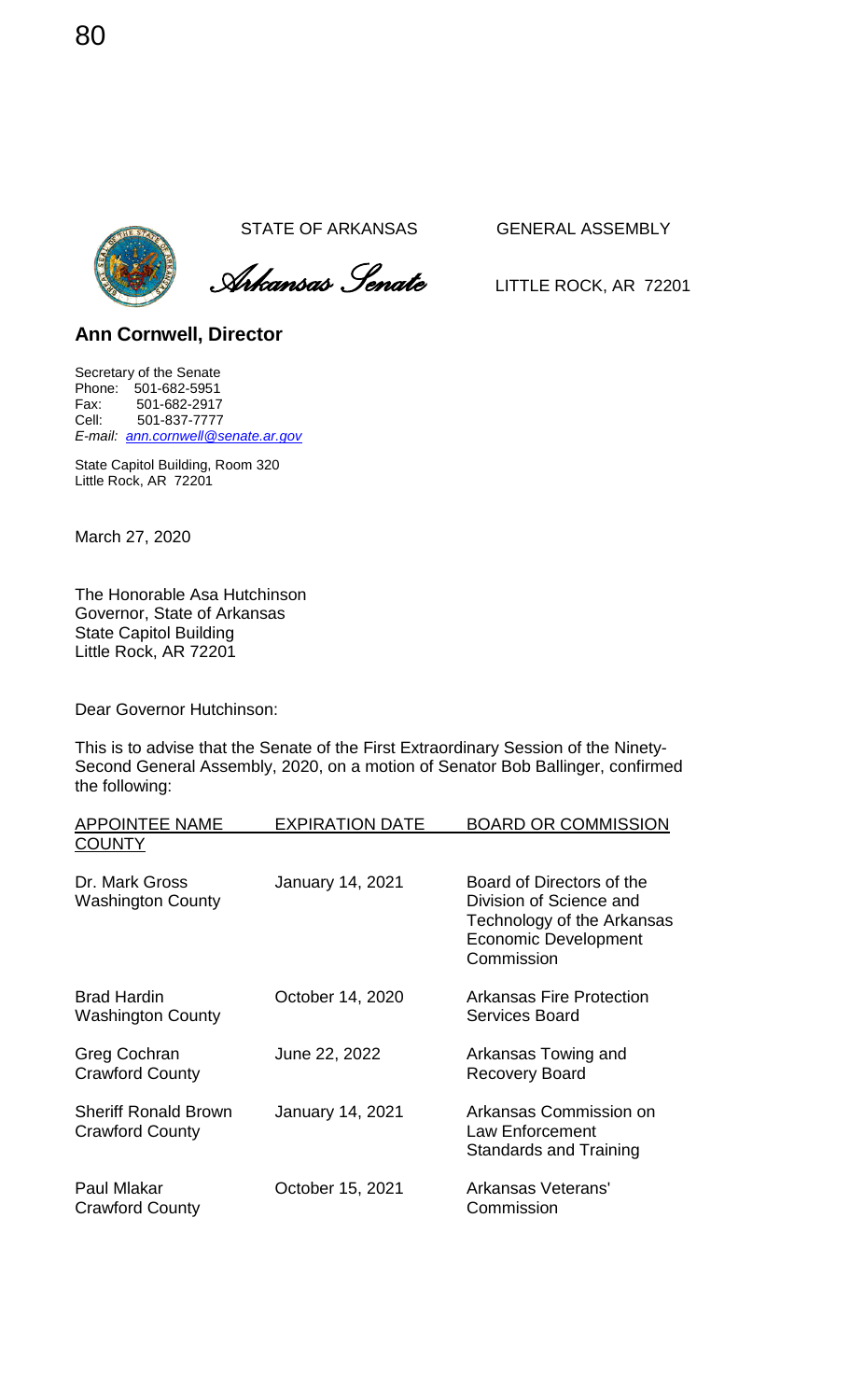**Crawford County** 

Steve Rucker **Contractors** October 1, 2021 Residential Contractors<br>Crawford County **Contractors** Committee

Sincerely,

Ann Cornwell, Director Arkansas Senate

AC/nd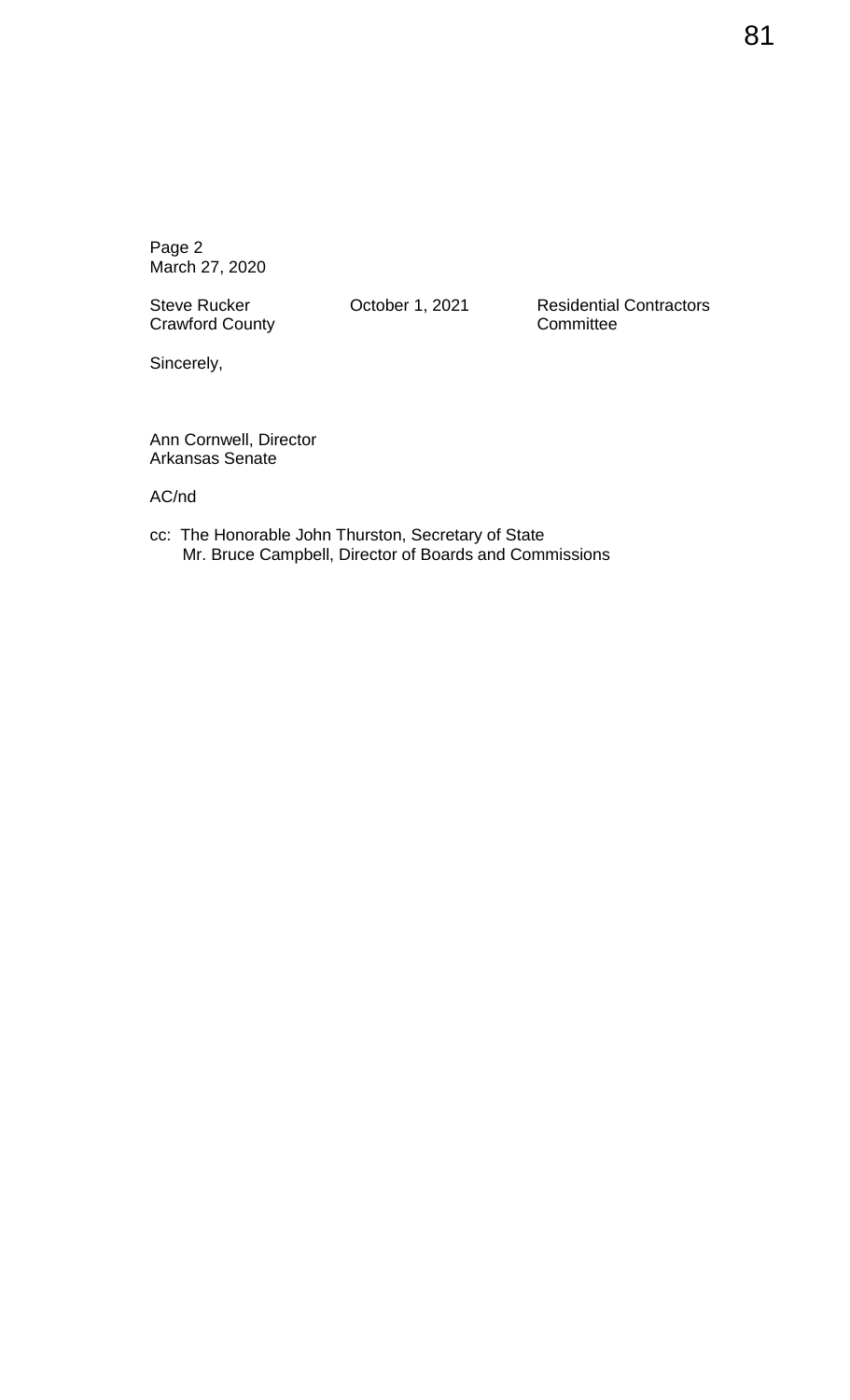*Arkansas Senate* LITTLE ROCK, AR <sup>72201</sup>

**Ann Cornwell, Director** 

Secretary of the Senate Phone: 501-682-5951 Fax: 501-682-2917<br>Cell: 501-837-7777 Cell: 501-837-7777 *E-mail: [ann.cornwell@senate.ar.gov](mailto:ann.cornwell@senate.ar.gov)*

State Capitol Building, Room 320 Little Rock, AR 72201

March 27, 2020

The Honorable Asa Hutchinson Governor, State of Arkansas State Capitol Building Little Rock, AR 72201

Dear Governor Hutchinson:

This is to advise that the Senate of the First Extraordinary Session of the Ninety-Second General Assembly, 2020, on a motion of Senator Cecile Bledsoe, confirmed the following:

| <b>APPOINTEE NAME</b>                         | <b>EXPIRATION DATE</b> | <b>BOARD OR COMMISSION</b>                                                                                                      |
|-----------------------------------------------|------------------------|---------------------------------------------------------------------------------------------------------------------------------|
| <b>COUNTY</b>                                 |                        |                                                                                                                                 |
| <b>Rebecca Burkes</b><br><b>Benton County</b> | January 14, 2024       | Board of Directors of the<br>Division of Science and<br>Technology of the Arkansas<br><b>Economic Development</b><br>Commission |
| Alvin Lopez<br><b>Benton County</b>           | June 30, 2022          | Board of Examiners in<br>Speech-Language Pathology<br>and Audiology                                                             |
| Louis McGrail<br><b>Benton County</b>         | July 31, 2020          | Arkansas Board of Hearing<br><b>Instrument Dispensers</b>                                                                       |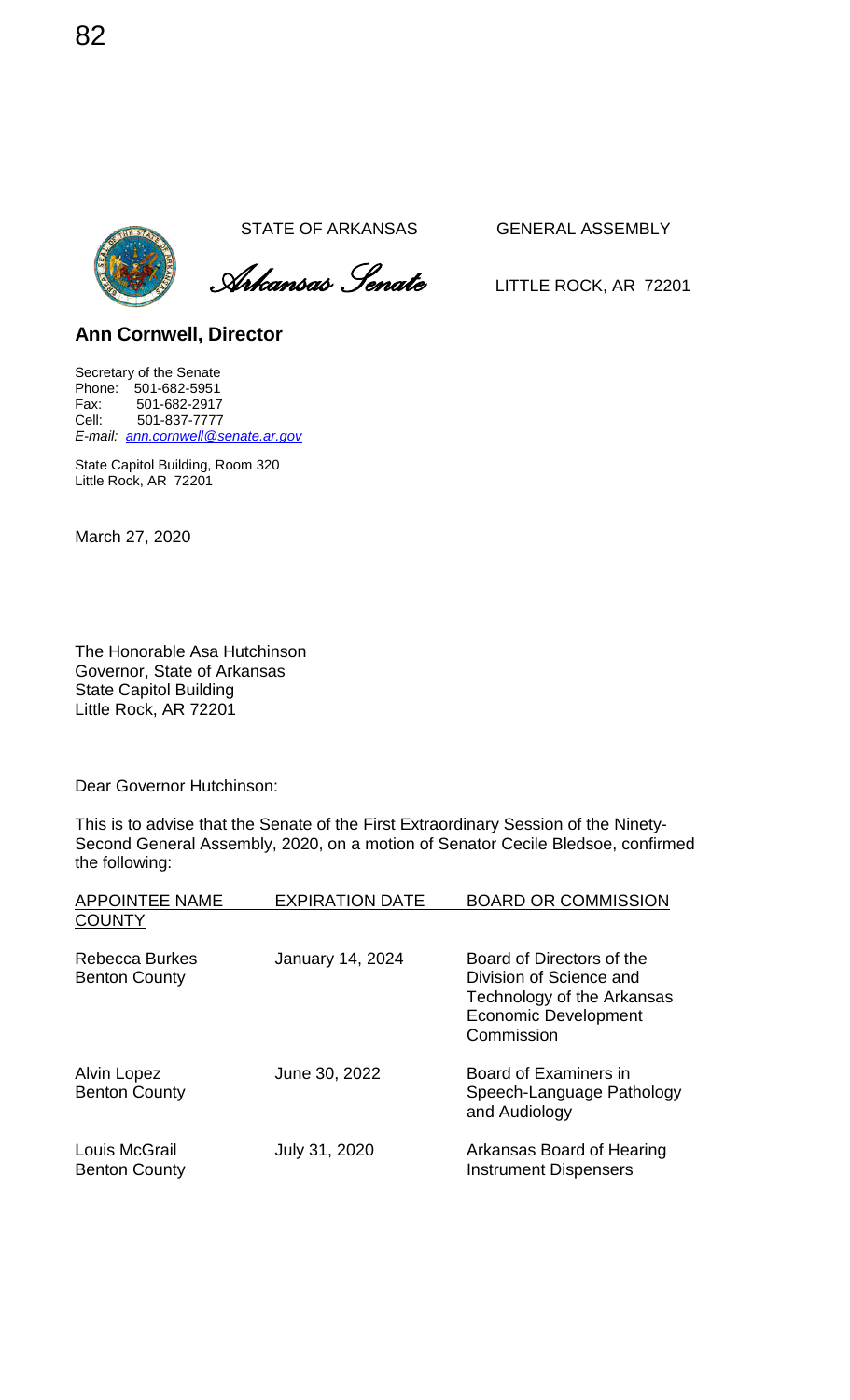Dr. Ed Fryar, Jr. **March 1, 2029** Board of Trustees of the Benton County **Board County University of Arkansas** 

Sincerely,

Ann Cornwell, Director Arkansas Senate

AC/nd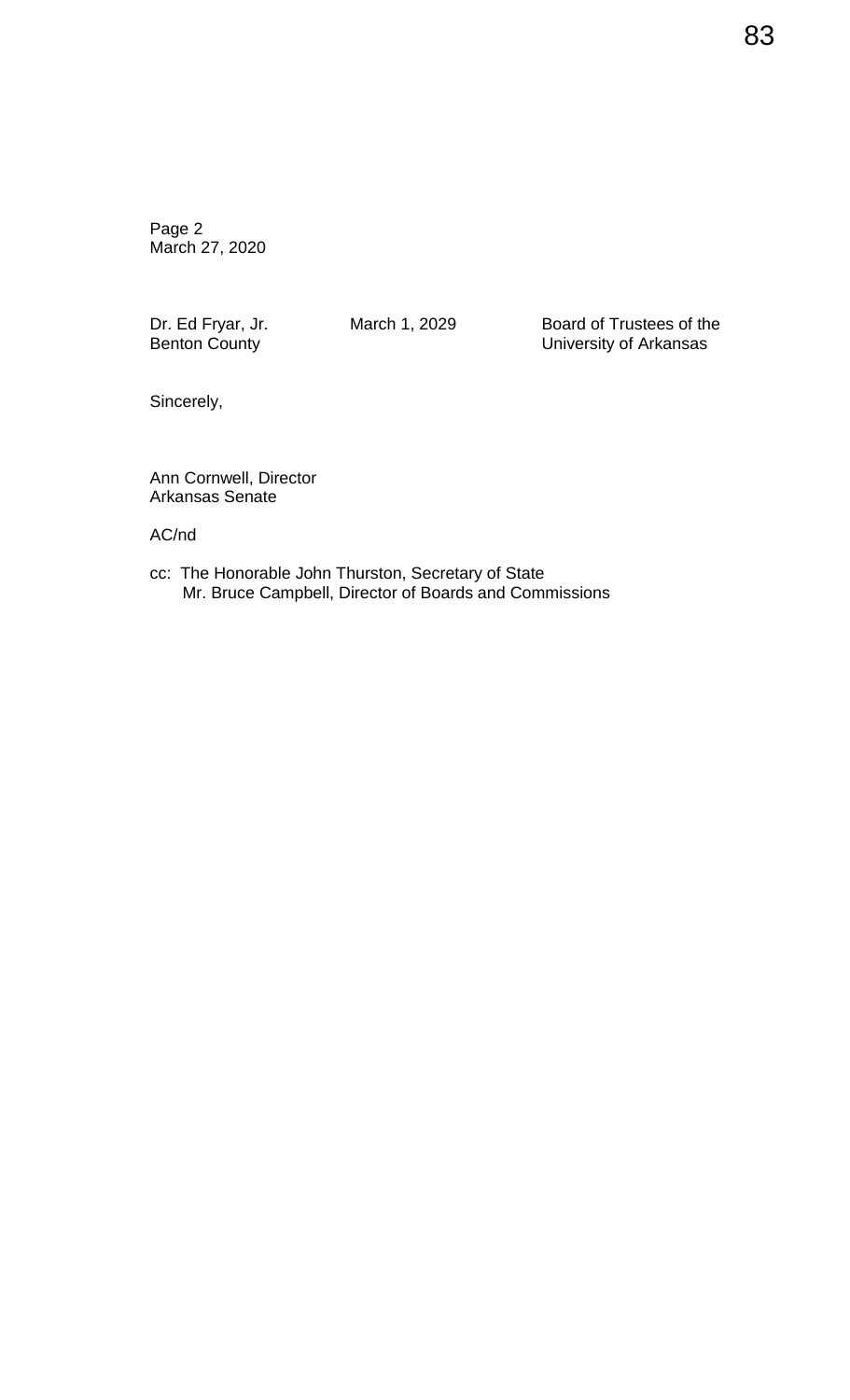

 *Arkansas Senate* LITTLE ROCK, AR <sup>72201</sup>

**Ann Cornwell, Director** 

Secretary of the Senate Phone: 501-682-5951 Fax: 501-682-2917<br>Cell: 501-837-7777 Cell: 501-837-7777 *E-mail: [ann.cornwell@senate.ar.gov](mailto:ann.cornwell@senate.ar.gov)*

State Capitol Building, Room 320 Little Rock, AR 72201

March 27, 2020

The Honorable Asa Hutchinson Governor, State of Arkansas State Capitol Building Little Rock, AR 72201

Dear Governor Hutchinson:

This is to advise that the Senate of the First Extraordinary Session of the Ninety-Second General Assembly, 2020, on a motion of Senator Will Bond, confirmed the following:

| <b>APPOINTEE NAME</b>                        | <b>EXPIRATION DATE</b> | <b>BOARD OR COMMISSION</b>                                           |
|----------------------------------------------|------------------------|----------------------------------------------------------------------|
| <b>COUNTY</b>                                |                        |                                                                      |
| Marie Holder<br><b>Pulaski County</b>        | January 14, 2021       | <b>State Highway Commission</b>                                      |
| Marie Holder<br><b>Pulaski County</b>        | January 14, 2031       | <b>State Highway Commission</b><br>(reappointment 1/15/21)           |
| Daphne Gaulden<br><b>Pulaski County</b>      | October 1, 2021        | <b>Tobacco Prevention and</b><br><b>Cessation Advisory Committee</b> |
| Dr. Toby Vancil<br><b>Pulaski County</b>     | October 1, 2023        | <b>Tobacco Prevention and</b><br><b>Cessation Advisory Committee</b> |
| Jonathan Wilson<br><b>Pulaski County</b>     | October 1, 2023        | <b>Tobacco Prevention and</b><br><b>Cessation Advisory Committee</b> |
| Dr. Rhoda Mattox<br><b>Pulaski County</b>    | October 1, 2022        | <b>Tobacco Prevention and</b><br><b>Cessation Advisory Committee</b> |
| Mike Wilson<br><b>Pulaski County</b>         | January 14, 2026       | State Parks, Recreation, and<br><b>Travel Commission</b>             |
| W. Blair Allen, Jr.<br><b>Pulaski County</b> | January 14, 2026       | State Parks, Recreation, and<br><b>Travel Commission</b>             |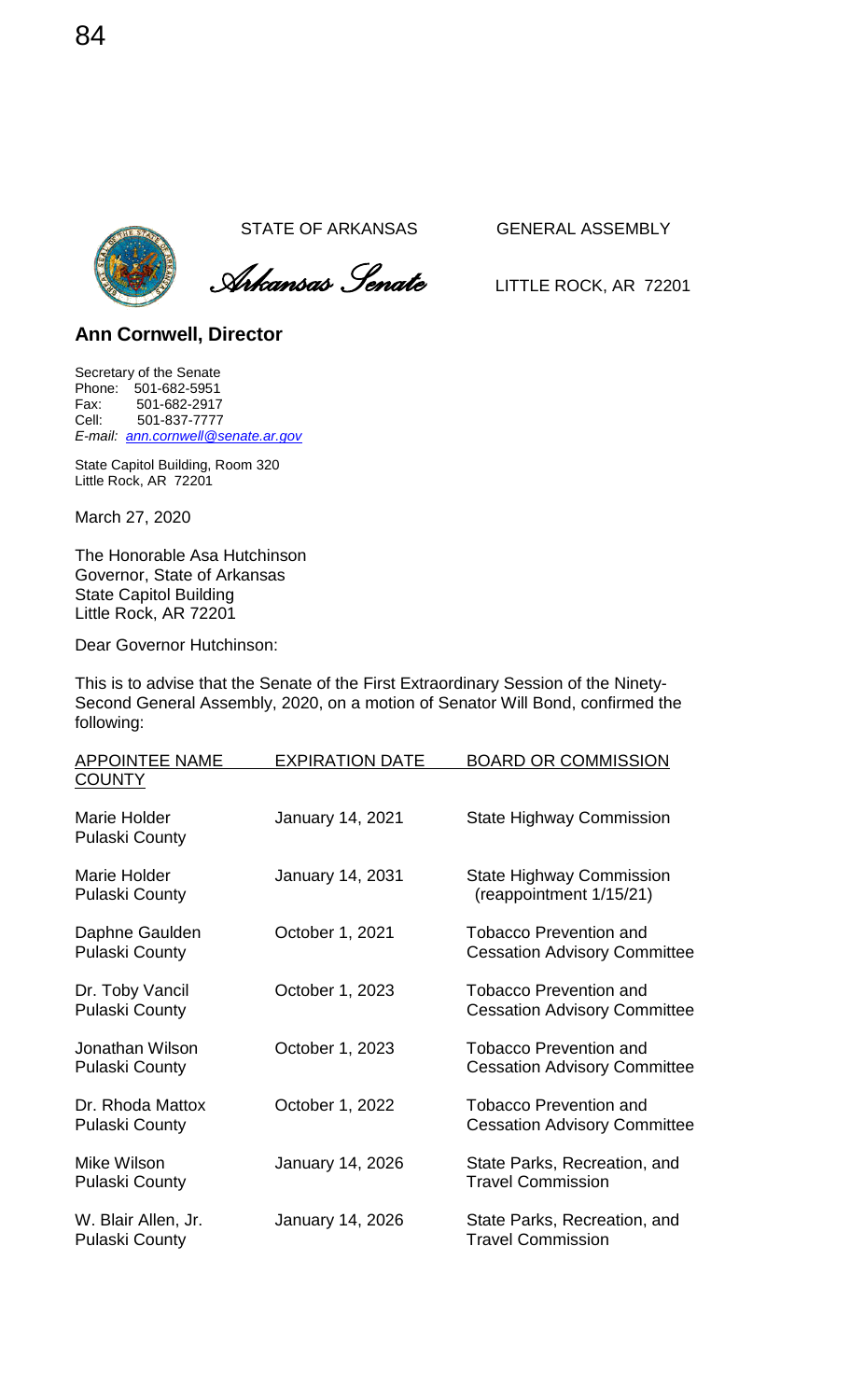| <b>APPOINTEE NAME</b>                              | <b>EXPIRATION DATE</b> | <b>BOARD OR COMMISSION</b>                                                                                                      |
|----------------------------------------------------|------------------------|---------------------------------------------------------------------------------------------------------------------------------|
| <b>COUNTY</b>                                      |                        |                                                                                                                                 |
| Dr. Tammy Vanover<br><b>Pulaski County</b>         | January 14, 2023       | Universal Newborn Hearing<br>Screening, Tracking, and<br><b>Intervention Advisory Board</b>                                     |
| Larry Tate<br><b>Pulaski County</b>                | January 14, 2024       | Board of Directors of the<br>Division of Science and<br>Technology of the Arkansas<br><b>Economic Development</b><br>Commission |
| Joseph Bailey<br><b>Pulaski County</b>             | January 14, 2024       | Board of Directors of the<br>Division of Science and<br>Technology of the Arkansas<br><b>Economic Development</b><br>Commission |
| George Mathews, Jr.<br><b>Pulaski County</b>       | January 14, 2023       | Board of Directors of the<br>Division of Science and<br>Technology of the Arkansas<br><b>Economic Development</b><br>Commission |
| Sara Stephens<br><b>Pulaski County</b>             | January 15, 2023       | <b>Arkansas Appraiser Licensing</b><br><b>Certification Board</b>                                                               |
| <b>Anthony Brewer</b><br><b>Pulaski County</b>     | October 5, 2022        | <b>Crime Victims Reparations</b><br><b>Board</b>                                                                                |
| Dr. Terry Yamauchi<br><b>Pulaski County</b>        | December 31, 2023      | <b>State Board of Health</b>                                                                                                    |
| <b>Curtis Barnett</b><br><b>Pulaski County</b>     | January 14, 2027       | <b>Board of Trustees of</b><br>of the University of<br><b>Central Arkansas</b>                                                  |
| William Johnson<br><b>Pulaski County</b>           | June 30, 2021          | Board of the Division of<br><b>State Services for the Blind</b>                                                                 |
| Jeffrey Brinsfield<br><b>Pulaski County</b>        | August 12, 2021        | Arkansas Healthcare<br><b>Transparency Initiative Board</b>                                                                     |
| <b>Christian Gonzalez</b><br><b>Pulaski County</b> | June 30, 2024          | Arkansas State Board of<br>Sanitarians                                                                                          |
| John Ryan<br><b>Pulaski County</b>                 | August 12, 2021        | <b>Arkansas Healthcare</b><br><b>Transparency Initiative Board</b>                                                              |
| <b>Steven Weeks</b><br><b>Pulaski County</b>       | August 12, 2021        | <b>Arkansas Healthcare</b><br><b>Transparency Initiative Board</b>                                                              |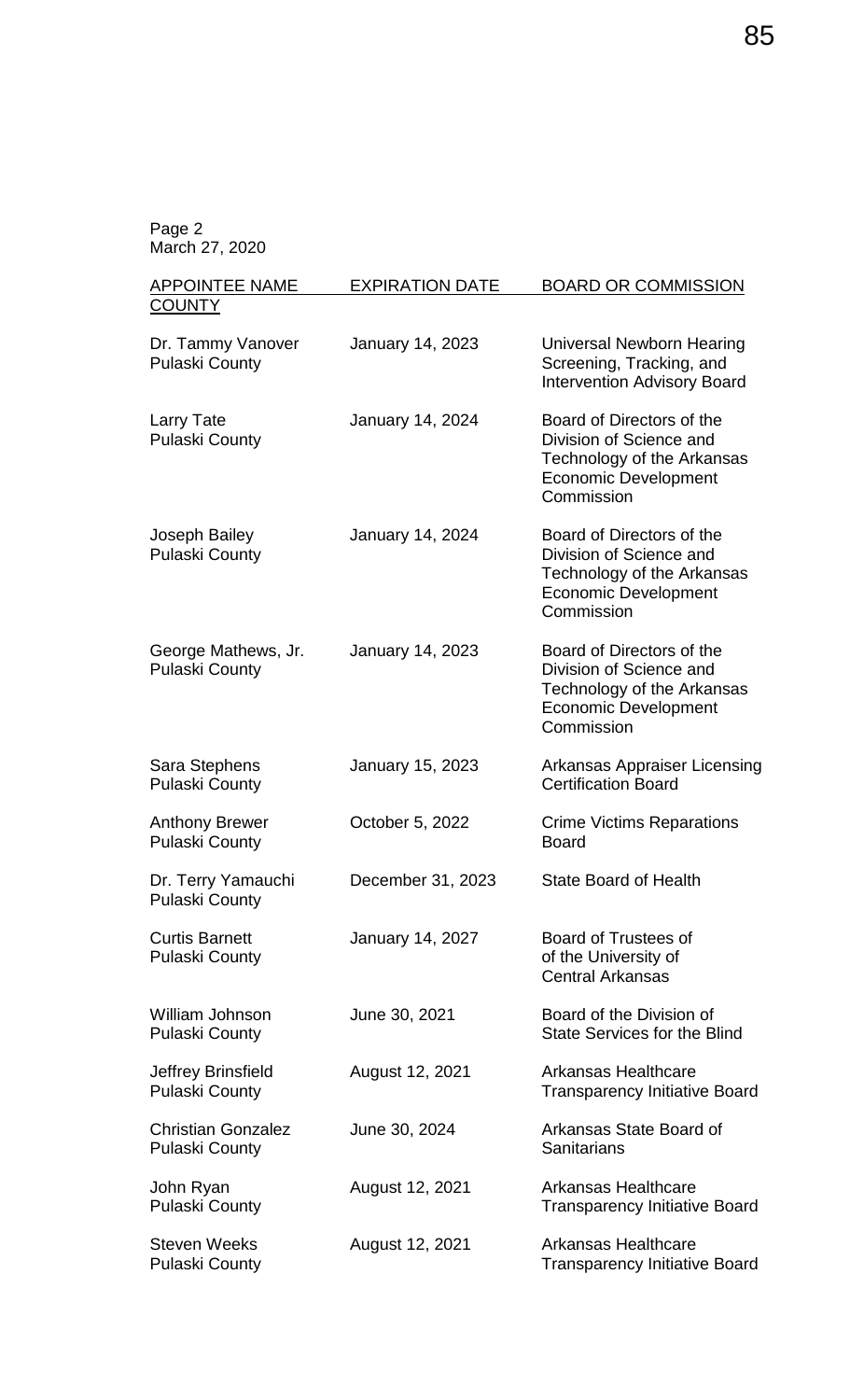| <b>APPOINTEE NAME</b>                           | <b>EXPIRATION DATE</b> | <b>BOARD OR COMMISSION</b>                                                                  |
|-------------------------------------------------|------------------------|---------------------------------------------------------------------------------------------|
| <b>COUNTY</b>                                   |                        |                                                                                             |
| Dr. Raymond Molden<br><b>Pulaski County</b>     | June 30, 2021          | <b>Arkansas Social Work</b><br><b>Licensing Board</b>                                       |
| Chad Hooten<br><b>Pulaski County</b>            | May 1, 2025            | <b>Arkansas Higher Education</b><br><b>Coordinating Board</b>                               |
| Dr. Margaret Ellibee<br><b>Pulaski County</b>   | January 14, 2021       | <b>Criminal Justice Institute</b><br><b>Advisory Board</b>                                  |
| Craig Reinhardt<br><b>Pulaski County</b>        | June 1, 2020           | Governor's Commission on<br>People with Disabilities                                        |
| <b>Toni Fraser</b><br><b>Pulaski County</b>     | June 1, 2021           | Governor's Commission on<br>People with Disabilities                                        |
| Deeni Sterling<br><b>Pulaski County</b>         | June 30, 2021          | Board of Examiners in<br>Speech-Language Pathology<br>and Audiology                         |
| Dr. Katherine Blatz<br><b>Pulaski County</b>    | June 30, 2021          | Arkansas Board of Dispensing<br>Opticians                                                   |
| Dr. Daniel Hennessey<br><b>Pulaski County</b>   | June 30, 2021          | Arkansas Board of Dispensing<br>Opticians                                                   |
| Amy Pierce<br><b>Pulaski County</b>             | July 1, 2026           | Board of Visitors for the<br>University of Arkansas-Pulaski<br><b>Technical College</b>     |
| <b>Patty Wingfield</b><br><b>Pulaski County</b> | October 1, 2021        | <b>Residential Contractors</b><br>Committee                                                 |
| Dr. Maria Markham<br><b>Pulaski County</b>      | May 1, 2023            | <b>Arkansas Workforce</b><br><b>Development Board</b>                                       |
| Chanda Chacon<br><b>Pulaski County</b>          | May 1, 2023            | Arkansas Workforce<br><b>Development Board</b>                                              |
| <b>Scott Bennett</b><br><b>Pulaski County</b>   | July 1, 2023           | State Board of Licensure for<br>Professional Engineers and<br><b>Professional Surveyors</b> |
| <b>Thomas Scott</b><br><b>Pulaski County</b>    | July 1, 2023           | State Board of Licensure for<br>Professional Engineers and<br><b>Professional Surveyors</b> |
| Dr. Darren Flamik<br><b>Pulaski County</b>      | December 31, 2020      | <b>State Board of Health</b>                                                                |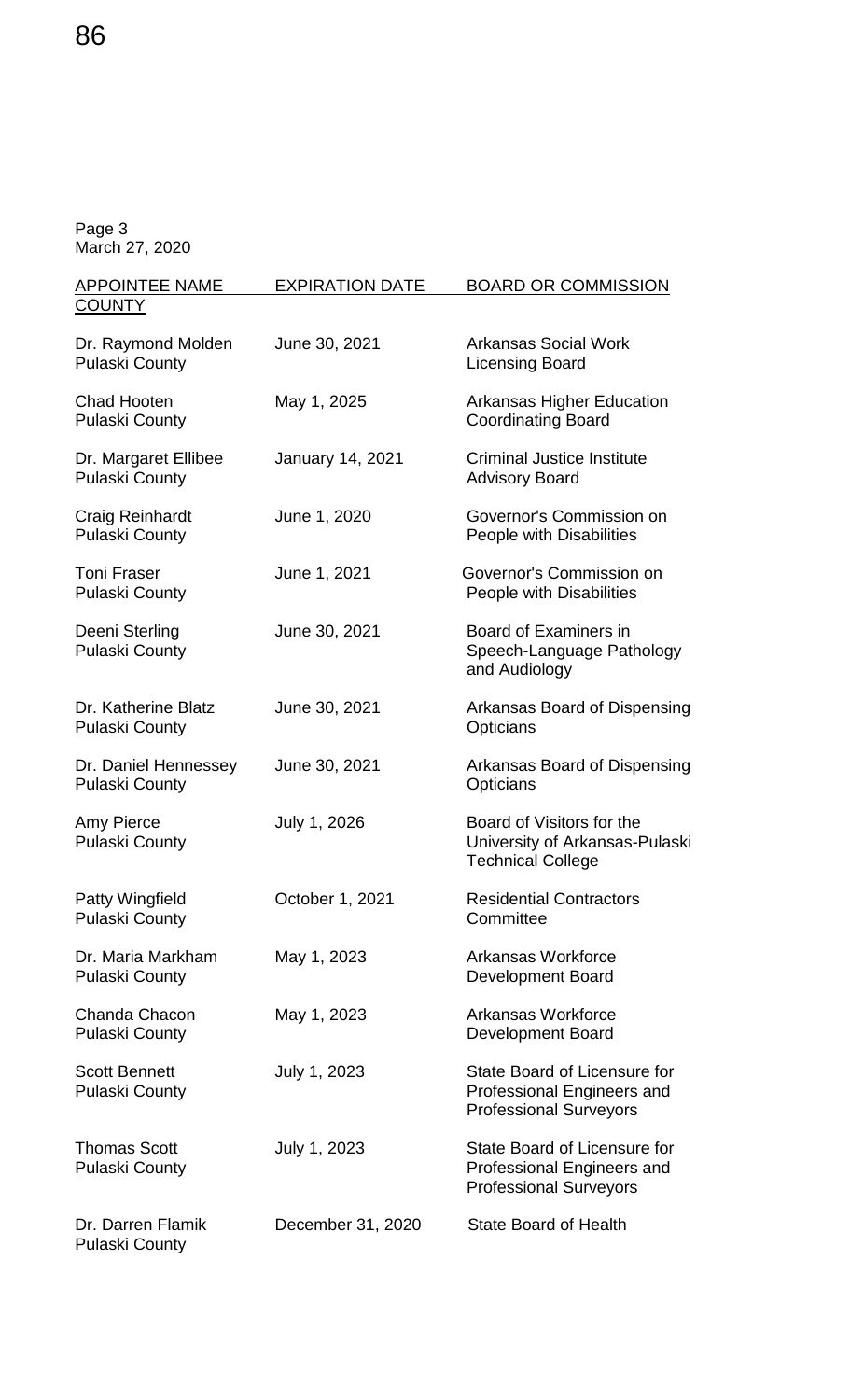| <b>APPOINTEE NAME</b><br><b>COUNTY</b>      | <b>EXPIRATION DATE</b>  | <b>BOARD OR COMMISSION</b>                                                                           |
|---------------------------------------------|-------------------------|------------------------------------------------------------------------------------------------------|
| Priya Gupta<br><b>Pulaski County</b>        | <b>January 14, 2024</b> | Board of Trustees of the<br>Arkansas School for the Blind<br>and the Arkansas School for<br>the Deaf |
| Faith Mclaughlin<br><b>Pulaski County</b>   | <b>January 14, 2024</b> | Board of Trustees of the<br>Arkansas School for the Blind<br>and the Arkansas School for<br>the Deaf |
| Russell Meeks, III<br><b>Pulaski County</b> | December 31, 2023       | <b>State Banking Board</b>                                                                           |
| Sincerely,                                  |                         |                                                                                                      |

Ann Cornwell, Director Arkansas Senate

AC/nd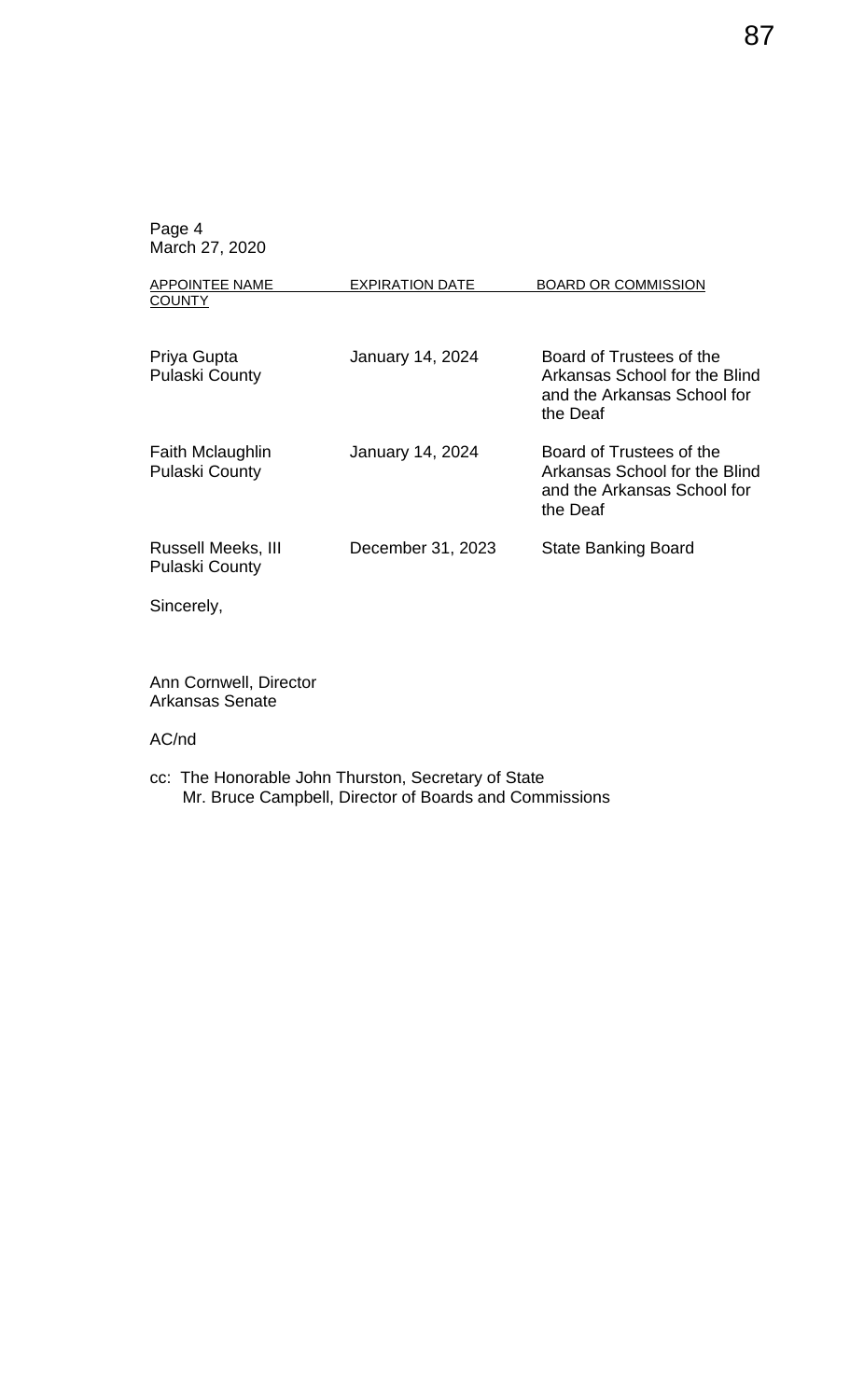*Arkansas Senate* LITTLE ROCK, AR <sup>72201</sup>

**Ann Cornwell, Director** 

Secretary of the Senate Phone: 501-682-5951 Fax: 501-682-2917<br>Cell: 501-837-7777 Cell: 501-837-7777 *E-mail: [ann.cornwell@senate.ar.gov](mailto:ann.cornwell@senate.ar.gov)*

State Capitol Building, Room 320 Little Rock, AR 72201

March 27, 2020

The Honorable Asa Hutchinson Governor, State of Arkansas State Capitol Building Little Rock, AR 72201

Dear Governor Hutchinson:

This is to advise that the Senate of the First Extraordinary Session of the Ninety-Second General Assembly, 2020, on a motion of Senator Ronald Caldwell, confirmed the following:

| <b>APPOINTEE NAME</b>                    | <b>EXPIRATION DATE</b> | <b>BOARD OR COMMISSION</b>                                                    |
|------------------------------------------|------------------------|-------------------------------------------------------------------------------|
| <b>COUNTY</b>                            |                        |                                                                               |
| Jon Chadwell<br><b>Jackson County</b>    | January 14, 2024       | Board of Directors of the<br>Arkansas Development<br><b>Finance Authority</b> |
| Vance Lawson<br><b>Cross County</b>      | January 14, 2024       | Arkansas Economic<br><b>Development Council</b>                               |
| Dr. Greg Ungerank<br><b>Cross County</b> | June 9, 2024           | Arkansas State Board of<br><b>Chiropractic Examiners</b>                      |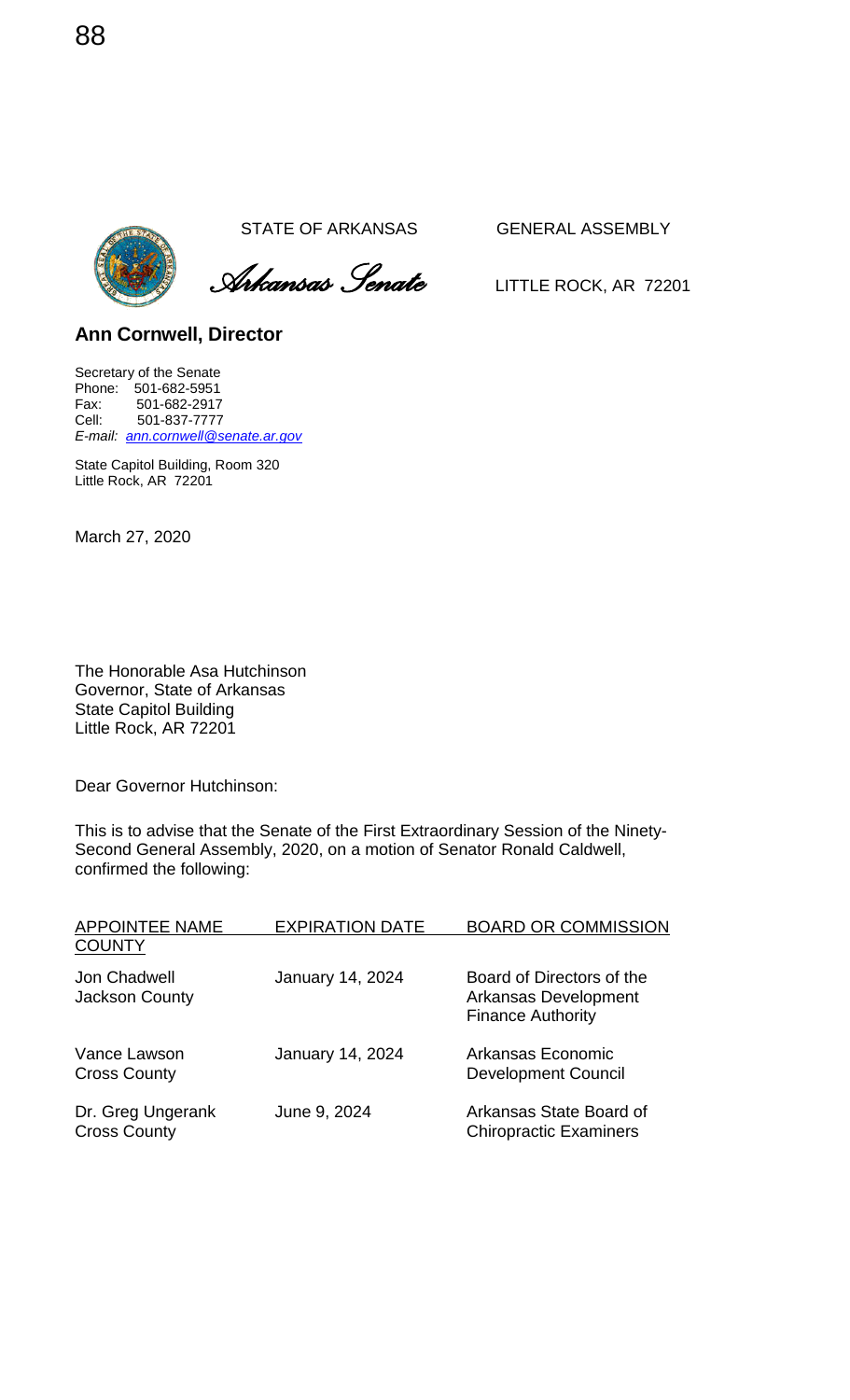Cross County

Dr. Greg Ungerank December 31, 2021 State Board of Health

Sincerely,

Ann Cornwell, Director Arkansas Senate

AC/nd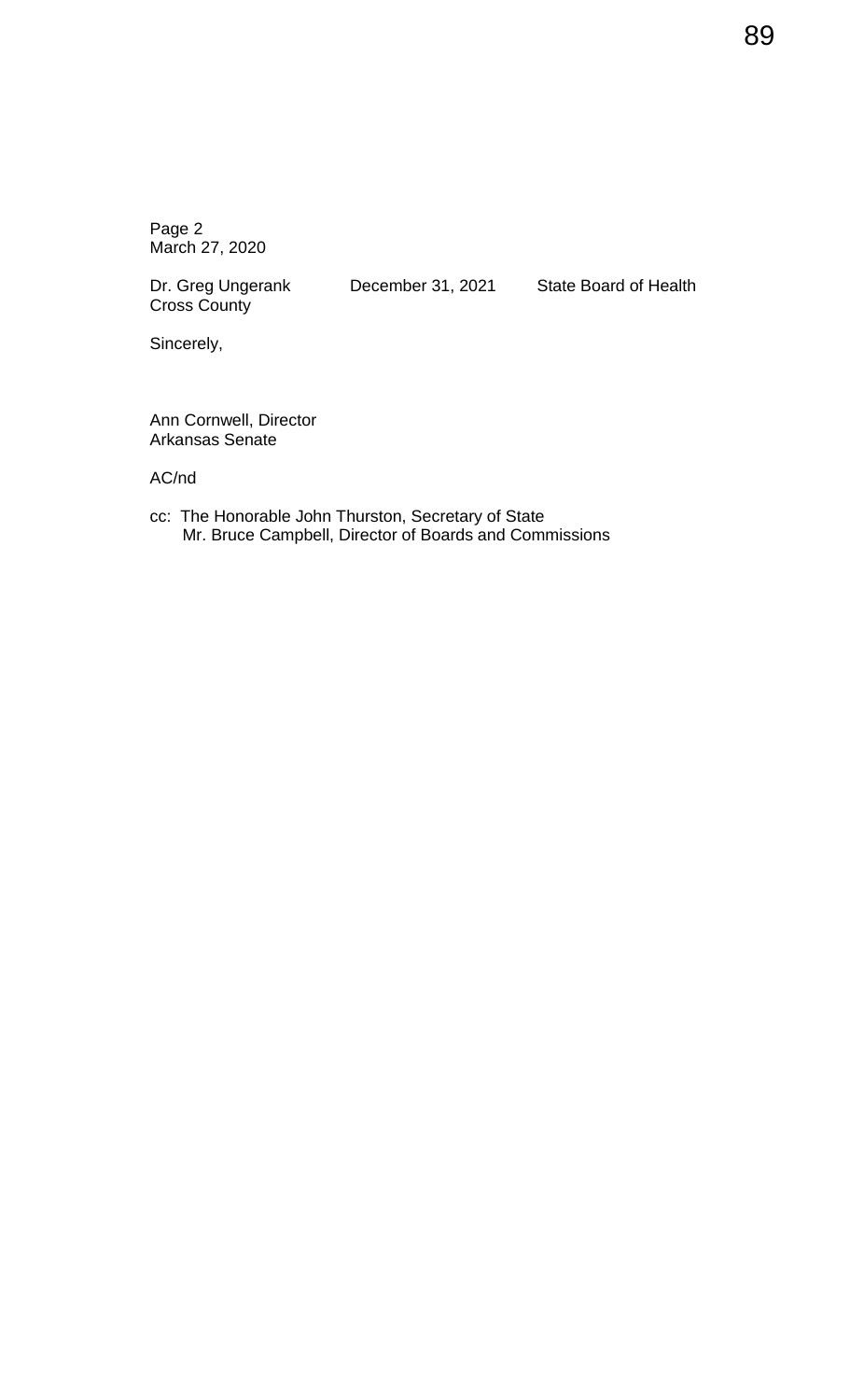

 *Arkansas Senate* LITTLE ROCK, AR <sup>72201</sup>

### **Ann Cornwell, Director**

Secretary of the Senate Phone: 501-682-5951 Fax: 501-682-2917<br>Cell: 501-837-7777 Cell: 501-837-7777 *E-mail: [ann.cornwell@senate.ar.gov](mailto:ann.cornwell@senate.ar.gov)*

State Capitol Building, Room 320 Little Rock, AR 72201

March 27, 2020

The Honorable Asa Hutchinson Governor, State of Arkansas State Capitol Building Little Rock, AR 72201

Dear Governor Hutchinson:

This is to advise that the Senate of the First Extraordinary Session of the Ninety-Second General Assembly, 2020, on a motion of Senator Eddie Cheatham, confirmed the following:

| <b>APPOINTEE NAME</b>                                             | <b>EXPIRATION DATE</b>  | <b>BOARD OR COMMISSION</b>                                                    |
|-------------------------------------------------------------------|-------------------------|-------------------------------------------------------------------------------|
| <b>COUNTY</b>                                                     |                         |                                                                               |
| Katelyn Busby<br><b>Drew County</b>                               | January 14, 2024        | Board of Directors of the<br>Arkansas Development<br><b>Finance Authority</b> |
| <b>Phillip Gilmore</b><br><b>Ashley County</b>                    | December 31, 2023       | State Board of Health                                                         |
| <b>Reginald Binns</b><br><b>Drew County</b>                       | June 22, 2022           | Arkansas Towing and<br><b>Recovery Board</b>                                  |
| <b>Vorandol Stinyard</b><br>Desha County                          | June 30, 2022           | <b>Arkansas Social Work</b><br>Licensing Board                                |
| Tammy Vaughn<br><b>Drew County</b>                                | June 30, 2022           | <b>Arkansas Social Work</b><br>Licensing Board                                |
| John McAlpine<br><b>Drew County</b>                               | <b>January 14, 2025</b> | <b>Arkansas Forestry</b><br>Commission                                        |
| Dr. Michael Bradley Mayfield July 1, 2024<br><b>Chicot County</b> |                         | Arkansas Tobacco Control<br><b>Board</b>                                      |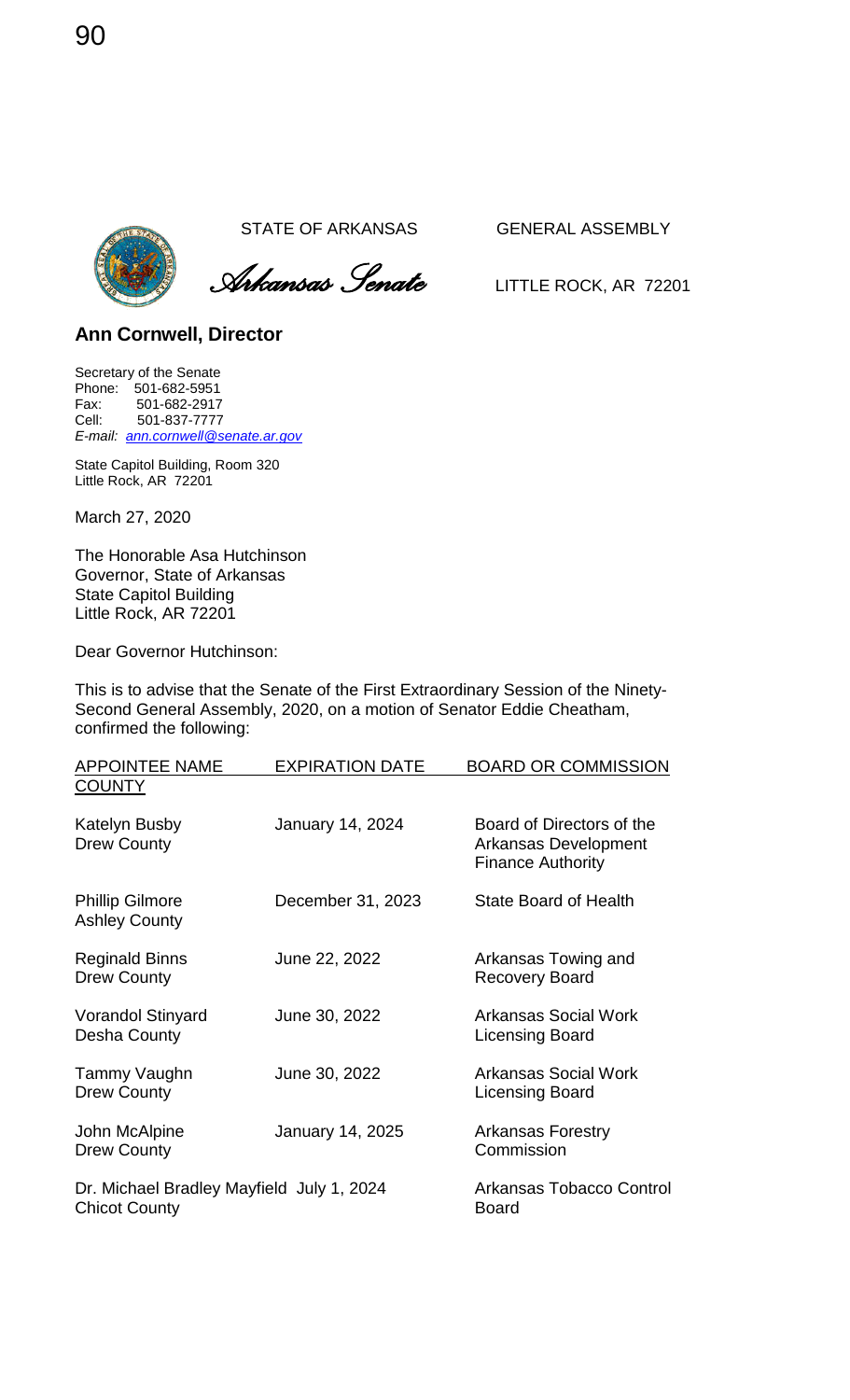| <b>EXPIRATION DATE</b>  | <b>BOARD OR COMMISSION</b>                           |
|-------------------------|------------------------------------------------------|
|                         |                                                      |
| June 1, 2021            | Governor's Commission on<br>People with Disabilities |
| May 1, 2023             | Arkansas Workforce<br><b>Development Board</b>       |
| March 29, 2023          | Arkansas Pollution Control<br>and Ecology Commission |
| <b>January 14, 2026</b> | <b>Black History Commission</b><br>of Arkansas       |
| October 1, 2021         | <b>Residential Contractors</b><br>Committee          |
|                         |                                                      |

Sincerely,

Ann Cornwell, Director Arkansas Senate

### AC/nd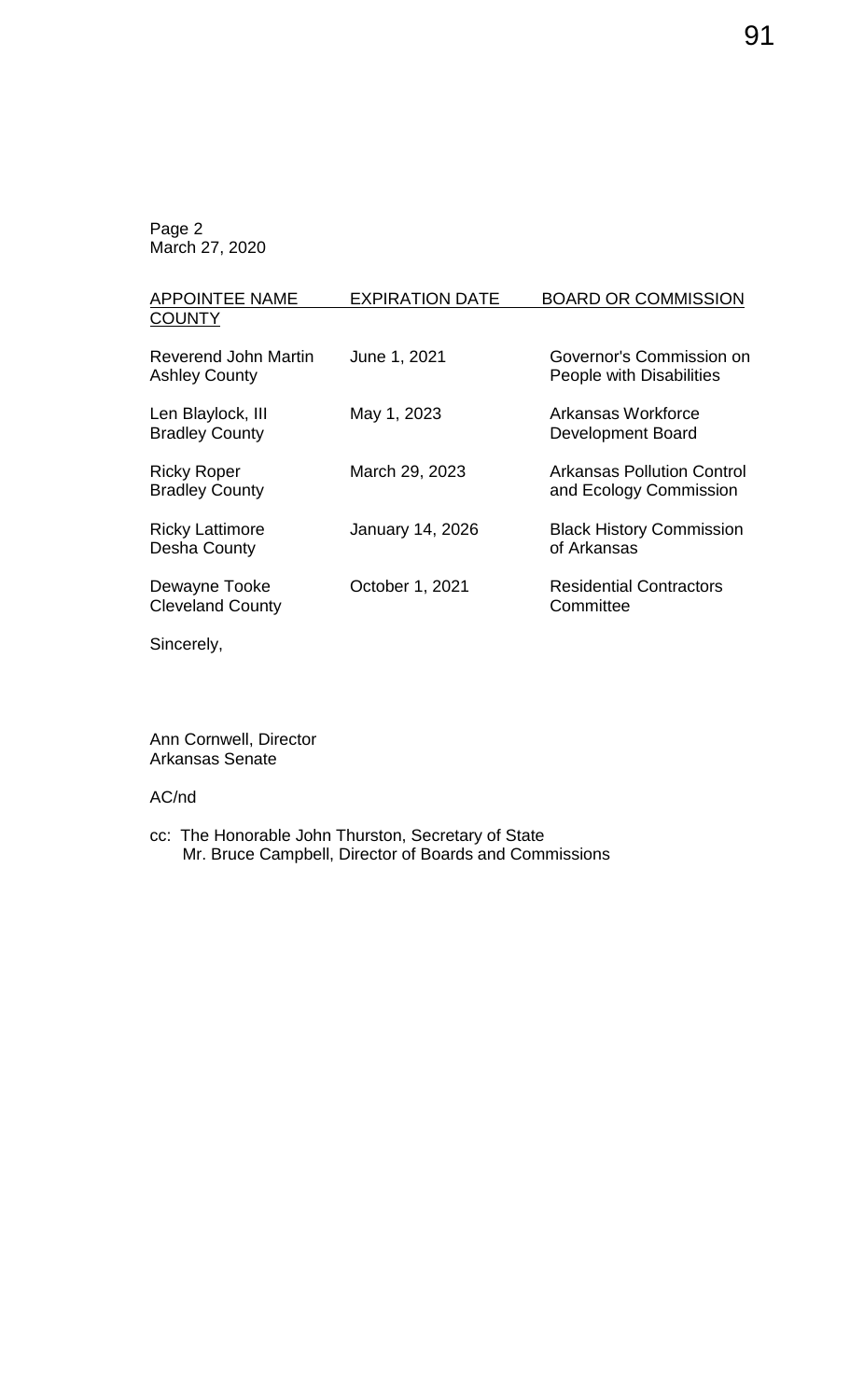*Arkansas Senate* LITTLE ROCK, AR <sup>72201</sup>

**Ann Cornwell, Director** 

Secretary of the Senate Phone: 501-682-5951 Fax: 501-682-2917<br>Cell: 501-837-7777 Cell: 501-837-7777 *E-mail: [ann.cornwell@senate.ar.gov](mailto:ann.cornwell@senate.ar.gov)*

State Capitol Building, Room 320 Little Rock, AR 72201

March 27, 2020

The Honorable Asa Hutchinson Governor, State of Arkansas State Capitol Building Little Rock, AR 72201

Dear Governor Hutchinson:

This is to advise that the Senate of the First Extraordinary Session of the Ninety-Second General Assembly, 2020, on a motion of Senator Linda Chesterfield, confirmed the following:

| <b>APPOINTEE NAME</b>                                             | <b>EXPIRATION DATE</b>  | <b>BOARD OR COMMISSION</b>                                                                  |
|-------------------------------------------------------------------|-------------------------|---------------------------------------------------------------------------------------------|
| <b>COUNTY</b>                                                     |                         |                                                                                             |
| Dr. Jennifer Redmond-Knight Oct. 1, 2020<br><b>Pulaski County</b> |                         | <b>Tobacco Prevention and</b><br><b>Cessation Advisory</b><br>Committee                     |
| Una Carroll<br><b>Pulaski County</b>                              | <b>January 14, 2022</b> | Universal Newborn Hearing<br>Screening, Tracking, and<br><b>Intervention Advisory Board</b> |
| Lt. Eugene Tyree<br><b>Pulaski County</b>                         | October 5, 2021         | <b>Crime Victims Reparations</b><br><b>Board</b>                                            |
| <b>Professor Bradley Martin</b><br><b>Pulaski County</b>          | August 12, 2021         | Arkansas Healthcare<br><b>Transparency Initiative Board</b>                                 |
| Doc Holladay<br><b>Pulaski County</b>                             | January 14, 2026        | Arkansas Commission on<br>Law Enforcement Standards<br>and Training                         |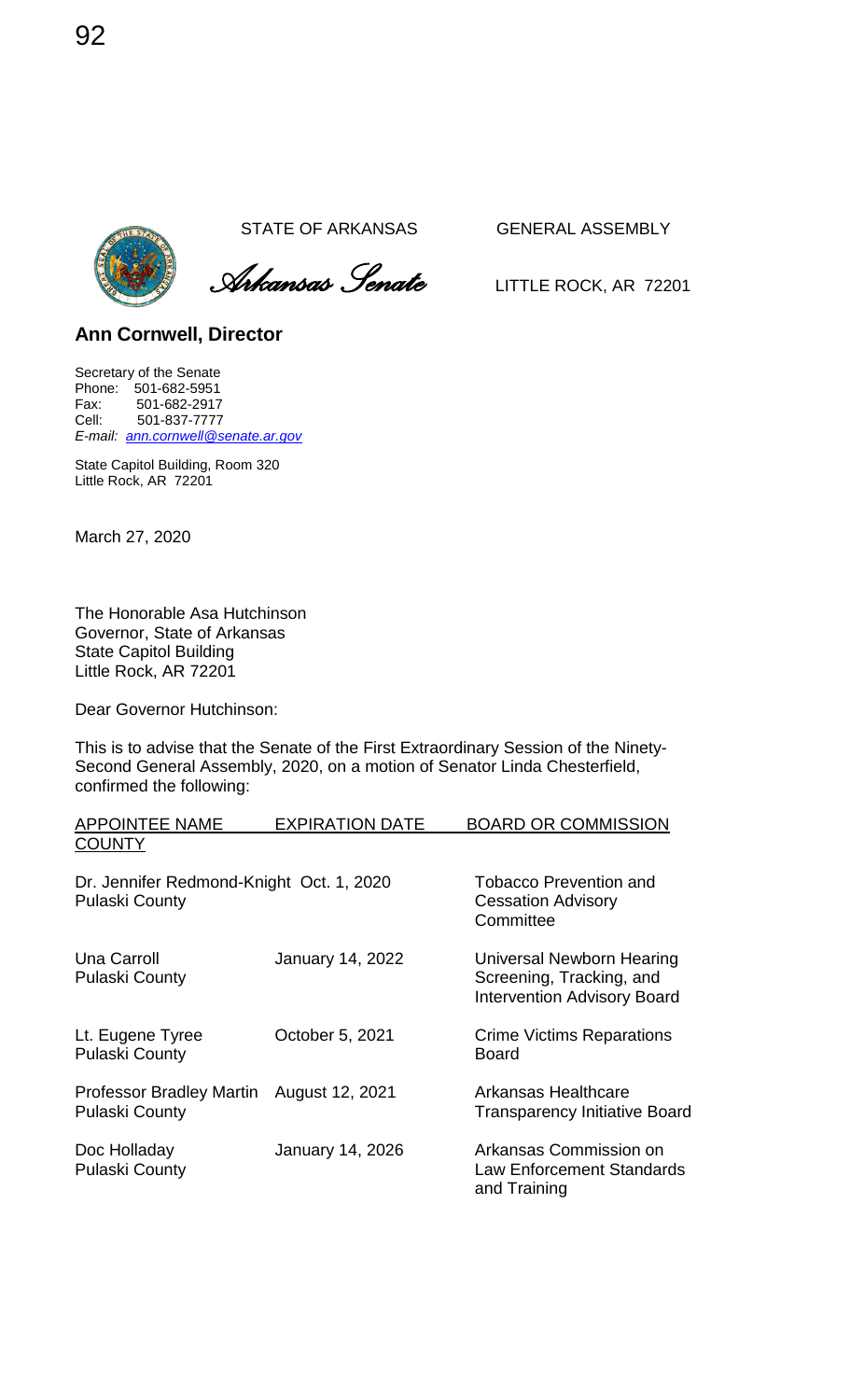| <b>APPOINTEE NAME</b>                        | <b>EXPIRATION DATE</b> | <b>BOARD OR COMMISSION</b>                                                                           |
|----------------------------------------------|------------------------|------------------------------------------------------------------------------------------------------|
| <b>COUNTY</b>                                |                        |                                                                                                      |
| Mike Campbell<br><b>Pulaski County</b>       | July 1, 2023           | <b>Elevator Safety Board</b>                                                                         |
| Derek Mack<br><b>Pulaski County</b>          | December 31, 2020      | Arkansas Fair Housing<br>Commission                                                                  |
| <b>Roy DePriest</b><br><b>Pulaski County</b> | January 14, 2021       | Board of Trustees of the<br>Arkansas School for the<br>Blind and the Arkansas<br>School for the Deaf |
| Cynthia Dunlap<br><b>Pulaski County</b>      | December 1, 2021       | <b>State and Public School</b><br>Life and Health Insurance<br>Board                                 |

Sincerely,

Ann Cornwell, Director Arkansas Senate

### AC/nd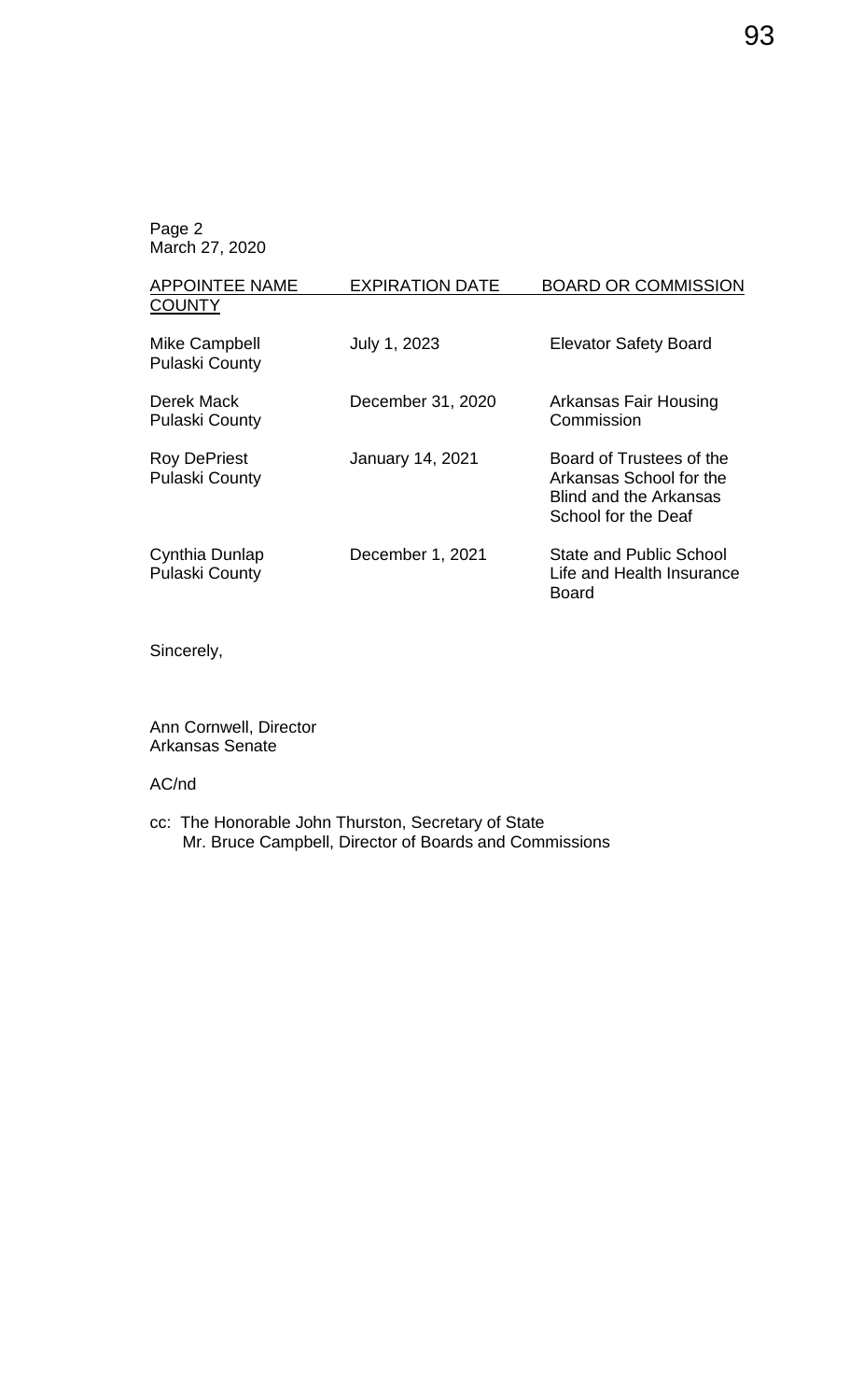

 *Arkansas Senate* LITTLE ROCK, AR <sup>72201</sup>

### **Ann Cornwell, Director**

Secretary of the Senate Phone: 501-682-5951 Fax: 501-682-2917<br>Cell: 501-837-7777 Cell: 501-837-7777 *E-mail: [ann.cornwell@senate.ar.gov](mailto:ann.cornwell@senate.ar.gov)*

State Capitol Building, Room 320 Little Rock, AR 72201

March 27, 2020

The Honorable Asa Hutchinson Governor, State of Arkansas State Capitol Building Little Rock, AR 72201

Dear Governor Hutchinson:

This is to advise that the Senate of the First Extraordinary Session of the Ninety-Second General Assembly, 2020, on a motion of Alan Clark, confirmed the following:

| <b>APPOINTEE NAME</b><br><b>COUNTY</b>      | <b>EXPIRATION DATE</b>  | <b>BOARD OR COMMISSION</b>                               |
|---------------------------------------------|-------------------------|----------------------------------------------------------|
| Dr. Michael Derden<br><b>Garland County</b> | <b>January 14, 2023</b> | Criminal Justice Institute<br><b>Advisory Board</b>      |
| LeDante Walker<br><b>Garland County</b>     | June 1, 2022            | Governor's Commission on<br>People with Disabilities     |
| Jack McCoy<br><b>Hot Spring County</b>      | June 9, 2024            | Arkansas State Board of<br><b>Chiropractic Examiners</b> |
| Diana Reggans<br><b>Hot Spring County</b>   | July 1, 2026            | Board of Trustees of College<br>of the Ouachitas         |
|                                             |                         |                                                          |

Sincerely,

Ann Cornwell, Director Arkansas Senate

AC/nd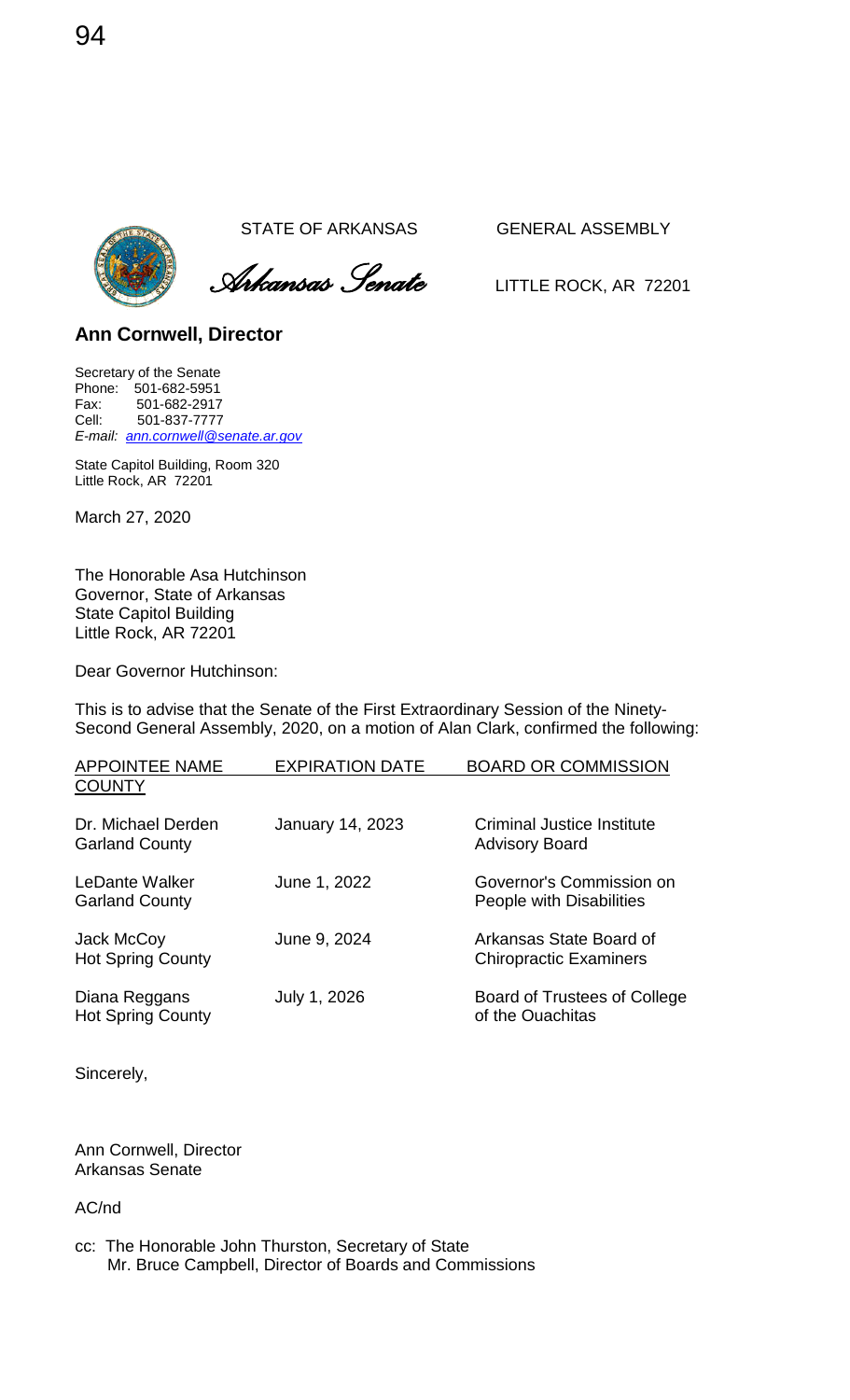

 *Arkansas Senate* LITTLE ROCK, AR <sup>72201</sup>

### **Ann Cornwell, Director**

Secretary of the Senate Phone: 501-682-5951 Fax: 501-682-2917<br>Cell: 501-837-7777 Cell: 501-837-7777 *E-mail: [ann.cornwell@senate.ar.gov](mailto:ann.cornwell@senate.ar.gov)*

State Capitol Building, Room 320 Little Rock, AR 72201

March 27, 2020

The Honorable Asa Hutchinson Governor, State of Arkansas State Capitol Building Little Rock, AR 72201

Dear Governor Hutchinson:

This is to advise that the Senate of the First Extraordinary Session of the Ninety-Second General Assembly, 2020, on a motion of Senator John Cooper, confirmed the following:

| <b>APPOINTEE NAME</b>                                   | <b>EXPIRATION DATE</b> | <b>BOARD OR COMMISSION</b>                                                                  |
|---------------------------------------------------------|------------------------|---------------------------------------------------------------------------------------------|
| <b>COUNTY</b>                                           |                        |                                                                                             |
| Dr. Hillary Jones<br><b>Craighead County</b>            | January 14, 2023       | Universal Newborn Hearing<br>Screening, Tracking, and<br><b>Intervention Advisory Board</b> |
| <b>Haley Jones</b><br><b>Craighead County</b>           | July 20, 2022          | Advisory Council for the<br><b>Education of Gifted and</b><br><b>Talented Children</b>      |
| <b>Heather Nelson</b><br><b>Craighead County</b>        | January 14, 2024       | <b>Arkansas History Commission</b>                                                          |
| <b>Brady Banta</b><br><b>Craighead County</b>           | January 14, 2026       | <b>Arkansas History Commission</b>                                                          |
| Niel Crowson<br><b>Craighead County</b>                 | January 14, 2025       | Board of Trustees of<br><b>Arkansas State University</b>                                    |
| <b>Judge Brent Davis</b><br><b>Craighead County</b>     | January 14, 2025       | <b>State Crime Laboratory Board</b>                                                         |
| <b>Chief Richard Elliott</b><br><b>Craighead County</b> | January 14, 2026       | <b>State Crime Laboratory Board</b>                                                         |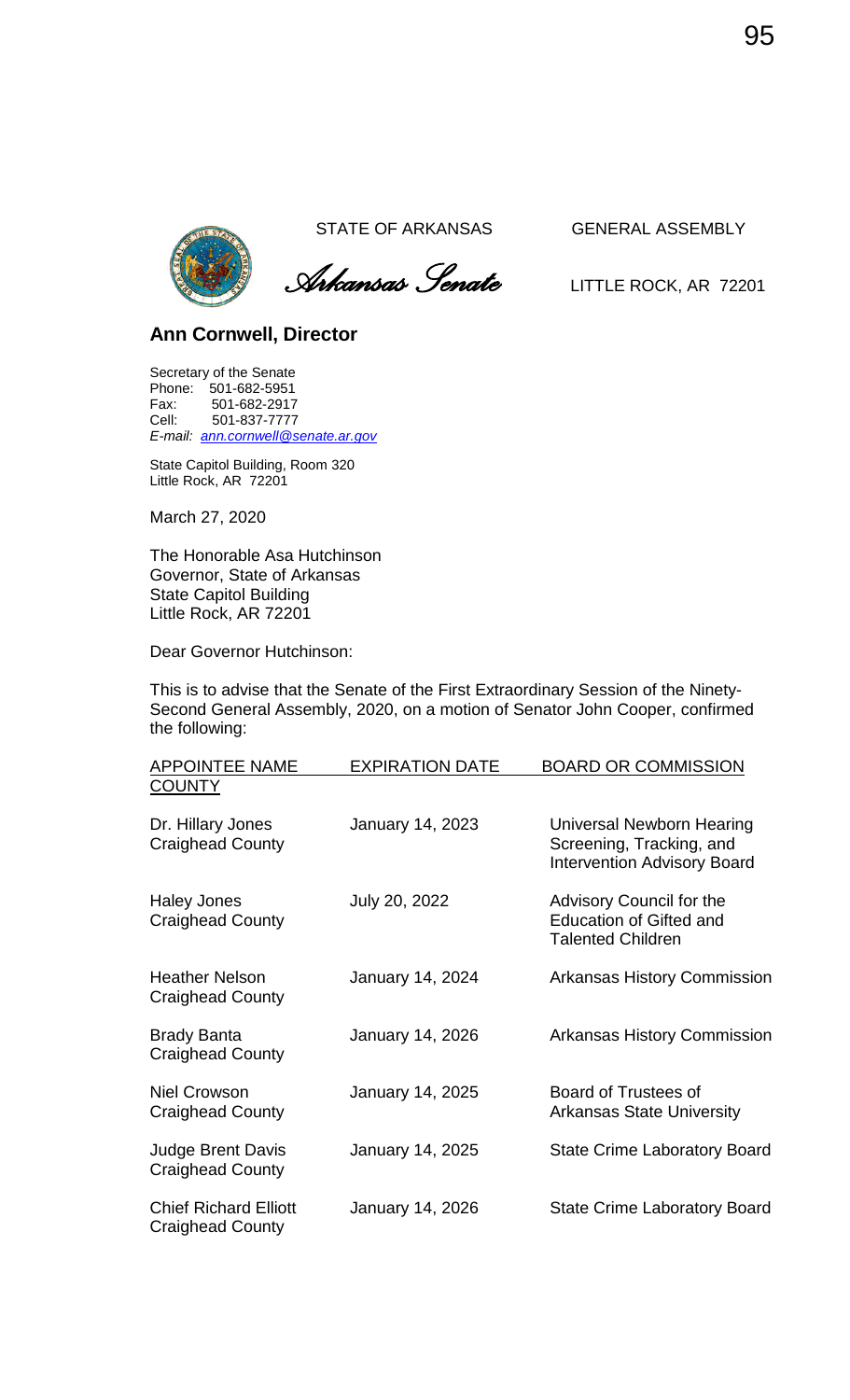| <b>APPOINTEE NAME</b>                       | <b>EXPIRATION DATE</b> | <b>BOARD OR COMMISSION</b>                   |
|---------------------------------------------|------------------------|----------------------------------------------|
| <b>COUNTY</b>                               |                        |                                              |
| Kimberly Whitman<br><b>Craighead County</b> | June 30, 2021          | Arkansas Elderly Childhood<br>Commission     |
| Dr. Mark Reiner<br><b>Craighead County</b>  | September 1, 2021      | Arkansas Board of Podiatric<br>Medicine      |
| Robbie Cline<br><b>Craighead County</b>     | December 31, 2021      | Arkansas Board of Examiners<br>in Counseling |
| Dr. Brad Erney<br><b>Craighead County</b>   | December 31, 2021      | State Board of Health                        |

Sincerely,

Ann Cornwell, Director Arkansas Senate

AC/nd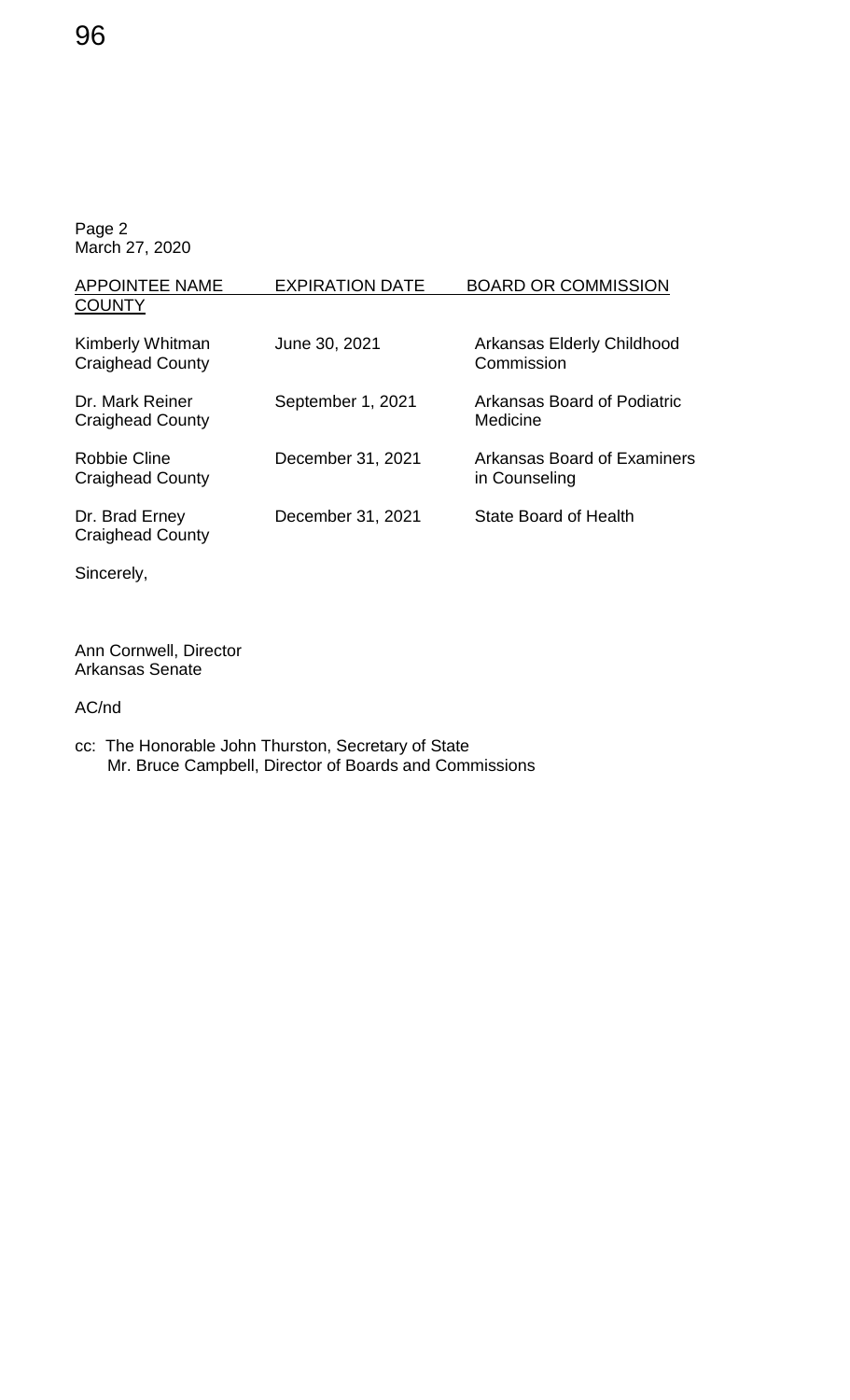

 *Arkansas Senate* LITTLE ROCK, AR <sup>72201</sup>

### **Ann Cornwell, Director**

Secretary of the Senate Phone: 501-682-5951 Fax: 501-682-2917<br>Cell: 501-837-7777 Cell: 501-837-7777 *E-mail: [ann.cornwell@senate.ar.gov](mailto:ann.cornwell@senate.ar.gov)*

State Capitol Building, Room 320 Little Rock, AR 72201

March 27, 2020

The Honorable Asa Hutchinson Governor, State of Arkansas State Capitol Building Little Rock, AR 72201

Dear Governor Hutchinson:

This is to advise that the Senate of the First Extraordinary Session of the Ninety-Second General Assembly, 2020, on a motion of Senator Jonathan Dismang, confirmed the following:

| <b>APPOINTEE NAME</b>                            | <b>EXPIRATION DATE</b> | <b>BOARD OR COMMISSION</b>                         |
|--------------------------------------------------|------------------------|----------------------------------------------------|
| <b>COUNTY</b>                                    |                        |                                                    |
| <b>Ted Dickey</b><br><b>Arkansas County</b>      | March 1, 2030          | Board of Trustees of the<br>University of Arkansas |
| <b>William Anderson</b><br><b>Prairie County</b> | January 14, 2027       | <b>Arkansas Natural Resources</b><br>Commission    |
| <b>Cheri Smith</b><br><b>White County</b>        | June 30, 2022          | Arkansas Early Childhood<br>Commission             |
| Dr. Clara Carroll<br><b>White County</b>         | January 14, 2026       | Keep Arkansas Beautiful<br>Commission              |
| Tom Thomas<br><b>White County</b>                | October 15, 2024       | Arkansas Veterans'<br>Commission                   |
| Clay Waliski<br>Lonoke County                    | December 31, 2021      | <b>State Board of Health</b>                       |
| <b>Justin Moore</b><br><b>White County</b>       | December 31, 2021      | Arkansas Board of Examiners<br>in Counseling       |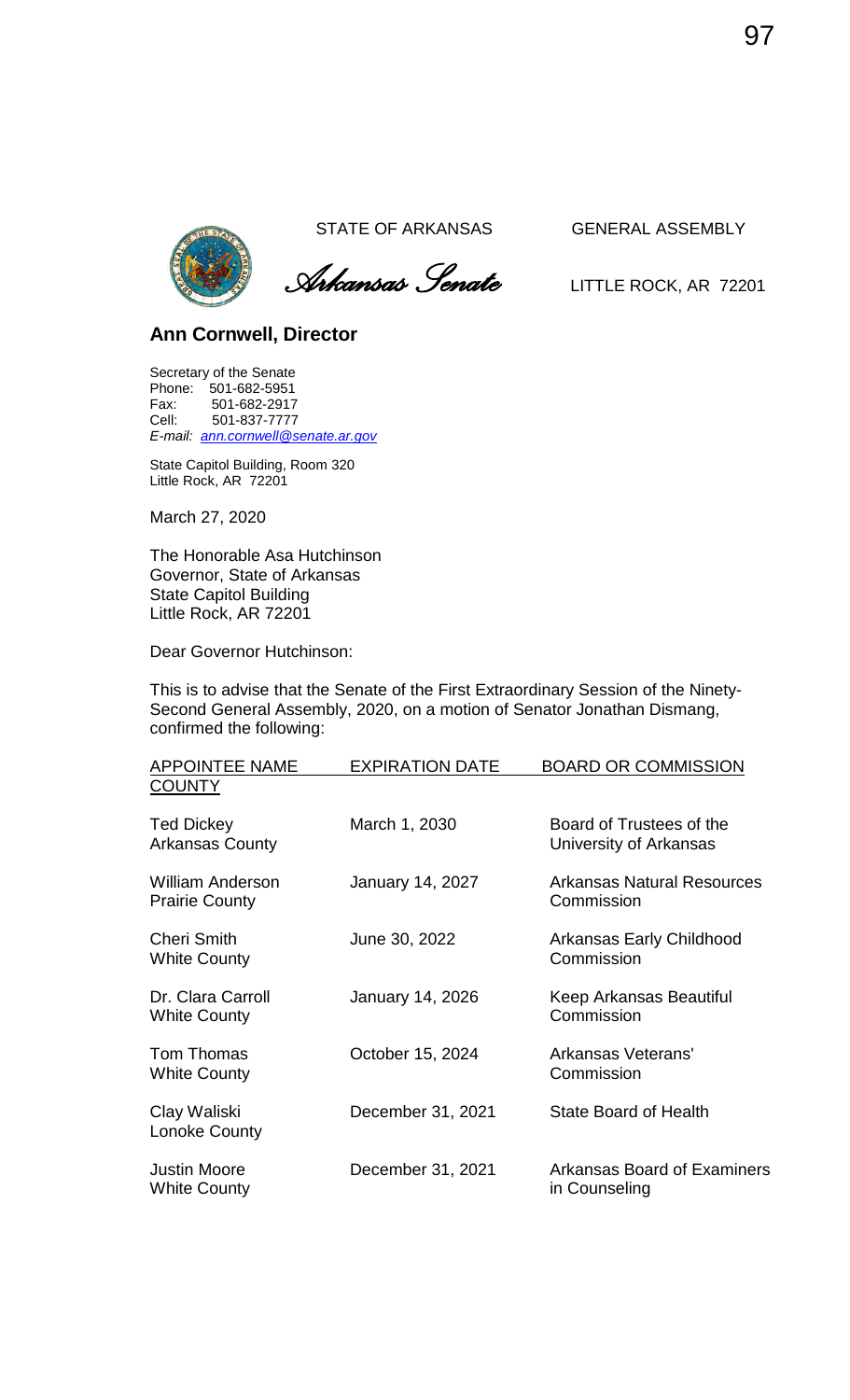### APPOINTEE NAME EXPIRATION DATE BOARD OR COMMISSION **COUNTY**

Suzanne Casey December 31, 2021 Arkansas Board of Examiners<br>White County in Counseling in Counseling

Sincerely,

Ann Cornwell, Director Arkansas Senate

AC/nd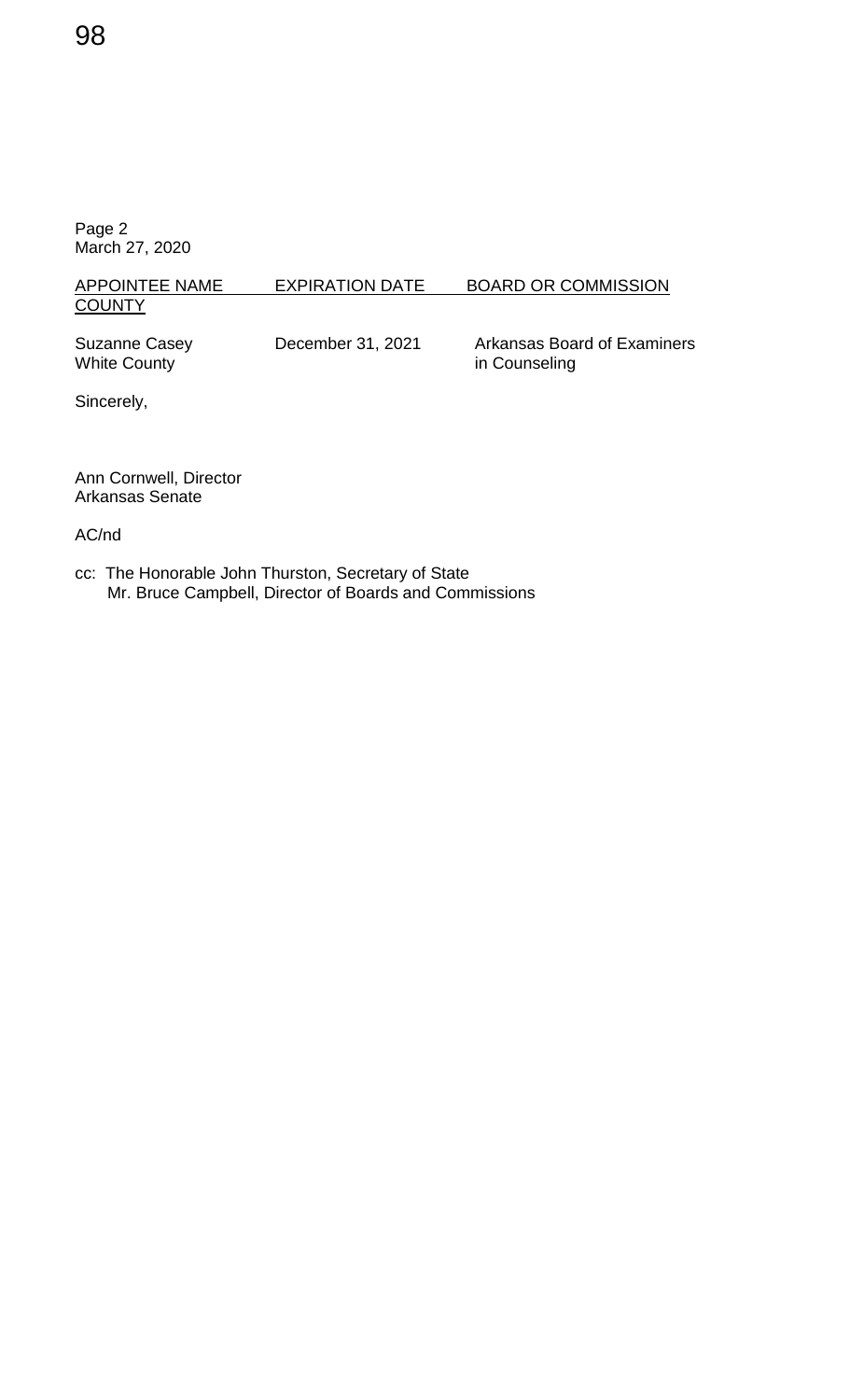

 *Arkansas Senate* LITTLE ROCK, AR <sup>72201</sup>

### **Ann Cornwell, Director**

Secretary of the Senate Phone: 501-682-5951 Fax: 501-682-2917<br>Cell: 501-837-7777 Cell: 501-837-7777 *E-mail: [ann.cornwell@senate.ar.gov](mailto:ann.cornwell@senate.ar.gov)*

State Capitol Building, Room 320 Little Rock, AR 72201

March 27, 2020

The Honorable Asa Hutchinson Governor, State of Arkansas State Capitol Building Little Rock, AR 72201

Dear Governor Hutchinson:

This is to advise that the Senate of the First Extraordinary Session of the Ninety-Second General Assembly, 2020, on a motion of Senator Lance Eads, confirmed the following:

| <b>APPOINTEE NAME</b>                            | <b>EXPIRATION DATE</b> | <b>BOARD OR COMMISSION</b>                                                                  |
|--------------------------------------------------|------------------------|---------------------------------------------------------------------------------------------|
| <b>COUNTY</b>                                    |                        |                                                                                             |
| Dr. Charles Bower<br><b>Washington County</b>    | January 14, 2023       | Universal Newborn Hearing<br>Screening, Tracking, and<br><b>Intervention Advisory Board</b> |
| <b>Seth Mims</b><br><b>Washington County</b>     | January 14, 2024       | Board of Directors of the<br><b>Arkansas Development</b><br><b>Finance Authority</b>        |
| <b>Larry West</b><br><b>Washington County</b>    | November 1, 2024       | Arkansas State Board of<br><b>Registration for Professional</b><br><b>Soil Classifiers</b>  |
| Dr. Ryan Martin<br><b>Washington County</b>      | December 31, 2022      | Arkansas Board of Examiners<br>Counseling                                                   |
| Dr. Dwight Duckworth<br><b>Washington County</b> | September 1, 2024      | Arkansas State Board of<br><b>Dental Examiners</b>                                          |
| Mike Reynolds<br><b>Washington County</b>        | January 14, 2023       | Criminal Justice Institute<br><b>Advisory Board</b>                                         |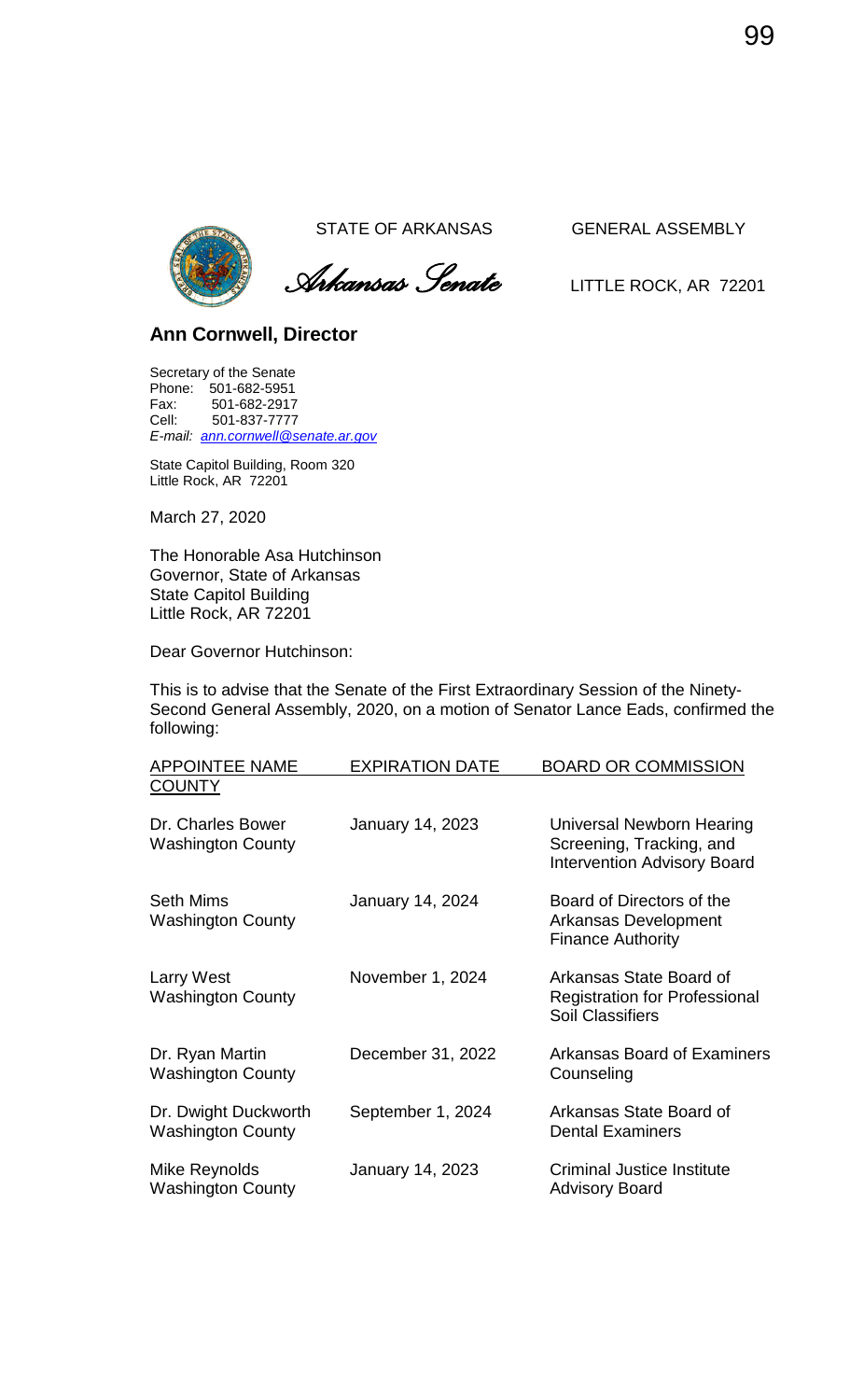| <b>APPOINTEE NAME</b>                              | <b>EXPIRATION DATE</b> | <b>BOARD OR COMMISSION</b>                                                                  |
|----------------------------------------------------|------------------------|---------------------------------------------------------------------------------------------|
| <b>COUNTY</b>                                      |                        |                                                                                             |
| <b>Steve Unger</b><br><b>Washington County</b>     | July 1, 2023           | Arkansas Abstracters' Board                                                                 |
| David Nixon<br><b>Washington County</b>            | December 31, 2021      | Board of the Information<br><b>Network of Arkansas</b>                                      |
| <b>Richard Hopwood</b><br><b>Washington County</b> | June 15, 2023          | <b>Board of Electrical Examiners</b><br>of the State of Arkansas                            |
| Tanya Mims<br><b>Washington County</b>             | December 31, 2022      | Arkansas Fair Housing<br>Commission                                                         |
| <b>Brian Moore</b><br><b>Washington County</b>     | July 1, 2023           | State Board of Licensure for<br>Professional Engineers and<br><b>Professional Surveyors</b> |
| <b>Anthony Doss</b><br><b>Washington County</b>    | June 30, 2024          | Board of Directors of<br><b>Northwest Technical Institute</b>                               |
| Sincerely,                                         |                        |                                                                                             |

Ann Cornwell, Director Arkansas Senate

AC/nd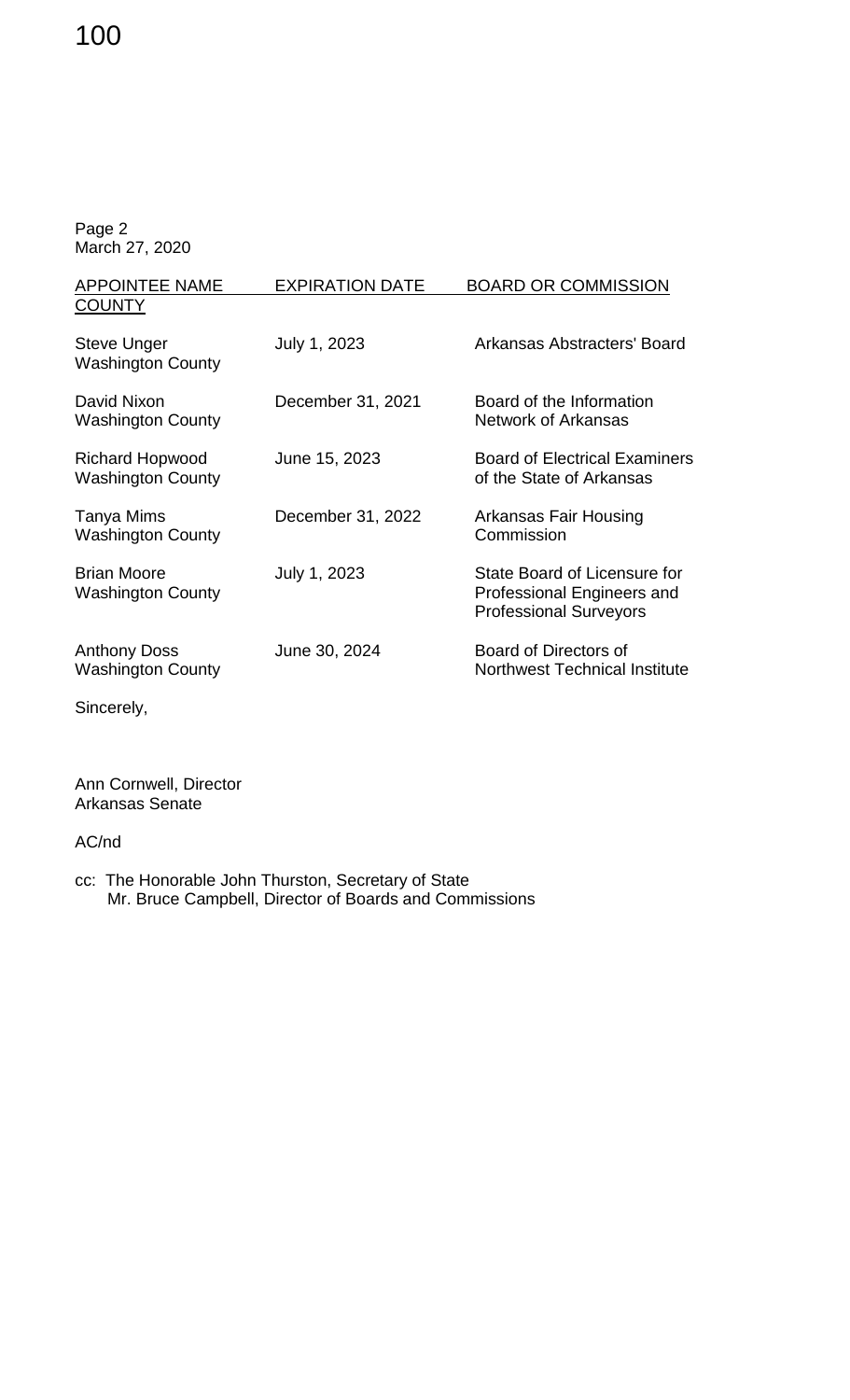

 *Arkansas Senate* LITTLE ROCK, AR <sup>72201</sup>

### **Ann Cornwell, Director**

Secretary of the Senate Phone: 501-682-5951 Fax: 501-682-2917<br>Cell: 501-837-7777 Cell: 501-837-7777 *E-mail: [ann.cornwell@senate.ar.gov](mailto:ann.cornwell@senate.ar.gov)*

State Capitol Building, Room 320 Little Rock, AR 72201

March 27, 2020

The Honorable Asa Hutchinson Governor, State of Arkansas State Capitol Building Little Rock, AR 72201

Dear Governor Hutchinson:

This is to advise that the Senate of the First Extraordinary Session of the Ninety-Second General Assembly, 2020, on a motion of Senator Joyce Elliott, confirmed the following:

| <b>APPOINTEE NAME</b>                          | <b>EXPIRATION DATE</b> | <b>BOARD OR COMMISSION</b>                                  |
|------------------------------------------------|------------------------|-------------------------------------------------------------|
| <b>COUNTY</b>                                  |                        |                                                             |
| Erica Woods<br><b>Pulaski County</b>           | January 14, 2024       | Board of Trustees of Southern<br><b>Arkansas University</b> |
| <b>Theresa Petrey</b><br><b>Pulaski County</b> | June 30, 2021          | Board of the Division of State<br>Services for the Blind    |
| Dr. Ian Birkett<br><b>Pulaski County</b>       | January 14, 2025       | <b>State Crime Laboratory Board</b>                         |
| <b>Jason Smedley</b><br><b>Pulaski County</b>  | October 15, 2024       | Arkansas Veterans'<br>Commission                            |
| Dale Spence<br><b>Pulaski County</b>           | July 1, 2025           | Arkansas Abstracters' Board                                 |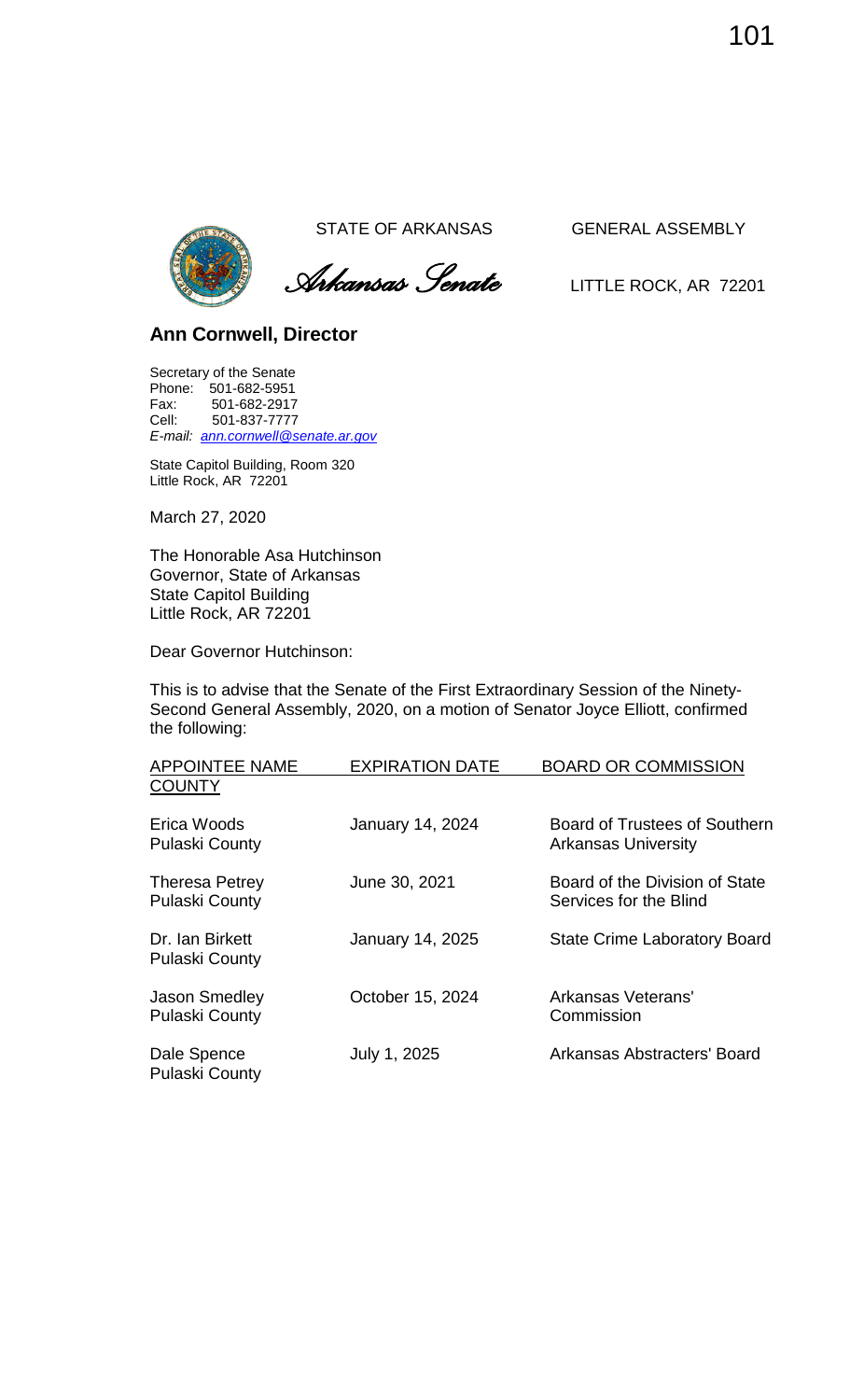## APPOINTEE NAME EXPIRATION DATE BOARD OR COMMISSION **COUNTY**

Pulaski County

Davesh Sitaram **July 1, 2021** Elevator Safety Board

Sincerely,

Ann Cornwell, Director Arkansas Senate

AC/nd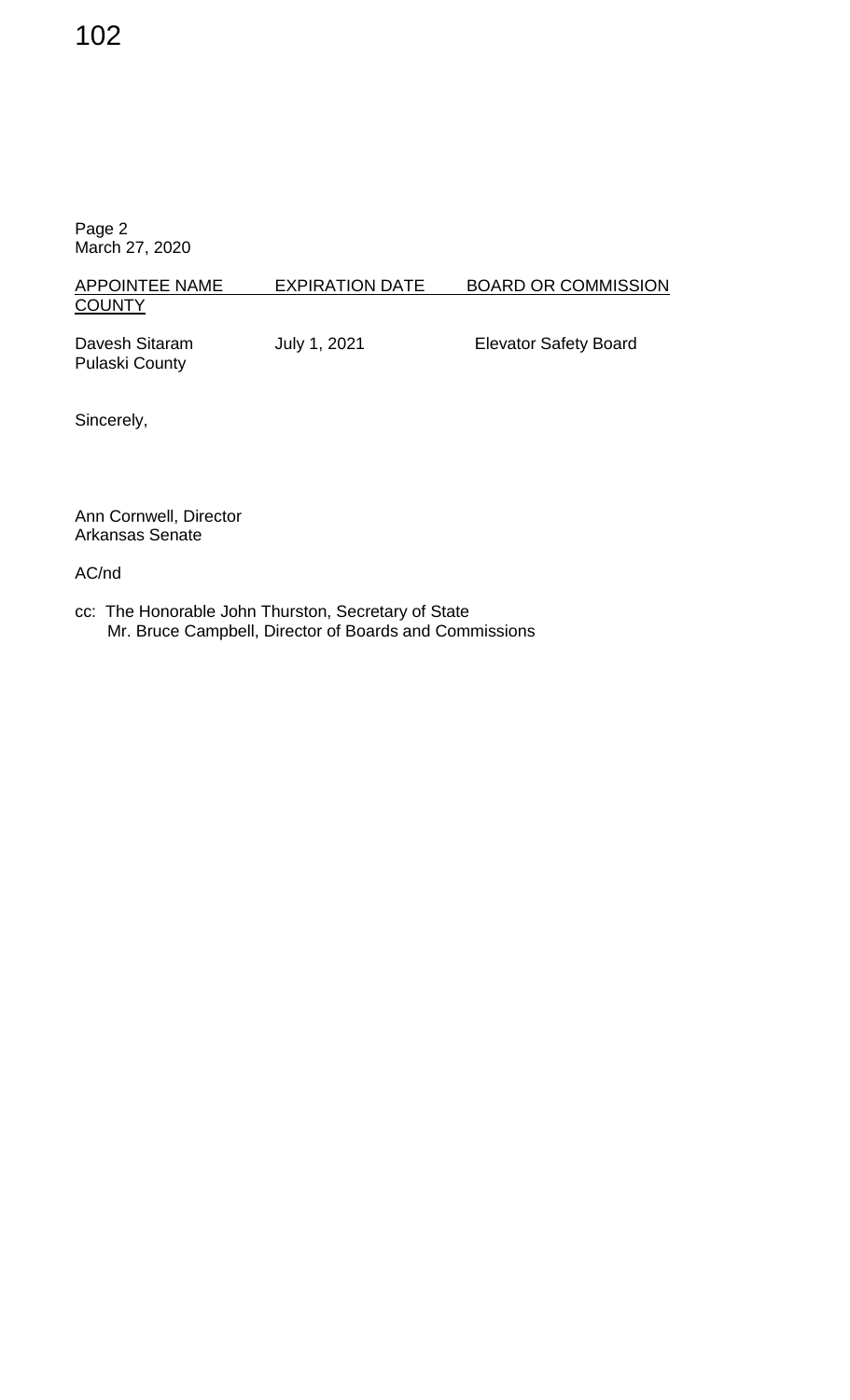

 *Arkansas Senate* LITTLE ROCK, AR <sup>72201</sup>

### **Ann Cornwell, Director**

Secretary of the Senate Phone: 501-682-5951 Fax: 501-682-2917<br>Cell: 501-837-7777 Cell: 501-837-7777 *E-mail: [ann.cornwell@senate.ar.gov](mailto:ann.cornwell@senate.ar.gov)*

State Capitol Building, Room 320 Little Rock, AR 72201

March 27, 2020

The Honorable Asa Hutchinson Governor, State of Arkansas State Capitol Building Little Rock, AR 72201

Dear Governor Hutchinson:

This is to advise that the Senate of the First Extraordinary Session of the Ninety-Second General Assembly, 2020, on a motion of Senator Jane English, confirmed the following:

| <b>APPOINTEE NAME</b>                          | <b>EXPIRATION DATE</b>  | <b>BOARD OR COMMISSION</b>                                                                   |
|------------------------------------------------|-------------------------|----------------------------------------------------------------------------------------------|
| <b>COUNTY</b>                                  |                         |                                                                                              |
| Dr. Jennifer Rigsby<br><b>Pulaski County</b>   | <b>January 14, 2022</b> | Universal Newborn Hearing,<br>Screening, Tracking, and<br><b>Intervention Advisory Board</b> |
| Erika Evans<br><b>Pulaski County</b>           | June 30, 2023           | Board of the Division of State<br>Services for the Blind                                     |
| Michael Cossey<br><b>Pulaski County</b>        | October 14, 2022        | <b>Arkansas Fire Protection</b><br>Services Board                                            |
| Rodney Farley<br><b>Pulaski County</b>         | June 1, 2022            | Governor's Commission on<br>People with Disabilities                                         |
| Dr. Shabbir Dharamsey<br><b>Pulaski County</b> | July 1, 2024            | Arkansas Tobacco Control<br><b>Board</b>                                                     |
| Dr. Zachary Ward<br><b>Pulaski County</b>      | June 30, 2021           | Board of Examiners in<br>Speech-Language Pathology<br>and Audiology                          |
| Lonnie Burrow<br><b>Pulaski County</b>         | June 30, 2022           | Arkansas Board of Dispensing<br>Opticians                                                    |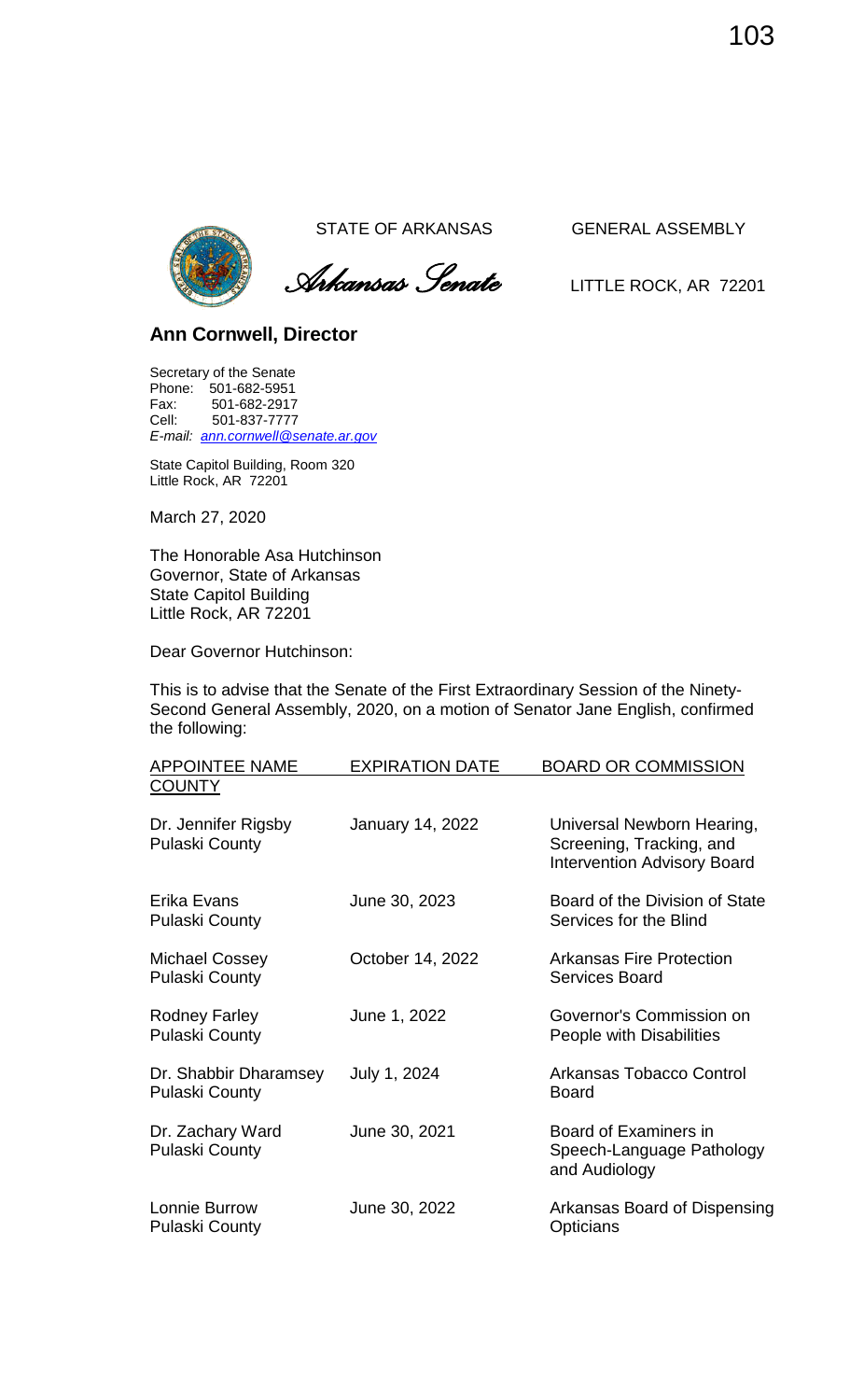# 104

Page 2 March 27, 2020

| <b>APPOINTEE NAME</b><br><b>COUNTY</b>      | <b>EXPIRATION DATE</b>  | <b>BOARD OR COMMISSION</b>                |
|---------------------------------------------|-------------------------|-------------------------------------------|
| Dr. Alex David<br><b>Pulaski County</b>     | <b>January 14, 2023</b> | <b>State Kidney Disease</b><br>Commission |
| <b>Paul Rivera</b><br><b>Pulaski County</b> | May 1, 2023             | Arkansas Workforce<br>Development Board   |

Sincerely,

Ann Cornwell, Director Arkansas Senate

AC/nd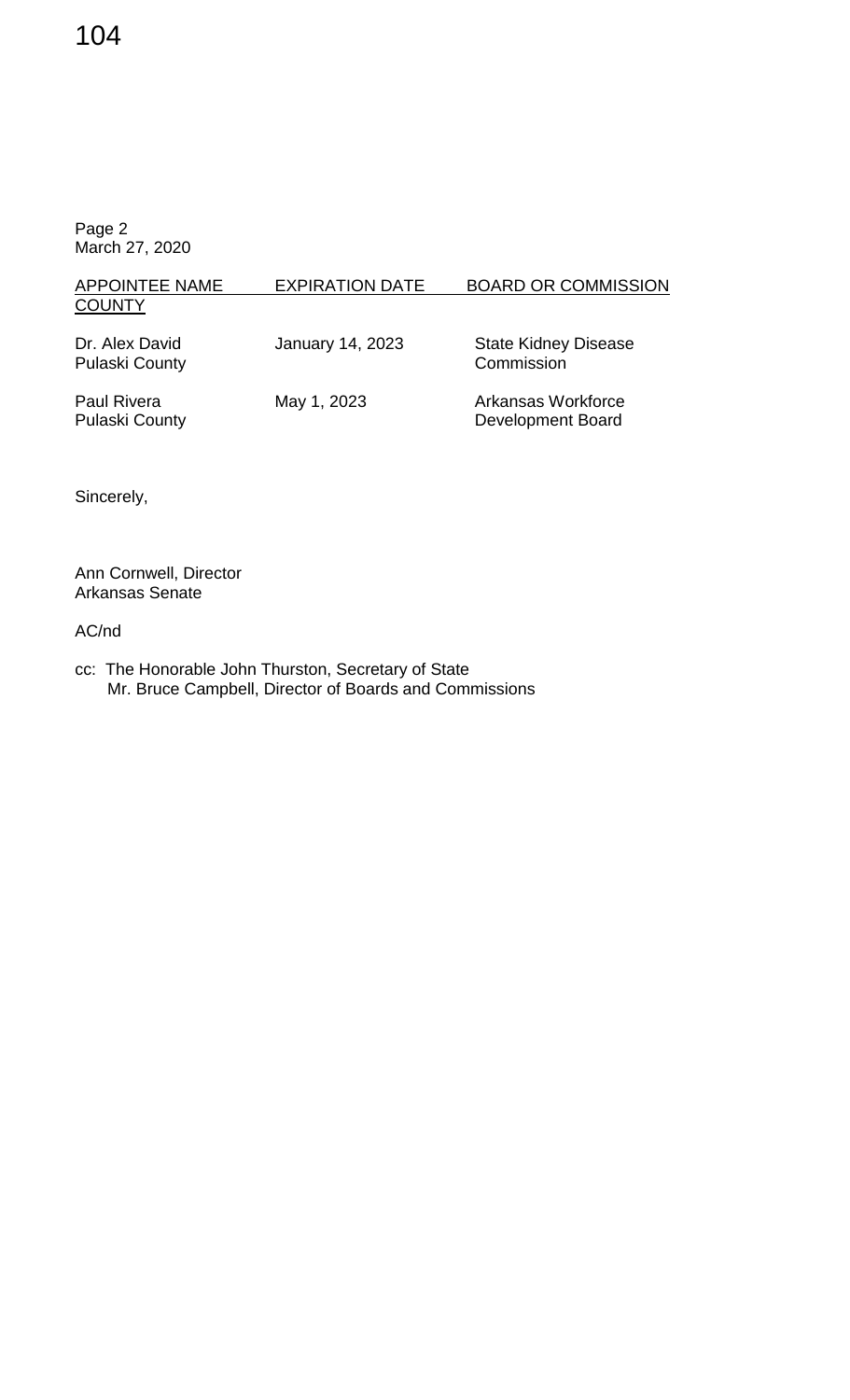

 *Arkansas Senate* LITTLE ROCK, AR <sup>72201</sup>

### **Ann Cornwell, Director**

Secretary of the Senate Phone: 501-682-5951 Fax: 501-682-2917 Cell: 501-837-7777 *E-mail: [ann.cornwell@senate.ar.gov](mailto:ann.cornwell@senate.ar.gov)*

State Capitol Building, Room 320 Little Rock, AR 72201

March 27, 2020

The Honorable Asa Hutchinson Governor, State of Arkansas State Capitol Building Little Rock, AR 72201

Dear Governor Hutchinson:

This is to advise that the Senate of the First Extraordinary Session of the Ninety-Second General Assembly, 2020, on a motion of Senator Scott Flippo, confirmed the following:

| <b>APPOINTEE NAME</b><br><b>COUNTY</b>              | <b>EXPIRATION DATE</b> | <b>BOARD OR COMMISSION</b>                        |
|-----------------------------------------------------|------------------------|---------------------------------------------------|
| <b>Travis Dover</b><br><b>Baxter County</b>         | October 14, 2022       | Arkansas Fire Protection<br><b>Services Board</b> |
| <b>Carl Richard Taffner</b><br><b>Baxter County</b> | June 30, 2024          | Arkansas State Board of<br>Sanitarians            |
| Ryan Clayborn<br><b>Boone County</b>                | June 30, 2021          | Arkansas Early Childhood<br>Commission            |
| <b>Vickie Burlsworth</b><br><b>Boone County</b>     | June 30, 2020          | Arkansas Board of Dispensing<br>Opticians         |
|                                                     |                        |                                                   |

Sincerely,

Ann Cornwell, Director Arkansas Senate

AC/nd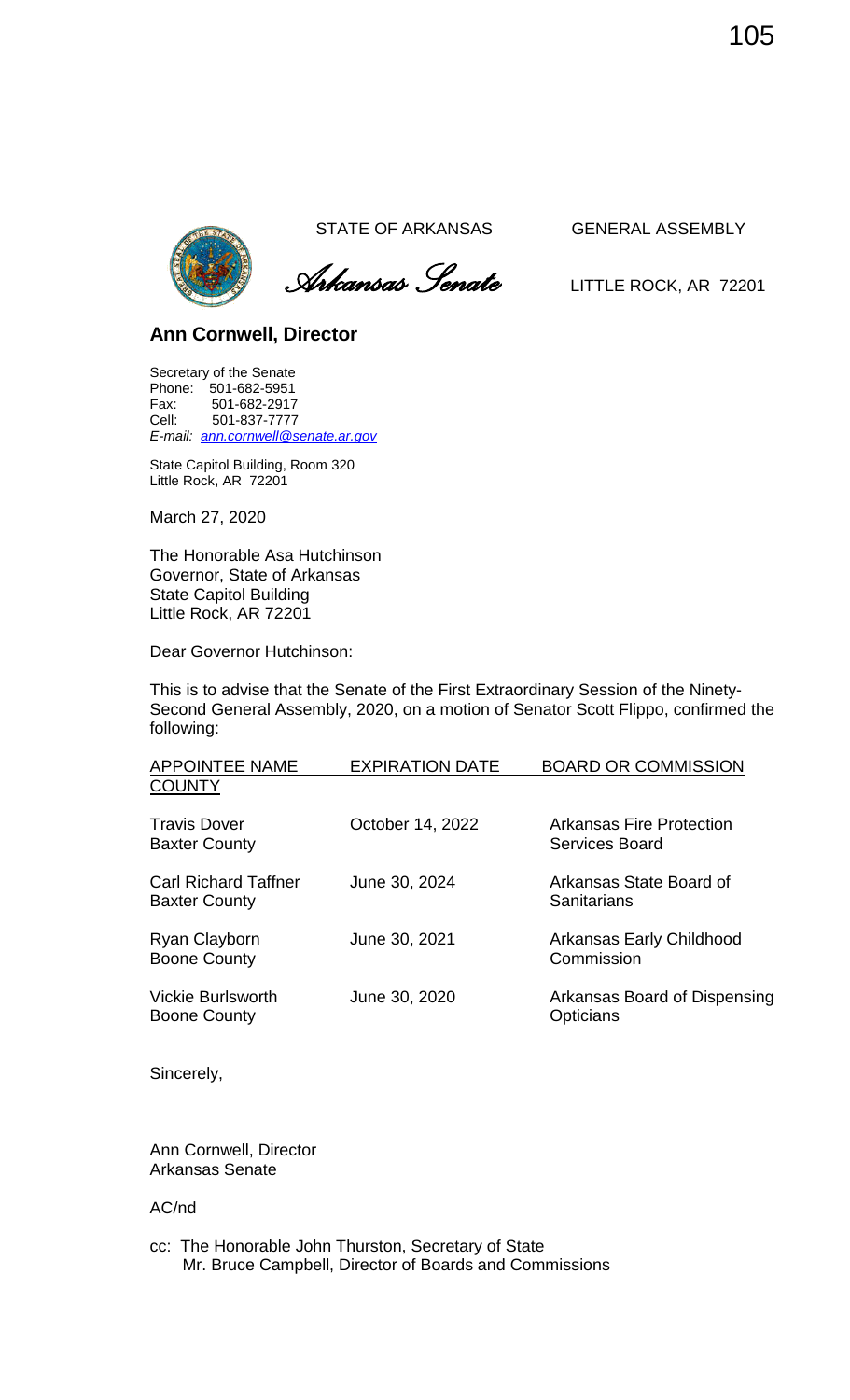*Arkansas Senate* LITTLE ROCK, AR <sup>72201</sup>

**Ann Cornwell, Director** 

Secretary of the Senate Phone: 501-682-5951 Fax: 501-682-2917 Cell: 501-837-7777 *E-mail: [ann.cornwell@senate.ar.gov](mailto:ann.cornwell@senate.ar.gov)*

State Capitol Building, Room 320 Little Rock, AR 72201

March 27, 2020

The Honorable Asa Hutchinson Governor, State of Arkansas State Capitol Building Little Rock, AR 72201

Dear Governor Hutchinson:

This is to advise that the Senate of the First Extraordinary Session of the Ninety-Second General Assembly, 2020, on a motion of Senator Stephanie Flowers, confirmed the following:

| <b>APPOINTEE NAME</b>              | <b>EXPIRATION DATE</b>  | <b>BOARD OR COMMISSION</b>                                              |
|------------------------------------|-------------------------|-------------------------------------------------------------------------|
| <b>COUNTY</b>                      |                         |                                                                         |
| Ruthie Johnson<br>Jefferson County | October 1, 2023         | <b>Tobacco Prevention and</b><br><b>Cessation Advisory</b><br>Committee |
| D. Brian Todd<br>Jefferson County  | <b>January 14, 2023</b> | Criminal Justice Institute<br><b>Advisory Board</b>                     |
| $\sim$ $\sim$ $\sim$ $\sim$        |                         |                                                                         |

Sincerely,

Ann Cornwell, Director Arkansas Senate

AC/nd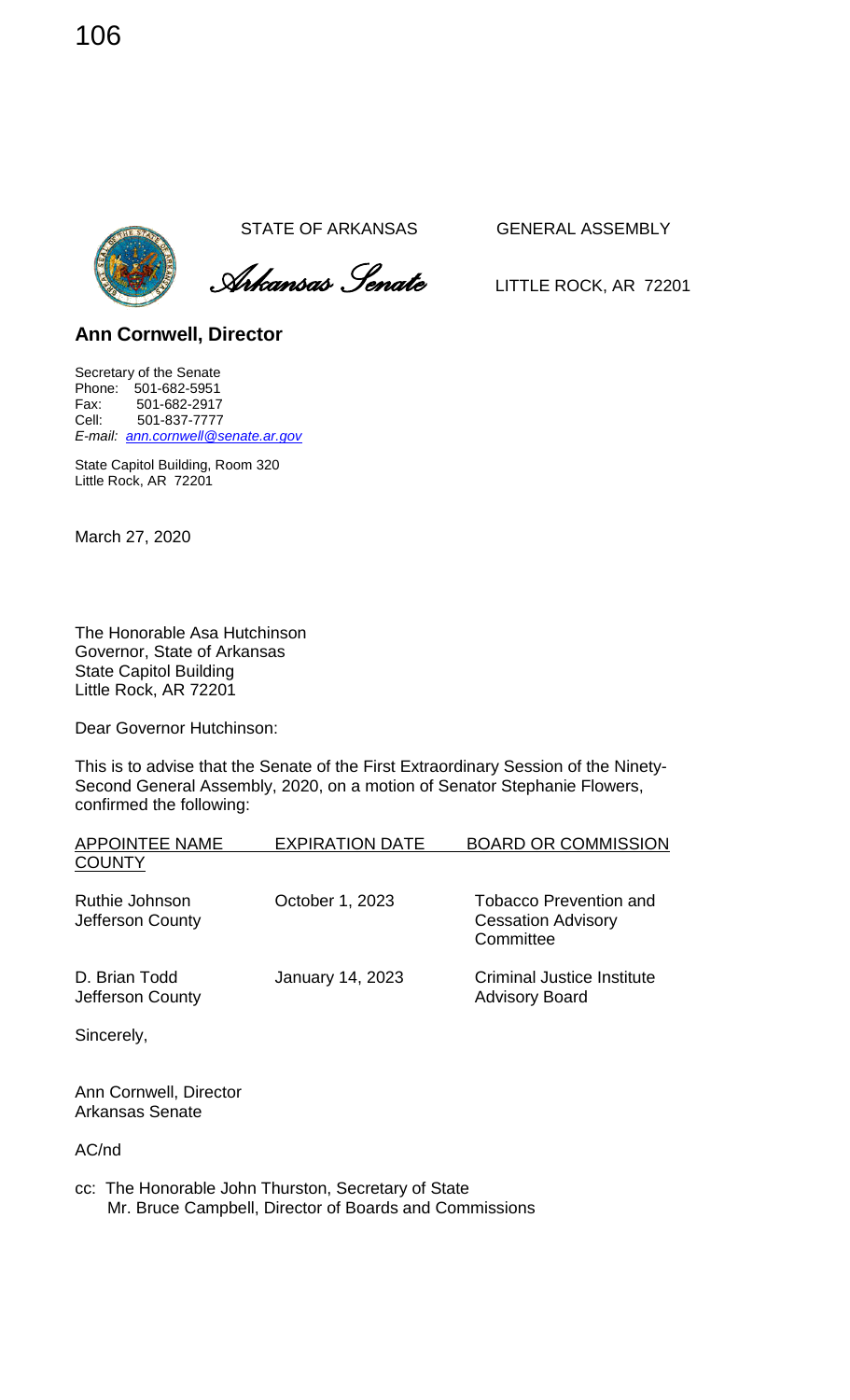

 *Arkansas Senate* LITTLE ROCK, AR <sup>72201</sup>

# **Ann Cornwell, Director**

Secretary of the Senate Phone: 501-682-5951 Fax: 501-682-2917<br>Cell: 501-837-7777 Cell: 501-837-7777 *E-mail: [ann.cornwell@senate.ar.gov](mailto:ann.cornwell@senate.ar.gov)*

State Capitol Building, Room 320 Little Rock, AR 72201

March 27, 2020

The Honorable Asa Hutchinson Governor, State of Arkansas State Capitol Building Little Rock, AR 72201

Dear Governor Hutchinson:

This is to advise that the Senate of the First Extraordinary Session of the Ninety-Second General Assembly, 2020, on a motion of Senator Trent Garner, confirmed the following:

| <b>APPOINTEE NAME</b>                                             | <b>EXPIRATION DATE</b> | <b>BOARD OR COMMISSION</b>                                                 |
|-------------------------------------------------------------------|------------------------|----------------------------------------------------------------------------|
| <b>COUNTY</b>                                                     |                        |                                                                            |
| <b>Warner Smith</b><br><b>Union County</b>                        | January 1, 2022        | <b>State Board of Collection</b><br>Agencies                               |
| Joy Blankenship<br>Jefferson County                               | January 14, 2027       | Arkansas Motor Vehicle<br>Commission                                       |
| Dee Holcomb<br>Jefferson County                                   | December 31, 2022      | Arkansas Real Estate<br>Commission                                         |
| <b>Molly Shepherd</b><br><b>Union County</b>                      | October 5, 2021        | <b>Crime Victims Reparations</b><br><b>Board</b>                           |
| <b>Sherrel Johnson</b><br><b>Union County</b>                     | January 14, 2027       | Arkansas Waterways<br>Commission                                           |
| Janelle Smith<br>Jefferson County                                 | August 7, 2022         | <b>Arkansas State Respiratory</b><br><b>Care Examining Committee</b>       |
| Sheriff Lafayette Woods, Jr. January 14, 2022<br>Jefferson County |                        | Arkansas Commission on<br><b>Law Enforcement Standards</b><br>and Training |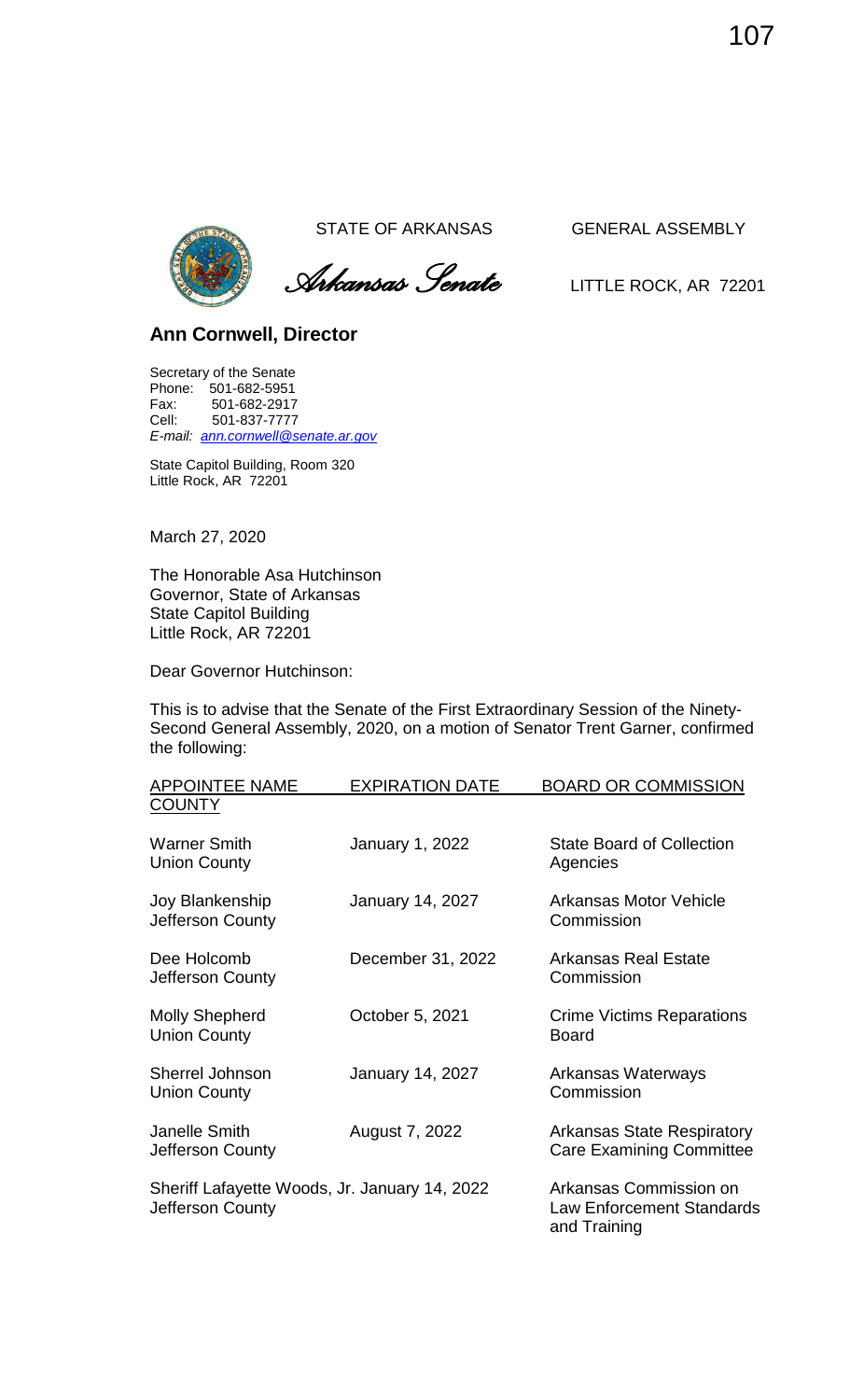# 108

Page 2 March 27, 2020

| <b>APPOINTEE NAME</b>                     | <b>EXPIRATION DATE</b> | <b>BOARD OR COMMISSION</b>                                       |
|-------------------------------------------|------------------------|------------------------------------------------------------------|
| <b>COUNTY</b>                             |                        |                                                                  |
| <b>Shauwn Howell</b><br>Jefferson County  | July 1, 2026           | Board of Trustees of<br>Southeast Arkansas College               |
| Dr. Dwayne Daniels<br><b>Union County</b> | December 31, 2020      | <b>State Board of Health</b>                                     |
| <b>Ed Carrington</b><br>Jefferson County  | June 15, 2023          | <b>Board of Electrical Examiners</b><br>of the State of Arkansas |

Sincerely,

Ann Cornwell, Director Arkansas Senate

AC/nd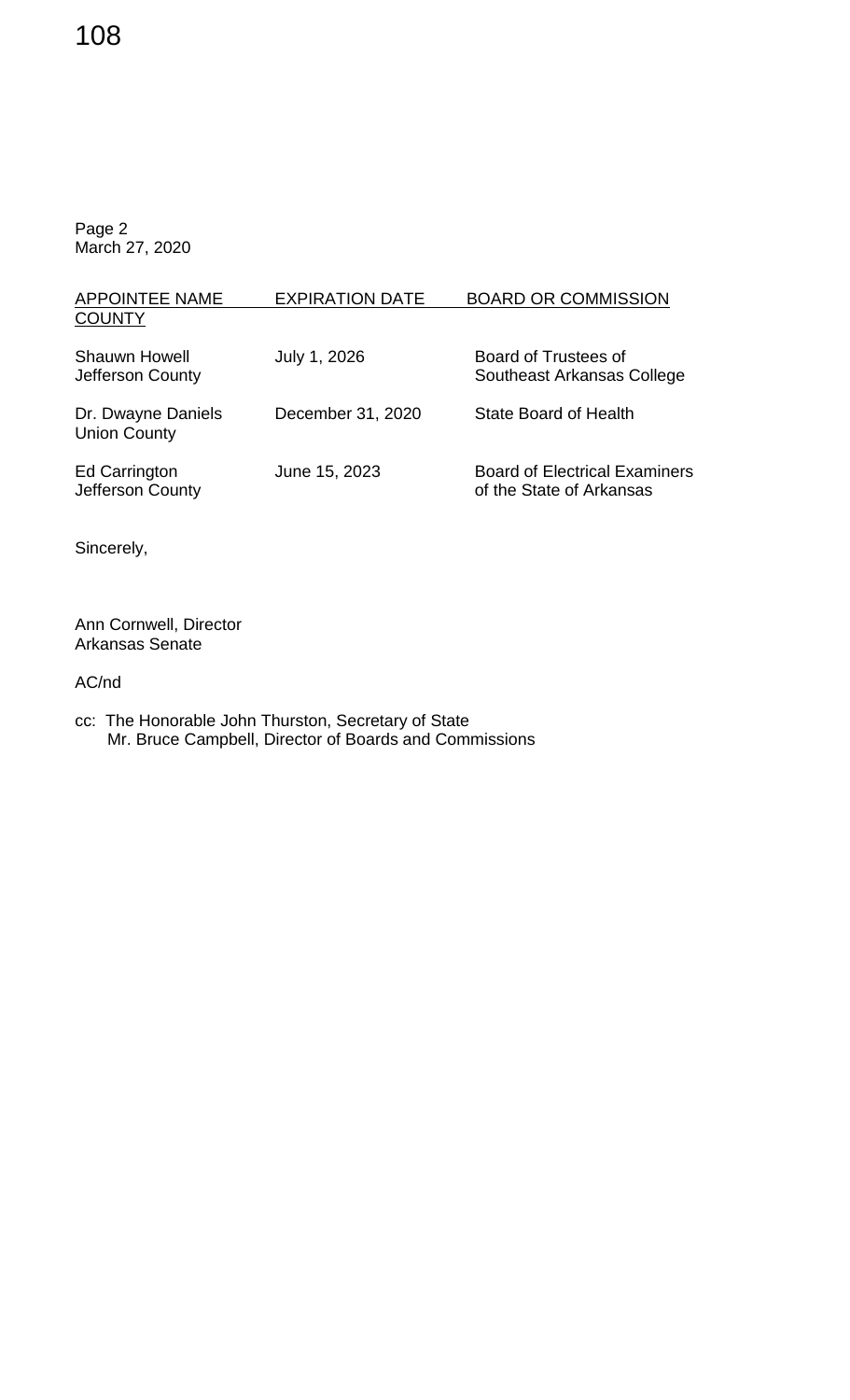

 *Arkansas Senate* LITTLE ROCK, AR <sup>72201</sup>

# **Ann Cornwell, Director**

Secretary of the Senate Phone: 501-682-5951 Fax: 501-682-2917<br>Cell: 501-837-7777 Cell: 501-837-7777 *E-mail: [ann.cornwell@senate.ar.gov](mailto:ann.cornwell@senate.ar.gov)*

State Capitol Building, Room 320 Little Rock, AR 72201

March 27, 2020

The Honorable Asa Hutchinson Governor, State of Arkansas State Capitol Building Little Rock, AR 72201

Dear Governor Hutchinson:

This is to advise that the Senate of the First Extraordinary Session of the Ninety-Second General Assembly, 2020, on a motion of Senator Kim Hammer, confirmed the following:

| <b>APPOINTEE NAME</b>                          | <b>EXPIRATION DATE</b>  | <b>BOARD OR COMMISSION</b>                                                                                                     |
|------------------------------------------------|-------------------------|--------------------------------------------------------------------------------------------------------------------------------|
| <b>COUNTY</b>                                  |                         |                                                                                                                                |
| Dr. Pebbles Fagan<br><b>Pulaski County</b>     | October 1, 2020         | <b>Tobacco Prevention and</b><br><b>Cessation Advisory</b><br>Committee                                                        |
| <b>Karen Walters</b><br><b>Saline County</b>   | August 6, 2022          | <b>Academic Facilities Review</b><br>Board                                                                                     |
| Dr. Christopher Jones<br><b>Pulaski County</b> | <b>January 14, 2022</b> | Board of Directors of the<br>Division of Science and<br>Technology of the<br>Arkansas Economic<br>Development Commission       |
| David Kelley<br><b>Saline County</b>           | <b>January 14, 2023</b> | Board of Director of the<br>Division of Science and<br>Technology of the<br>Arkansas Economic<br><b>Development Commission</b> |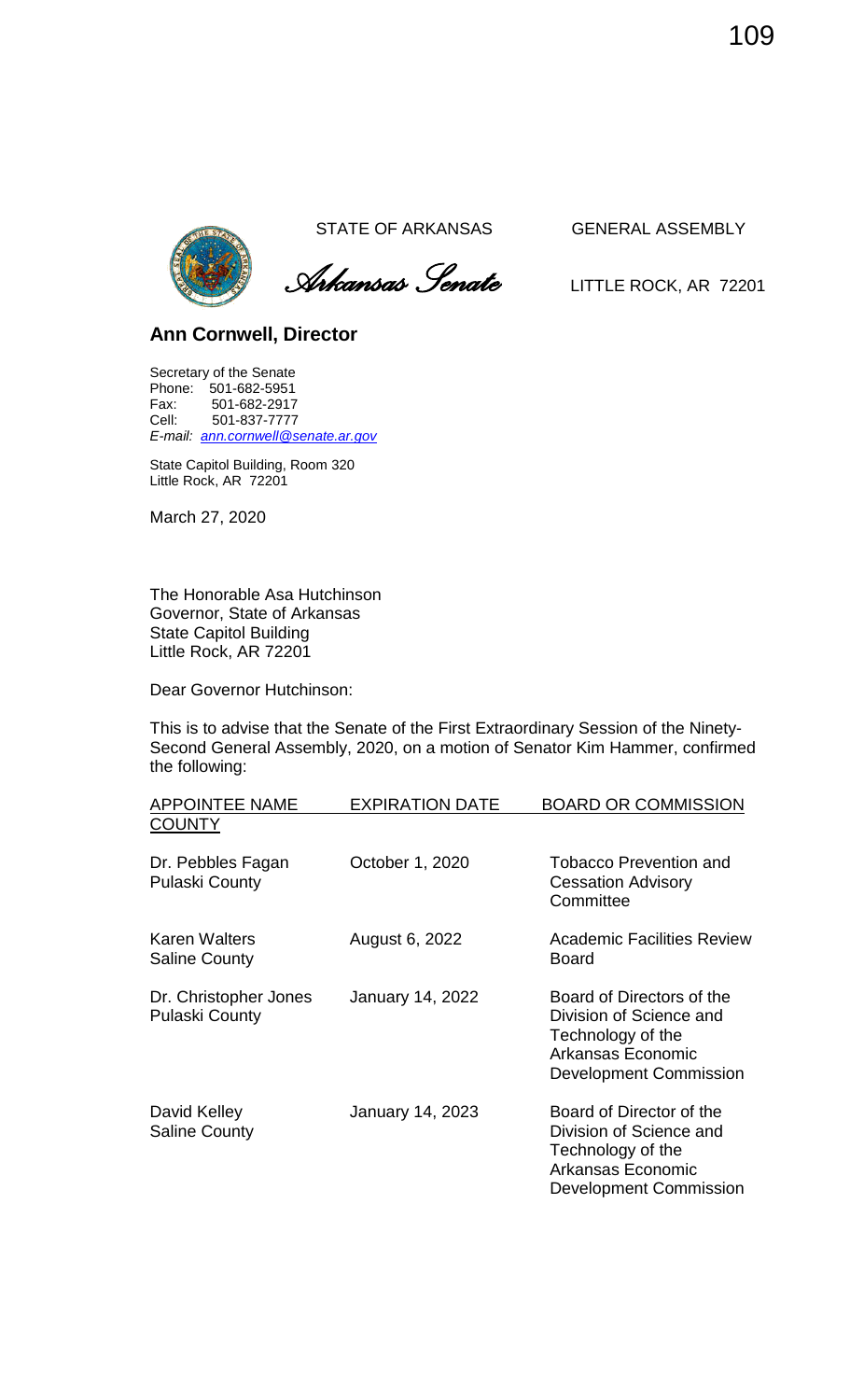# 110

Page 2 March 27, 2020

| <b>APPOINTEE NAME</b>                                               | <b>EXPIRATION DATE</b>  | <b>BOARD OR COMMISSION</b>                                                                                                      |
|---------------------------------------------------------------------|-------------------------|---------------------------------------------------------------------------------------------------------------------------------|
| <b>COUNTY</b>                                                       |                         |                                                                                                                                 |
| <b>Walter Burgess</b><br><b>Saline County</b>                       | <b>January 14, 2022</b> | Board of Directors of the<br>Division of Science and<br>Technology of the<br>Arkansas Economic<br><b>Development Commission</b> |
| Jajuan Archer<br><b>Saline County</b>                               | October 5, 2020         | <b>Crime Victims Reparations</b><br><b>Board</b>                                                                                |
| Dr. Susan Weinstein<br><b>Pulaski County</b>                        | December 31, 2023       | <b>State Board of Health</b>                                                                                                    |
| J. P. Jordan<br><b>Saline County</b>                                | October 14, 2022        | <b>Arkansas Fire Protection</b><br><b>Services Board</b>                                                                        |
| Dr. Calvin Kellogg<br><b>Pulaski County</b>                         | August 12, 2021         | <b>Arkansas Healthcare</b><br><b>Transparency Initiative Board</b>                                                              |
| Damon Helton<br><b>Saline County</b>                                | August 15, 2023         | Arkansas Agriculture Board                                                                                                      |
| <b>Robert Passwaters</b><br><b>Saline County</b>                    | June 1, 2020            | Governor's Commission on<br>People with Disabilities                                                                            |
| Bekka Middleton Wilkerson June 1, 2023<br><b>Saline County</b>      |                         | Governor's Commission on<br>People with Disabilities                                                                            |
| Dr. Laurel Tait<br>Pulaski County                                   | August 31, 2022         | <b>Arkansas Board of Podiatric</b><br>Medicine                                                                                  |
| Dr. Prajwal Chevireddy<br><b>Pulaski County</b>                     | January 14, 2023        | <b>State Kidney Disease</b><br>Commission                                                                                       |
| Dr. Melissa Faulkenberry December 31, 2021<br><b>Pulaski County</b> |                         | <b>State Board of Health</b>                                                                                                    |
| Brian Marsh<br><b>Pulaski County</b>                                | May 1, 2021             | Arkansas Workforce<br>Development Board                                                                                         |
| Pamela Boyd Shields<br><b>Pulaski County</b>                        | October 14, 2021        | Arkansas Veterans'<br>Commission                                                                                                |
| Steven Blackwood<br>Pulaski County                                  | December 31, 2022       | <b>Arkansas Fair Housing</b><br>Commission                                                                                      |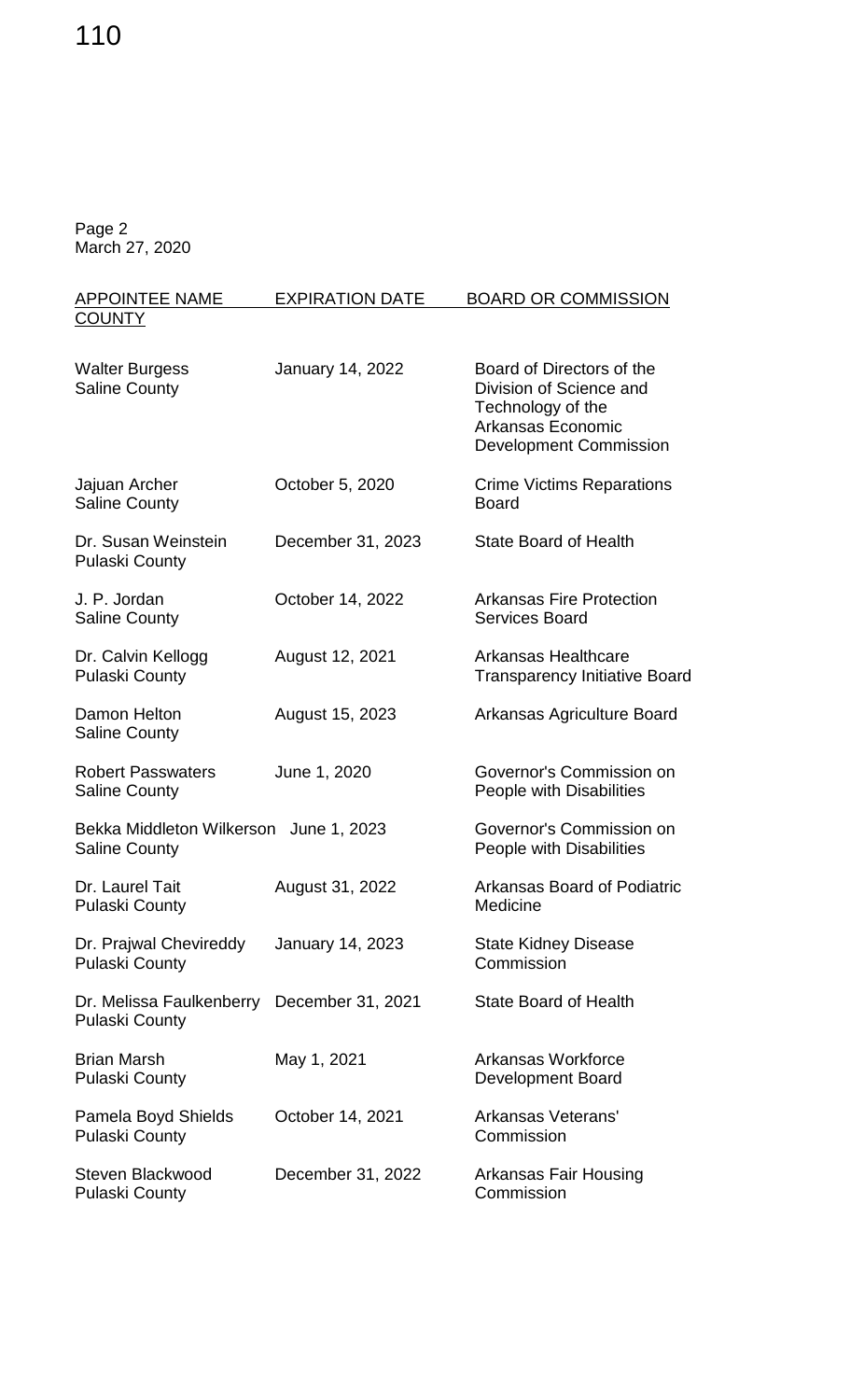Saline County

Chad Pekron **June 30, 2026** State Board of Education

Creed Spann **January 14, 2025** Board of Trustees of<br>Pulaski County **Bullet County** Henderson State Uni Henderson State University

Sincerely,

Ann Cornwell, Director Arkansas Senate

AC/nd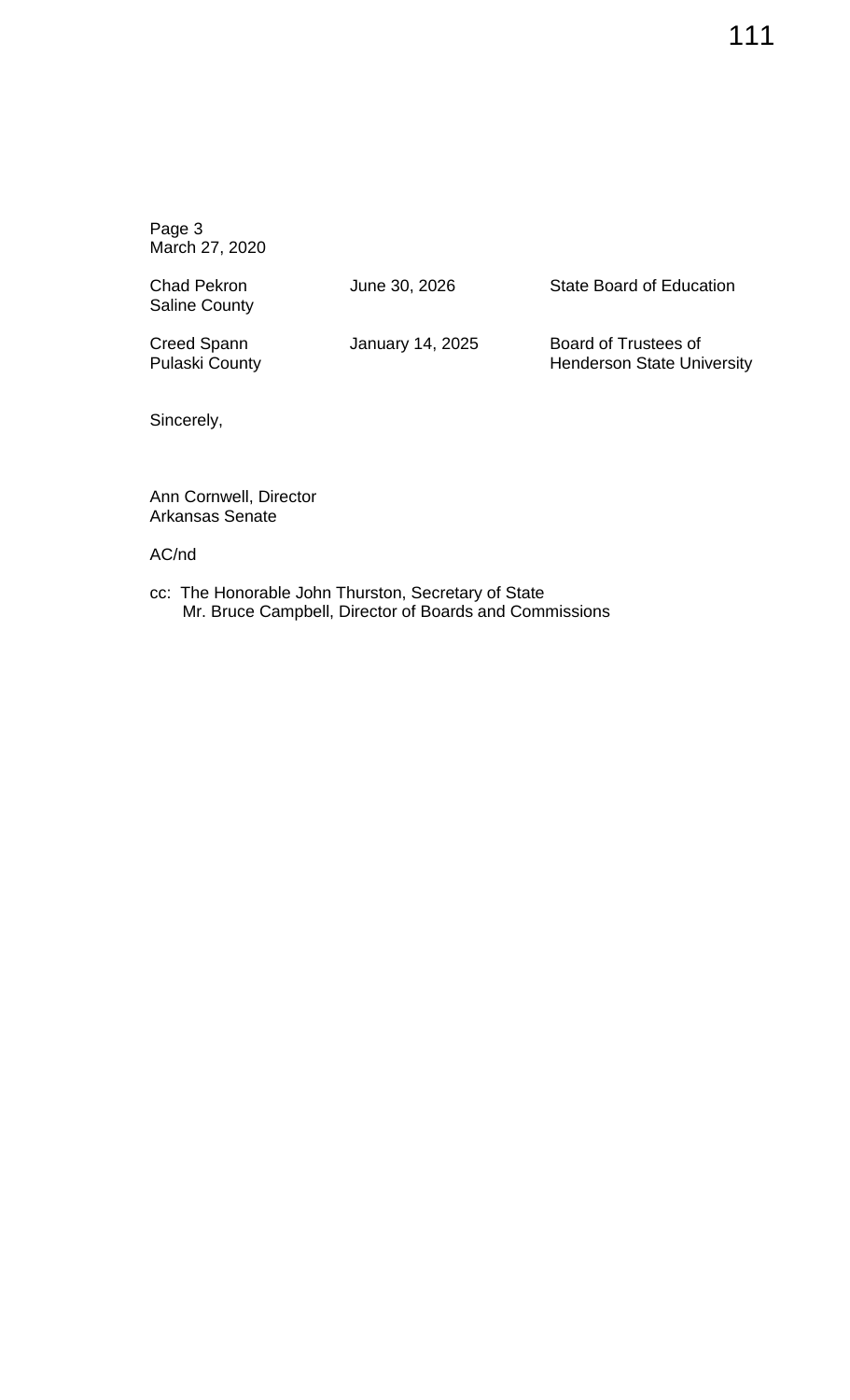*Arkansas Senate* LITTLE ROCK, AR <sup>72201</sup>

**Ann Cornwell, Director** 

Secretary of the Senate Phone: 501-682-5951 Fax: 501-682-2917<br>Cell: 501-837-7777 Cell: 501-837-7777 *E-mail: [ann.cornwell@senate.ar.gov](mailto:ann.cornwell@senate.ar.gov)*

March 27, 2020

The Honorable Asa Hutchinson Governor, State of Arkansas State Capitol Building Little Rock, AR 72201

Dear Governor Hutchinson:

This is to advise that the Senate of the First Extraordinary Session of the Ninety-Second General Assembly, 2020, on a motion of Senator Jim Hendren, confirmed the following Cabinet Secretaries:

| <b>APPOINTEE</b>       | <b>POSITION</b>                                                         | <b>EXPIRATION DATE</b>                            |
|------------------------|-------------------------------------------------------------------------|---------------------------------------------------|
| Daryl E. Bassett       | Secretary of the Department<br>of Labor and Licensing                   | shall serve at the<br>pleasure of the<br>Governor |
| Jami Cook              | Secretary of the Department<br>of Public Safety                         | shall serve at the<br>pleasure of the<br>Governor |
| Amy Fecher             | Secretary of the Department<br>of Transformation and Shared<br>Services | shall serve at the<br>pleasure of the<br>Governor |
| <b>Cindy Gillespie</b> | Secretary of the Department<br>of Human Services                        | shall serve at the<br>pleasure of the<br>Governor |
| <b>Stacy Hurst</b>     | Secretary of the Department<br>of Parks, Heritage, and<br>Tourism       | shall serve at the<br>pleasure of the<br>Governor |
| <b>Wendy Kelley</b>    | Secretary of the Department of<br>Corrections                           | shall serve at the<br>pleasure of the<br>Governor |
| Becky W. Keogh         | Secretary of the Department of<br><b>Energy and Environment</b>         | shall serve at the<br>pleasure of the<br>Governor |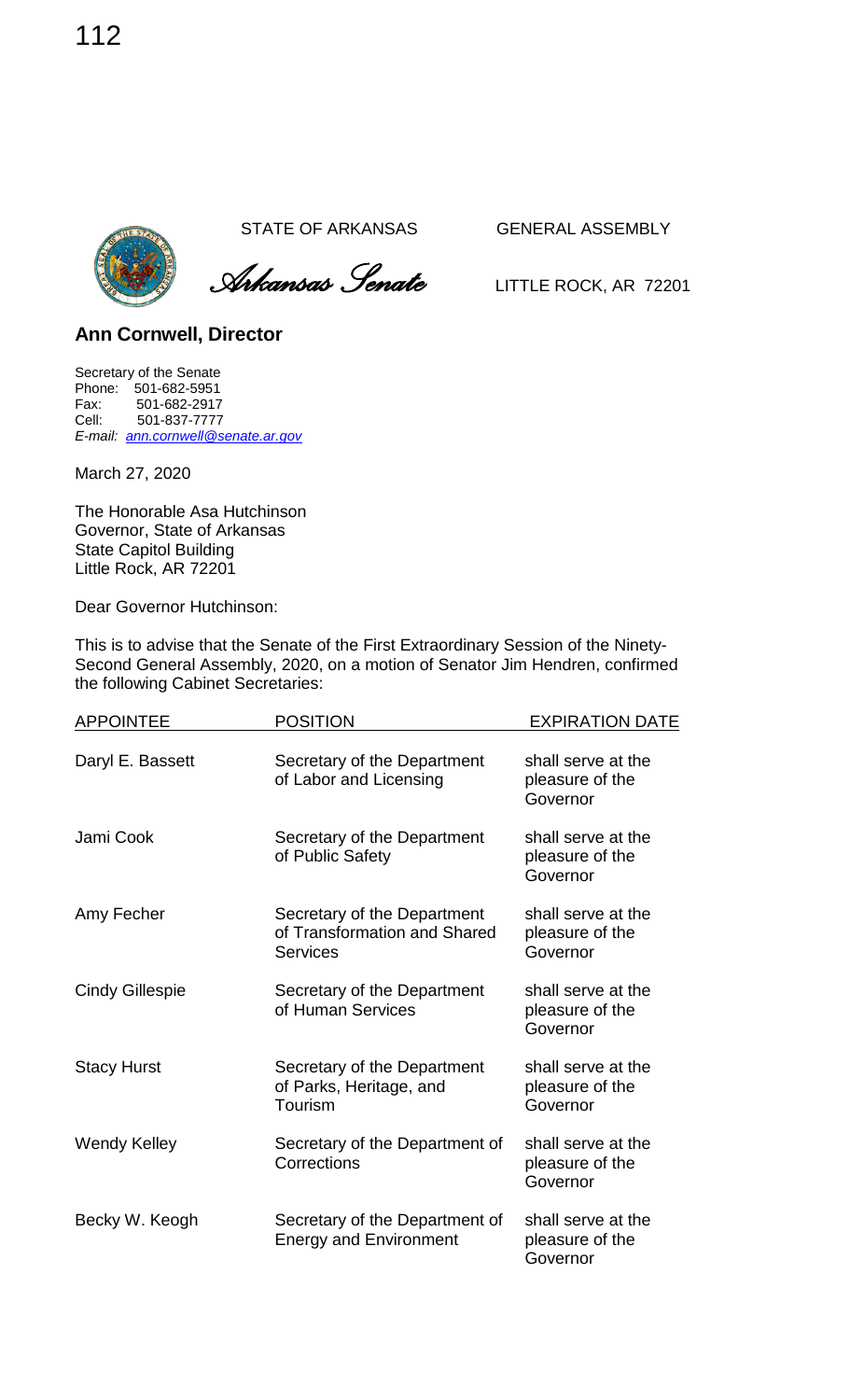| <b>APPOINTEE</b>              | <b>POSITION</b>                                                               | <b>EXPIRATION DATE</b>                            |
|-------------------------------|-------------------------------------------------------------------------------|---------------------------------------------------|
| Johnny Key                    | Secretary of the Department<br>Education                                      | shall serve at the<br>pleasure of the<br>Governor |
|                               | Major General Kendall Penn Secretary of the Department<br>of the Military     | shall serve at the<br>pleasure of the<br>Governor |
| <b>Michael Preston</b>        | Secretary of the Department of<br>Commerce                                    | shall serve at the<br>pleasure of the<br>Governor |
| <b>Elizabeth Thomas Smith</b> | Secretary of the Department<br>of Inspector General                           | shall serve at the<br>pleasure of the<br>Governor |
| Dr. Nathaniel Smith           | Secretary of the Department<br>of Health                                      | shall serve at the<br>pleasure of the<br>Governor |
|                               | Col. (Ret.) Nathaniel Todd Secretary of the Department<br>of Veterans Affairs | shall serve at the<br>pleasure of the<br>Governor |
| Wes Ward                      | Secretary of the Department<br>of Agriculture                                 | shall serve at the<br>pleasure of the<br>Governor |
| Larry L. Walther              | Secretary of the Department<br>of Finance and Administration                  | shall serve at the<br>pleasure of the<br>Governor |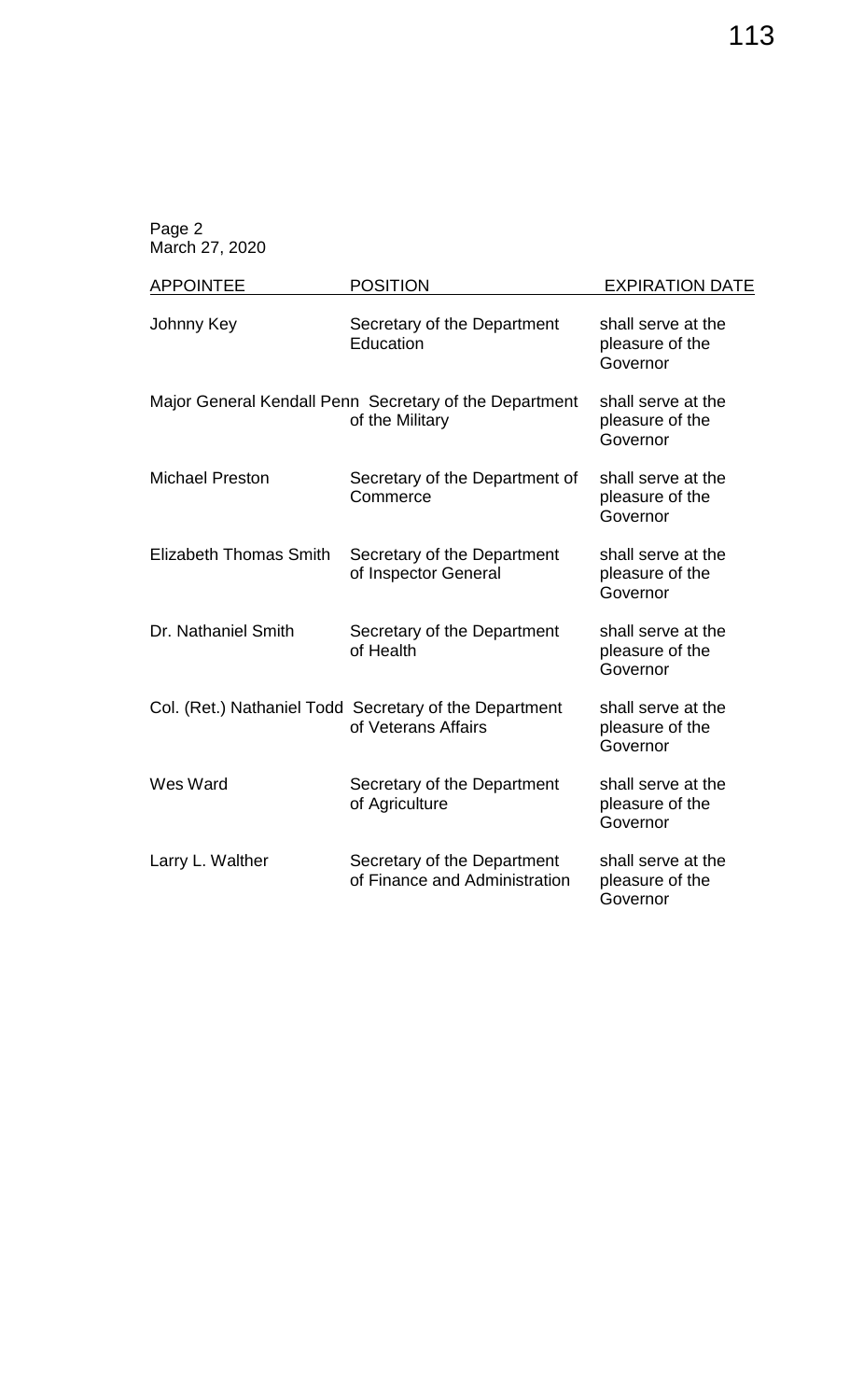| <b>APPOINTEE</b> | <b>POSITION</b>                                             | <b>EXPIRATION DATE</b>                            |
|------------------|-------------------------------------------------------------|---------------------------------------------------|
| Mr. Kendall Marr | Director of the Office of<br><b>State-Federal Relations</b> | shall serve at the<br>pleasure of the<br>Governor |

Sincerely,

Ann Cornwell, Director Arkansas Senate

AC/nd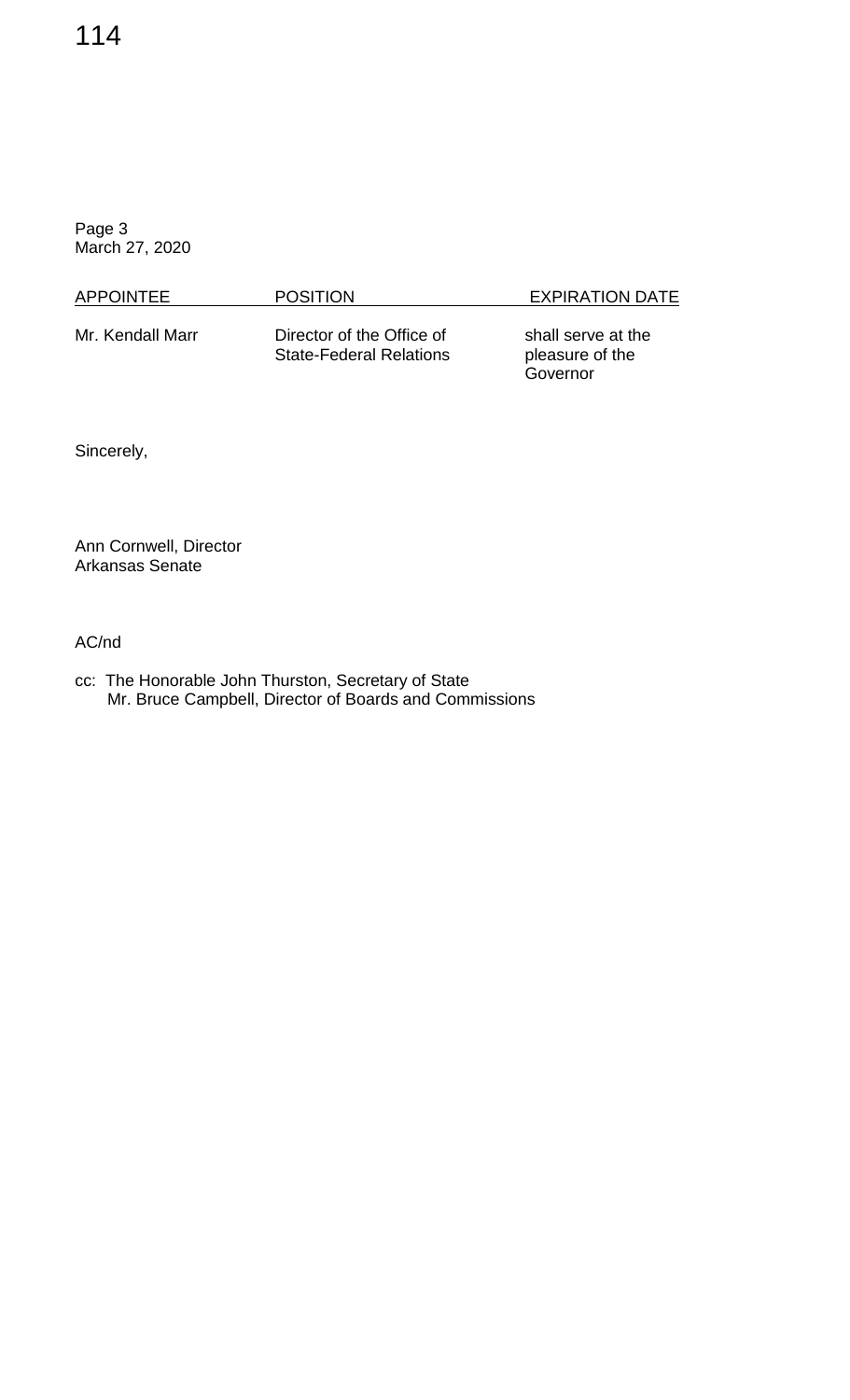

 *Arkansas Senate* LITTLE ROCK, AR <sup>72201</sup>

# **Ann Cornwell, Director**

Secretary of the Senate Phone: 501-682-5951 Fax: 501-682-2917 Cell: 501-837-7777 *E-mail: [ann.cornwell@senate.ar.gov](mailto:ann.cornwell@senate.ar.gov)*

March 27, 2020

The Honorable Asa Hutchinson Governor, State of Arkansas State Capitol Building Little Rock, AR 72201

Dear Governor Hutchinson:

This is to advise that the Senate of the First Extraordinary Session of the Ninety-Second General Assembly, 2020, on a motion of Senator Jim Hendren, confirmed the following:

| <b>APPOINTEE NAME</b>                            | <b>EXPIRATION DATE</b> | <b>BOARD OR COMMISSION</b>                              |
|--------------------------------------------------|------------------------|---------------------------------------------------------|
| <b>COUNTY</b>                                    |                        |                                                         |
| <b>Greg Cheshier</b><br><b>Washington County</b> | January 15, 2023       | Arkansas Appraiser Licensing<br>and Certification Board |
| Debbie Mays<br><b>Benton County</b>              | June 30, 2021          | Arkansas Early Childhood<br>Commission                  |
| Taryn Hehl<br><b>Benton County</b>               | January 14, 2021       | <b>State Kidney Disease</b><br>Commission               |
| Sincerely,                                       |                        |                                                         |

Ann Cornwell, Director Arkansas Senate

AC/nd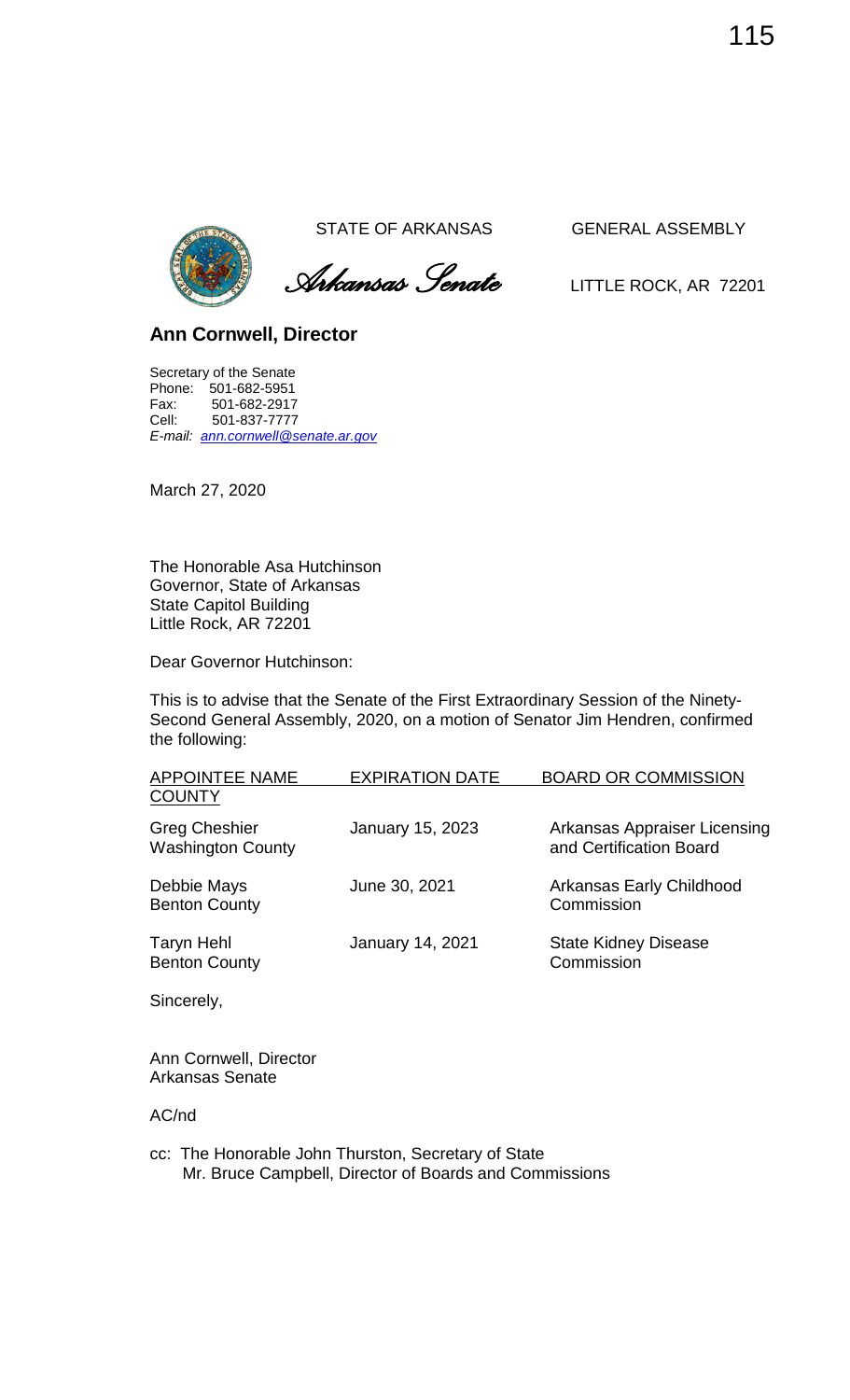*Arkansas Senate* LITTLE ROCK, AR <sup>72201</sup>

**Ann Cornwell, Director** 

Secretary of the Senate Phone: 501-682-5951 Fax: 501-682-2917<br>Cell: 501-837-7777 Cell: 501-837-7777 *E-mail: [ann.cornwell@senate.ar.gov](mailto:ann.cornwell@senate.ar.gov)*

March 27, 2020

The Honorable Asa Hutchinson Governor, State of Arkansas State Capitol Building Little Rock, AR 72201

Dear Governor Hutchinson:

This is to advise that the Senate of the First Extraordinary Session of the Ninety-Second General Assembly, 2020, on a motion of Senator Bart Hester, confirmed the following:

| <b>APPOINTEE NAME</b>                           | <b>EXPIRATION DATE</b> | <b>BOARD OR COMMISSION</b>                                                             |
|-------------------------------------------------|------------------------|----------------------------------------------------------------------------------------|
| <b>COUNTY</b>                                   |                        |                                                                                        |
| <b>Tyler Steele</b><br><b>Benton County</b>     | January 1, 2023        | <b>State Board of Collection</b><br>Agencies                                           |
| <b>Ruth Stringfield</b><br><b>Benton County</b> | July 20, 2022          | Advisory Council for the<br><b>Education of Gifted and</b><br><b>Talented Children</b> |
| Alex Bass<br><b>Benton County</b>               | January 14, 2026       | Alcoholic Beverage Control<br><b>Board</b>                                             |
| Jill Arnold<br><b>Benton County</b>             | August 12, 2021        | Arkansas Healthcare<br><b>Transparency Initiative Board</b>                            |
| <b>Carrie Meeks</b><br><b>Benton County</b>     | June 22, 2022          | Arkansas Towing and<br><b>Recovery Board</b>                                           |
| Kyle Moore<br><b>Benton County</b>              | October 15, 2024       | Arkansas Veterans'<br>Commission                                                       |
| <b>Trey Weaver</b><br><b>Benton County</b>      | July 1, 2021           | Arkansas Abstracters' Board                                                            |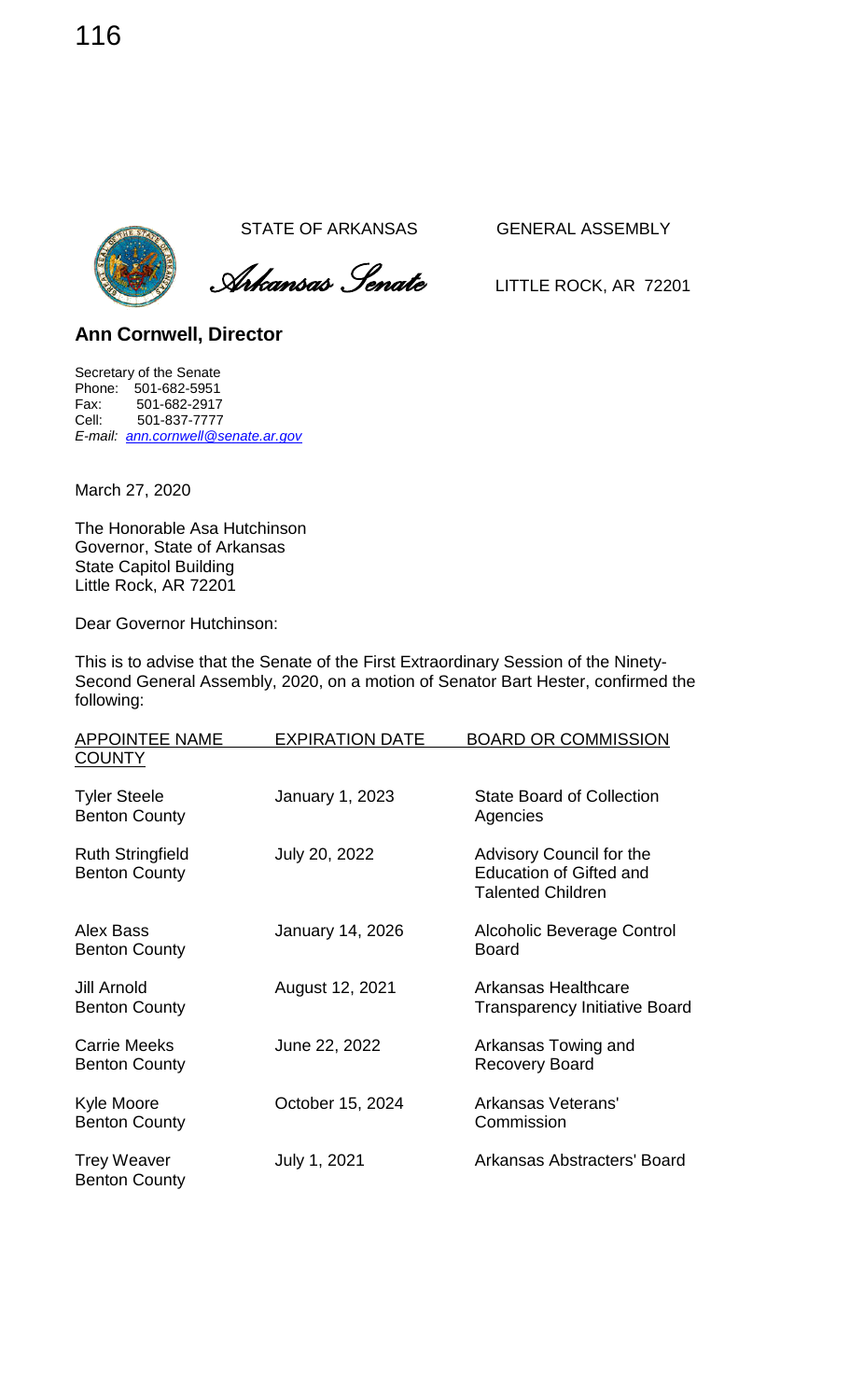| APPOINTEE NAME                       | <b>EXPIRATION DATE</b> | <b>BOARD OR COMMISSION</b>              |
|--------------------------------------|------------------------|-----------------------------------------|
| <b>COUNTY</b>                        |                        |                                         |
| Diana Wright<br><b>Benton County</b> | May 1, 2023            | Arkansas Workforce<br>Development Board |

Delia Haak March 29, 2023 Arkansas Pollution Control<br>Benton County **March 29, 2023** Arkansas Pollution Control and Ecology Commission

Sincerely,

Ann Cornwell, Director Arkansas Senate

#### AC/nd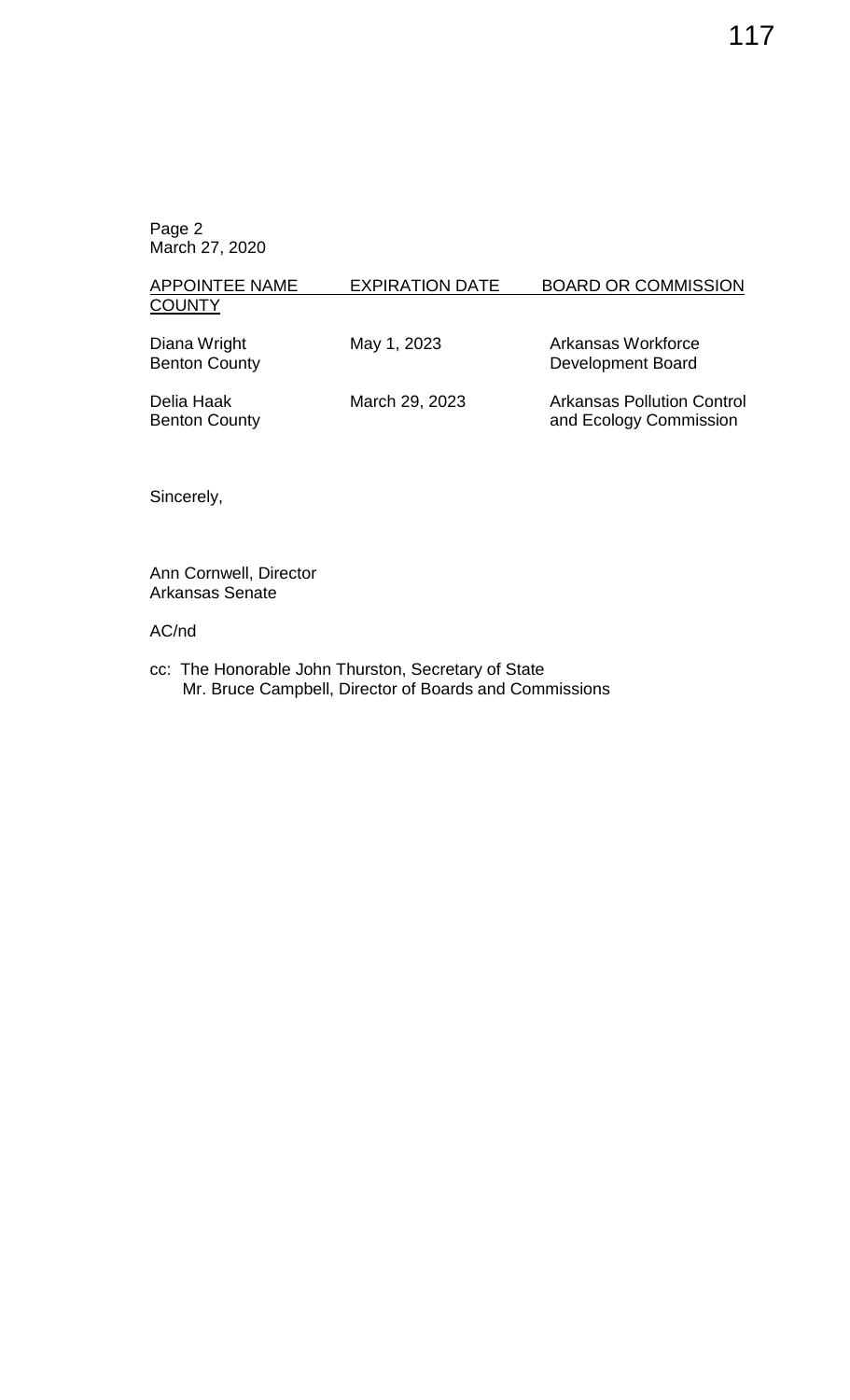*Arkansas Senate* LITTLE ROCK, AR <sup>72201</sup>

**Ann Cornwell, Director** 

Secretary of the Senate Phone: 501-682-5951 Fax: 501-682-2917<br>Cell: 501-837-7777 Cell: 501-837-7777 *E-mail: [ann.cornwell@senate.ar.gov](mailto:ann.cornwell@senate.ar.gov)*

March 27, 2020

The Honorable Asa Hutchinson Governor, State of Arkansas State Capitol Building Little Rock, AR 72201

Dear Governor Hutchinson:

This is to advise that the Senate of the First Extraordinary Session of the Ninety-Second General Assembly, 2020, on a motion of Senator Jimmy Hickey, Jr., confirmed the following:

| <b>APPOINTEE NAME</b>                            | <b>EXPIRATION DATE</b>  | <b>BOARD OR COMMISSION</b>                                    |
|--------------------------------------------------|-------------------------|---------------------------------------------------------------|
| <b>COUNTY</b>                                    |                         |                                                               |
| <b>Gary Golden</b><br><b>Sevier County</b>       | <b>January 14, 2025</b> | Board of Trustees of Southern<br><b>Arkansas University</b>   |
| <b>Jeffrey Pritchett</b><br><b>Miller County</b> | October 14, 2022        | <b>Arkansas Fire Protection</b><br>Services Board             |
| Joel Adams<br><b>Miller County</b>               | June 30, 2024           | Arkansas State Board of<br>Sanitarians                        |
| <b>Greg Revels</b><br><b>Sevier County</b>       | May 1, 2024             | <b>Arkansas Higher Education</b><br><b>Coordinating Board</b> |
| Keri Cody<br><b>Little River County</b>          | August 31, 2022         | Arkansas Board of Podiatric<br>Medicine                       |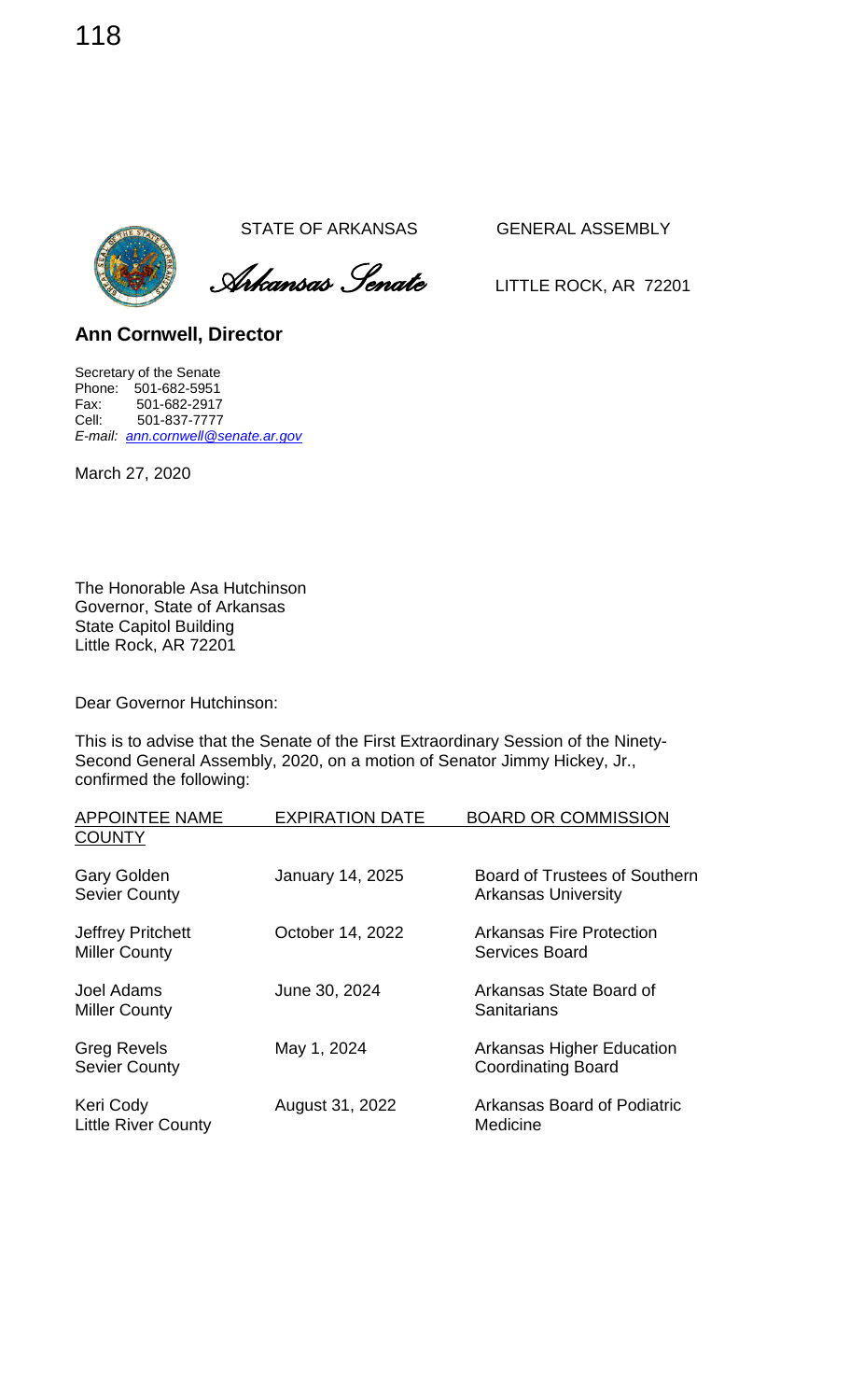#### APPOINTEE NAME EXPIRATION DATE BOARD OR COMMISSION **COUNTY**

Hempstead County

Caleb Plyler March 30, 2022 Arkansas Beef Council

Sincerely,

Ann Cornwell, Director Arkansas Senate

## AC/nd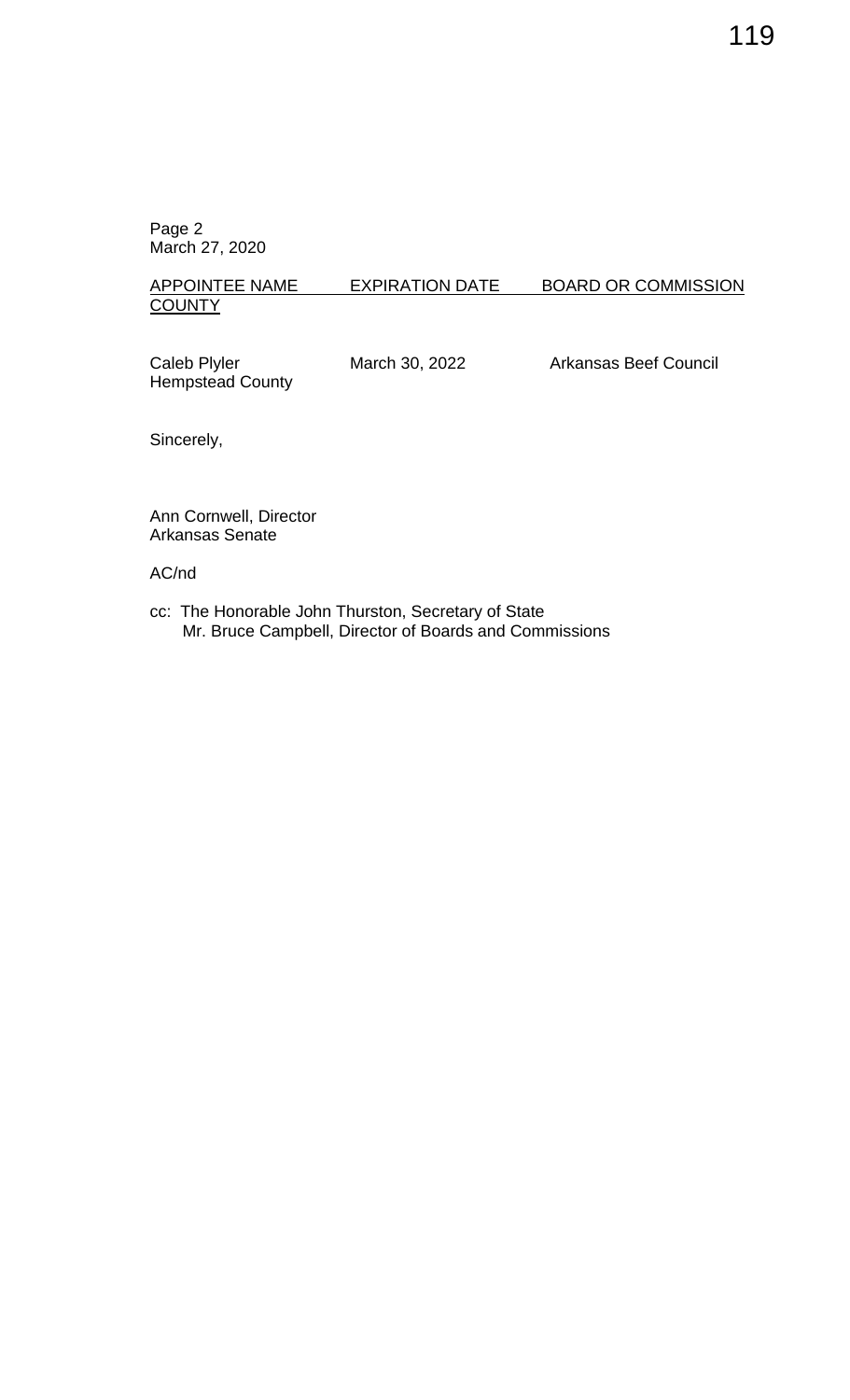



**Ann Cornwell, Director** 

Secretary of the Senate Phone: 501-682-5951 Fax: 501-682-2917<br>Cell: 501-837-7777 Cell: 501-837-7777 *E-mail: [ann.cornwell@senate.ar.gov](mailto:ann.cornwell@senate.ar.gov)*

March 27, 2020

The Honorable Asa Hutchinson Governor, State of Arkansas State Capitol Building Little Rock, AR 72201

Dear Governor Hutchinson:

This is to advise that the Senate of the First Extraordinary Session of the Ninety-Second General Assembly, 2020, on a motion of Senator Ricky Hill, confirmed the following:

| <b>APPOINTEE NAME</b>                      | <b>EXPIRATION DATE</b>  | <b>BOARD OR COMMISSION</b>                                                                                              |
|--------------------------------------------|-------------------------|-------------------------------------------------------------------------------------------------------------------------|
| <b>COUNTY</b>                              |                         |                                                                                                                         |
| <b>Shelly Brown</b><br>Lonoke County       | October 1, 2021         | <b>Tobacco Prevention and</b><br><b>Cessation Advisory</b><br>Committee                                                 |
| Jerri Clark<br>Lonoke County               | October 1, 2023         | <b>Tobacco Prevention and</b><br><b>Cessation Advisory</b><br>Committee                                                 |
| Amy Arnone<br>Lonoke County                | August 15, 2022         | <b>State Council for the</b><br>Interstate Compact on<br><b>Educational Opportunity for</b><br><b>Military Children</b> |
| <b>Bob Walker</b><br><b>Pulaski County</b> | December 31, 2022       | <b>Arkansas Real Estate</b><br>Commission                                                                               |
| <b>Randy Minton</b><br>Lonoke County       | January 15, 2023        | Arkansas Appraiser Licensing<br>and Certification Board                                                                 |
| Rosalea Hyland<br>Lonoke County            | January 14, 2025        | <b>Arkansas Dietetics Licensing</b><br><b>Board</b>                                                                     |
| <b>Chuck Graham</b><br>Lonoke County       | <b>January 14, 2027</b> | <b>State Crime Laboratory Board</b>                                                                                     |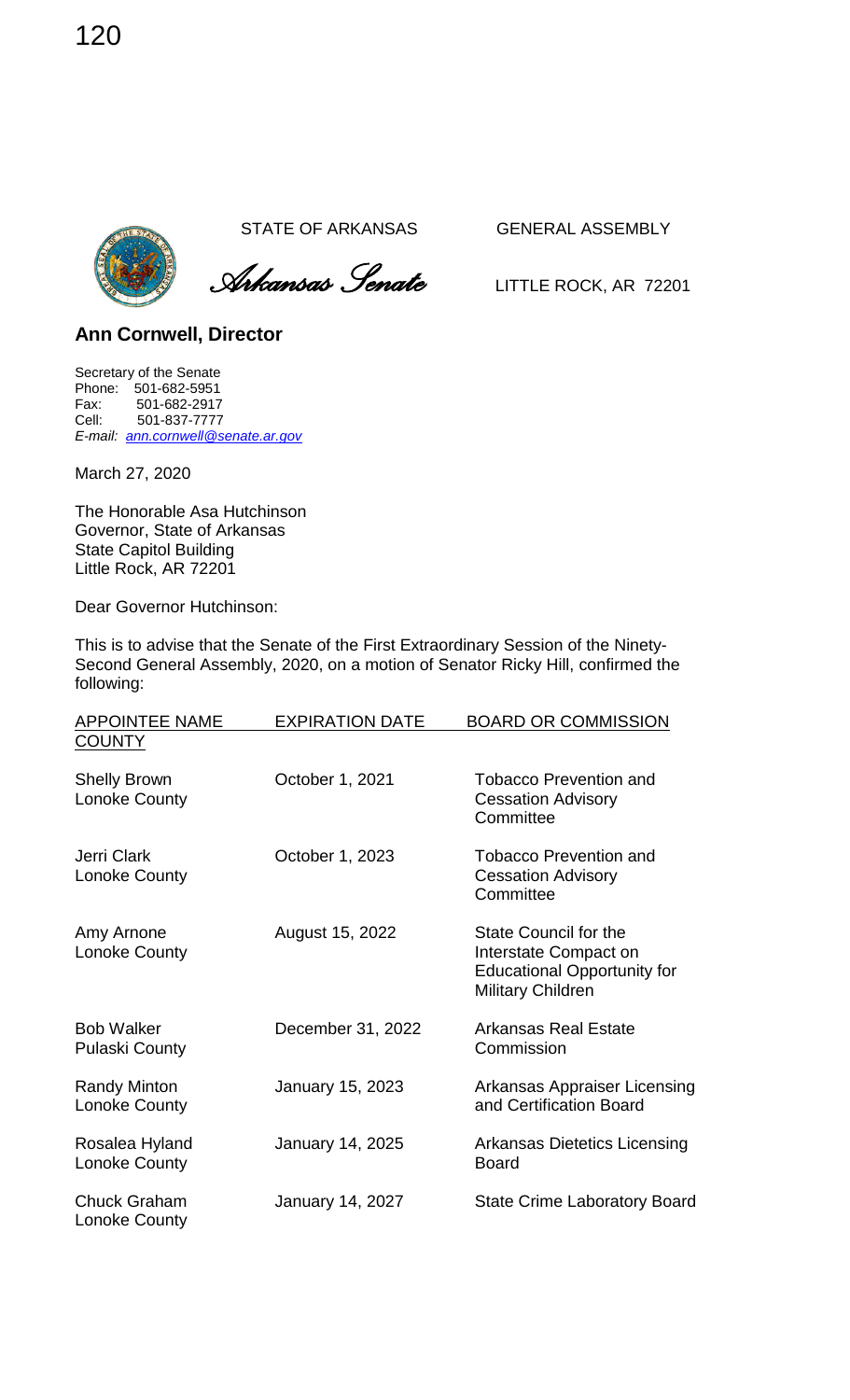| <b>APPOINTEE NAME</b><br><b>COUNTY</b>     | <b>EXPIRATION DATE</b> | <b>BOARD OR COMMISSION</b>                                                                           |
|--------------------------------------------|------------------------|------------------------------------------------------------------------------------------------------|
| Dr. David O'Dell<br><b>Pulaski County</b>  | August 31, 2022        | Arkansas Board of Podiatric<br>Medicine                                                              |
| <b>Bethany Baldwin</b><br>Lonoke County    | June 1, 2023           | Governor's Commission on<br>People with Disabilities                                                 |
| Dr. Brian Jolly<br><b>White County</b>     | June 30, 2025          | Arkansas State Board of<br>Pharmacy                                                                  |
| Laura Whitlow<br><b>White County</b>       | January 14, 2021       | <b>State Kidney Disease</b><br>Commission                                                            |
| Deborah Wooten<br><b>White County</b>      | January 14, 2023       | <b>State Kidney Disease</b><br>Commission                                                            |
| <b>Holley Mott</b><br><b>Lonoke County</b> | January 14, 2024       | Board of Trustees of the<br>Arkansas School for the Blind<br>and the Arkansas School<br>for the Deaf |

Sincerely,

Ann Cornwell, Director Arkansas Senate

#### AC/nd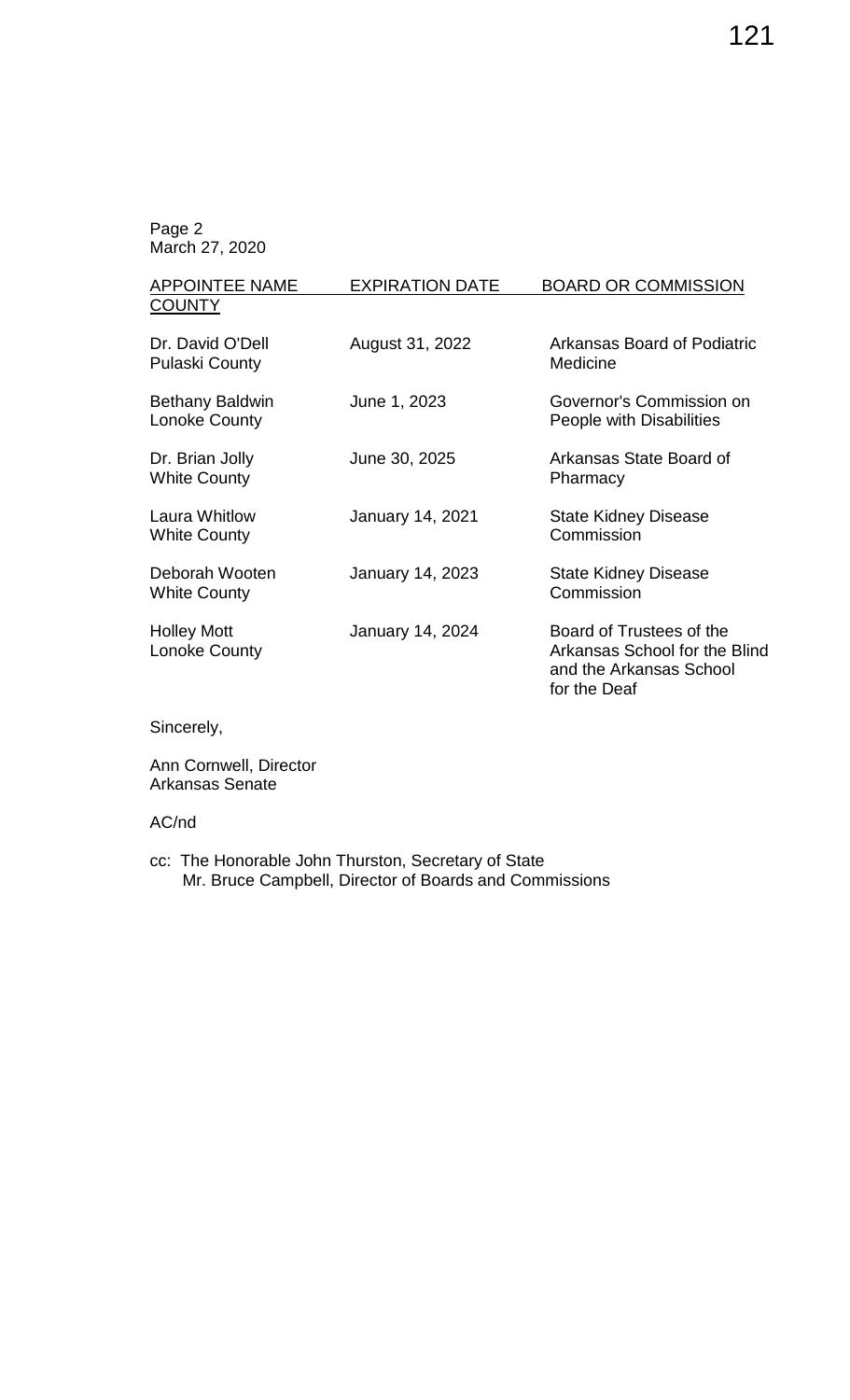



**Ann Cornwell, Director** 

Secretary of the Senate Phone: 501-682-5951 Fax: 501-682-2917<br>Cell: 501-837-7777 Cell: 501-837-7777 *E-mail: [ann.cornwell@senate.ar.gov](mailto:ann.cornwell@senate.ar.gov)*

March 27, 2020

The Honorable Asa Hutchinson Governor, State of Arkansas State Capitol Building Little Rock, AR 72201

Dear Governor Hutchinson:

This is to advise that the Senate of the First Extraordinary Session of the Ninety-Second General Assembly, 2020, on a motion of Senator Keith Ingram, confirmed the following:

| <b>APPOINTEE NAME</b>                              | <b>EXPIRATION DATE</b> | <b>BOARD OR COMMISSION</b>                          |
|----------------------------------------------------|------------------------|-----------------------------------------------------|
| <b>COUNTY</b>                                      |                        |                                                     |
| <b>Sherry Holliman</b><br><b>Crittenden County</b> | December 31, 2022      | <b>Arkansas Board of Examiners</b><br>in Counseling |
| <b>Bradly Moore</b><br><b>Crittenden County</b>    | October 14, 2022       | <b>Arkansas Fire Protection</b><br>Services Board   |
| <b>Tammy Charlton</b><br><b>Crittenden County</b>  | June 30, 2022          | Arkansas Social Work<br><b>Licensing Board</b>      |
| <b>Jerry Himes</b><br><b>Phillips County</b>       | June 30, 2020          | Arkansas Board of Dispensing<br>Opticians           |
| <b>Sherry Holliman</b><br><b>Crittenden County</b> | December 31, 2019      | Arkansas Board of Examiners<br>in Counseling        |
| Randy Finegan<br><b>Crittenden County</b>          | May 1, 2023            | Arkansas Workforce<br>Development Board             |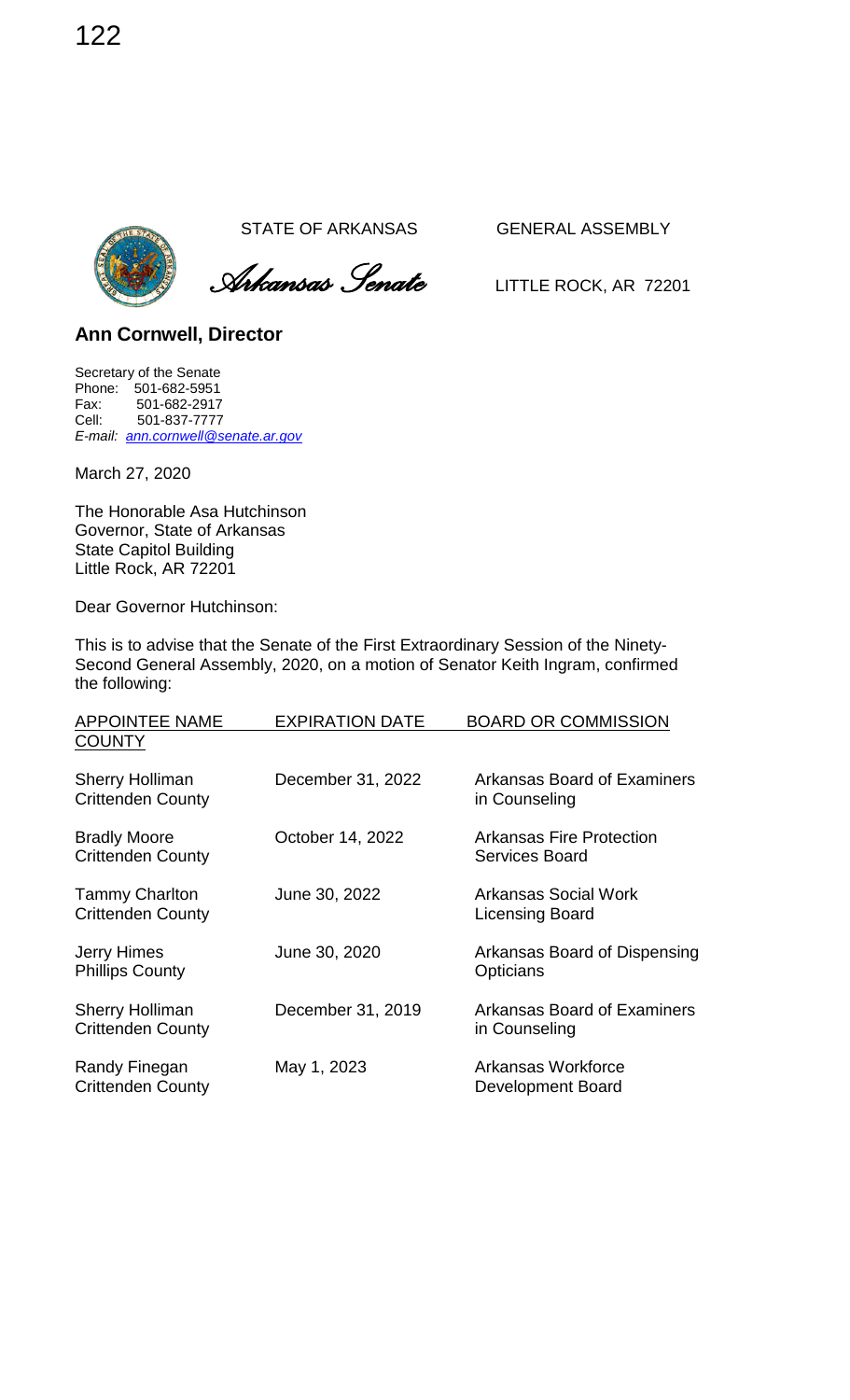### APPOINTEE NAME EXPIRATION DATE BOARD OR COMMISSION **COUNTY**

Dr. Eddie Bryant December 31, 2020 State Board of Health Crittenden County

Sincerely,

Ann Cornwell, Director Arkansas Senate

AC/nd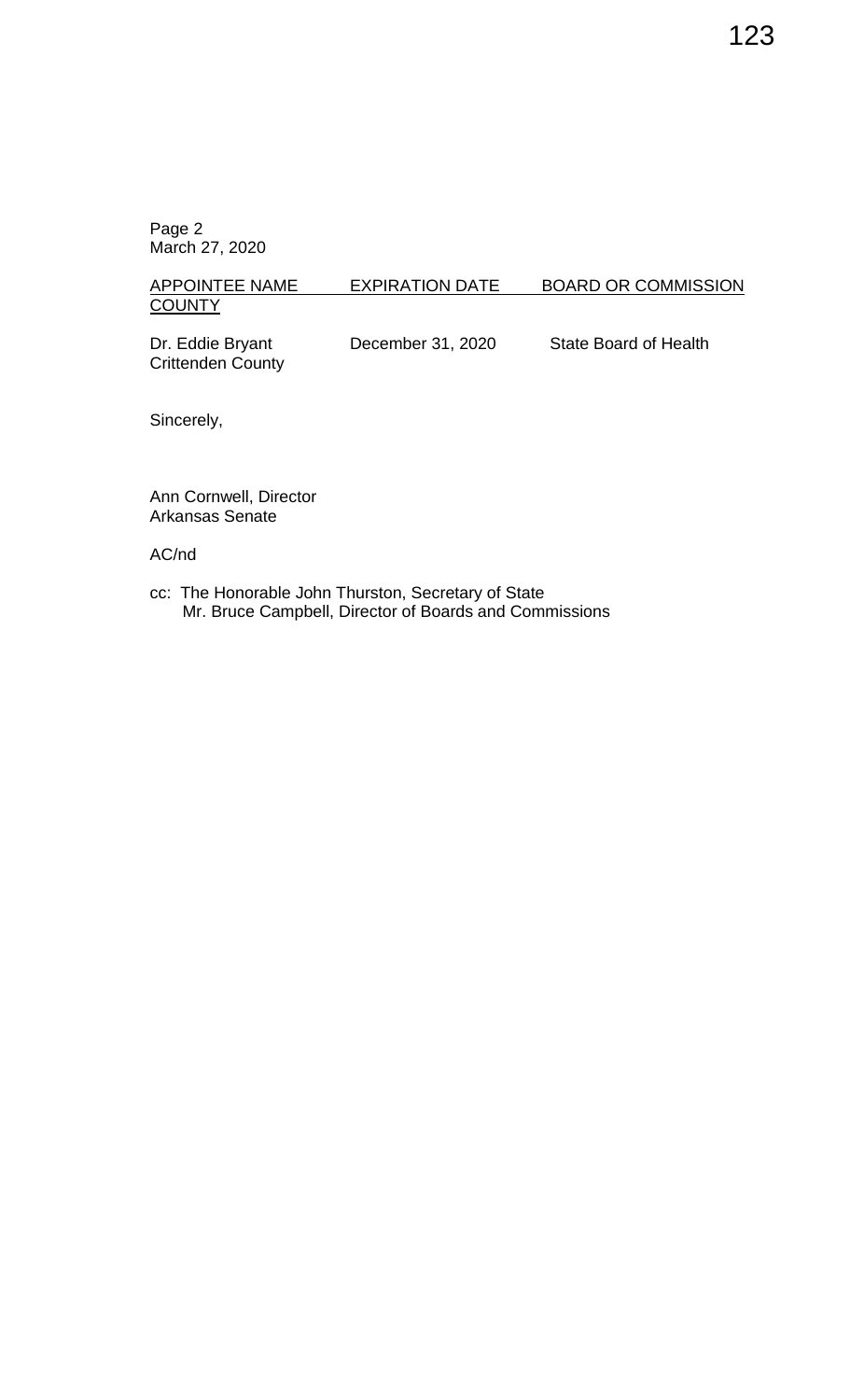

 *Arkansas Senate* LITTLE ROCK, AR <sup>72201</sup>

**Ann Cornwell, Director** 

Secretary of the Senate Phone: 501-682-5951 Fax: 501-682-2917<br>Cell: 501-837-7777 Cell: 501-837-7777 *E-mail: [ann.cornwell@senate.ar.gov](mailto:ann.cornwell@senate.ar.gov)*

The Honorable Asa Hutchinson Governor, State of Arkansas State Capitol Building Little Rock, AR 72201

Dear Governor Hutchinson:

This is to advise that the Senate of the First Extraordinary Session of the Ninety-Second General Assembly, 2020, on a motion of Senator Missy Irvin, confirmed the following:

| <b>APPOINTEE NAME</b>                                                | <b>EXPIRATION DATE</b> | <b>BOARD OR COMMISSION</b>                               |
|----------------------------------------------------------------------|------------------------|----------------------------------------------------------|
| <b>COUNTY</b>                                                        |                        |                                                          |
| <b>Bob Connell</b><br>Van Buren County                               | January 14, 2026       | State Parks, Recreation, and<br><b>Travel Commission</b> |
| Dr. Debra Head<br><b>Cleburne County</b>                             | January 14, 2025       | Arkansas Dietetics Licensing<br><b>Board</b>             |
| <b>Shawn Fisher</b><br><b>White County</b>                           | January 14, 2027       | <b>Arkansas History Commission</b>                       |
| Sheriff Christopher Brown January 14, 2021<br><b>Cleburne County</b> |                        | Criminal Justice Institute<br><b>Advisory Board</b>      |
| <b>Freddie Oaks</b><br><b>Faulkner County</b>                        | June 30, 2022          | Arkansas Board of Dispensing<br>Opticians                |
| <b>Pamela Setser</b><br><b>Stone County</b>                          | July 1, 2026           | Board of Trustees of Ozarka<br><b>Technical College</b>  |
| Donald Ragland<br><b>Searcy County</b>                               | December 31, 2020      | <b>State Board of Health</b>                             |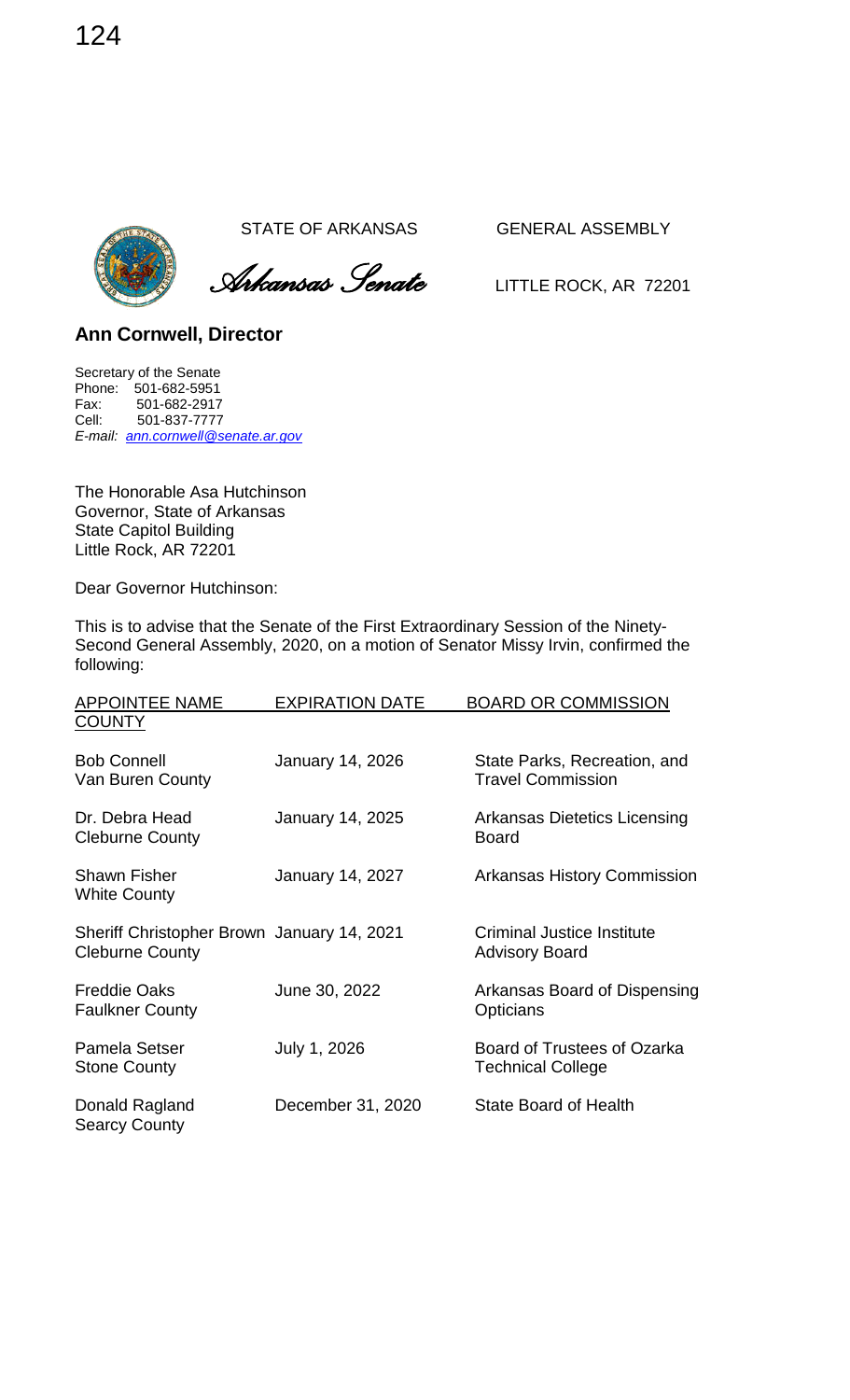#### APPOINTEE NAME EXPIRATION DATE BOARD OR COMMISSION **COUNTY**

Searcy County

Robert Campbell March 30, 2022 Arkansas Beef Council

Sincerely,

Ann Cornwell, Director Arkansas Senate

AC/nd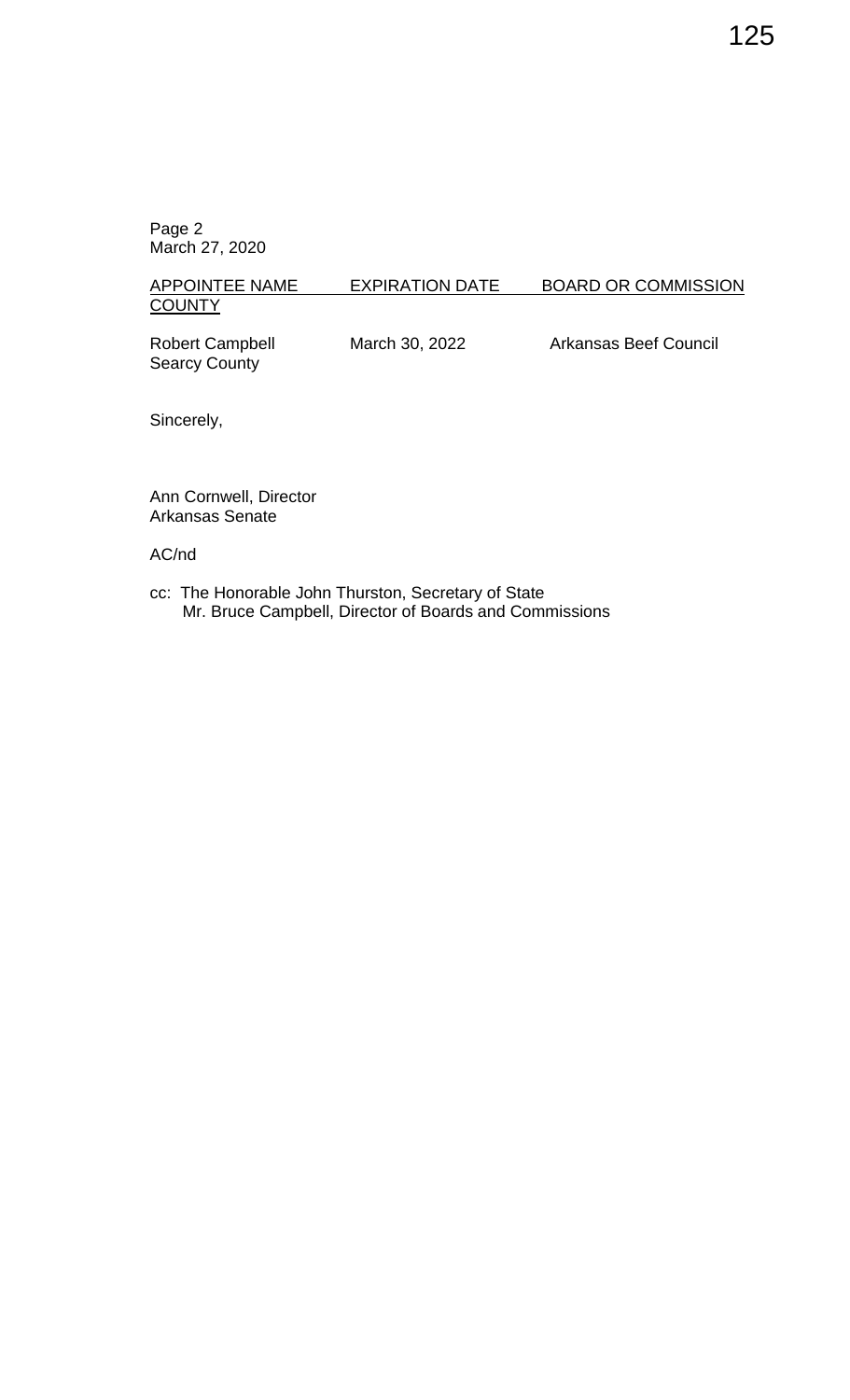*Arkansas Senate* LITTLE ROCK, AR <sup>72201</sup>

**Ann Cornwell, Director** 

Secretary of the Senate Phone: 501-682-5951 Fax: 501-682-2917<br>Cell: 501-837-7777 Cell: 501-837-7777 *E-mail: [ann.cornwell@senate.ar.gov](mailto:ann.cornwell@senate.ar.gov)*

March 27, 2020

The Honorable Asa Hutchinson Governor, State of Arkansas State Capitol Building Little Rock, AR 72201

Dear Governor Hutchinson:

This is to advise that the Senate of the First Extraordinary Session of the Ninety-Second General Assembly, 2020, on a motion of Senator Blake Johnson, confirmed the following:

| <b>APPOINTEE NAME</b>                           | <b>EXPIRATION DATE</b>  | <b>BOARD OR COMMISSION</b>                               |
|-------------------------------------------------|-------------------------|----------------------------------------------------------|
| <b>COUNTY</b>                                   |                         |                                                          |
| Pat Johnson<br><b>Randolph County</b>           | <b>January 14, 2027</b> | <b>Black History Commission of</b><br>Arkansas           |
| <b>Tiffany Sharp</b><br><b>Craighead County</b> | June 30, 2021           | Arkansas Early Childhood<br>Commission                   |
| Pamela Meridith<br><b>Lawrence County</b>       | October 18, 2026        | <b>State Library Board</b>                               |
| <b>Keith Clark</b><br><b>Greene County</b>      | June 30, 2023           | Board of the Division of State<br>Services for the Blind |
| Ronald Cavenaugh<br><b>Lawrence County</b>      | August 15, 2023         | Arkansas Agriculture Board                               |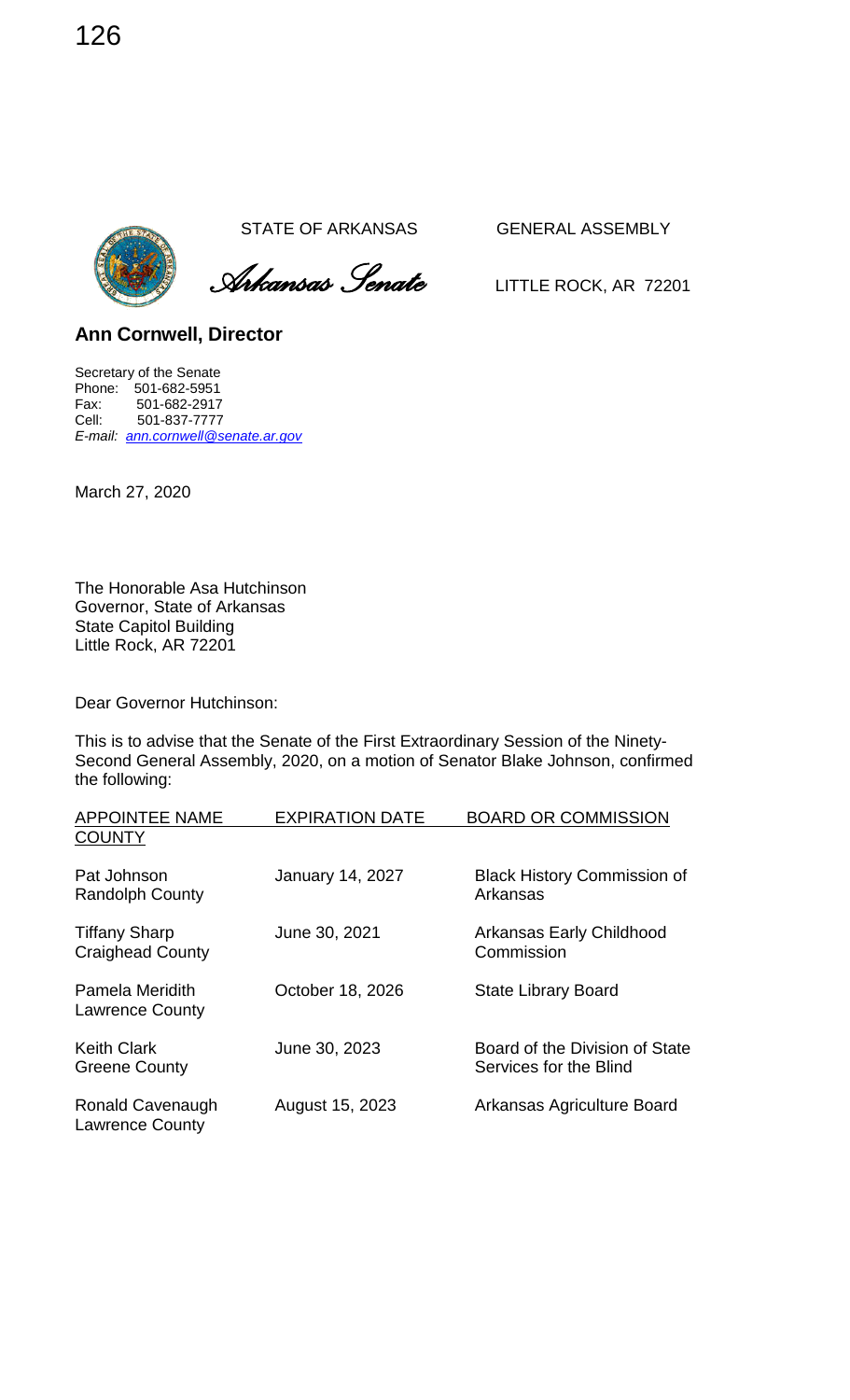#### APPOINTEE NAME EXPIRATION DATE BOARD OR COMMISSION **COUNTY**

Sue McGowan June 30, 2026 Board of Trustees of Black Greene County **River Technical College** River Technical College

Sincerely,

Ann Cornwell, Director Arkansas Senate

## AC/nd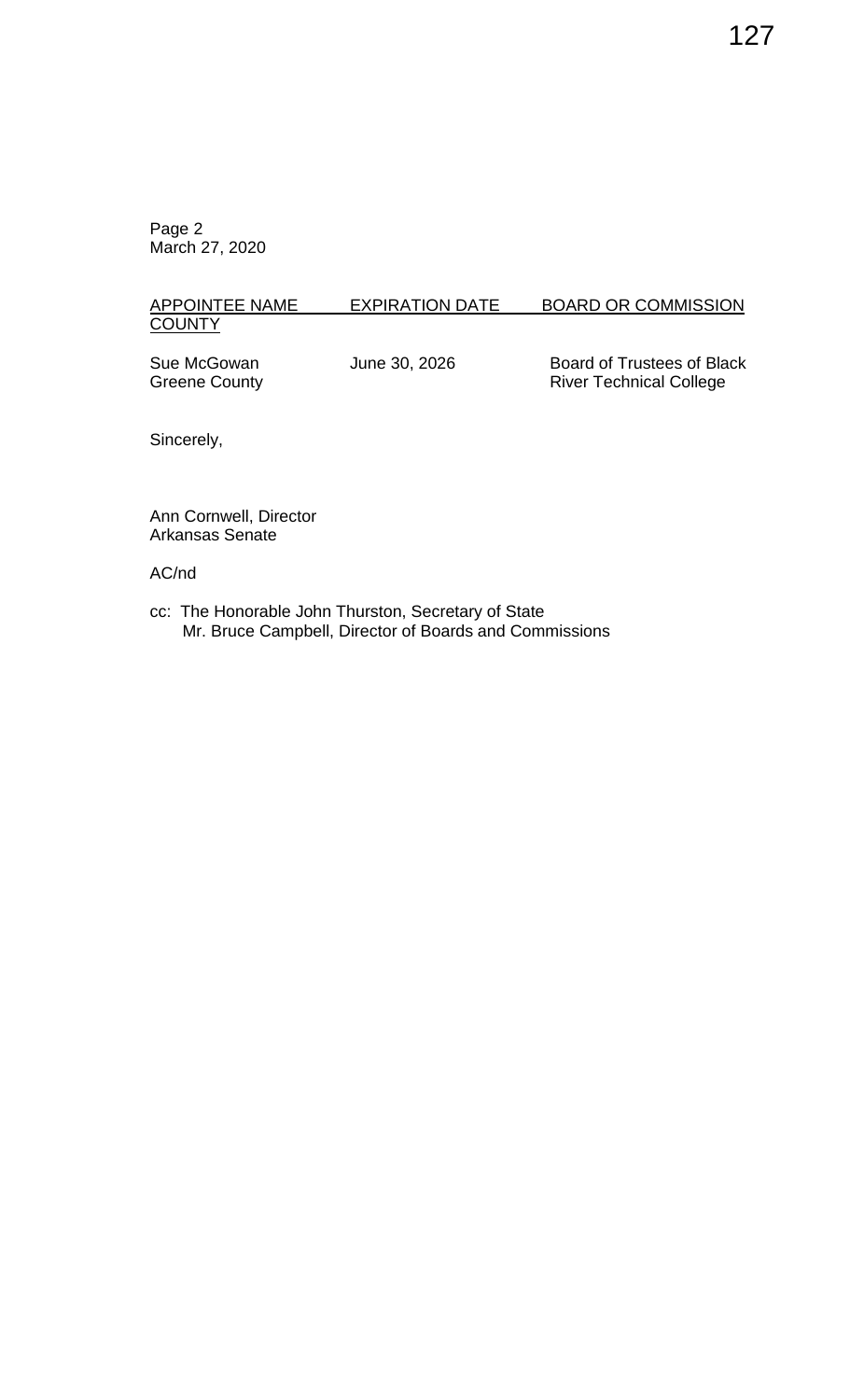



**Ann Cornwell, Director** 

Secretary of the Senate Phone: 501-682-5951 Fax: 501-682-2917<br>Cell: 501-837-7777 Cell: 501-837-7777 *E-mail: [ann.cornwell@senate.ar.gov](mailto:ann.cornwell@senate.ar.gov)*

March 27, 2020

The Honorable Asa Hutchinson Governor, State of Arkansas State Capitol Building Little Rock, AR 72201

Dear Governor Hutchinson:

This is to advise that the Senate of the First Extraordinary Session of the Ninety-Second General Assembly, 2020, on a motion of Senator Mark Johnson, confirmed the following:

| <b>APPOINTEE NAME</b>                                              | <b>EXPIRATION DATE</b> | <b>BOARD OR COMMISSION</b>                                                             |
|--------------------------------------------------------------------|------------------------|----------------------------------------------------------------------------------------|
| <b>COUNTY</b>                                                      |                        |                                                                                        |
| David Vandergriff<br><b>Pulaski County</b>                         | March 29, 2021         | <b>Arkansas Pollution Control</b><br>and Ecology Commission                            |
| Sandra Jackson<br><b>Pulaski County</b>                            | January 1, 2022        | <b>State Board of Collection</b><br>Agencies                                           |
| Dr. Janice Church-Jackson October 5, 2022<br><b>Pulaski County</b> |                        | <b>Crime Victims Reparations</b><br><b>Board</b>                                       |
| Jeffrey Connelly<br><b>Pulaski County</b>                          | October 1, 2024        | State Board of Registration for<br><b>Professional Geologists</b>                      |
| Jaya Nair<br><b>Pulaski County</b>                                 | July 20, 2022          | Advisory Council for the<br><b>Education of Gifted and</b><br><b>Talented Children</b> |
| Joan O'Neal<br><b>Faulkner County</b>                              | October 18, 2022       | <b>State Library Board</b>                                                             |
| <b>Chad Aduddell</b><br><b>Pulaski County</b>                      | August 12, 2021        | Arkansas Healthcare<br><b>Transparency Initiative Board</b>                            |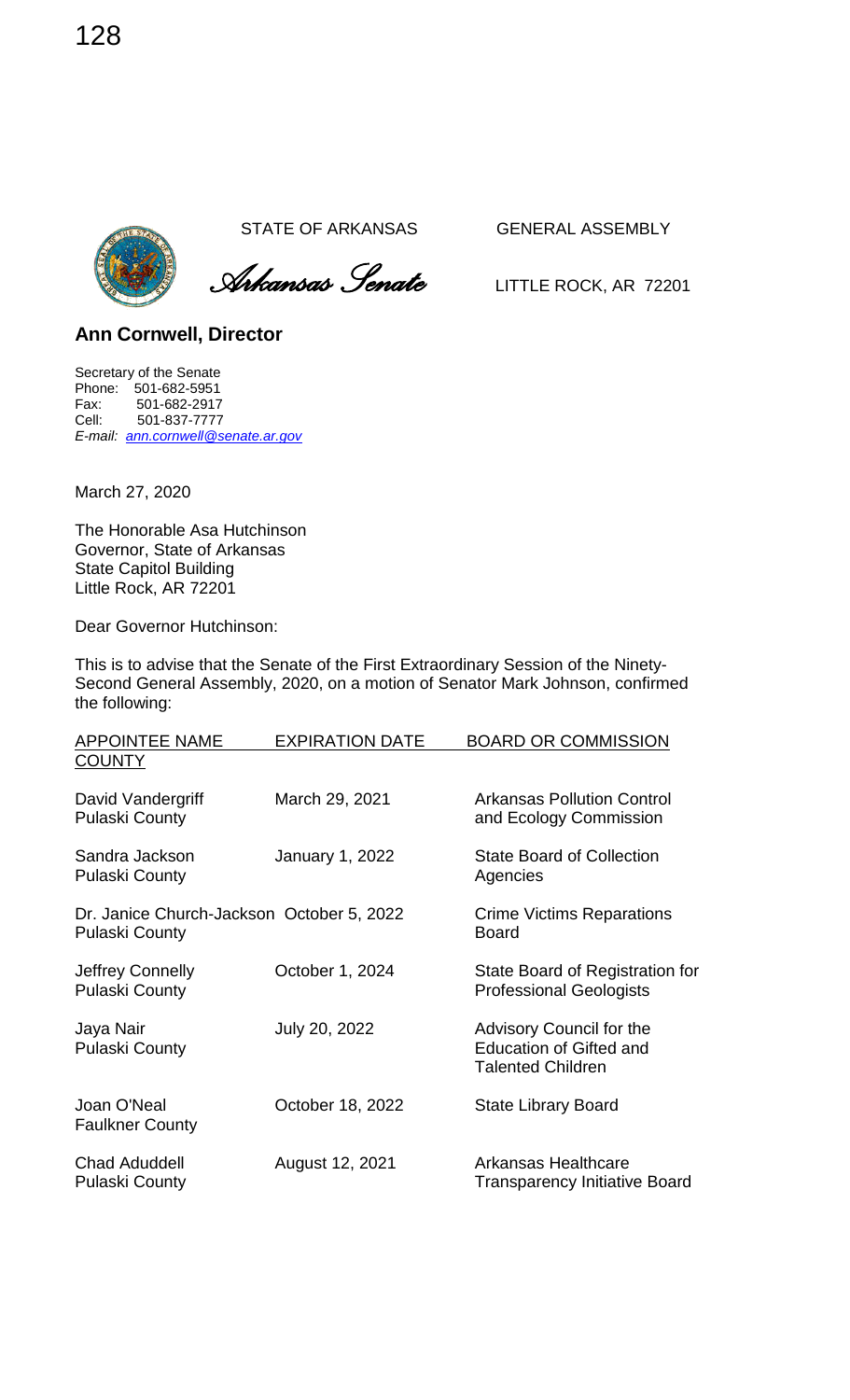| <b>APPOINTEE NAME</b>                             | <b>EXPIRATION DATE</b> | <b>BOARD OR COMMISSION</b>                                          |
|---------------------------------------------------|------------------------|---------------------------------------------------------------------|
| <b>COUNTY</b>                                     |                        |                                                                     |
| <b>Billy Roehrenbeck</b><br><b>Pulaski County</b> | August 12, 2021        | <b>Arkansas Healthcare</b><br><b>Transparency Initiative Board</b>  |
| Dr. Cara Jones<br><b>Pulaski County</b>           | September 1, 2024      | Arkansas State Board of<br><b>Dental Examiners</b>                  |
| <b>Stacy Croom-Raley</b><br><b>Pulaski County</b> | June 30, 2021          | Arkansas Early Childhood<br>Commission                              |
| David Cawein<br><b>Conway County</b>              | July 18, 2024          | Arkansas State Board of<br><b>Registration for Foresters</b>        |
| Dr. Andrea Sieczkowski<br><b>Pulaski County</b>   | June 30, 2022          | Board of Examiners in<br>Speech-Language Pathology<br>and Audiology |
| <b>Vickey Magie</b><br><b>Conway County</b>       | June 30, 2021          | Arkansas Board of Dispensing<br>Opticians                           |
| Dr. Bryant Ashley<br><b>Pulaski County</b>        | April 26, 2024         | <b>State Board of Optometry</b>                                     |
| Dr. Balan Nair<br><b>Pulaski County</b>           | December 31, 2020      | <b>State Board of Health</b>                                        |
| <b>Michael Hocutt</b><br><b>Pulaski County</b>    | June 15, 2020          | <b>Board of Electrical Examiners</b><br>of the State of Arkansas    |
| <b>Raymond Styers</b><br><b>Faulkner County</b>   | July 1, 2023           | <b>Elevator Safety Board</b>                                        |

Sincerely,

Ann Cornwell, Director Arkansas Senate

#### AC/nd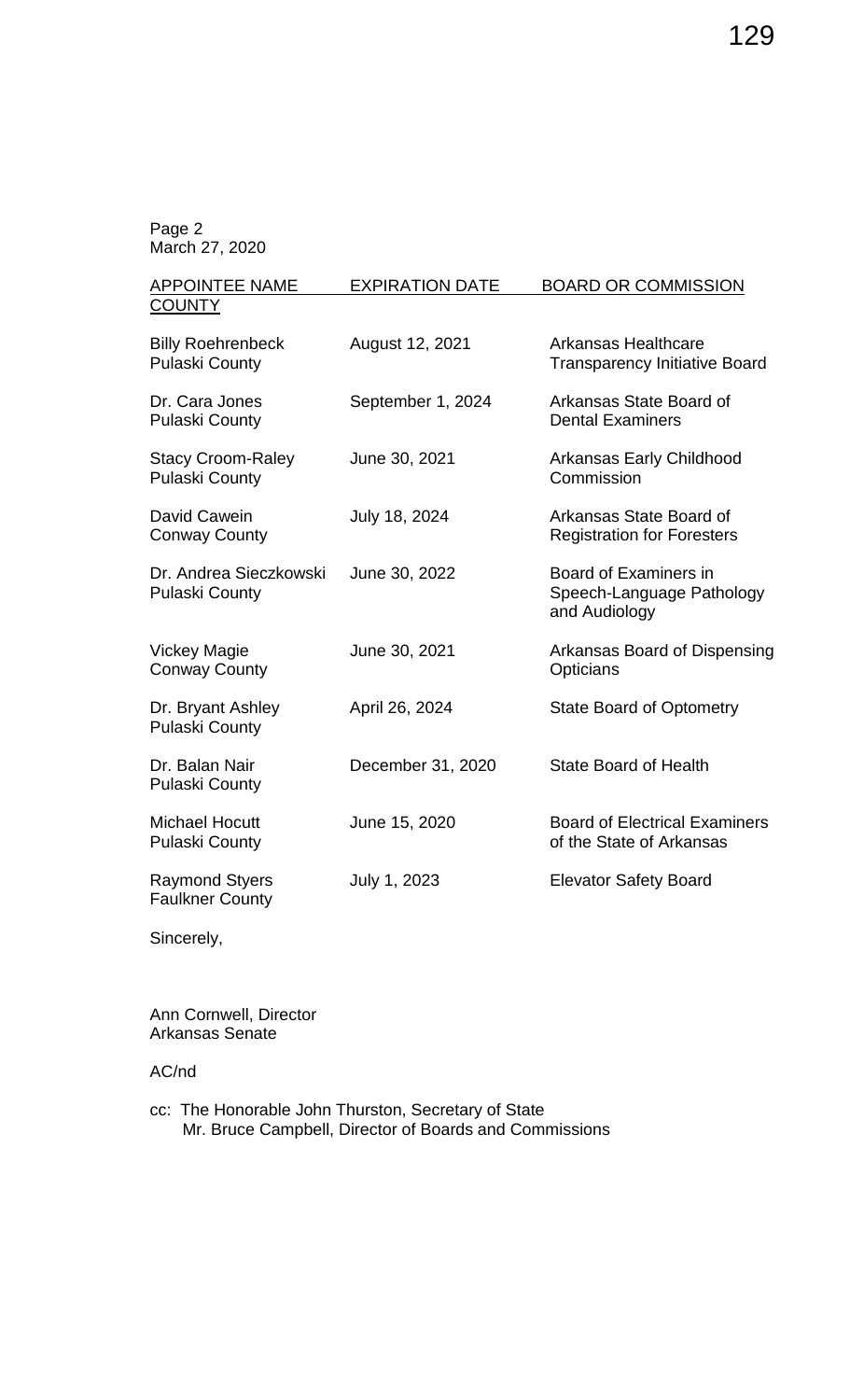*Arkansas Senate* LITTLE ROCK, AR <sup>72201</sup>

**Ann Cornwell, Director** 

Secretary of the Senate Phone: 501-682-5951 Fax: 501-682-2917<br>Cell: 501-837-7777 Cell: 501-837-7777 *E-mail: [ann.cornwell@senate.ar.gov](mailto:ann.cornwell@senate.ar.gov)*

March 27, 2020

The Honorable Asa Hutchinson Governor, State of Arkansas State Capitol Building Little Rock, AR 72201

Dear Governor Hutchinson:

This is to advise that the Senate of the First Extraordinary Session of the Ninety-Second General Assembly, 2020, on a motion of Senator Greg Leding, confirmed the following:

| <b>APPOINTEE NAME</b>                             | <b>EXPIRATION DATE</b>  | <b>BOARD OR COMMISSION</b>                                                                   |
|---------------------------------------------------|-------------------------|----------------------------------------------------------------------------------------------|
| <b>COUNTY</b>                                     |                         |                                                                                              |
| Dr. Rachel Glade<br><b>Washington County</b>      | <b>January 14, 2023</b> | Universal Newborn Hearing,<br>Screening, Tracking, and<br><b>Intervention Advisory Board</b> |
| <b>Teresa Sheeler</b><br><b>Washington County</b> | June 30, 2021           | Board of the Division of State<br>Services for the Blind                                     |
| <b>Colin Caldwell</b><br><b>Washington County</b> | July 1, 2022            | <b>Elevator Safety Board</b>                                                                 |
| Lane Crider<br><b>Washington County</b>           | December 31, 2021       | <b>State Board of Health</b>                                                                 |

Sincerely,

Ann Cornwell, Director Arkansas Senate

AC/nd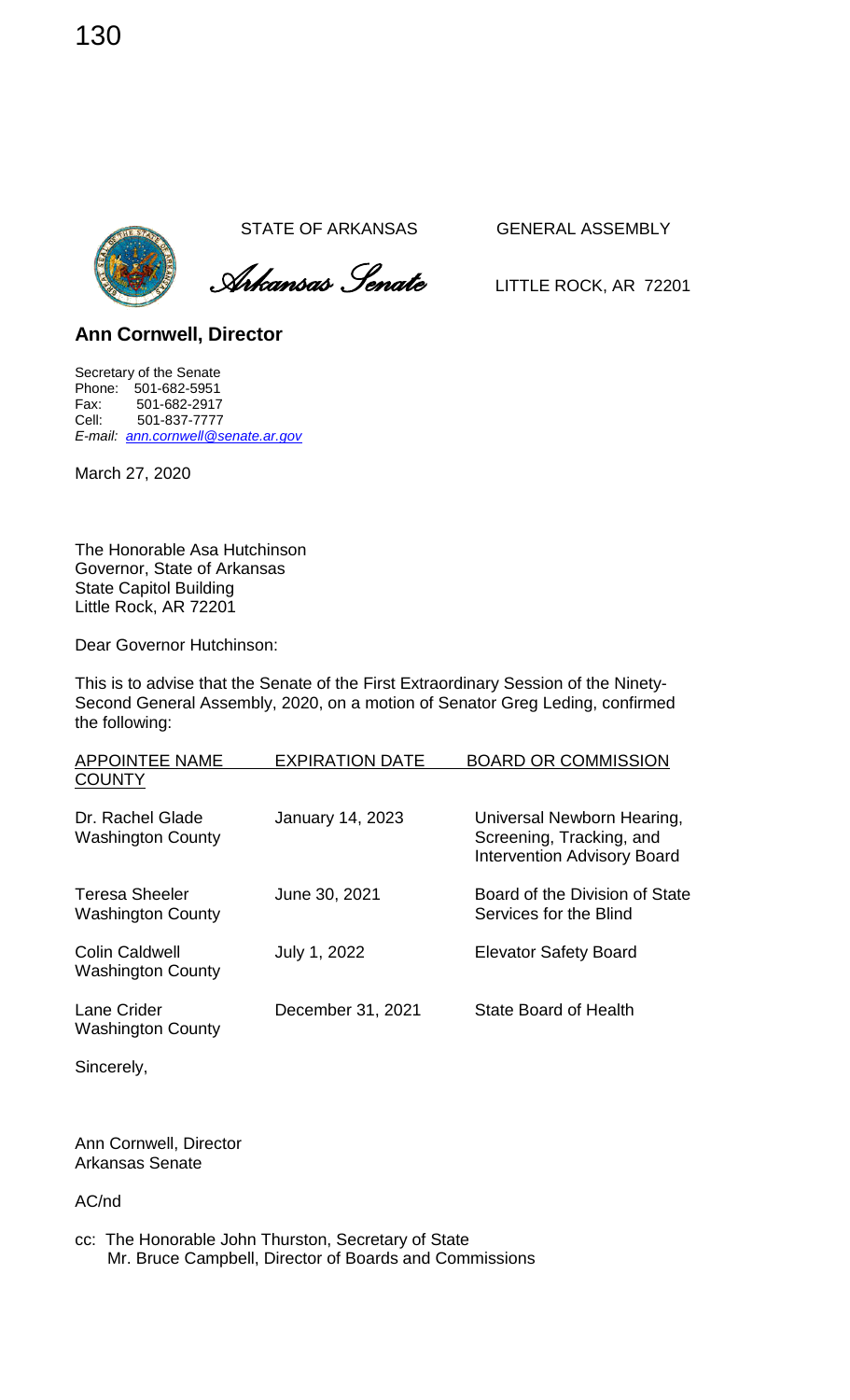

 *Arkansas Senate* LITTLE ROCK, AR <sup>72201</sup>

### **Ann Cornwell, Director**

Secretary of the Senate Phone: 501-682-5951 Fax: 501-682-2917<br>Cell: 501-837-7777 Cell: 501-837-7777 *E-mail: [ann.cornwell@senate.ar.gov](mailto:ann.cornwell@senate.ar.gov)*

March 27, 2020

The Honorable Asa Hutchinson Governor, State of Arkansas State Capitol Building Little Rock, AR 72201

Dear Governor Hutchinson:

This is to advise that the Senate of the First Extraordinary Session of the Ninety-Second General Assembly, 2020, on a motion of Senator Bruce Maloch, confirmed the following:

| <b>APPOINTEE NAME</b><br><b>COUNTY</b>      | <b>EXPIRATION DATE</b>  | <b>BOARD OR COMMISSION</b>                                |
|---------------------------------------------|-------------------------|-----------------------------------------------------------|
| <b>Chris Gosnell</b><br>Columbia County     | January 14, 2024        | Arkansas Economic<br><b>Development Commission</b>        |
| Anita Cabe<br><b>Clark County</b>           | <b>January 14, 2027</b> | Board of Trustees of<br><b>Henderson State University</b> |
| Dr. Christopher Warrick<br>Columbia County  | August 17, 2024         | Arkansas State Board of<br><b>Public Accountancy</b>      |
| <b>Ashley Graves</b><br><b>Clark County</b> | December 31, 2021       | Board of the Information<br>Network of Arkansas           |

Sincerely,

Ann Cornwell, Director Arkansas Senate

AC/nd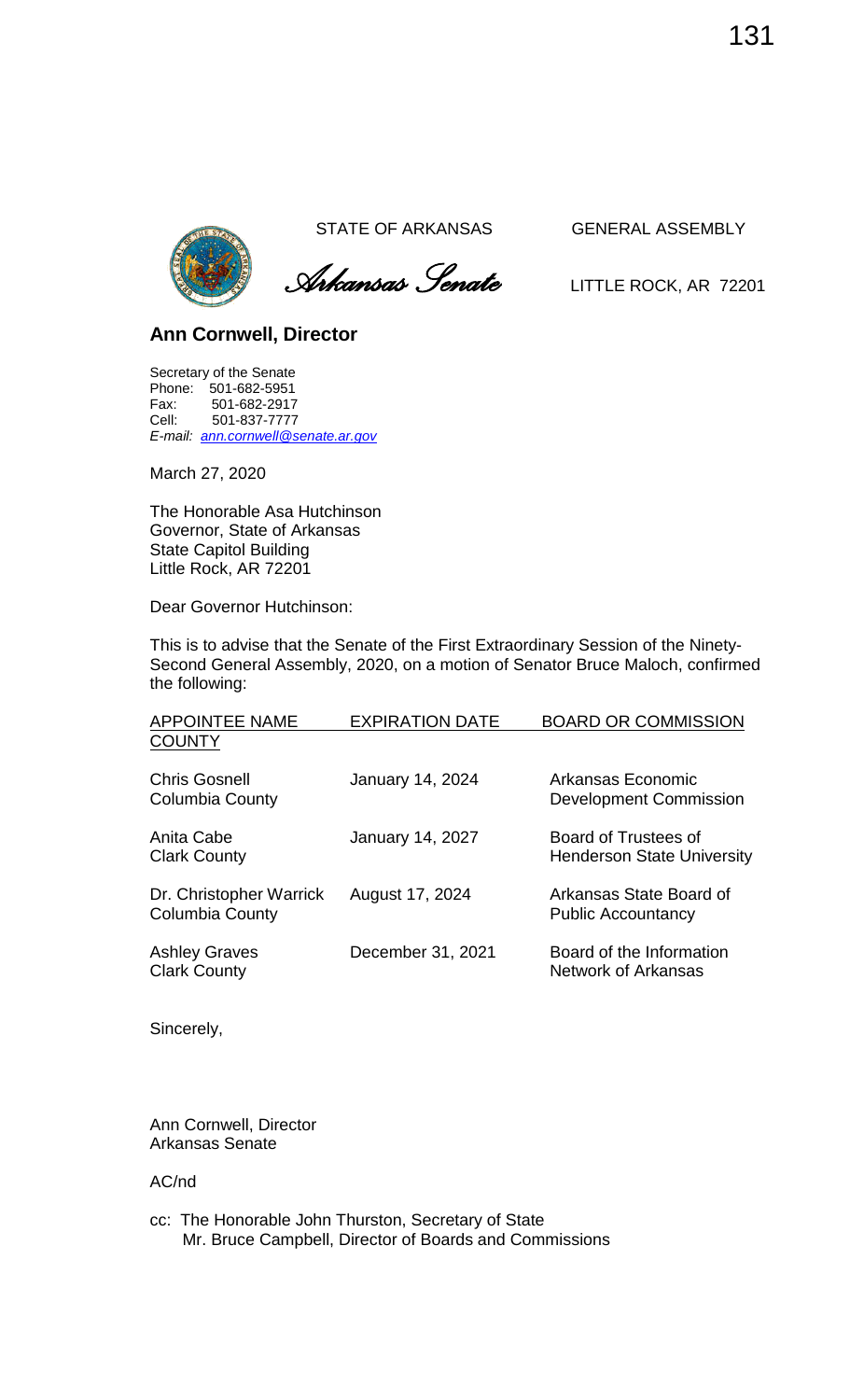*Arkansas Senate* LITTLE ROCK, AR <sup>72201</sup>

**Ann Cornwell, Director** 

Secretary of the Senate Phone: 501-682-5951 Fax: 501-682-2917<br>Cell: 501-837-7777 Cell: 501-837-7777 *E-mail: [ann.cornwell@senate.ar.gov](mailto:ann.cornwell@senate.ar.gov)*

March 27, 2020

The Honorable Asa Hutchinson Governor, State of Arkansas State Capitol Building Little Rock, AR 72201

Dear Governor Hutchinson:

This is to advise that the Senate of the First Extraordinary Session of the Ninety-Second General Assembly, 2020, on a motion of Senator Mathew Pitsch, confirmed the following:

| <b>APPOINTEE NAME</b>                              | <b>EXPIRATION DATE</b> | <b>BOARD OR COMMISSION</b>                                                             |
|----------------------------------------------------|------------------------|----------------------------------------------------------------------------------------|
| <b>COUNTY</b>                                      |                        |                                                                                        |
| Lee Watson<br><b>Sebastian County</b>              | December 31, 2026      | <b>Board of Corrections</b>                                                            |
| <b>Kenneth Fritsche</b><br><b>Sebastian County</b> | January 14, 2026       | <b>Arkansas Geological Survey</b>                                                      |
| Dr. Rosilee Russell<br><b>Sebastian County</b>     | July 20, 2021          | Advisory Council for the<br><b>Education of Gifted and</b><br><b>Talented Children</b> |

Sincerely,

Ann Cornwell, Director Arkansas Senate

AC/nd

cc: The Honorable John Thurston, Secretary of State Mr. Bruce Campbell, Director of Boards and Commissions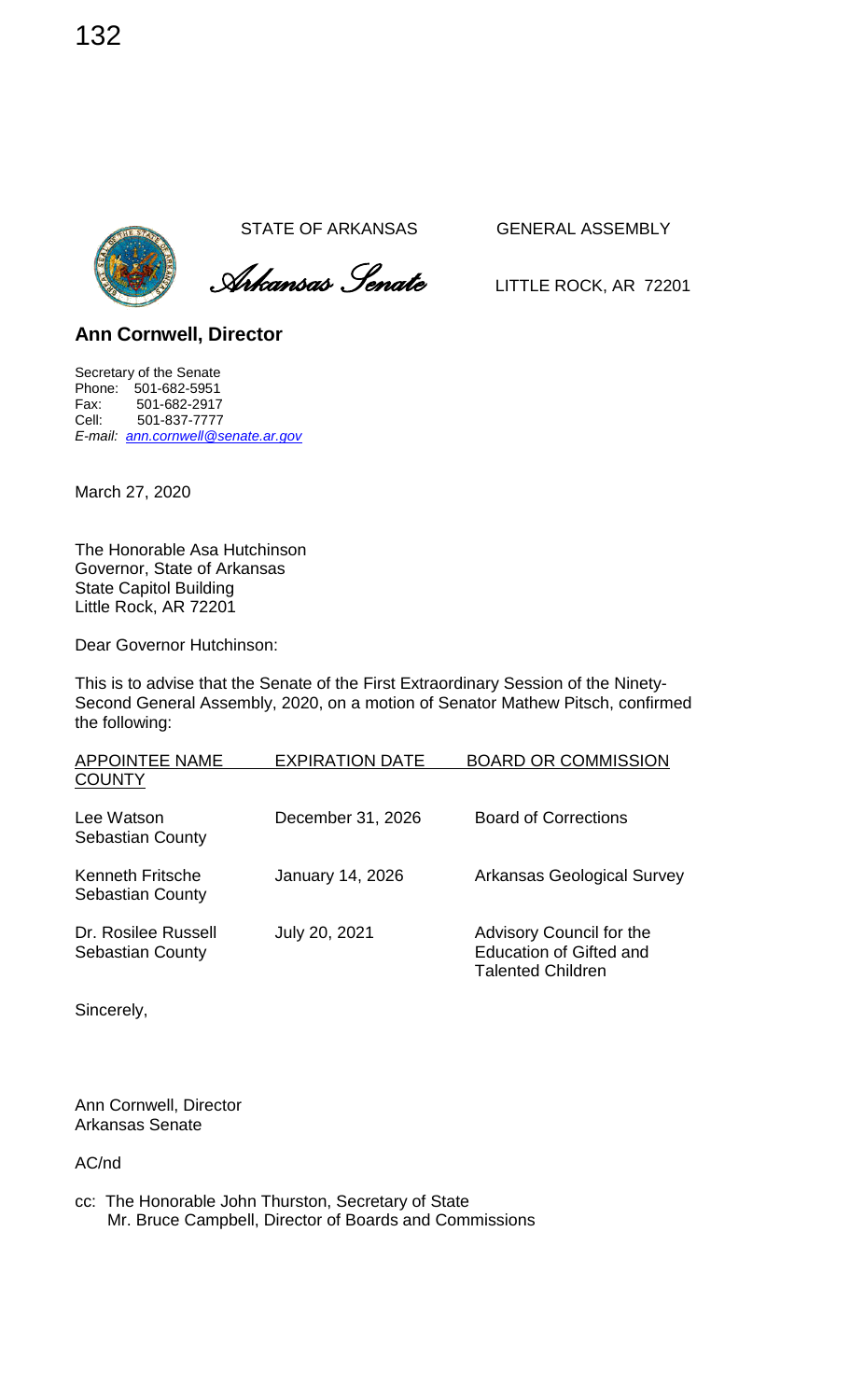

 *Arkansas Senate* LITTLE ROCK, AR <sup>72201</sup>

# **Ann Cornwell, Director**

Secretary of the Senate Phone: 501-682-5951<br>Fax: 501-682-2917 Fax: 501-682-2917<br>Cell: 501-837-7777 Cell: 501-837-7777 *E-mail: [ann.cornwell@senate.ar.gov](mailto:ann.cornwell@senate.ar.gov)*

March 27, 2020

The Honorable Asa Hutchinson Governor, State of Arkansas State Capitol Building Little Rock, AR 72201

Dear Governor Hutchinson:

This is to advise that the Senate of the First Extraordinary Session of the Ninety-Second General Assembly, 2020, on a motion of Senator Jason Rapert, confirmed the following:

| <b>APPOINTEE NAME</b>                            | <b>EXPIRATION DATE</b> | <b>BOARD OR COMMISSION</b>                                                                                                      |
|--------------------------------------------------|------------------------|---------------------------------------------------------------------------------------------------------------------------------|
| <b>COUNTY</b>                                    |                        |                                                                                                                                 |
| Michael Moix<br><b>Faulkner County</b>           | January 14, 2027       | Arkansas Motor Vehicle<br>Commission                                                                                            |
| John Nabholz<br><b>Faulkner County</b>           | January 14, 2023       | Board of Directors of the<br>Division of Science and<br>Technology of the Arkansas<br><b>Economic Development</b><br>Commission |
| <b>Boyce Hamlet</b><br><b>Faulkner County</b>    | January 14, 2022       | Parole Board                                                                                                                    |
| <b>Wendy Ryals</b><br><b>Faulkner County</b>     | January 14, 2027       | Parole Board                                                                                                                    |
| <b>Jim Hinkle</b><br><b>Faulkner County</b>      | January 14, 2027       | <b>Arkansas State Police</b><br>Commission                                                                                      |
| James Julian<br><b>Faulkner County</b>           | June 30, 2021          | Board of the Division of State<br>Services for the Blind                                                                        |
| <b>Stephanie Smith</b><br><b>Faulkner County</b> | June 30, 2023          | Board of the Division of State<br>Services for the Blind                                                                        |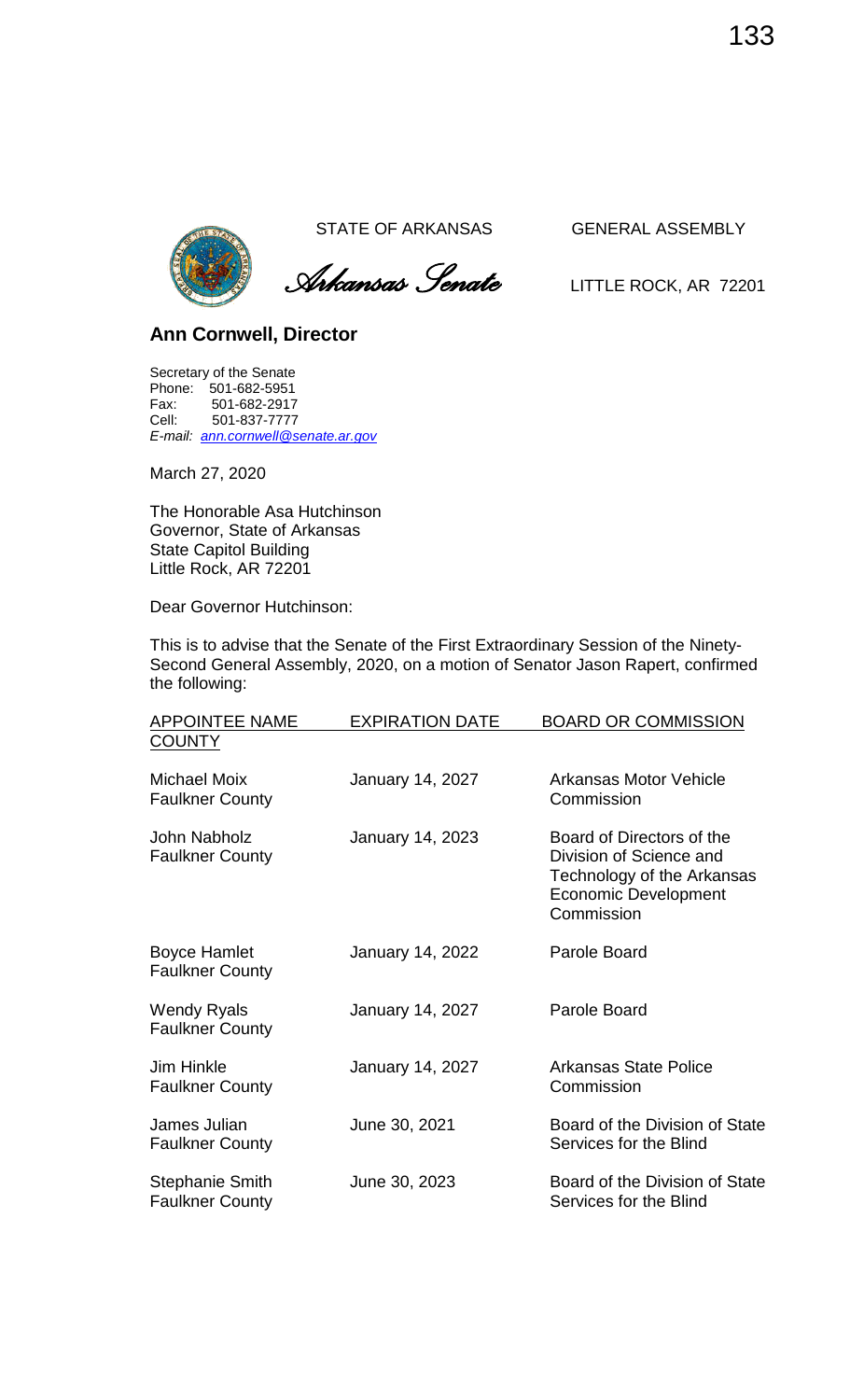| <b>APPOINTEE NAME</b>                            | <b>EXPIRATION DATE</b> | <b>BOARD OR COMMISSION</b>                                                             |
|--------------------------------------------------|------------------------|----------------------------------------------------------------------------------------|
| <b>COUNTY</b>                                    |                        |                                                                                        |
| Larry Brewer<br><b>Faulkner County</b>           | October 14, 2022       | <b>Arkansas Fire Protection</b><br>Services Board                                      |
| Jayme Mayo<br><b>Faulkner County</b>             | August 12, 2021        | Arkansas Healthcare<br><b>Transparency Initiative Board</b>                            |
| <b>Bill Clary</b><br><b>Faulkner County</b>      | May 1, 2025            | <b>Arkansas Higher Education</b><br><b>Coordinating Board</b>                          |
| <b>Sherry Berry</b><br><b>Faulkner County</b>    | July 1, 2025           | Arkansas Abstracters' Board                                                            |
| Dr. Patricia Knott<br><b>Faulkner County</b>     | January 14, 2029       | Arkansas Spinal Cord<br>Commission                                                     |
| <b>Wendy Blackwood</b><br><b>Faulkner County</b> | December 1, 2020       | <b>Arkansas Board of Examiners</b><br>in Counseling                                    |
| Starla Gresham<br><b>Faulkner County</b>         | July 20, 2021          | Advisory Council for the<br><b>Education of Gifted and</b><br><b>Talented Children</b> |

Sincerely,

Ann Cornwell, Director Arkansas Senate

AC/nd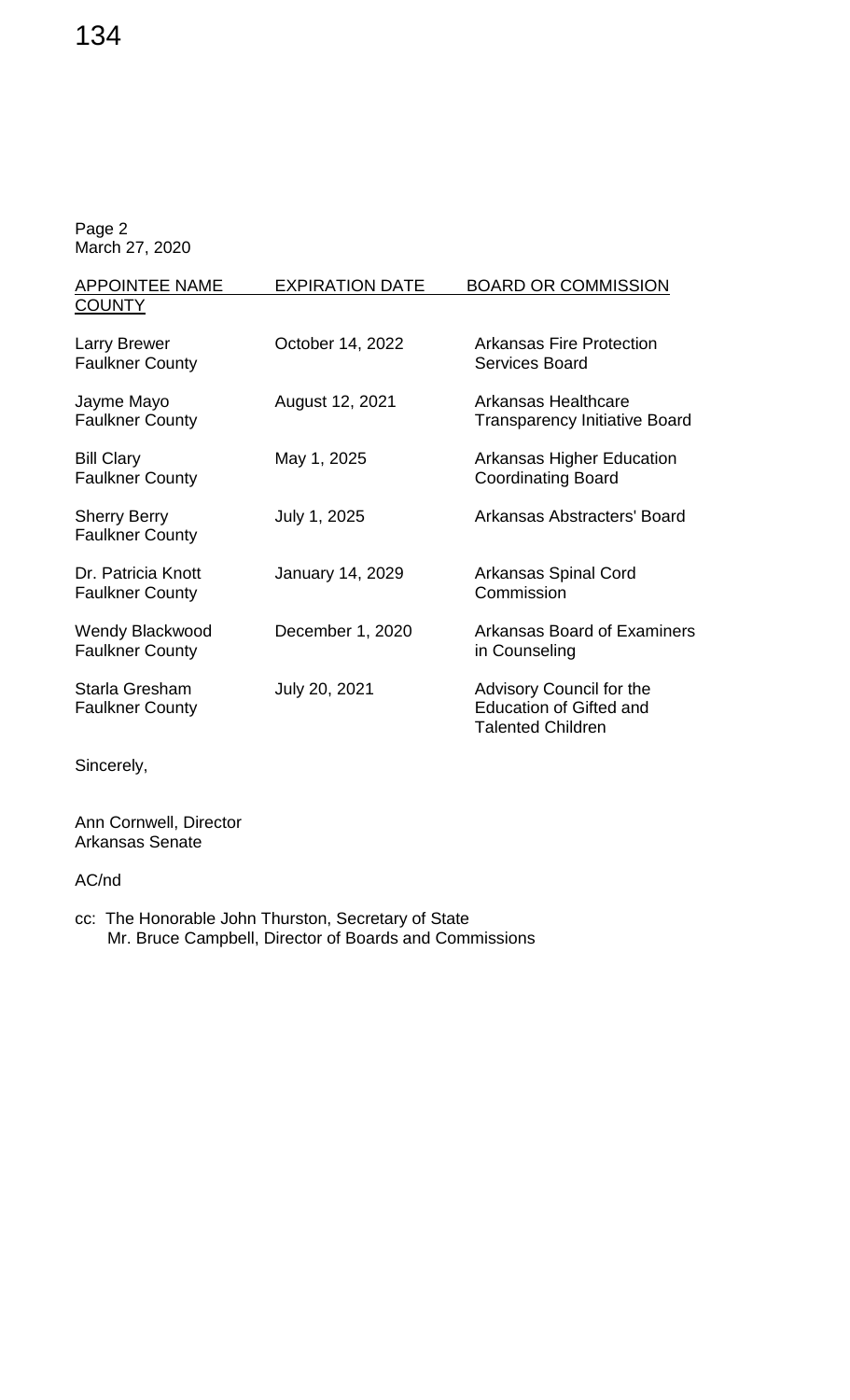

 *Arkansas Senate* LITTLE ROCK, AR <sup>72201</sup>

**Ann Cornwell, Director** 

Secretary of the Senate Phone: 501-682-5951 Fax: 501-682-2917 Cell: 501-837-7777 *E-mail: [ann.cornwell@senate.ar.gov](mailto:ann.cornwell@senate.ar.gov)*

March 27, 2020

The Honorable Asa Hutchinson Governor, State of Arkansas State Capitol Building Little Rock, AR 72201

Dear Governor Hutchinson:

This is to advise that the Senate of the First Extraordinary Session of the Ninety-Second General Assembly, 2020, on a motion of Senator Terry Rice, confirmed the following:

| <b>APPOINTEE NAME</b> | <b>EXPIRATION DATE</b> | <b>BOARD OR COMMISSION</b> |
|-----------------------|------------------------|----------------------------|
| <b>COUNTY</b>         |                        |                            |

Danny Wright **January 14, 2027** Arkansas Livestock and Scott County **and Poultry Commission** 

Sincerely,

Ann Cornwell, Director Arkansas Senate

AC/nd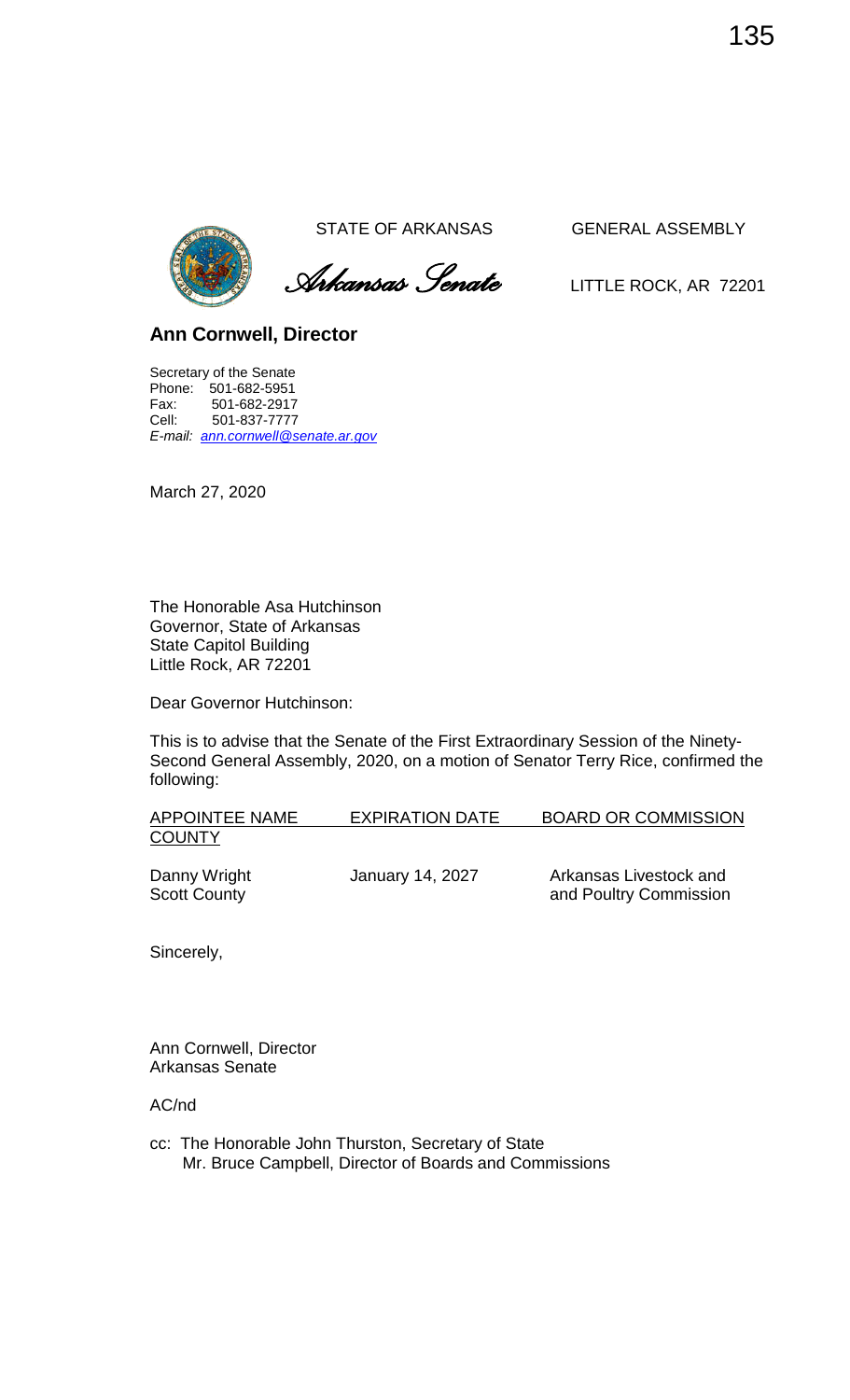*Arkansas Senate* LITTLE ROCK, AR <sup>72201</sup>

**Ann Cornwell, Director** 

Secretary of the Senate Phone: 501-682-5951 Fax: 501-682-2917<br>Cell: 501-837-7777 Cell: 501-837-7777 *E-mail: [ann.cornwell@senate.ar.gov](mailto:ann.cornwell@senate.ar.gov)*

March 27, 2020

The Honorable Asa Hutchinson Governor, State of Arkansas State Capitol Building Little Rock, AR 72201

Dear Governor Hutchinson:

This is to advise that the Senate of the First Extraordinary Session of the Ninety-Second General Assembly, 2020, on a motion of Senator Bill Sample, confirmed the following:

| <b>APPOINTEE NAME</b>                        | <b>EXPIRATION DATE</b>  | <b>BOARD OR COMMISSION</b>                                                                           |
|----------------------------------------------|-------------------------|------------------------------------------------------------------------------------------------------|
| <b>COUNTY</b>                                |                         |                                                                                                      |
| <b>Edward Vance</b><br><b>Saline County</b>  | January 1, 2023         | <b>State Board of Collection</b><br>Agencies                                                         |
| Susan Pack<br><b>Garland County</b>          | January 14, 2025        | Board of Trustees of the<br>Arkansas School for the Blind<br>and the Arkansas School for<br>the Deaf |
| <b>Steve Lux</b><br><b>Saline County</b>     | <b>January 14, 2024</b> | Arkansas Economic<br><b>Development Council</b>                                                      |
| Dr. Larry Hopkins<br><b>Garland County</b>   | December 31, 2022       | Arkansas Board of Examiners<br>in Counseling                                                         |
| Dr. Randall Cummings<br><b>Saline County</b> | June 30, 2022           | Board of Examiners in<br>Speech-Language Pathology<br>and Audiology                                  |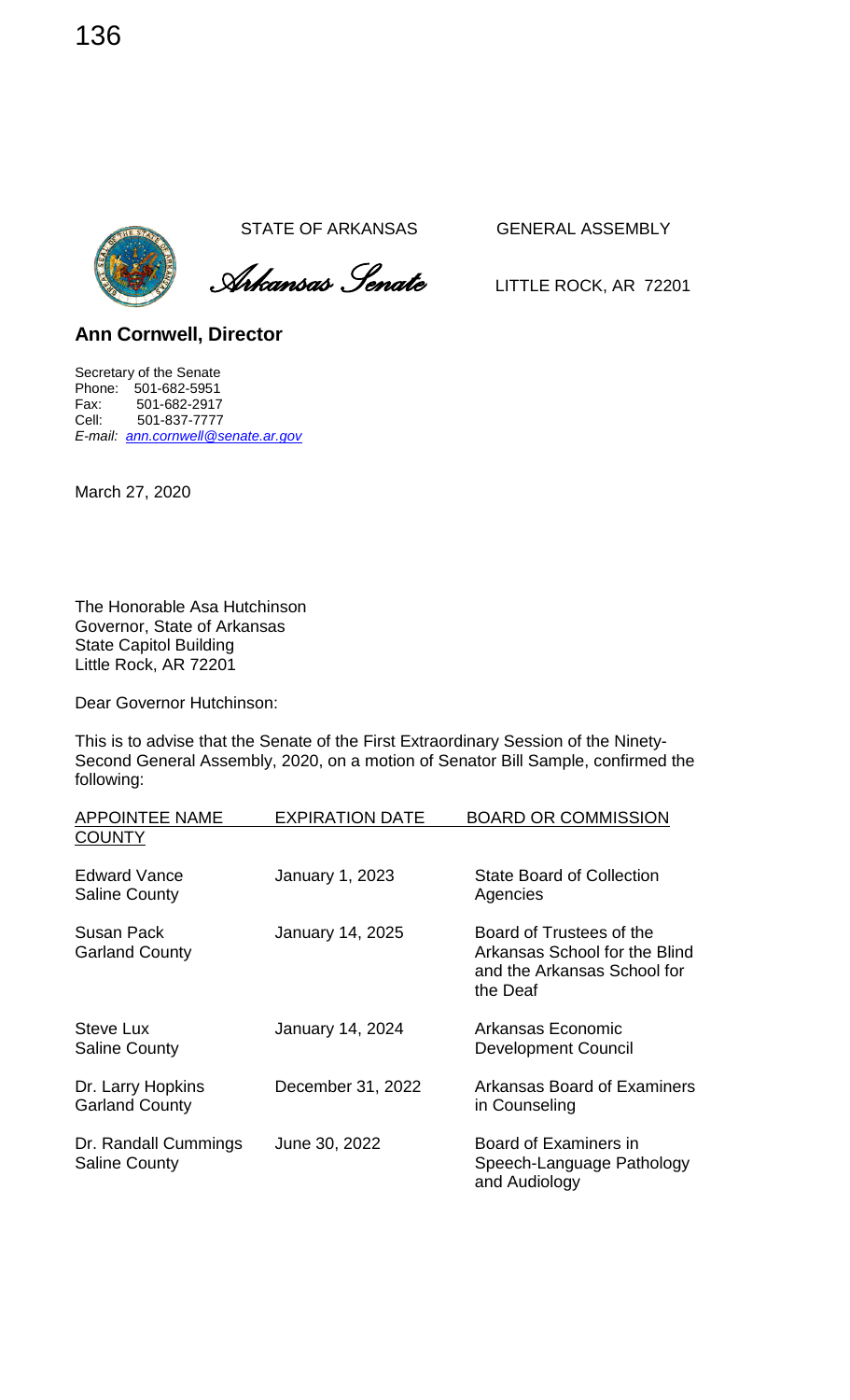# APPOINTEE NAME EXPIRATION DATE BOARD OR COMMISSION **COUNTY**

Saline County

George French **December 31, 2023** State Banking Board

Sincerely,

Ann Cornwell, Director Arkansas Senate

#### AC/nd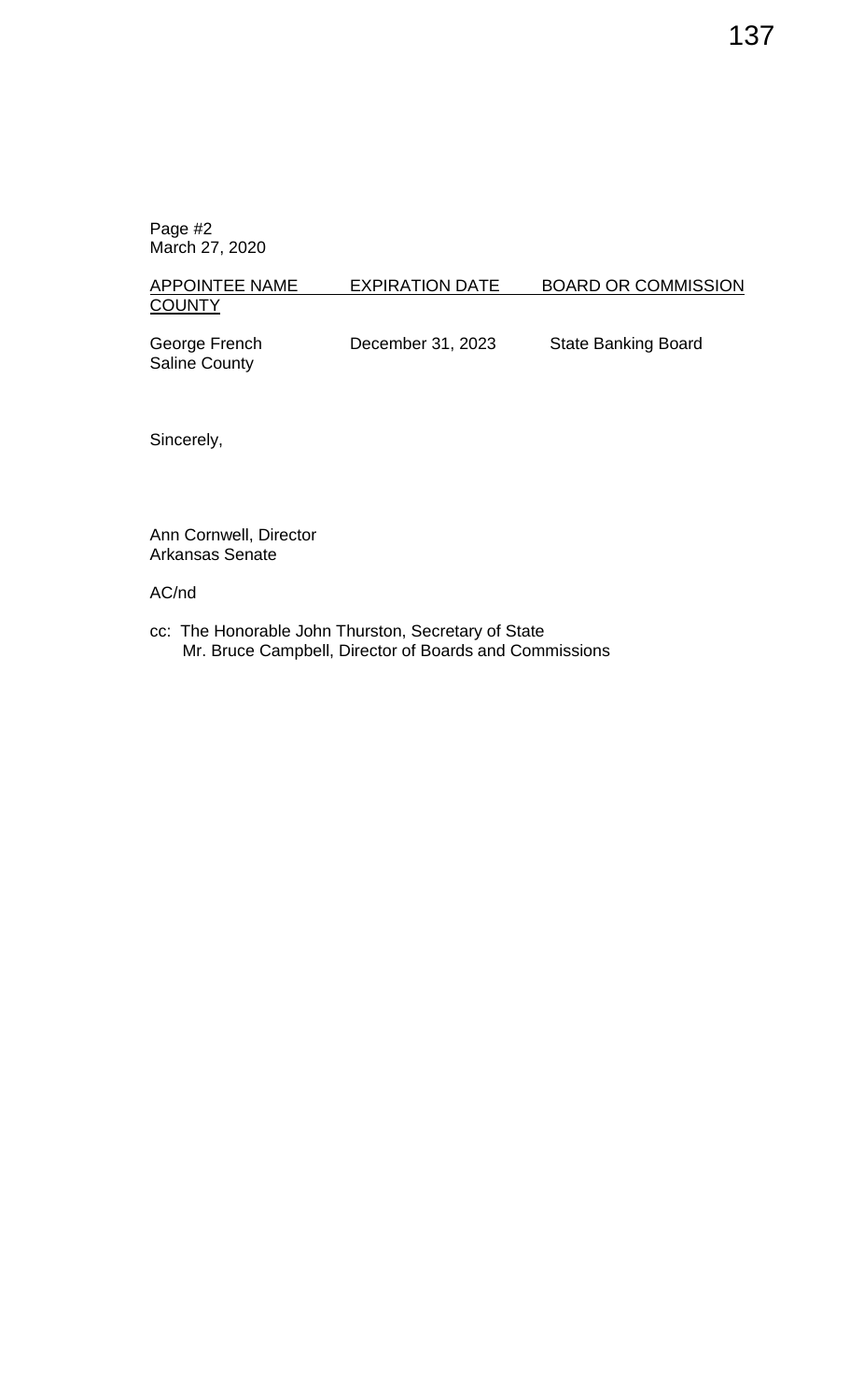



**Ann Cornwell, Director** 

Secretary of the Senate Phone: 501-682-5951 Fax: 501-682-2917<br>Cell: 501-837-7777 Cell: 501-837-7777 *E-mail: [ann.cornwell@senate.ar.gov](mailto:ann.cornwell@senate.ar.gov)*

March 27, 2020

The Honorable Asa Hutchinson Governor, State of Arkansas State Capitol Building Little Rock, AR 72201

Dear Governor Hutchinson:

This is to advise that the Senate of the First Extraordinary Session of the Ninety-Second General Assembly, 2020, on a motion of Senator Gary Stubblefield, confirmed the following:

| <b>APPOINTEE NAME</b>                     | <b>EXPIRATION DATE</b>  | <b>BOARD OR COMMISSION</b>                                       |
|-------------------------------------------|-------------------------|------------------------------------------------------------------|
| <b>COUNTY</b>                             |                         |                                                                  |
| <b>Chad Stanley</b><br><b>Yell County</b> | January 15, 2023        | <b>Arkansas Appraiser Licensing</b><br>and Certification Board   |
| <b>William Cains</b><br>Johnson County    | January 14, 2027        | <b>Arkansas Geological Survey</b>                                |
| Jason Patton<br><b>Johnson County</b>     | January 14, 2026        | <b>Arkansas Geological Survey</b>                                |
| Dr. Perry Amerine<br>Logan County         | December 31, 2023       | <b>State Board of Health</b>                                     |
| Len Cotton<br><b>Yell County</b>          | <b>January 14, 2025</b> | Board of Trustees of<br>Arkansas                                 |
| Dr. Allison Hall<br>Johnson County        | June 30, 2020           | Arkansas Board of Dispensing<br>Opticians                        |
| <b>Robert Cowie</b><br>Logan County       | March 1, 2022           | <b>Arkansas Wine Producers</b><br><b>Council Tech University</b> |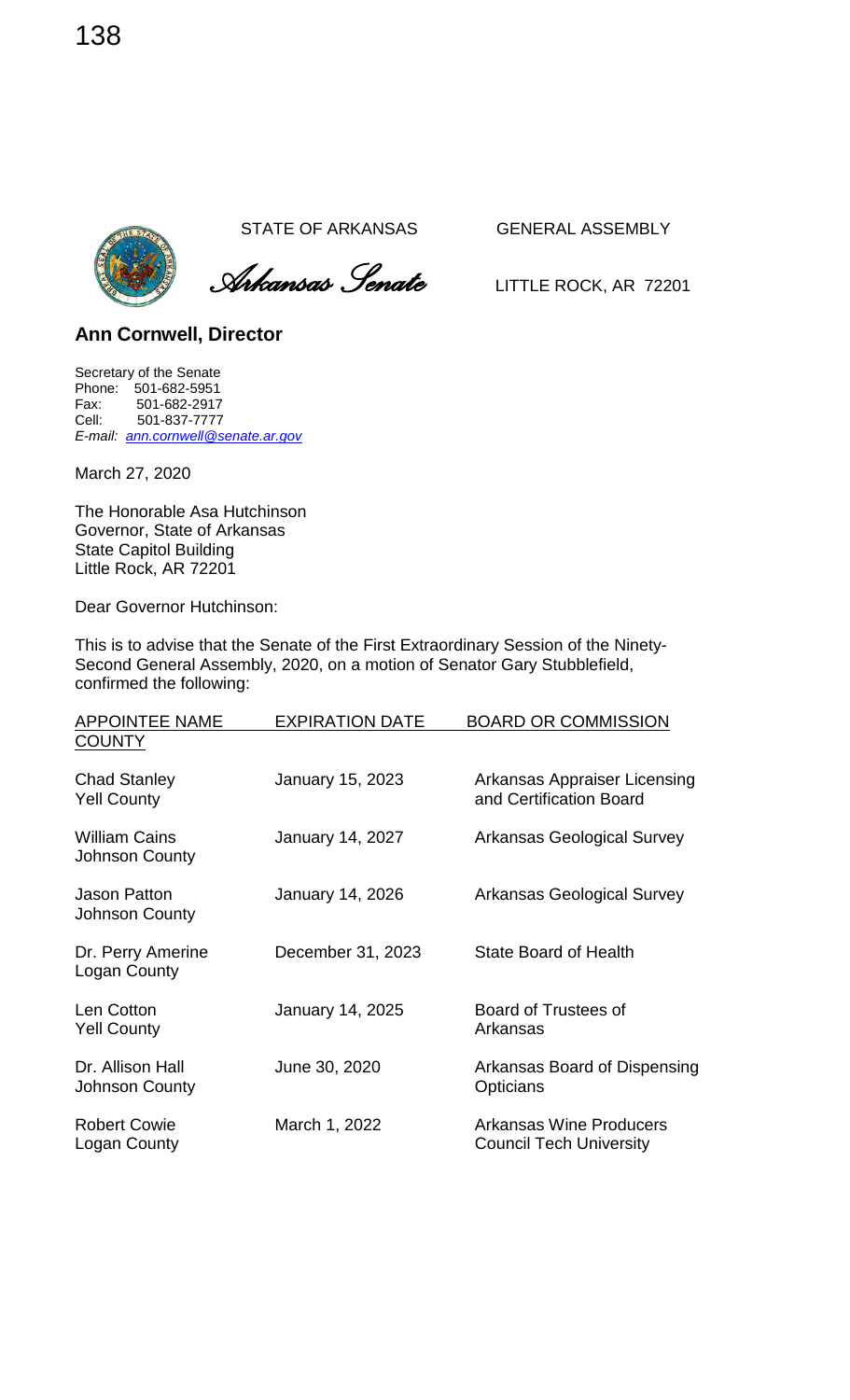| <b>APPOINTEE NAME</b>                         | <b>EXPIRATION DATE</b> | <b>BOARD OR COMMISSION</b>                |
|-----------------------------------------------|------------------------|-------------------------------------------|
| <b>COUNTY</b>                                 |                        |                                           |
| Dr. Allison Hall<br><b>Johnson County</b>     | June 30, 2020          | Arkansas Board of Dispensing<br>Opticians |
| <b>Robert Cowie</b><br>Logan County           | March 1, 2022          | Arkansas Wine Producers<br>Council        |
| <b>Audrey House</b><br><b>Franklin County</b> | March 1, 2022          | <b>Arkansas Wine Producers</b><br>Council |
| <b>Andrew Post</b><br><b>Franklin County</b>  | March 1, 2022          | <b>Arkansas Wine Producers</b><br>Council |
| Dr. Michael Post<br><b>Franklin County</b>    | March 1, 2022          | <b>Arkansas Wine Producers</b><br>Council |

Sincerely,

Ann Cornwell, Director Arkansas Senate

#### AC/nd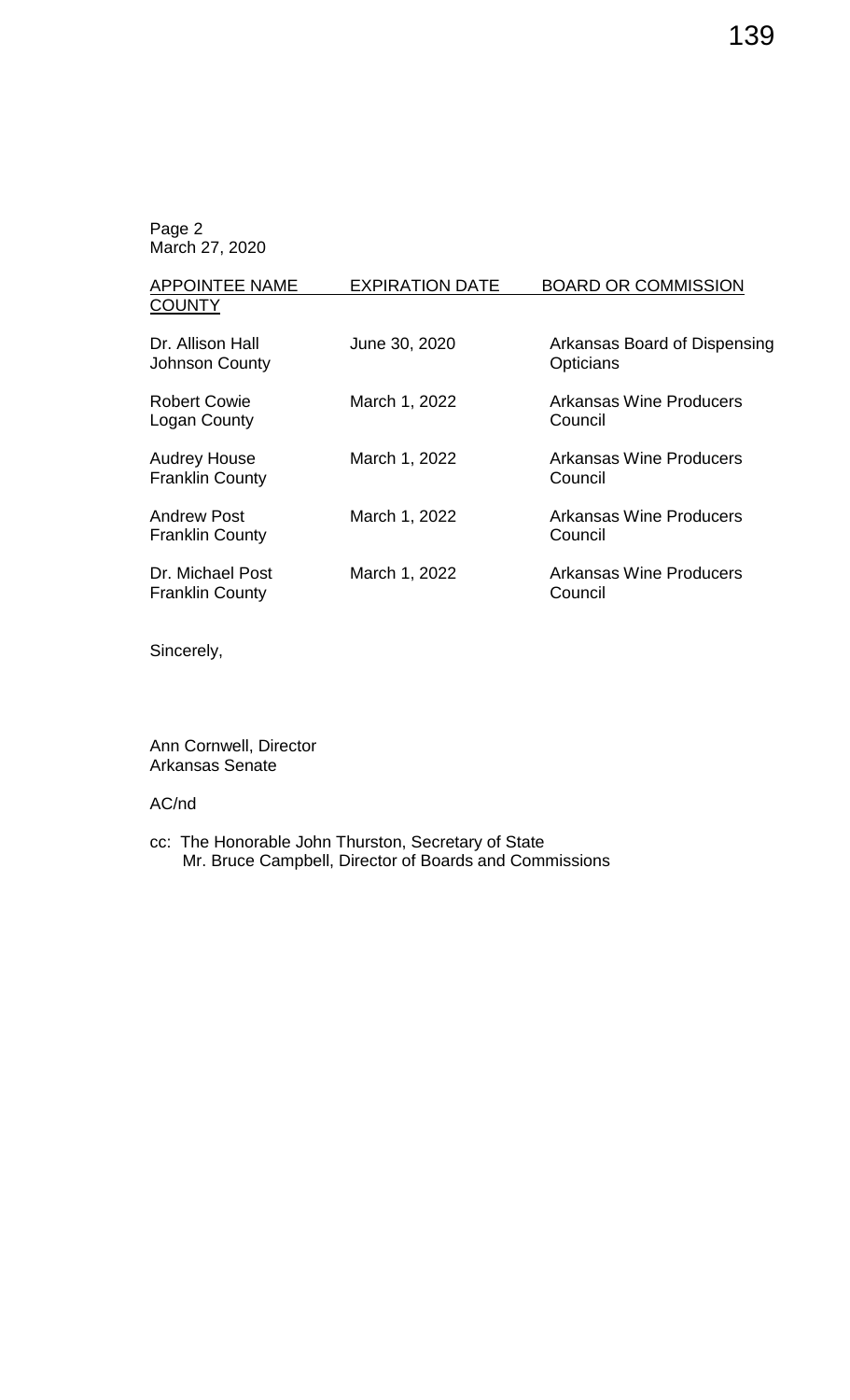*Arkansas Senate* LITTLE ROCK, AR <sup>72201</sup>

**Ann Cornwell, Director** 

Secretary of the Senate Phone: 501-682-5951 Fax: 501-682-2917<br>Cell: 501-837-7777 Cell: 501-837-7777 *E-mail: [ann.cornwell@senate.ar.gov](mailto:ann.cornwell@senate.ar.gov)*

March 27, 2020

The Honorable Asa Hutchinson Governor, State of Arkansas State Capitol Building Little Rock, AR 72201

Dear Governor Hutchinson:

This is to advise that the Senate of the First Extraordinary Session of the Ninety-Second General Assembly, 2020, on a motion of Senator James Sturch, confirmed the following:

| <b>APPOINTEE NAME</b>                       | <b>EXPIRATION DATE</b> | <b>BOARD OR COMMISSION</b>                                                             |
|---------------------------------------------|------------------------|----------------------------------------------------------------------------------------|
| <b>COUNTY</b>                               |                        |                                                                                        |
| Chelsea Conway<br><b>Sharp County</b>       | October 1, 2020        | <b>Tobacco Prevention and</b><br><b>Cessation Advisory</b><br>Committee                |
| George Taylor<br><b>Sharp County</b>        | June 15, 2023          | <b>Board of Electrical Examiners</b><br>of the State of Arkansas                       |
| <b>Roger Polston</b><br><b>Sharp County</b> | June 15, 2023          | <b>Board of Electrical Examiners</b><br>of the State of Arkansas                       |
| Jerri Henley<br><b>Independence County</b>  | July 20, 2021          | Advisory Council for the<br><b>Education of Gifted and</b><br><b>Talented Children</b> |

Sincerely,

Ann Cornwell, Director Arkansas Senate

AC/nd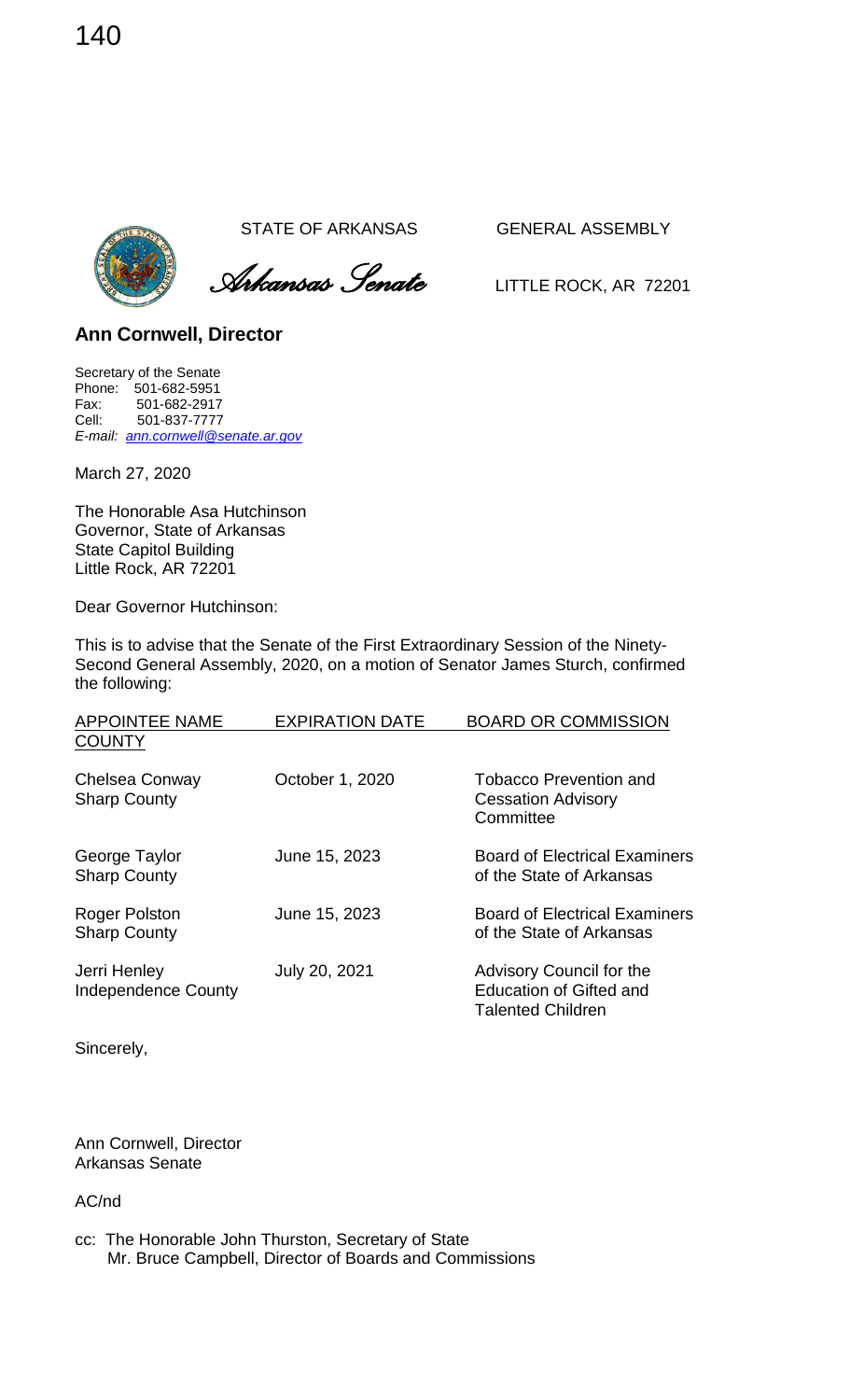

 *Arkansas Senate* LITTLE ROCK, AR <sup>72201</sup>

## **Ann Cornwell, Director**

Secretary of the Senate Phone: 501-682-5951 Fax: 501-682-2917<br>Cell: 501-837-7777 Cell: 501-837-7777 *E-mail: [ann.cornwell@senate.ar.gov](mailto:ann.cornwell@senate.ar.gov)*

March 27, 2020

The Honorable Asa Hutchinson Governor, State of Arkansas State Capitol Building Little Rock, AR 72201

Dear Governor Hutchinson:

This is to advise that the Senate of the First Extraordinary Session of the Ninety-Second General Assembly, 2020, on a motion of Senator Larry Teague, confirmed the following:

| <b>APPOINTEE NAME</b>                                     | <b>EXPIRATION DATE</b>  | <b>BOARD OR COMMISSION</b>                                 |
|-----------------------------------------------------------|-------------------------|------------------------------------------------------------|
| <b>COUNTY</b>                                             |                         |                                                            |
| Sheri Rogers<br><b>Clark County</b>                       | June 1, 2020            | Governor's Commission on<br>People with Disabilities       |
| <b>Sheriff James Singleton</b><br><b>Hempstead County</b> | <b>January 14, 2023</b> | <b>Criminal Justice Institute</b><br><b>Advisory Board</b> |
| Judy Watson<br><b>Hempstead County</b>                    | June 1, 2022            | Governor's Commission on<br>People with Disabilities       |
| Stephanie Nickols<br><b>Montgomery County</b>             | December 31, 2021       | <b>State Board of Health</b>                               |

Sincerely,

Ann Cornwell, Director Arkansas Senate

#### AC/nd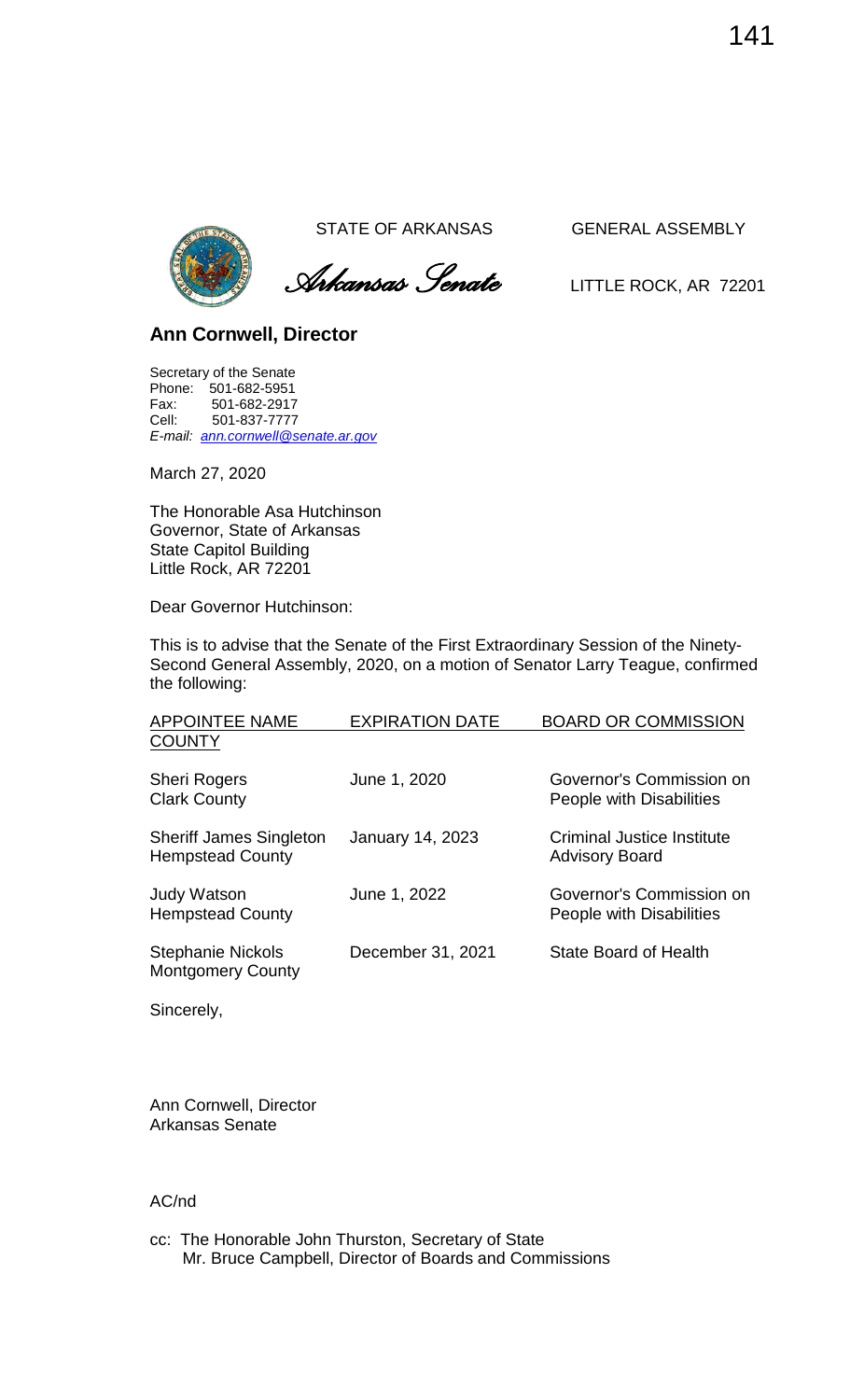*Arkansas Senate* LITTLE ROCK, AR <sup>72201</sup>

**Ann Cornwell, Director** 

Secretary of the Senate Phone: 501-682-5951 Fax: 501-682-2917<br>Cell: 501-837-7777 Cell: 501-837-7777 *E-mail: [ann.cornwell@senate.ar.gov](mailto:ann.cornwell@senate.ar.gov)*

March 27, 2020

The Honorable Asa Hutchinson Governor, State of Arkansas State Capitol Building Little Rock, AR 72201

Dear Governor Hutchinson:

This is to advise that the Senate of the First Extraordinary Session of the Ninety-Second General Assembly, 2020, on a motion of Senator David Wallace, confirmed the following:

| <b>APPOINTEE NAME</b>                                  | <b>EXPIRATION DATE</b>  | <b>BOARD OR COMMISSION</b>                               |
|--------------------------------------------------------|-------------------------|----------------------------------------------------------|
| <b>COUNTY</b>                                          |                         |                                                          |
| Molly Jackson<br><b>Mississippi County</b>             | <b>January 14, 2026</b> | State Parks, Recreation, and<br><b>Travel Commission</b> |
| <b>Chief Chadwick Henson</b><br><b>Poinsett County</b> | January 14, 2021        | Criminal Justice Institute<br><b>Advisory Board</b>      |
| Abby Houseworth<br><b>Mississippi County</b>           | May 1, 2023             | Arkansas Workforce<br>Development Board                  |

Sincerely,

Ann Cornwell, Director Arkansas Senate

AC/nd

| cc: The Honorable John Thurston, Secretary of State    |
|--------------------------------------------------------|
| Mr. Bruce Campbell, Director of Boards and Commissions |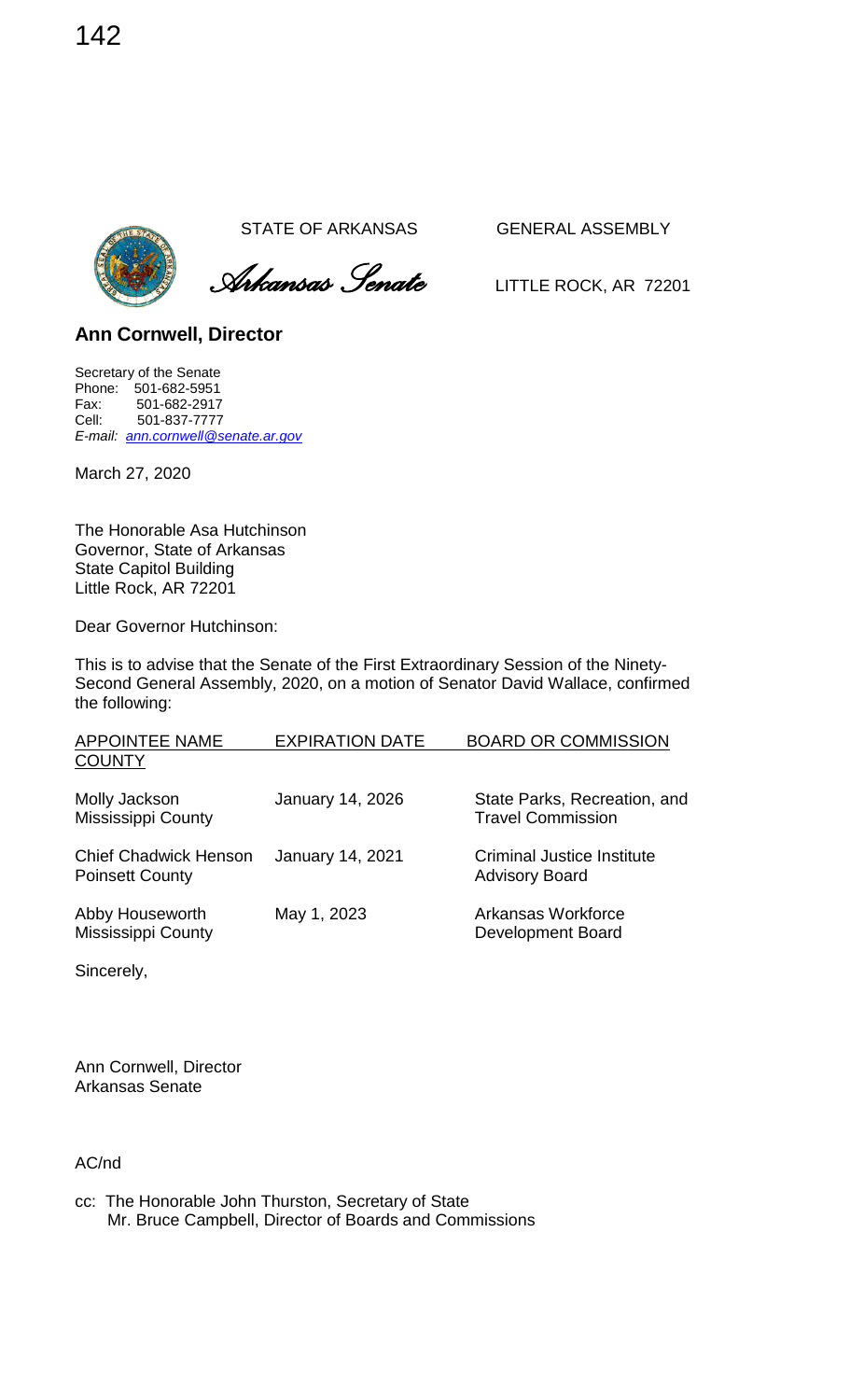Received from the House

HOUSE BILL NO. 1001 *Call Item 1* NINETY-SECOND GENERAL ASSEMBLY FIRST EXTRAORDINARY SESSION BY: REPRESENTATIVES SHEPHERD, F. ALLEN, BECK, BENTLEY, BERRY, BREAUX, BURCH, CLOUD, C. COOPER, EAVES, ENNETT, EUBANKS, K. FERGUSON, FIELDING, C. FITE, GLOVER, HOLCOMB, JEAN, JETT, LADYMAN, MADDOX, MAGIE, MCCULLOUGH, MCNAIR, S. MEEKS, NICKS, PAYTON, RICHMOND, RUSHING, RYE, SCOTT, SLAPE, B. SMITH, SORVILLO, WARDLAW, WATSON, D. WHITAKER BY: SENATORS J. HENDREN, J. DISMANG, HESTER, K. INGRAM, BLEDSOE, IRVIN, D. WALLACE, TEAGUE, RAPERT, J. ENGLISH, S. FLOWERS, B. JOHNSON, J. COOPER, L. EADS, J. STURCH, MALOCH, E. CHEATHAM, M. PITSCH, G. LEDING

A Bill for an Act to be Entitled: AN ACT TO CREATE THE COVID-19 RAINY DAY FUND; TO TRANSFER FUNDS TO THE COVID-19 RAINY DAY FUND; TO DECLARE AN EMERGENCY; AND FOR OTHER PURPOSES.

House Bill No. 1001 was read the first time, rules suspended, read the second time and placed on the Calendar.

\* \* \* \* \*

### **SENATE BILL TRANSMITTED TO THE HOUSE** AS PASSED

SENATE BILL NO. 2

### HOUSE BILL TRANSMITTED TO THE SENATE AS PASSED

HOUSE BILL NO. 1001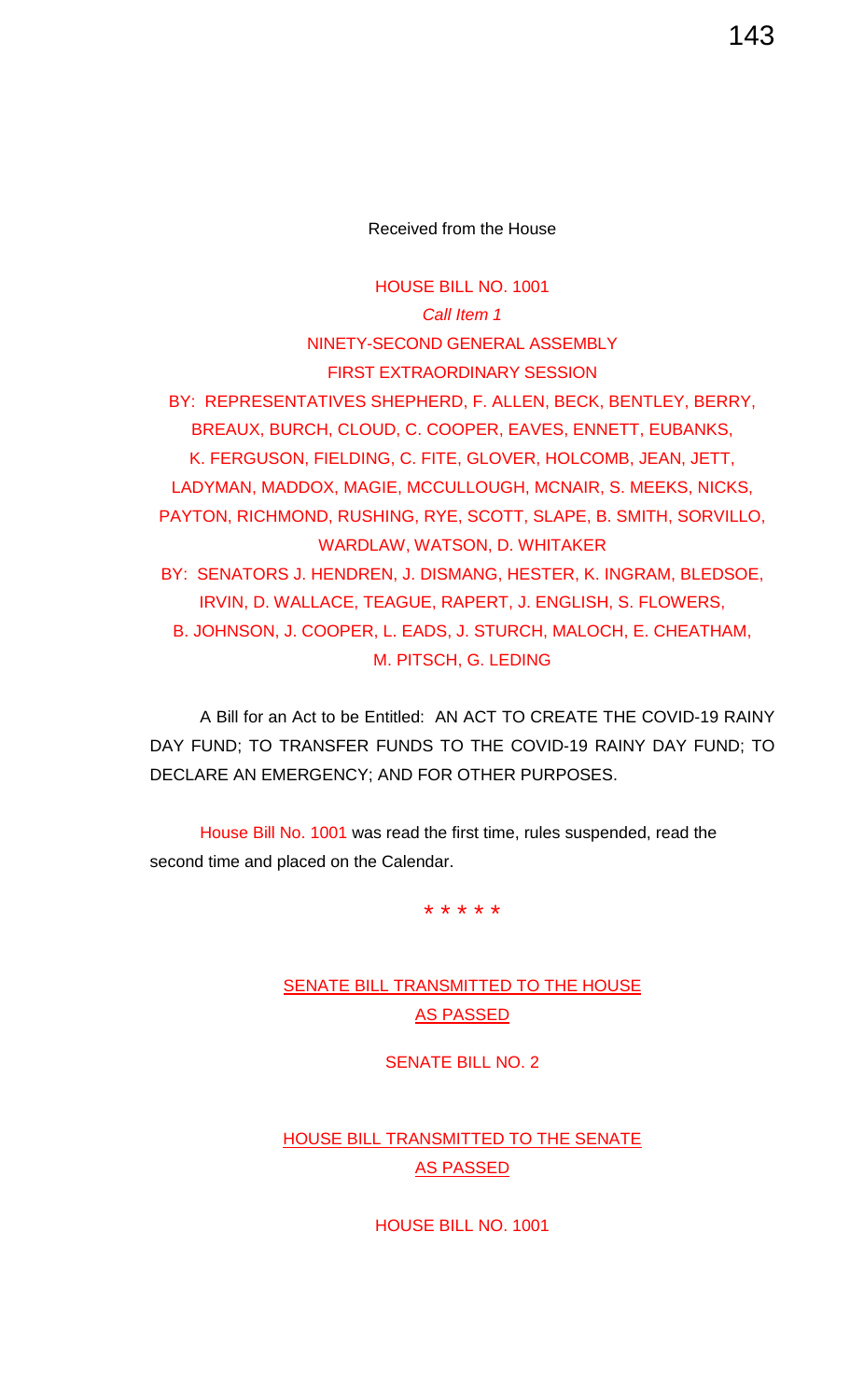On motion of Senator Hendren, the Senate adjourned until 12:01 a.m., Saturday, March 28, 2020.

PRESIDENT OF THE SENATE

SECRETARY OF THE SENATE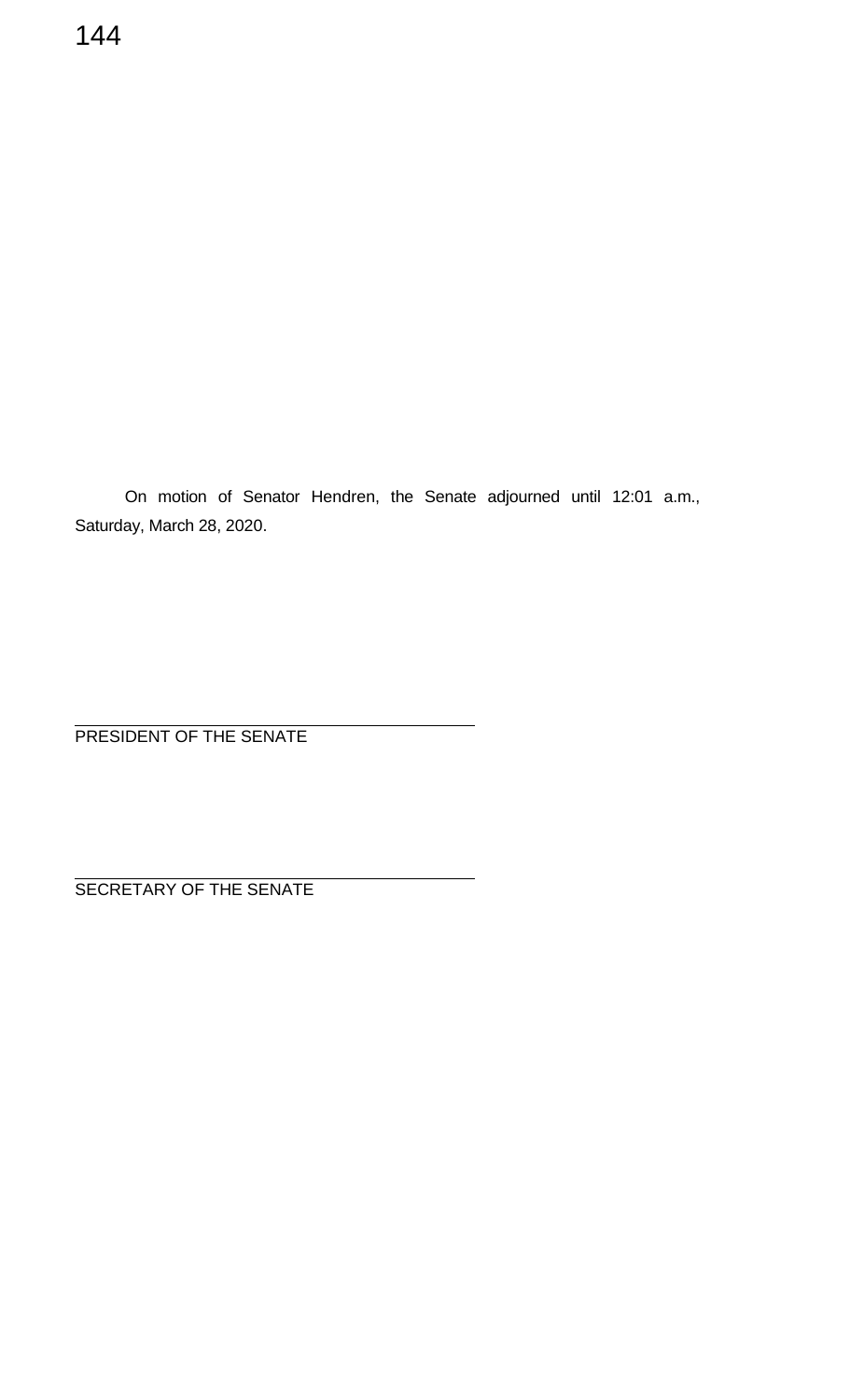--**ooOoo-- THIRD DAY'S PROCEEDINGS SENATE CHAMBER NINETY-SECOND GENERAL ASSEMBLY FIRST EXTRAORDINARY SESSION**

 $\overline{\phantom{a}}$   $\overline{\phantom{a}}$   $\overline{\phantom{a}}$   $\overline{\phantom{a}}$   $\overline{\phantom{a}}$ 

 $\frac{1}{2} - \frac{1}{2} - \frac{1}{2}$ 

Little Rock, Arkansas March 28, 2020

The Senate was called to order at 12:01 o'clock a.m. by the President.

The Secretary called the roll, and the following members answered to roll call:

BALLINGER, BLEDSOE, BOND, CALDWELL, CHEATHAM, CHESTERFIELD, CLARK, COOPER, DAVIS, DISMANG, EADS, ELLIOTT, ENGLISH, FLIPPO, FLOWERS, GARNER, HAMMER, HENDREN, HESTER, HICKEY, HILL, INGRAM, IRVIN, JOHNSON, B., JOHNSON, M., LEDING, MALOCH, PITSCH, RAPERT, RICE, SAMPLE, STUBBLEFIELD, STURCH, TEAGUE, WALLACE.

The Senate was led in prayer by Senator Hester.

The Senate was led in the Pledge of Allegiance by the President.

On motion of Senator Hendren, the reading of the Journal was dispensed with.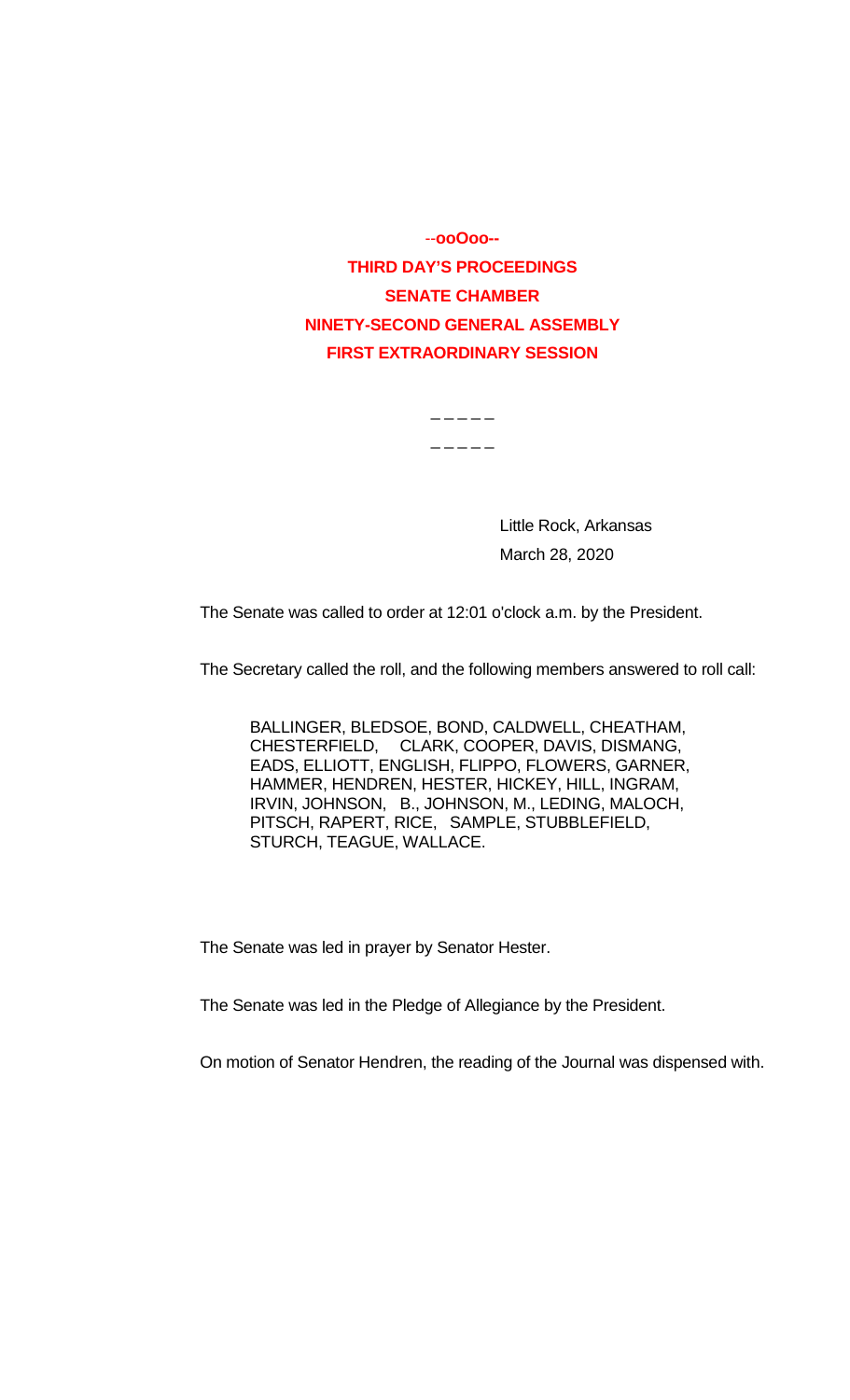### STATE OF ARKANSAS



**Asa Hutchinson Governor**

March 26, 2020

Ann Cornwell, Director Secretary of the Senate State Capitol, Room 320 Little Rock, Arkansas 72201

Dear Director Cornwell:

This letter is a request that the Senate of the First Extraordinary Session of the Ninety-Second General Assembly 2020, on a motion of Senator Breanne Davis, confirm the following appointments.

Thank you for your kind attention to this matter.

Sincerely,

### (SIGNED) ASA HUTCHINSON

#### AH/lr

| <b>APPOINTEE NAME</b><br><b>COUNTY</b> | <b>EXPIRATION DATE</b>  | <b>BOARD OR COMMISSION</b>                                    |
|----------------------------------------|-------------------------|---------------------------------------------------------------|
| <b>Mark Taylor</b><br>Pope County      | June 30, 2020           | Arkansas Early Childhood<br>Commission                        |
| <b>Bethany Swindell</b><br>Pope County | <b>January 14, 2026</b> | Keep Arkansas Beautiful<br>Commission                         |
| Vickie Keeton<br>Pope County           | August 31, 2022         | Arkansas Board of<br><b>Examiners in Counseling</b>           |
| Andy McNeil<br>Pope County             | May 1, 2022             | <b>Arkansas Higher Education</b><br><b>Coordinating Board</b> |
| Dr. David Murphy<br>Pope County        | June 30, 2022           | Arkansas Board of Dispensing<br><b>Opticians</b>              |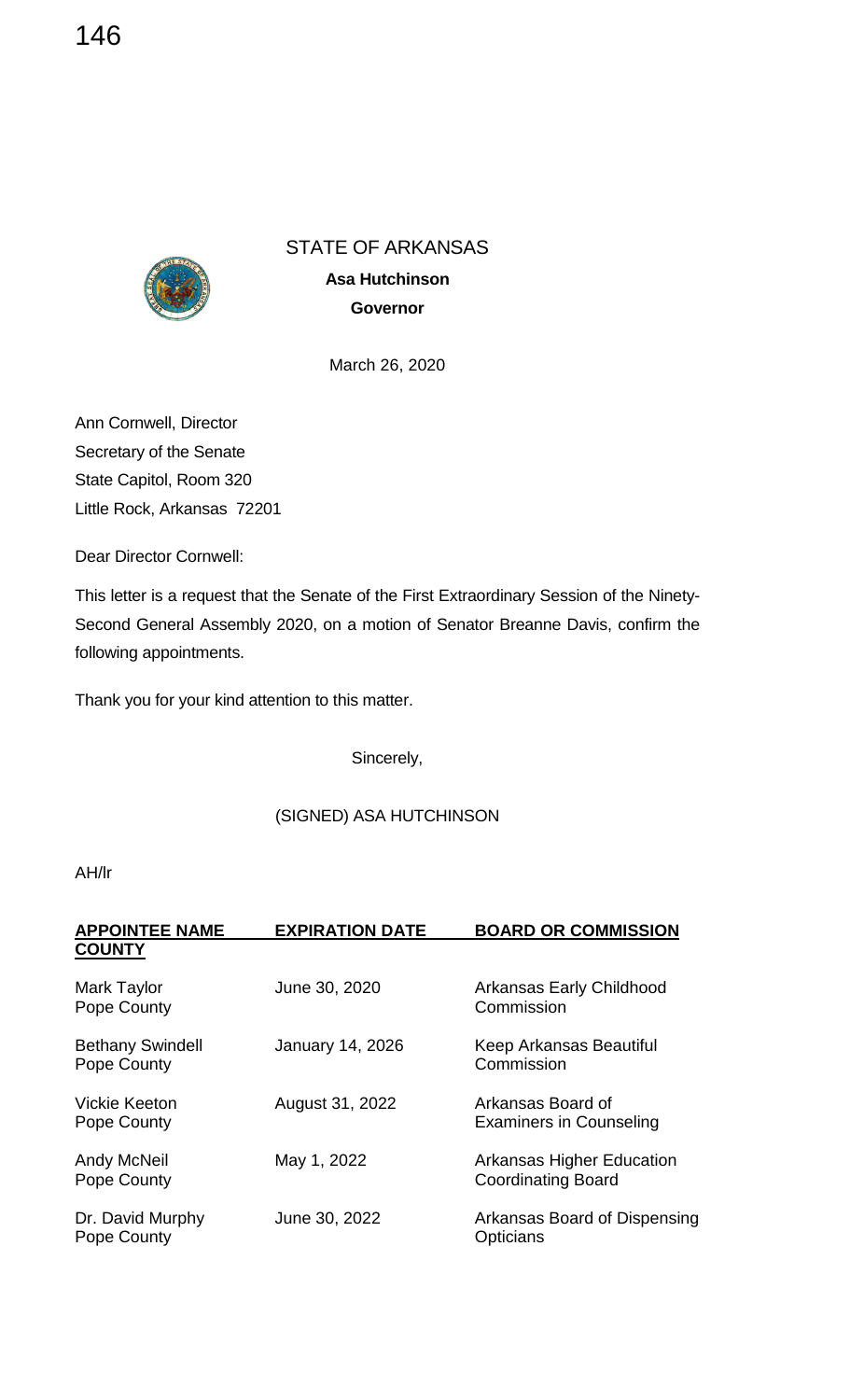# **APPOINTEE NAME**<br>COUNTY

### **EXPIRATION DATE BOARD OR COMMISSION**

Pope County

John Knight **March 30, 2022** Arkansas Beef Council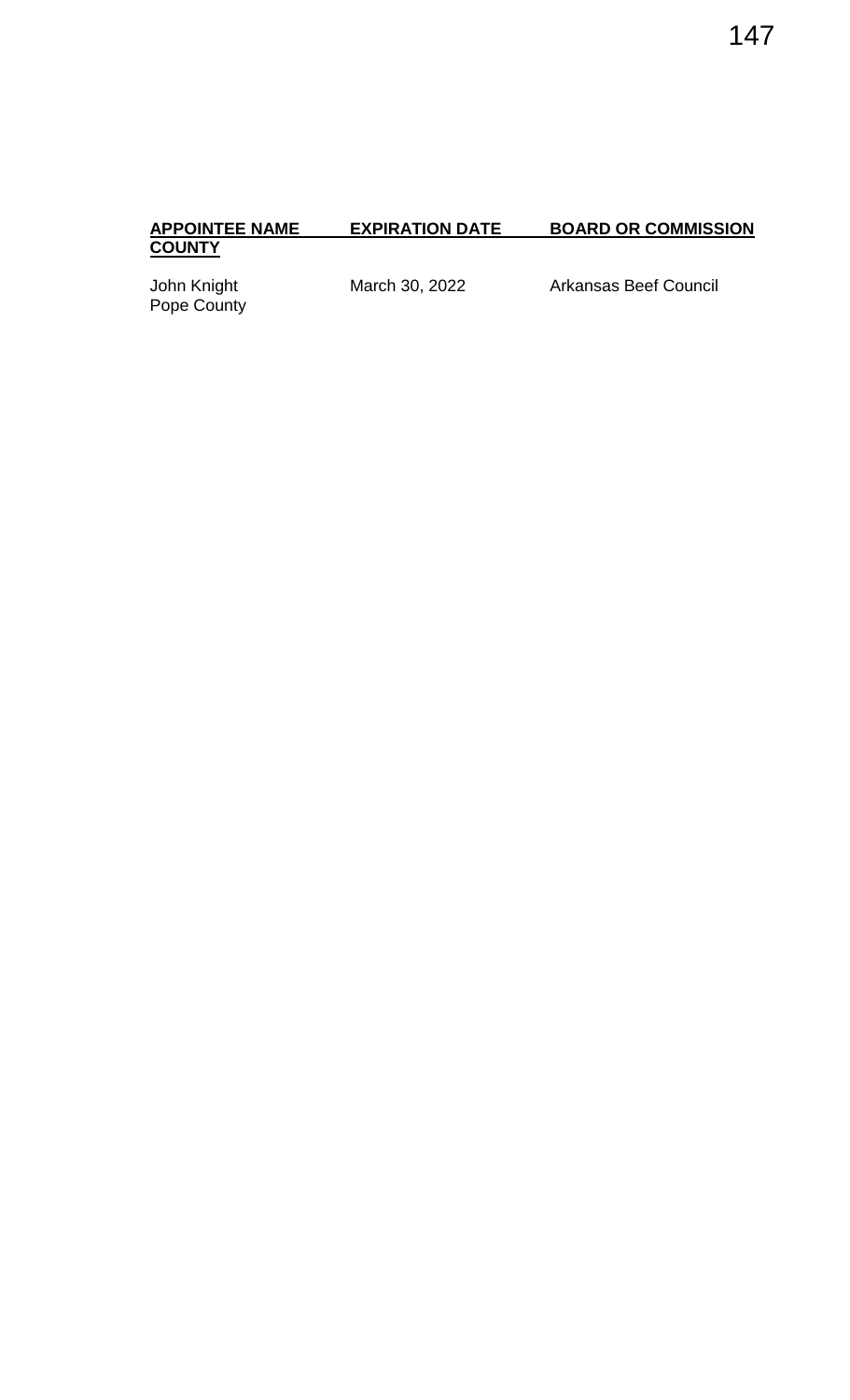

STATE OF ARKANSAS

**Asa Hutchinson Governor**

March 26, 2020

Ann Cornwell, Director Secretary of the Senate State Capitol, Room 320 Little Rock, Arkansas 72201

Dear Director Cornwell:

This letter is a request that the Senate of the First Extraordinary Session of the Ninety-Second General Assembly 2020, on a motion of Senator Mark Johnson, confirm the following appointments.

Thank you for your kind attention to this matter.

Sincerely,

### (SIGNED) ASA HUTCHINSON

AH/lr

| <b>APPOINTEE NAME</b><br><b>COUNTY</b> | <b>EXPIRATION DATE</b> | <b>BOARD OR COMMISSION</b>                       |
|----------------------------------------|------------------------|--------------------------------------------------|
| Vickey Magie<br><b>Conway County</b>   | June 30, 2021          | Arkansas Board of Dispensing<br><b>Opticians</b> |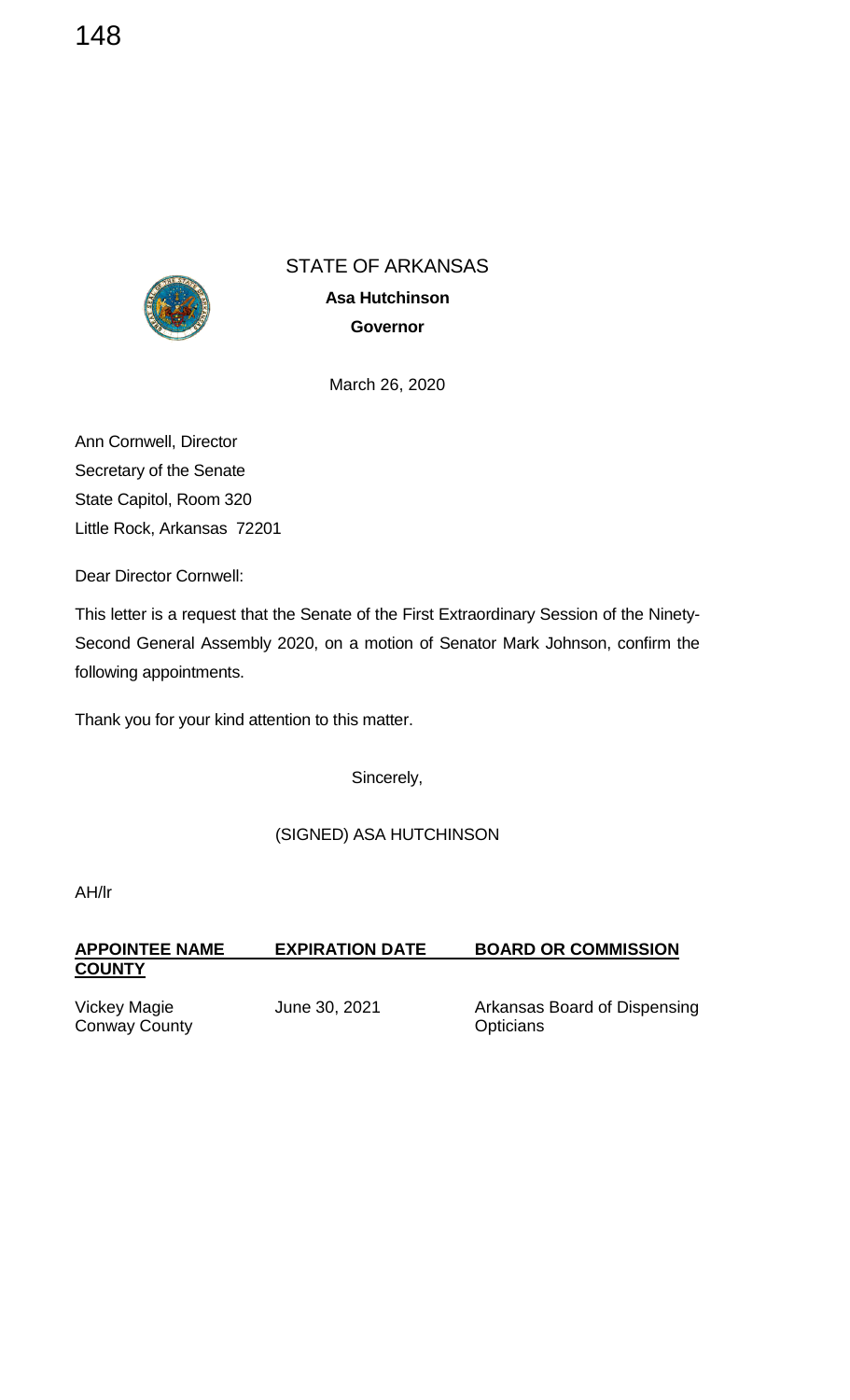

 *Arkansas Senate* LITTLE ROCK, AR <sup>72201</sup>

**Ann Cornwell, Director** 

Secretary of the Senate Phone: 501-682-5951 Fax: 501-682-2917<br>Cell: 501-837-7777 Cell: 501-837-7777 *E-mail: [ann.cornwell@senate.ar.gov](mailto:ann.cornwell@senate.ar.gov)*

March 28, 2020

The Honorable Asa Hutchinson Governor, State of Arkansas State Capitol Building Little Rock, AR 72201

Dear Governor Hutchinson:

This is to advise that the Senate of the First Extraordinary Session of the Ninety-Second General Assembly, 2020, on a motion of Senator Breanne Davis, confirmed the following:

| <b>APPOINTEE NAME</b>                  | <b>EXPIRATION DATE</b>  | <b>BOARD OR COMMISSION</b>                                    |
|----------------------------------------|-------------------------|---------------------------------------------------------------|
| <b>COUNTY</b>                          |                         |                                                               |
| Mark Taylor<br>Pope County             | June 30, 2020           | Arkansas Early Childhood<br>Commission                        |
| <b>Bethany Swindell</b><br>Pope County | <b>January 14, 2026</b> | Keep Arkansas Beautiful<br>Commission                         |
| Vickie Keeton<br>Pope County           | August 31, 2022         | Arkansas Board of<br><b>Examiners in Counseling</b>           |
| <b>Andy McNeil</b><br>Pope County      | May 1, 2022             | <b>Arkansas Higher Education</b><br><b>Coordinating Board</b> |
| Dr. David Murphy<br>Pope County        | June 30, 2022           | Arkansas Board of Dispensing<br><b>Opticians</b>              |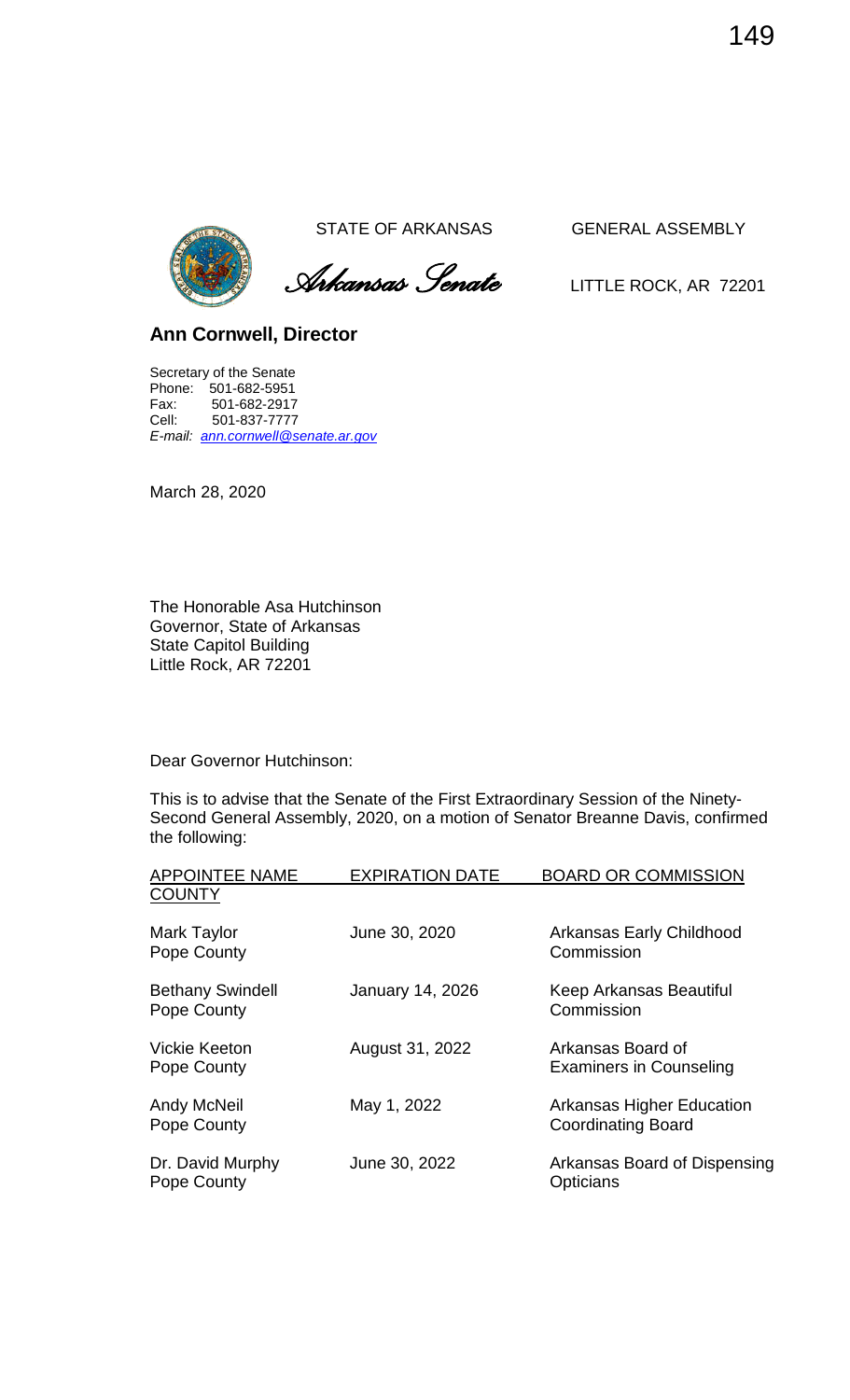### 150

Page 2 March 28, 2020

### APPOINTEE NAME EXPIRATION DATE BOARD OR COMMISSION **COUNTY**

Pope County

John Knight **March 30, 2022** Arkansas Beef Council

Sincerely,

Ann Cornwell, Director Arkansas Senate

AC/nd

cc: The Honorable John Thurston, Secretary of State Mr. Bruce Campbell, Director of Boards and Commissions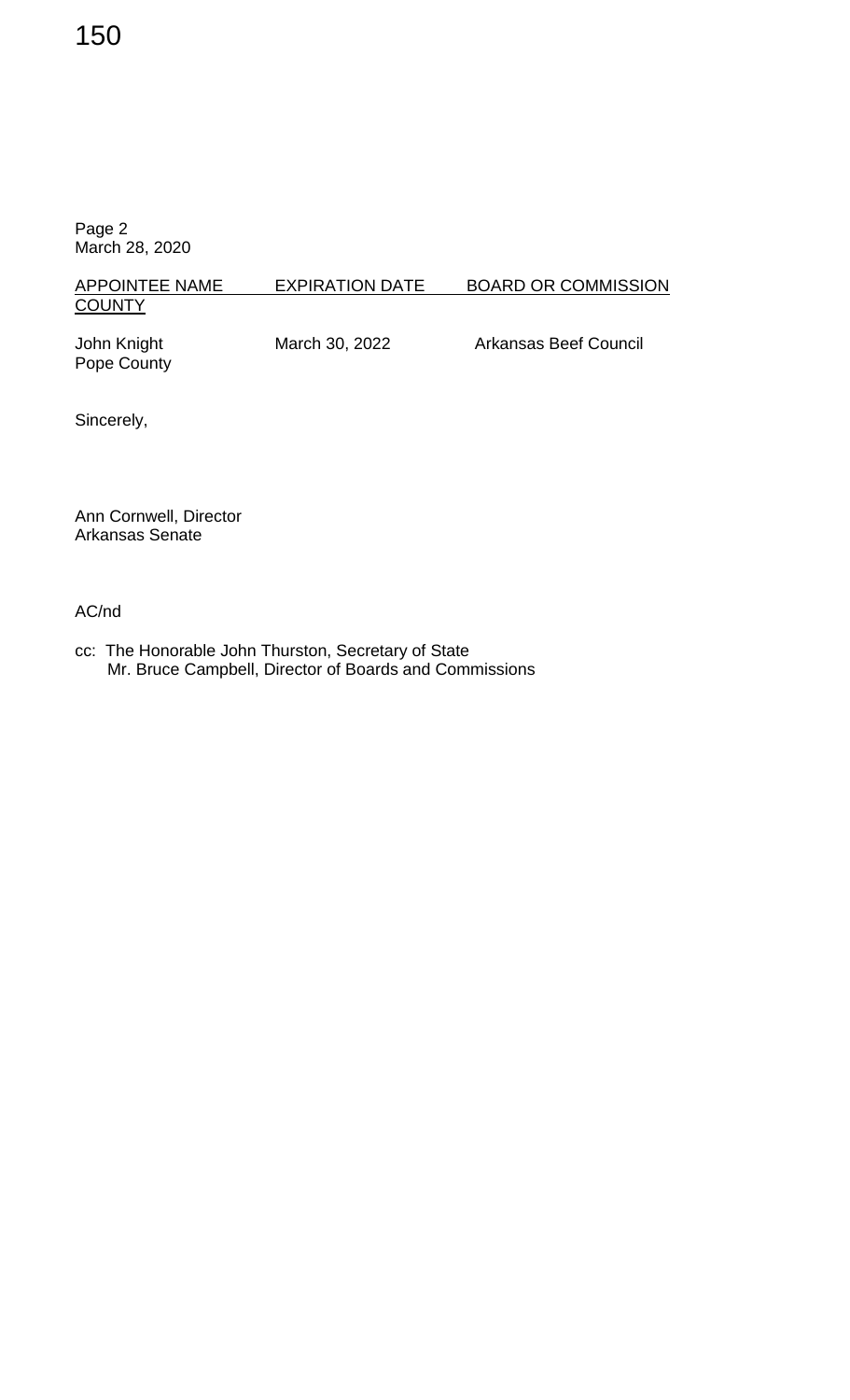

 *Arkansas Senate* LITTLE ROCK, AR <sup>72201</sup>

**Ann Cornwell, Director** 

Secretary of the Senate Phone: 501-682-5951 Fax: 501-682-2917 Cell: 501-837-7777 *E-mail: [ann.cornwell@senate.ar.gov](mailto:ann.cornwell@senate.ar.gov)*

March 28, 2020

The Honorable Asa Hutchinson Governor, State of Arkansas State Capitol Building Little Rock, AR 72201

Dear Governor Hutchinson:

This is to advise that the Senate of the First Extraordinary Session of the Ninety-Second General Assembly, 2020, on a motion of Senator Mark Johnson, confirmed the following:

| APPOINTEE NAME | <b>EXPIRATION DATE</b> | <b>BOARD OR COMMISSION</b> |
|----------------|------------------------|----------------------------|
| <b>COUNTY</b>  |                        |                            |

Conway County **County Contract Contract Contract Contract Contract Contract Contract Contract Contract Contract Contract Contract Contract Contract Contract Contract Contract Contract Contract Contract Contract Contract** 

Vickey Magie **June 30, 2021** Arkansas Board of Dispensing

Sincerely,

Ann Cornwell, Director Arkansas Senate

AC/nd

cc: The Honorable John Thurston, Secretary of State Mr. Bruce Campbell, Director of Boards and Commissions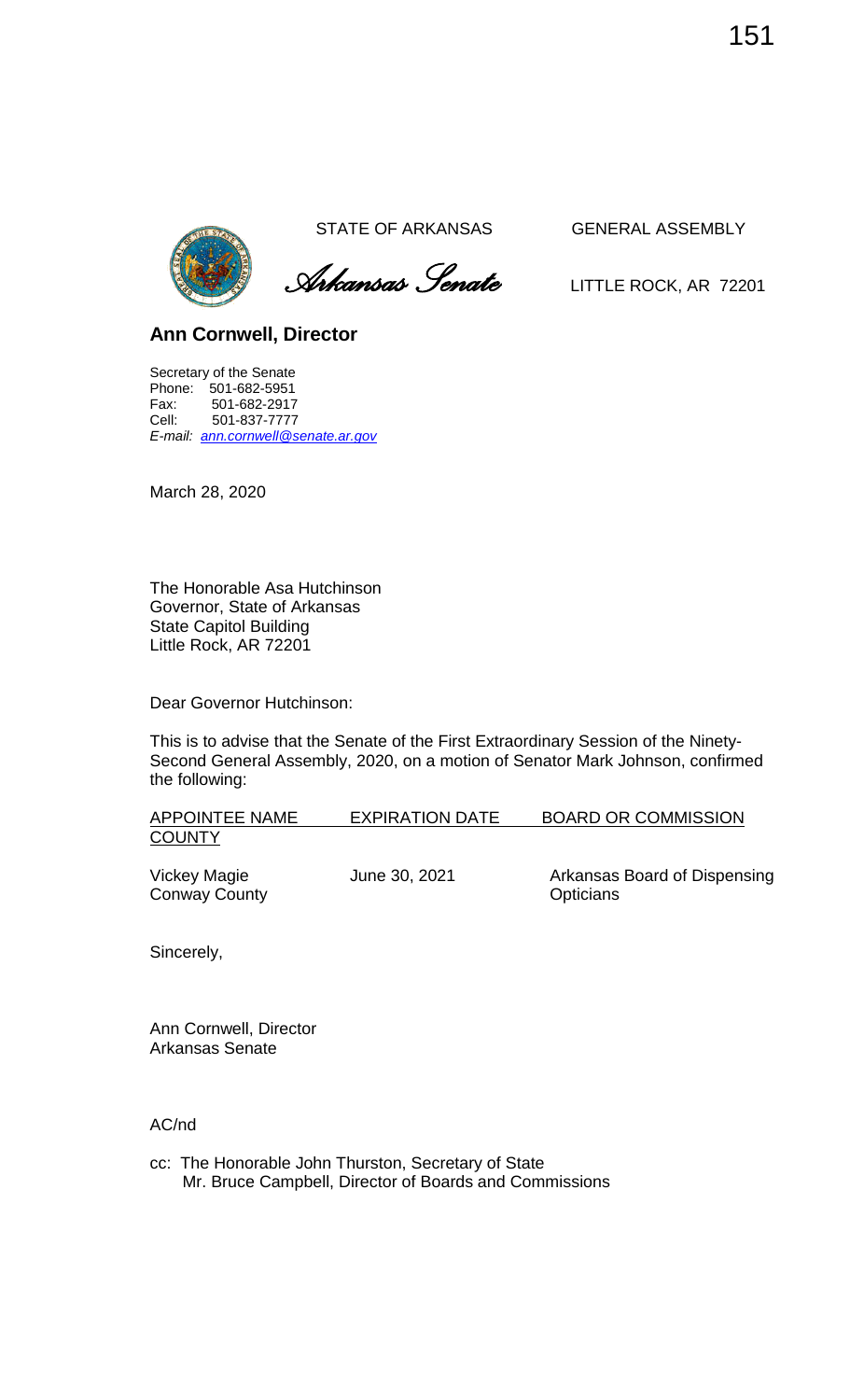On motion of Senator Hendren, House Bill No. 1001 was called up for third reading and final disposition.

152

HOUSE BILL NO. 1001 *Call Item 1* NINETY-SECOND GENERAL ASSEMBLY FIRST EXTRAORDINARY SESSION BY: REPRESENTATIVES SHEPHERD, F. ALLEN, BECK, BENTLEY, BERRY, BREAUX, BURCH, CLOUD, C. COOPER, EAVES, ENNETT, EUBANKS, K. FERGUSON, FIELDING, C. FITE, GLOVER, HOLCOMB, JEAN, JETT, LADYMAN, MADDOX, MAGIE, MCCULLOUGH, MCNAIR, S. MEEKS, NICKS, PAYTON, RICHMOND, RUSHING, RYE, SCOTT, SLAPE, B. SMITH, SORVILLO, WARDLAW, WATSON, D. WHITAKER BY: SENATORS J. HENDREN, J. DISMANG, HESTER, K. INGRAM, BLEDSOE, IRVIN, D. WALLACE, TEAGUE, RAPERT, J. ENGLISH, S. FLOWERS, B. JOHNSON, J. COOPER, L. EADS, J. STURCH, MALOCH, E. CHEATHAM, M. PITSCH, G. LEDING

A Bill for an Act to be Entitled: AN ACT TO CREATE THE COVID-19 RAINY DAY FUND; TO TRANSFER FUNDS TO THE COVID-19 RAINY DAY FUND; TO DECLARE AN EMERGENCY; AND FOR OTHER PURPOSES.

House Bill No. 1001 was placed on third reading and final disposition, the question being: Shall the Bill pass?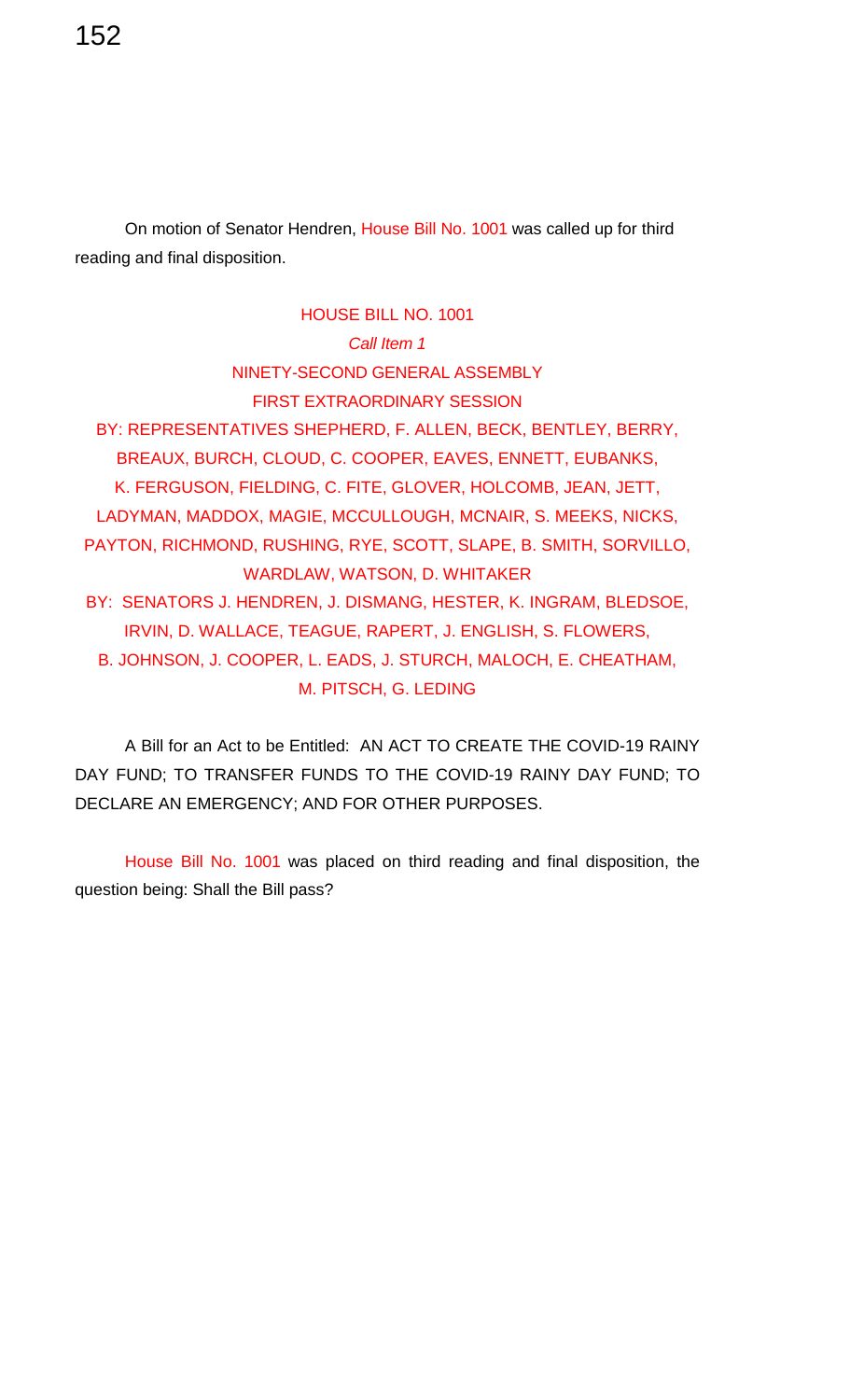

### **ARKANSAS SENATE PROXY VOTING**

**First Extraordinary Session 92nd General Assembly Limited-Directed Proxy** 

Pursuant to **Section 2(a)-(i) of the Arkansas Senate Temporary Emergency Rule for the First Extraordinary Session of the 92nd General Assembly**, I am submitting the names of the following Senators who have submitted a written request to me to vote by Limited-Directed Proxy at this time:

> Senator Ronald Caldwell Senator Eddie Cheatham Senator Linda Chesterfield Senator John Cooper Senator Breanne Davis Senator Jonathan Dismang Senator Jane English Senator Stephanie Flowers Senator Missy Irvin Senator Greg Leding Senator Bruce Maloch Senator Jason Rapert Senator Bill Sample Senator Larry R. Teague

I am submitting this list to the Secretary of the Senate for inclusion in the Senate Journal.

Respectfully submitted,

(SIGNED) Jim Hendren March 28, 2020 President Pro Tempore **Date** Date

(SIGNED) Ann Cornwell **March 28, 2020** Secretary of the Senate **Date** Date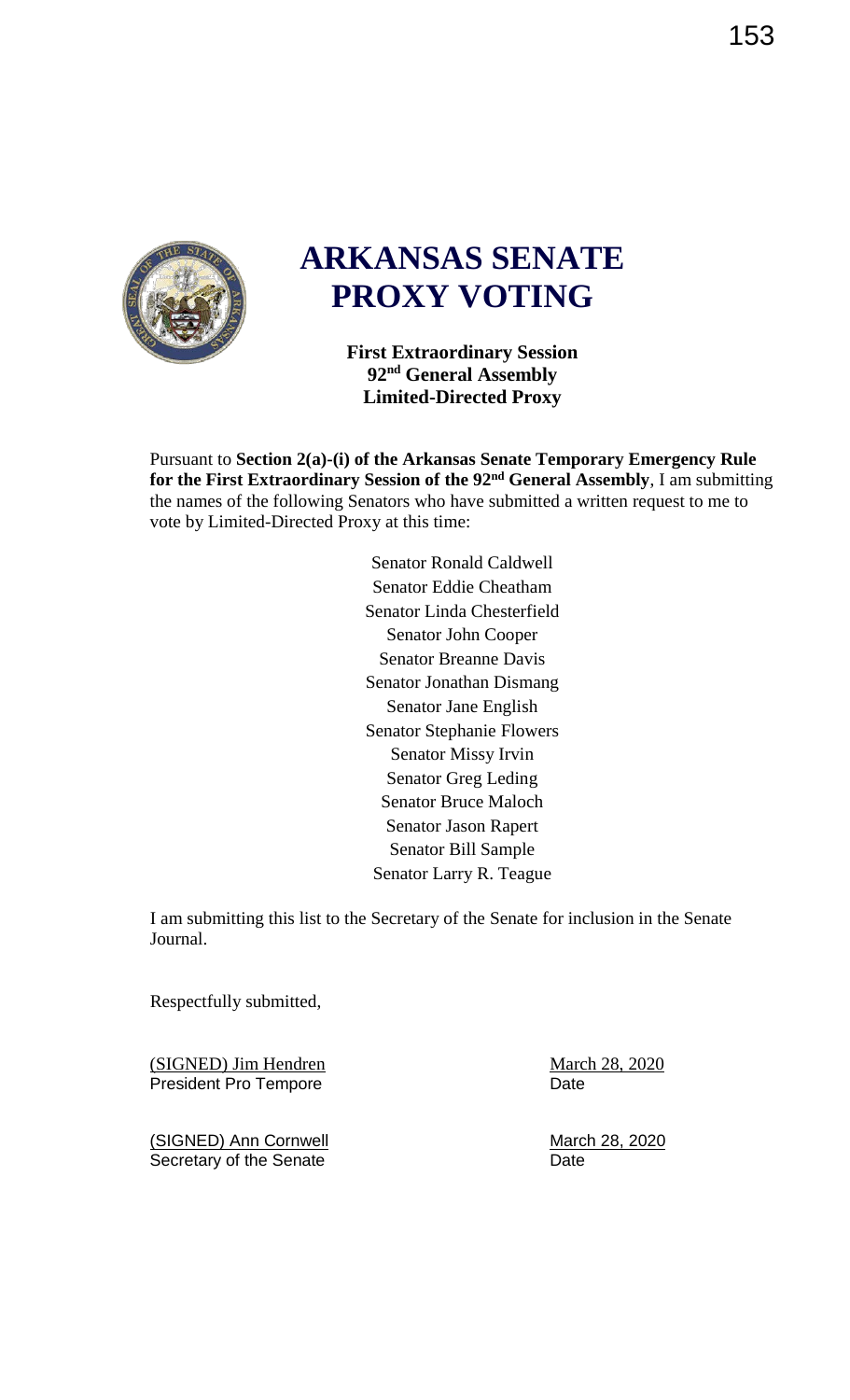The Secretary called the roll, and the following members voted:

AFFIRMATIVE: BALLINGER, BLEDSOE, BOND, CALDWELL, CHEATHAM, CHESTERFIELD, CLARK, COOPER, DAVIS, DISMANG, EADS, ELLIOTT, ENGLISH, FLIPPO, FLOWERS, GARNER, HAMMER, HENDREN, HESTER, HICKEY, HILL, INGRAM, IRVIN, JOHNSON, B., JOHNSON, M., LEDING, MALOCH, PITSCH, RAPERT, RICE, SAMPLE, STUBBLEFIELD, STURCH, TEAGUE, WALLACE.

Total .........................................................................................35

| NEGATIVE:              |                              |  |
|------------------------|------------------------------|--|
|                        |                              |  |
|                        | <b>ABSENT OR NOT VOTING:</b> |  |
|                        |                              |  |
| <b>EXCUSED:</b>        |                              |  |
|                        |                              |  |
| <b>VOTING PRESENT:</b> |                              |  |
|                        |                              |  |
|                        |                              |  |
|                        | 35                           |  |

Necessary to the passage of the bill ...................................................18

So the bill passed and the title as read was agreed to.

(SIGNED) ANN CORNWELL, SECRETARY

There being an emergency clause attached to House Bill No. 1001, the President ordered the Secretary to call the roll upon the adoption of the emergency clause.

The Secretary called the roll, and the following members voted:

154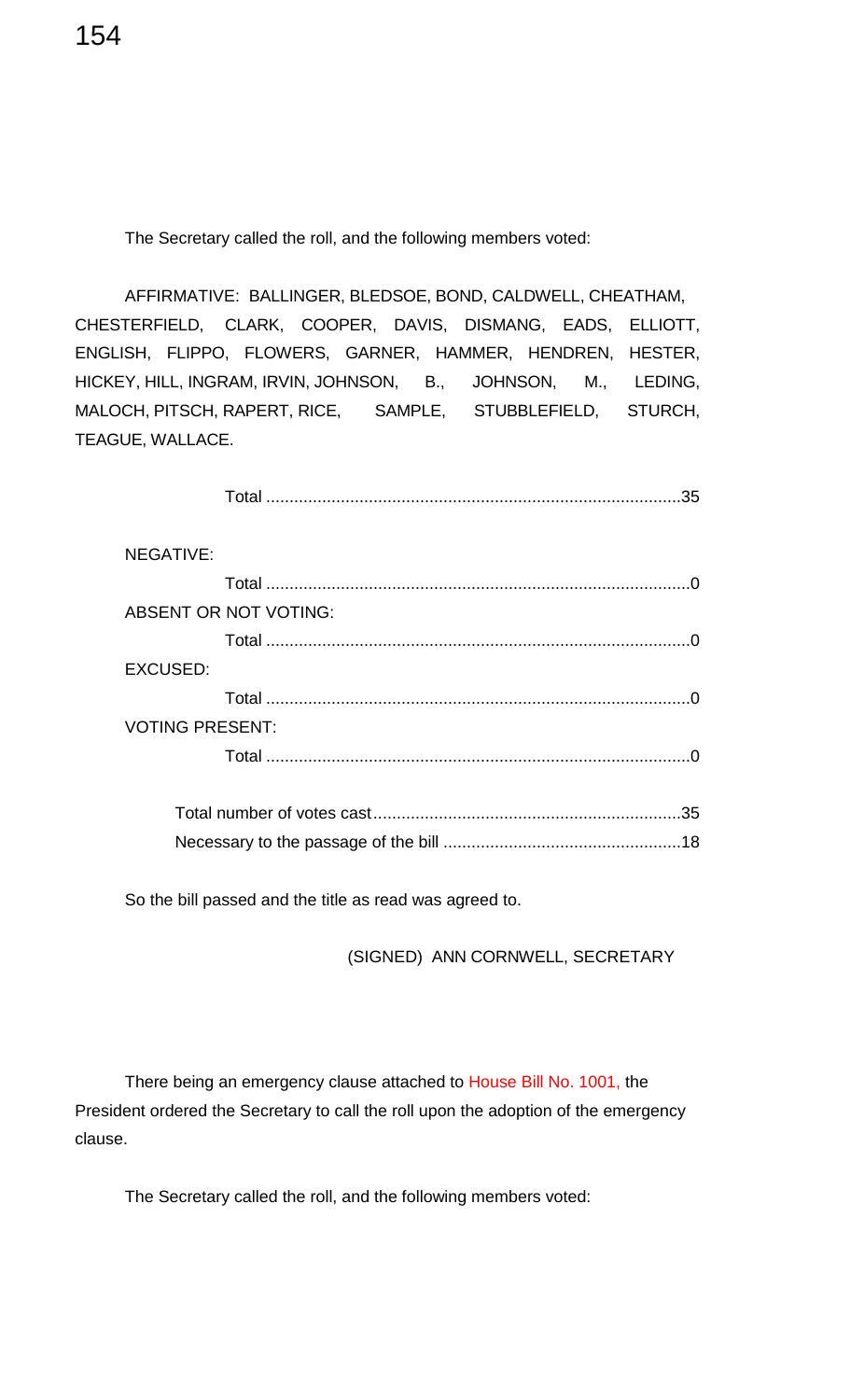AFFIRMATIVE: BALLINGER, BLEDSOE, BOND, CALDWELL, CHEATHAM, CHESTERFIELD, CLARK, COOPER, DAVIS, DISMANG, EADS, ELLIOTT, ENGLISH, FLIPPO, FLOWERS, GARNER, HAMMER, HENDREN, HESTER, HICKEY, HILL, INGRAM, IRVIN, JOHNSON, B., JOHNSON, M., LEDING, MALOCH, PITSCH, RAPERT, RICE, SAMPLE, STUBBLEFIELD, STURCH, TEAGUE, WALLACE.

Total .........................................................................................35

| <b>NEGATIVE:</b>       |          |
|------------------------|----------|
|                        | $\Omega$ |
| ABSENT OR NOT VOTING:  |          |
|                        |          |
| <b>EXCUSED:</b>        |          |
|                        |          |
| <b>VOTING PRESENT:</b> |          |
|                        |          |
|                        |          |

Total number of votes cast..................................................................35 Necessary to the passage of the emergency clause...........................24

So the Emergency Clause was adopted.

(SIGNED) ANN CORNWELL, SECRETARY

House Bill No. 1001 was ordered immediately returned to the House as passed and emergency clause adopted.

Senate Bill No. 2 returned from the House as passed and ordered enrolled.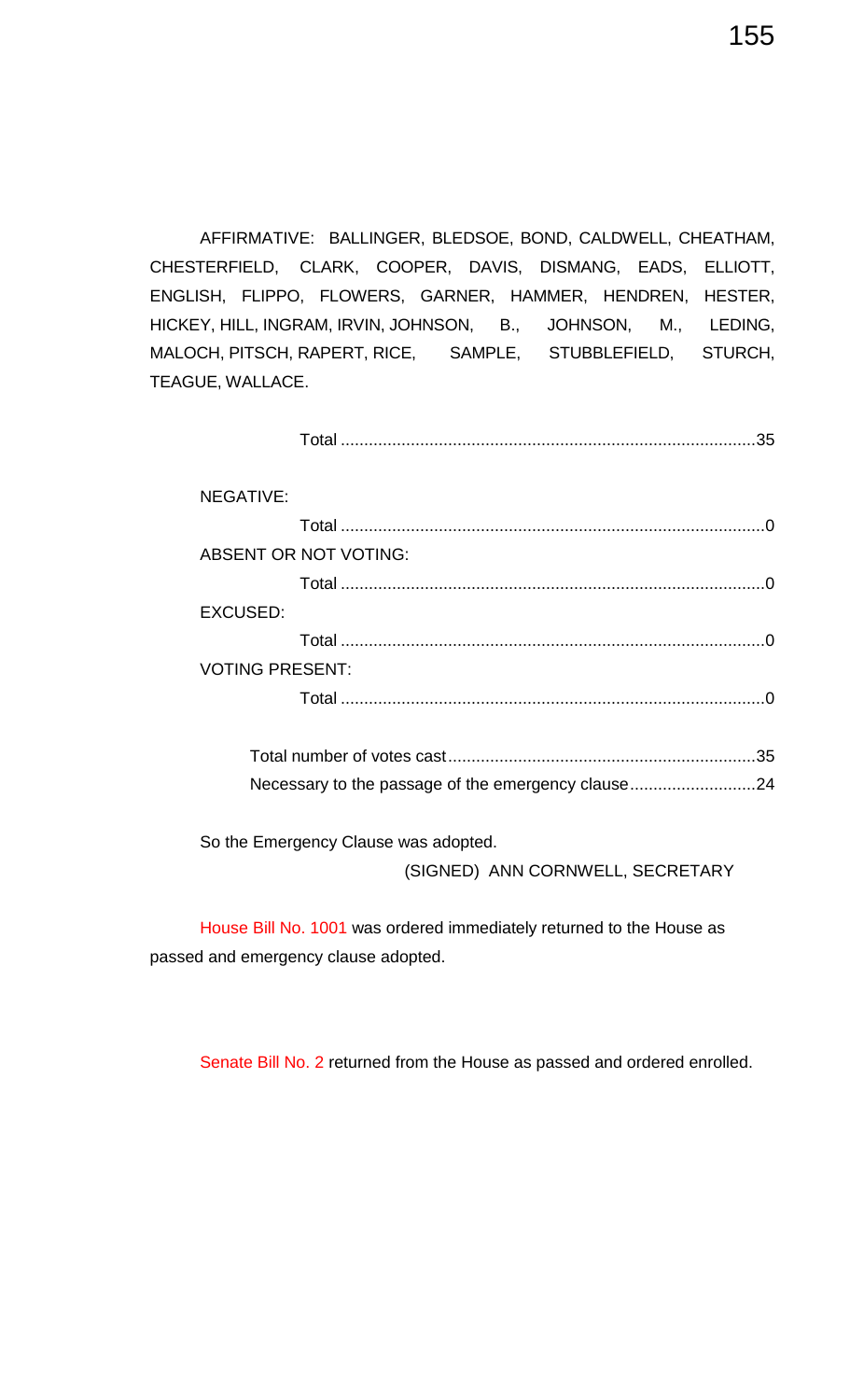### ARKANSAS SENATE NINETY-SECOND GENERAL ASSEMBLY FIRST EXTRAORDINARY SESSION

March 28, 2020

Mr. President:

We, your Committee on ENROLLED BILLS, to whom was referred:

SENATE BILL NO. 2, BY SENATOR JIM HENDREN,

report that we have carefully compared the enrolled copy with the original and we find the same correctly enrolled and have at 12:45 a.m. delivered it to the Governor for his approval.

Respectfully submitted,

(SIGNED) SENATOR BLAKE JOHNSON, MEMBER

### GOVERNOR'S BILL RECEIPTS

### SENATE BILL NO. 2

RECEIVED the above papers from the Secretary of the Senate this 28th day of March, 2020 at 12:45 a.m.

> (SIGNED) ASA HUTCHINSON, GOVERNOR (SIGNED) KAREN WHATLEY, SECRETARY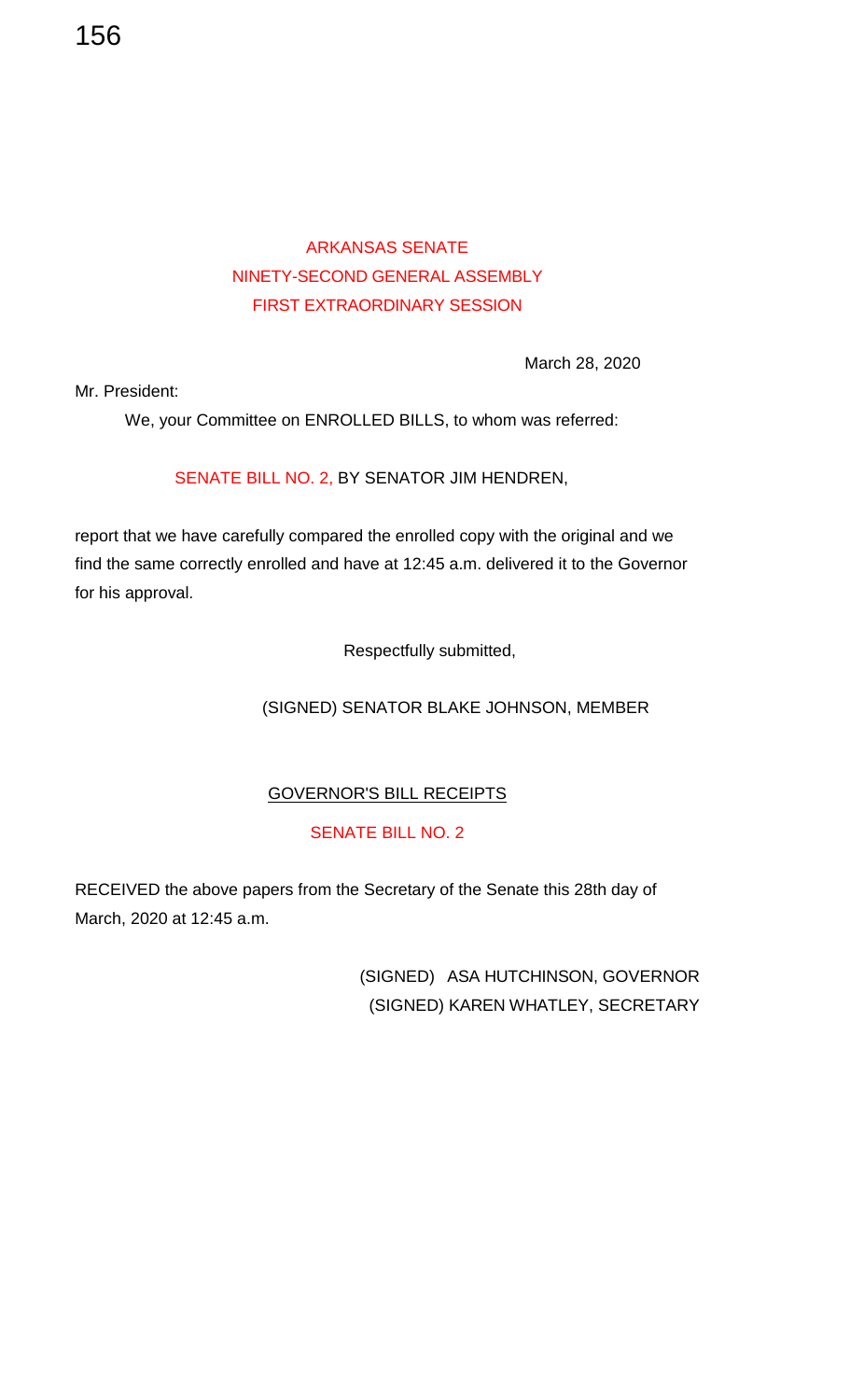### HOUSE BILL RETURNED TO THE HOUSE AS PASSED, EMERGENCY CLAUSE ADOPTED

HOUSE BILL NO. 1001

The Senate adjourned sine die on Saturday, March 28, 12:49 a.m., 2020.

PRESIDENT OF THE SENATE

SECRETARY OF THE SENATE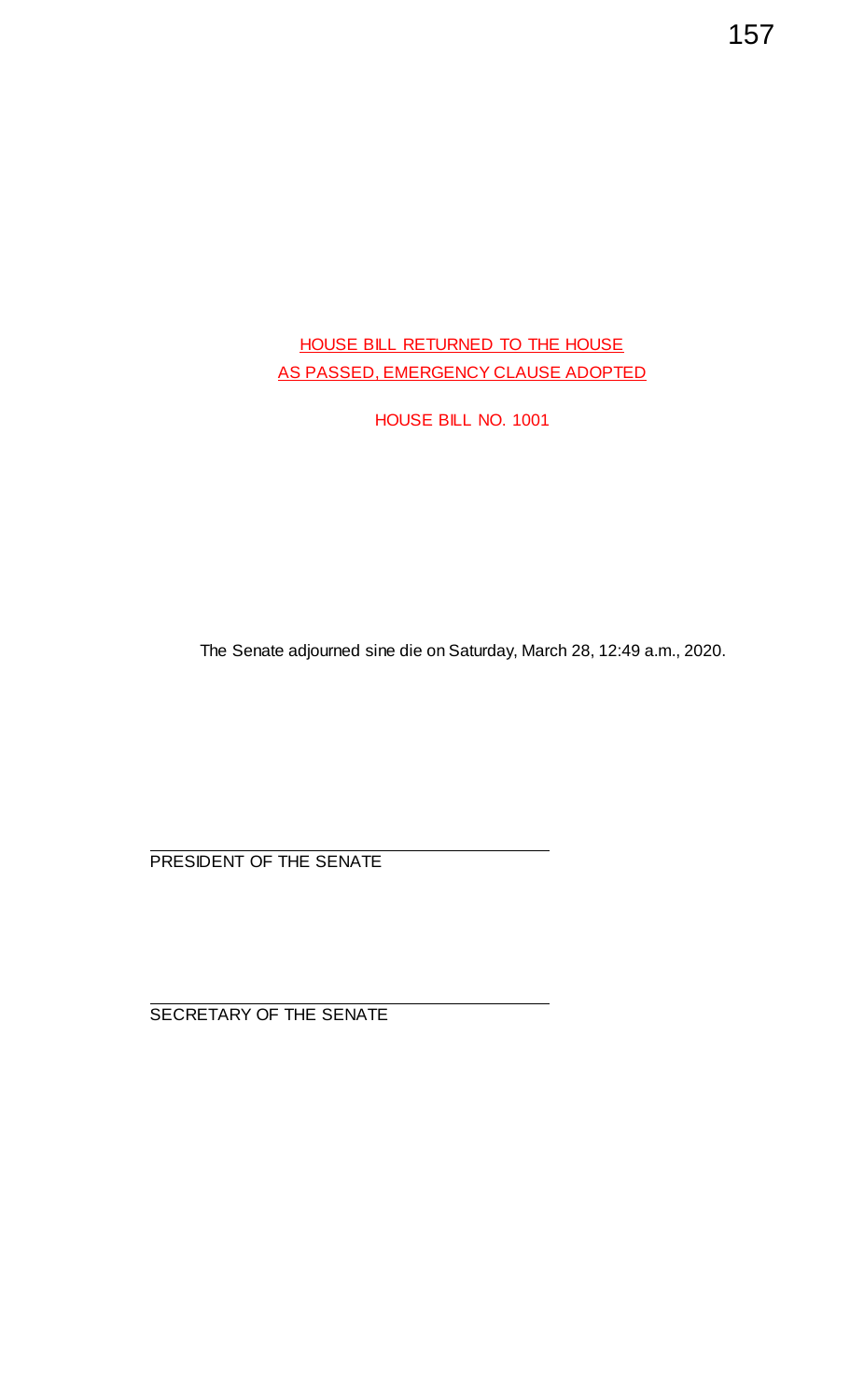## ADDENDUM



STATE OF ARKANSAS **Asa Hutchinson Governor**

March 28, 2020

### TO THE PRESIDENT AND MEMBERS OF THE SENATE

Dear Mr. President and Senators:

This is to inform you that on March 28, 2020, I approved the following measure from the Regular Session of the Ninety-Second General Assembly:

Senate Bill No. 2 - Act 1

Sincerely,

(SIGNED) Asa Hutchinson **Governor** 

CC: Sherri Stacks, Chief Clerk/Fiscal Officer, Arkansas House of Representatives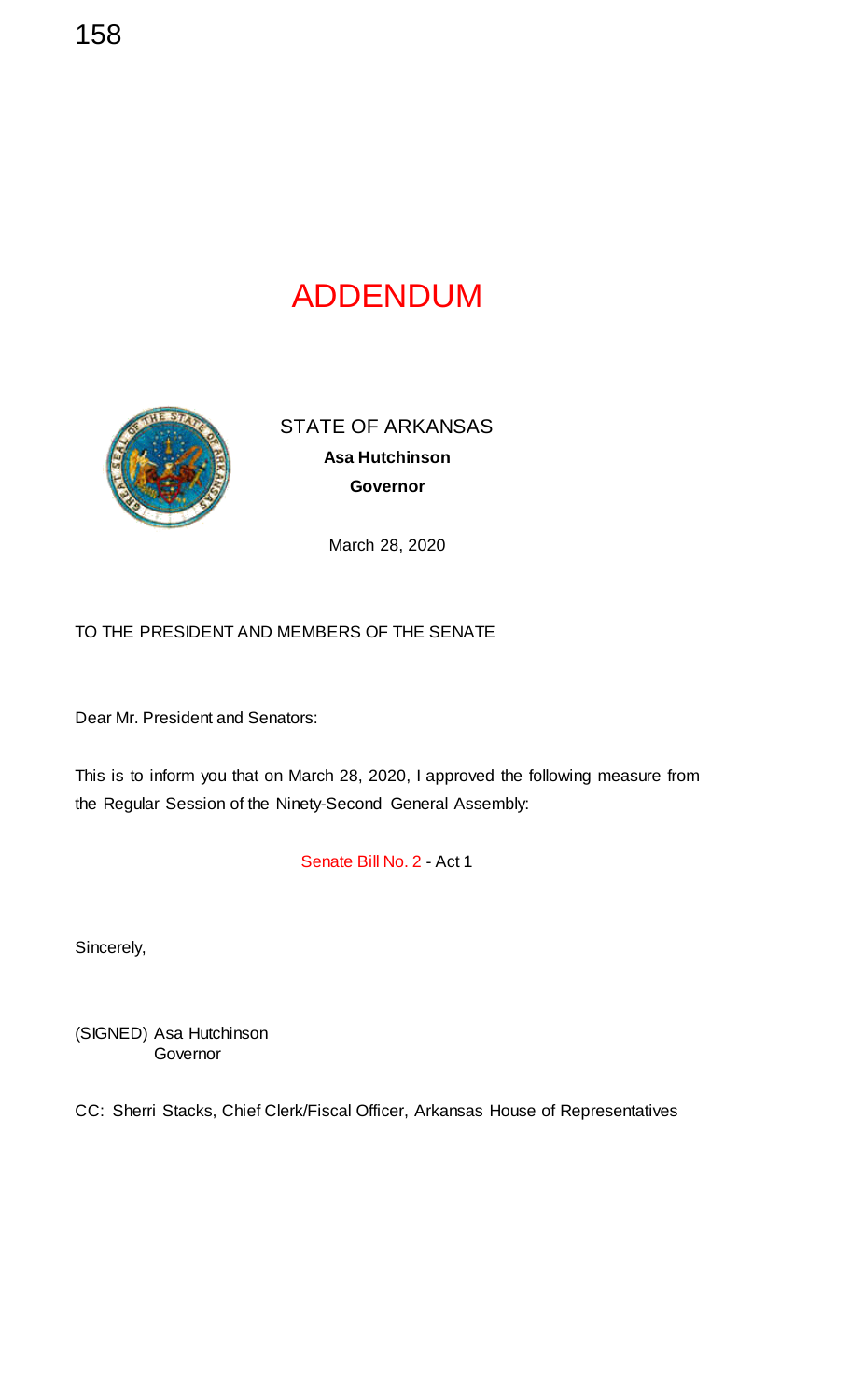

 *Arkansas Senate* LITTLE ROCK, AR <sup>72201</sup>

### **Ann Cornwell, Director**

Secretary of the Senate Phone: 501-682-5951<br>Fax: 501-682-2917 Fax: 501-682-2917 Cell: 501-837-7777 *E-mail: [ann.cornwell@senate.ar.gov](mailto:ann.cornwell@senate.ar.gov)*

State Capitol Building, Room 320 Little Rock, AR 72201

April 1, 2020

The Honorable John Thurston Secretary of State State Capitol Building, Room 246 Little Rock, Arkansas 72201

Dear Mr. Thurston:

I am enclosing herewith the following Senate Bill remaining in the Senate at Sine Die Adjournment on March 28, 2020.

SENATE BILL NO. 1 WITHDRAWN BY THE AUTHOR

SB 1

Respectfully submitted,

(SIGNED) Ann Cornwell Secretary of the Senate

**Enclosure**